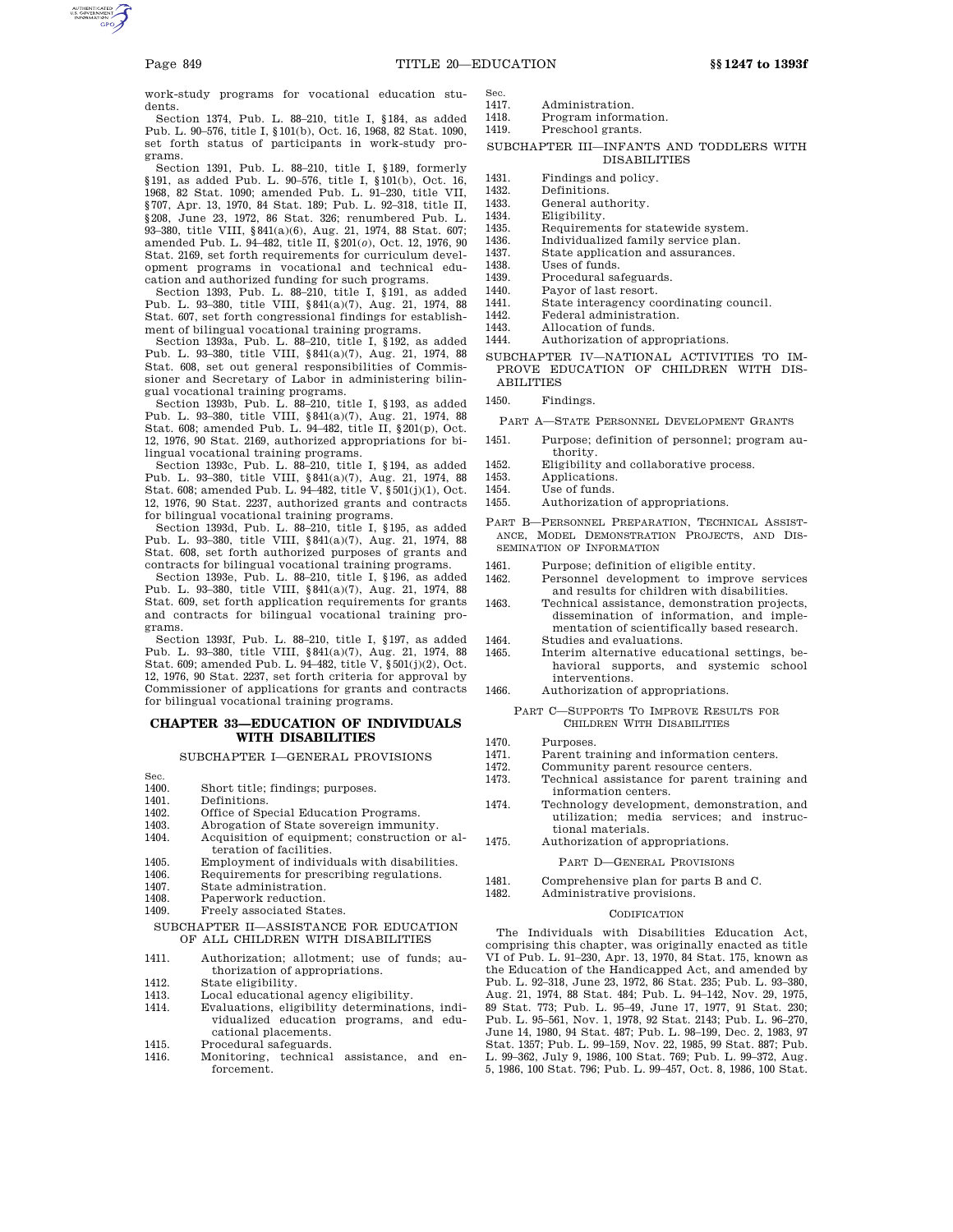1145; Pub. L. 100–630, Nov. 7, 1988, 102 Stat. 3289; Pub. L. 101–476, Oct. 30, 1990, 104 Stat. 1103; Pub. L. 102–73, July 25, 1991, 105 Stat. 333; Pub. L. 102–119, Oct. 7, 1991, 105 Stat. 587; Pub. L. 102–421, Oct. 16, 1992, 106 Stat. 2151; Pub. L. 102–569, Oct. 29, 1992, 106 Stat. 4344; Pub. L. 103–73, Aug. 11, 1993, 107 Stat. 718; Pub. L. 103–218, Mar. 9, 1994, 108 Stat. 50; Pub. L. 103–382, Oct. 20, 1994, 108 Stat. 3518; Pub. L. 105–17, June 4, 1997, 111 Stat. 37; Pub. L. 105–244, Oct. 7, 1998, 112 Stat. 1581; Pub. L. 106–25, Apr. 29, 1999, 113 Stat. 41; Pub. L. 106–402, Oct. 30, 2000, 114 Stat. 1677; Pub. L. 107–110, Jan. 8, 2002, 115 Stat. 1425; Pub. L. 108–173, Dec. 8, 2003, 117 Stat. 2066. Title VI is shown herein, however, as having been added by Pub. L. 108–446, title I, §101, Dec. 3, 2004, 118 Stat. 2647, without reference to those intervening amendments because of the extensive revision of title VI by Pub. L. 108–446.

SUBCHAPTER I—GENERAL PROVISIONS

#### **§ 1400. Short title; findings; purposes**

#### **(a) Short title**

This chapter may be cited as the ''Individuals with Disabilities Education Act''.

# **(b) Omitted**

## **(c) Findings**

Congress finds the following:

(1) Disability is a natural part of the human experience and in no way diminishes the right of individuals to participate in or contribute to society. Improving educational results for children with disabilities is an essential element of our national policy of ensuring equality of opportunity, full participation, independent living, and economic self-sufficiency for individuals with disabilities.

(2) Before the date of enactment of the Education for All Handicapped Children Act of 1975 (Public Law 94–142), the educational needs of millions of children with disabilities were not being fully met because—

(A) the children did not receive appropriate educational services;

(B) the children were excluded entirely from the public school system and from being educated with their peers;

(C) undiagnosed disabilities prevented the children from having a successful educational experience; or

(D) a lack of adequate resources within the public school system forced families to find services outside the public school system.

(3) Since the enactment and implementation of the Education for All Handicapped Children Act of 1975, this chapter has been successful in ensuring children with disabilities and the families of such children access to a free appropriate public education and in improving educational results for children with disabilities.

(4) However, the implementation of this chapter has been impeded by low expectations, and an insufficient focus on applying replicable research on proven methods of teaching and learning for children with disabilities.

(5) Almost 30 years of research and experience has demonstrated that the education of children with disabilities can be made more effective by—

(A) having high expectations for such children and ensuring their access to the general education curriculum in the regular classroom, to the maximum extent possible, in order to—

(i) meet developmental goals and, to the maximum extent possible, the challenging expectations that have been established for all children; and

(ii) be prepared to lead productive and independent adult lives, to the maximum extent possible;

(B) strengthening the role and responsibility of parents and ensuring that families of such children have meaningful opportunities to participate in the education of their children at school and at home;

(C) coordinating this chapter with other local, educational service agency, State, and Federal school improvement efforts, including improvement efforts under the Elementary and Secondary Education Act of 1965 [20 U.S.C. 6301 et seq.], in order to ensure that such children benefit from such efforts and that special education can become a service for such children rather than a place where such children are sent;

(D) providing appropriate special education and related services, and aids and supports in the regular classroom, to such children, whenever appropriate;

(E) supporting high-quality, intensive preservice preparation and professional development for all personnel who work with children with disabilities in order to ensure that such personnel have the skills and knowledge necessary to improve the academic achievement and functional performance of children with disabilities, including the use of scientifically based instructional practices, to the maximum extent possible;

(F) providing incentives for whole-school approaches, scientifically based early reading programs, positive behavioral interventions and supports, and early intervening services to reduce the need to label children as disabled in order to address the learning and behavioral needs of such children;

(G) focusing resources on teaching and learning while reducing paperwork and requirements that do not assist in improving educational results; and

(H) supporting the development and use of technology, including assistive technology devices and assistive technology services, to maximize accessibility for children with disabilities.

(6) While States, local educational agencies, and educational service agencies are primarily responsible for providing an education for all children with disabilities, it is in the national interest that the Federal Government have a supporting role in assisting State and local efforts to educate children with disabilities in order to improve results for such children and to ensure equal protection of the law.

(7) A more equitable allocation of resources is essential for the Federal Government to meet its responsibility to provide an equal educational opportunity for all individuals.

(8) Parents and schools should be given expanded opportunities to resolve their disagreements in positive and constructive ways.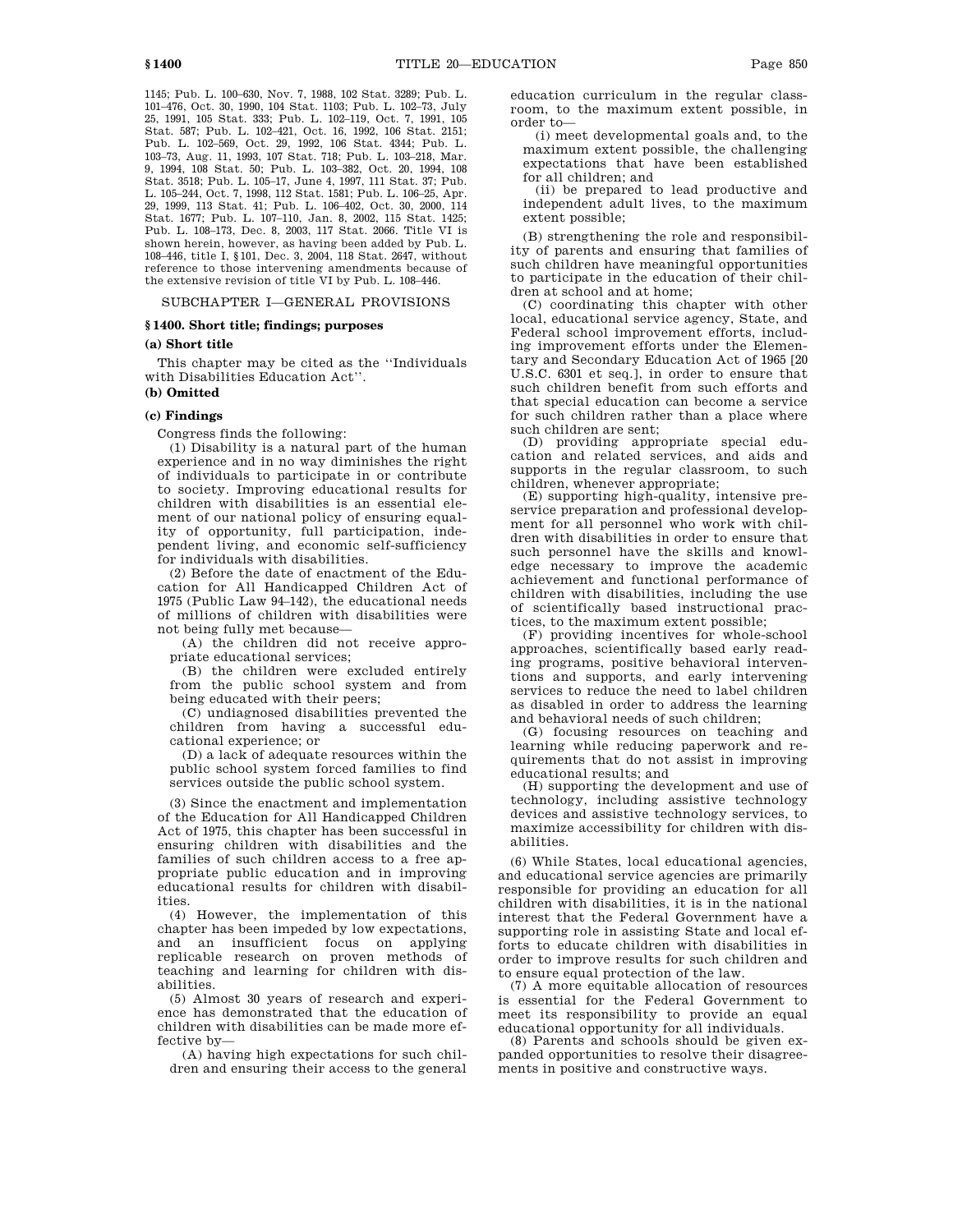(9) Teachers, schools, local educational agencies, and States should be relieved of irrelevant and unnecessary paperwork burdens that do not lead to improved educational outcomes.

(10)(A) The Federal Government must be responsive to the growing needs of an increasingly diverse society.

(B) America's ethnic profile is rapidly changing. In 2000, 1 of every 3 persons in the United States was a member of a minority group or was limited English proficient.

(C) Minority children comprise an increasing percentage of public school students.

(D) With such changing demographics, recruitment efforts for special education personnel should focus on increasing the participation of minorities in the teaching profession in order to provide appropriate role models with sufficient knowledge to address the special education needs of these students.

(11)(A) The limited English proficient population is the fastest growing in our Nation, and the growth is occurring in many parts of our Nation.

(B) Studies have documented apparent discrepancies in the levels of referral and placement of limited English proficient children in special education.

(C) Such discrepancies pose a special challenge for special education in the referral of, assessment of, and provision of services for, our Nation's students from non-English language backgrounds.

 $(12)(A)$  Greater efforts are needed to prevent the intensification of problems connected with mislabeling and high dropout rates among minority children with disabilities.

(B) More minority children continue to be served in special education than would be expected from the percentage of minority students in the general school population.

(C) African-American children are identified as having intellectual disabilities and emotional disturbance at rates greater than their White counterparts.

(D) In the 1998–1999 school year, African-American children represented just 14.8 percent of the population aged 6 through 21, but comprised 20.2 percent of all children with disabilities.

(E) Studies have found that schools with predominately White students and teachers have placed disproportionately high numbers of their minority students into special education.

(13)(A) As the number of minority students in special education increases, the number of minority teachers and related services personnel produced in colleges and universities continues to decrease.

(B) The opportunity for full participation by minority individuals, minority organizations, and Historically Black Colleges and Universities in awards for grants and contracts, boards of organizations receiving assistance under this chapter, peer review panels, and training of professionals in the area of special education is essential to obtain greater success in the education of minority children with disabilities.

(14) As the graduation rates for children with disabilities continue to climb, providing effective transition services to promote successful post-school employment or education is an important measure of accountability for children with disabilities.

# **(d) Purposes**

The purposes of this chapter are—

(1)(A) to ensure that all children with disabilities have available to them a free appropriate public education that emphasizes special education and related services designed to meet their unique needs and prepare them for further education, employment, and independent living;

(B) to ensure that the rights of children with disabilities and parents of such children are protected; and

(C) to assist States, localities, educational service agencies, and Federal agencies to provide for the education of all children with disabilities;

(2) to assist States in the implementation of a statewide, comprehensive, coordinated, multidisciplinary, interagency system of early intervention services for infants and toddlers with disabilities and their families;

(3) to ensure that educators and parents have the necessary tools to improve educational results for children with disabilities by supporting system improvement activities; coordinated research and personnel preparation; coordinated technical assistance, dissemination, and support; and technology development and media services; and

(4) to assess, and ensure the effectiveness of, efforts to educate children with disabilities.

(Pub. L. 91–230, title VI, §601, as added Pub. L. 108–446, title I, §101, Dec. 3, 2004, 118 Stat. 2647; amended Pub. L. 111–256, §2(b)(1), Oct. 5, 2010, 124 Stat. 2643.)

#### REFERENCES IN TEXT

The Education for All Handicapped Children Act of 1975, referred to in subsec. (c)(2), (3), is Pub. L. 94–142, Nov. 29, 1975, 89 Stat. 773. For complete classification of this Act to the Code, see Short Title of 1975 Amendment note set out below and Tables.

The Elementary and Secondary Education Act of 1965, referred to in subsec.  $(c)(5)(C)$ , is Pub. L. 89-10, Apr. 11, 1965, 79 Stat. 27, which is classified generally to chapter 70 (§6301 et seq.) of this title. For complete classification of this Act to the Code, see Short Title note set out under section 6301 of this title and Tables.

#### CODIFICATION

Section is comprised of section 601 of Pub. L. 91–230. Subsec. (b) of section 601 of Pub. L. 91–230 set out the table of contents for the Individuals with Disabilities Education Act.

#### PRIOR PROVISIONS

A prior section 1400, Pub. L. 91–230, title VI, §601, as added Pub. L. 105–17, title I, §101, June 4, 1997, 111 Stat. 37, contained short title for this chapter and related to congressional findings and purposes, prior to the general amendment of subchapters I to IV of this chapter by Pub. L. 108–446.

Another prior section 1400, Pub. L. 91–230, title VI, §601, Apr. 13, 1970, 84 Stat. 175; Pub. L. 94–142, §3, Nov. 29, 1975, 89 Stat. 774; Pub. L. 101–476, title IX, §901(a)(1), (b)(1)–(9), Oct. 30, 1990, 104 Stat. 1141, 1142; Pub. L. 102–119, §25(b), Oct. 7, 1991, 105 Stat. 607, contained short title for this chapter and related to congressional statements and declarations, prior to the general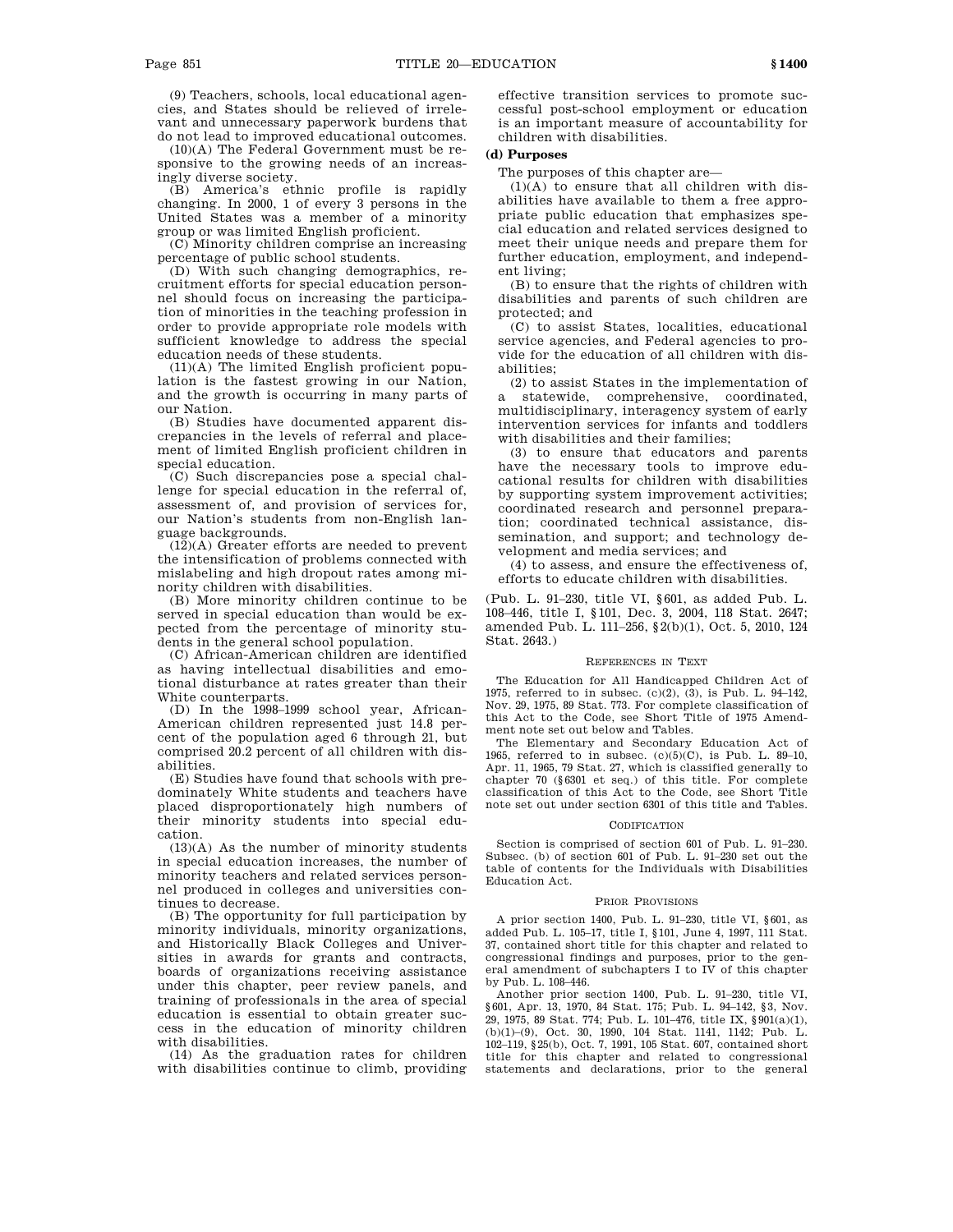amendment of subchapters I to IV of this chapter by Pub. L. 105–17. This section had been classified as a note under former section 1401 of this title prior to being amended by Pub. L. 94–142.

#### **AMENDMENTS**

2010—Subsec. (c)(12)(C). Pub. L. 111–256 substituted ''having intellectual disabilities'' for ''having mental retardation''.

## EFFECTIVE DATE

Pub. L. 108–446, title III, §302(a), (b), Dec. 3, 2004, 118 Stat. 2803, provided that:

''(a) PARTS A, B, AND C, AND SUBPART 1 OF PART D.—

''(1) IN GENERAL.—Except as provided in paragraph (2), parts A, B, and C, and subpart 1 of part D, of the Individuals with Disabilities Education Act [subchapters I, II, and III and part A of subchapter IV of this chapter], as amended by title I, shall take effect on July 1, 2005.

''(2) HIGHLY QUALIFIED DEFINITION.—Subparagraph (A), and subparagraphs (C) through (F), of section 602(10) of the Individuals with Disabilities Education Act [20 U.S.C. 1401(10)], as amended by title I, shall take effect on the date of enactment of this Act [Dec. 3, 2004] for purposes of the Elementary and Secondary Education Act of 1965 [20 U.S.C. 6301 et seq.].

''(b) SUBPARTS 2, 3, AND 4 OF PART D.—Subparts 2, 3, and 4 of part D of the Individuals with Disabilities Education Act [parts B, C, and D of subchapter IV of this chapter], as amended by title I, shall take effect on the date of enactment of this Act [Dec. 3, 2004].'

#### SHORT TITLE OF 2010 AMENDMENT

Pub. L. 111–256, §1, Oct. 5, 2010, 124 Stat. 2643, provided that: ''This Act [amending this section, sections 1140, 1401, and 7512 of this title, sections 705, 764, and 791 of Title 29, Labor, and sections 217a–1, 247b–4, 285g, 285g–2, 291k, 294c, and 300d–52 of Title 42, The Public Health and Welfare, enacting provisions set out as notes under this section, and amending provisions set out as notes under sections 280f, 285g, 300b–1, and 2000ff of Title 42] may be cited as 'Rosa's Law'.''

#### SHORT TITLE OF 2004 AMENDMENT

Pub. L. 108–446, §1, Dec. 3, 2004, 118 Stat. 2647, provided that: ''This Act [enacting subchapters I to IV of this chapter, part E of subchapter I of chapter 76 of this title, and sections 9567 to 9567b of this title, amending sections 927, 1087ee, 1087ii, 4304, 5802, 6103, 6311, 6317, 7221g, 7273b, 9511, 9515, 9516, and 9605 of this title, section 2164 of Title 10, Armed Forces, section 121 of Title 17, Copyrights, sections 721, 725, 772, and 773 of Title 29, Labor, and sections 280c–6, 290bb–25, 290ff–1, 290ff–2, 1396b, 1396n, 5011, 9835, 9836, 9837, 12511, 15025, and 15064 of Title 42, The Public Health and Welfare, repealing section 1444 of this title, redesignating former part E of subchapter I of chapter 76 of this title as part F, omitting sections 1445, 1456, and 1483 to 1487 of this title, enacting provisions set out as notes under this section and section 9567b of this title, and amending provisions set out as a note under section 285g of Title 42] may be cited as the 'Individuals with Disabilities Education Improvement Act of 2004'.''

#### SHORT TITLE OF 1997 AMENDMENT

Pub. L. 105–17, §1, June 4, 1997, 111 Stat. 37, provided that: ''This Act [enacting subchapters I to IV of this chapter, repealing former subchapters III and V to IX of this chapter, and enacting provisions set out as notes under this section and sections 1431 and 1451 of this title] may be cited as the 'Individuals with Disabilities Education Act Amendments of 1997'.

#### SHORT TITLE OF 1991 AMENDMENT

Pub. L. 102–119, §1, Oct. 7, 1991, 105 Stat. 587, provided that: ''This Act [see Tables for classification] may be cited as the 'Individuals with Disabilities Education Act Amendments of 1991'.''

#### SHORT TITLE OF 1990 AMENDMENT

Pub. L. 101–476, §1(a), Oct. 30, 1990, 104 Stat. 1103, provided that: ''This Act [see Tables for classification] may be cited as the 'Education of the Handicapped Act Amendments of 1990'.''

#### SHORT TITLE OF 1988 AMENDMENT

Pub. L. 100–630, §1, Nov. 7, 1988, 102 Stat. 3289, provided that: ''This Act [amending sections 101, 1401, 1404, 1406, 1407, 1411 to 1419, 1421 to 1425, 1431 to 1433, 1441, 1443, 1451, 1452, 1461, 1471, 1472, and 1475 to 1482 of this title, sections 702, 705, 706, 709, 711, 713, 717, 720 to 723, 731, 732, 740, 741, 750, 752, 761 to 762, 770, 772, 774 to 776, 777 to 777b, 777d, 777f, 780, 781 to 783, 791 to 794, 794b, 794d, 795a, 795g to 795i, 795*l* to 795n, 795q, 796a to 796g, 796i, and 1904 of Title 29, Labor, and section 155 of Title 36, Patriotic Societies and Observances, enacting provisions set out as notes under sections 101, 1419, and 1432 of this title and sections 731 and 777c of Title 29, and repealing provisions set out as a note under section 795m of Title 29] may be cited as the 'Handicapped Programs Technical Amendments Act of 1988'.''

#### SHORT TITLE OF 1986 AMENDMENTS

Pub. L. 99–457, §1(a), Oct. 8, 1986, 100 Stat. 1145, provided that: ''This Act [enacting sections 1408, 1461, 1462, and 1471 to 1485 of this title, amending sections 1401, 1406, 1411 to 1413, 1418, 1419, 1421 to 1424, 1424a, 1425, 1427, 1431 to 1433, 1435, 1441, 1443, 1444, 1452, and 1454 of this title, repealing sections 1403 and 1453 of this title, and enacting provisions set out as notes under sections 1419 and 1485 of this title] may be cited as the 'Education of the Handicapped Act Amendments of 1986'.''

Pub. L. 99–372, §1, Aug. 5, 1986, 100 Stat. 796, provided that: ''This Act [amending section 1415 of this title and enacting provisions set out as notes under section 1415 of this title] may be cited as the 'Handicapped Children's Protection Act of 1986'.''

#### SHORT TITLE OF 1983 AMENDMENT

Pub. L. 98–199, §1, Dec. 2, 1983, 97 Stat. 1357, provided: ''That this Act [enacting sections 1407 and 1427 of this title, amending sections 1401 to 1404, 1406, 1411 to 1414, 1416 to 1426, 1431 to 1435, 1441 to 1444, 1452, 1454, and 1461 of this title, repealing section 1461 of this title, omitting section 1436 of this title, enacting a provision set out as a note under section 1401 of this title, and amending provisions set out as notes under sections 101, 681, and 1411 of this title] may be cited as the 'Education of the Handicapped Act Amendments of 1983'.''

#### SHORT TITLE OF 1977 AMENDMENT

Pub. L. 95–49, §1, June 17, 1977, 91 Stat. 230, provided: ''That this Act [amending sections 1426, 1436, 1441, 1444, and 1454 of this title, and enacting provisions set out as a note under section 1426 of this title] may be cited as the 'Education of the Handicapped Amendments of 1977'.''

#### SHORT TITLE OF 1975 AMENDMENT

Pub. L. 94–142, §1, Nov. 29, 1975, 89 Stat. 773, provided: ''That this Act [enacting sections 1405, 1406, 1415, 1416, 1417, 1418, 1419, and 1420 of this title, amending this section and sections 1232, 1401, 1411, 1411 notes, 1412, 1412 note, 1413, 1413 note, 1414, and 1453 of this title, and enacting provisions set out as a note under section 1411 of this title] may be cited as the 'Education for All Handicapped Children Act of 1975'.

#### SHORT TITLE OF 1974 AMENDMENT

Pub. L. 93–380, title VI, §611, Aug. 21, 1974, 88 Stat. 579, provided that: ''This title [enacting section 1424a of this title, amending sections 1402, 1403, 1411 to 1413, 1426, 1436, 1444, 1452, 1454, and 1461 of this title, and enacting provisions set out as notes under sections 1402 and 1411 to 1413 of this title] may be cited as the 'Education of the Handicapped Amendments of 1974'.''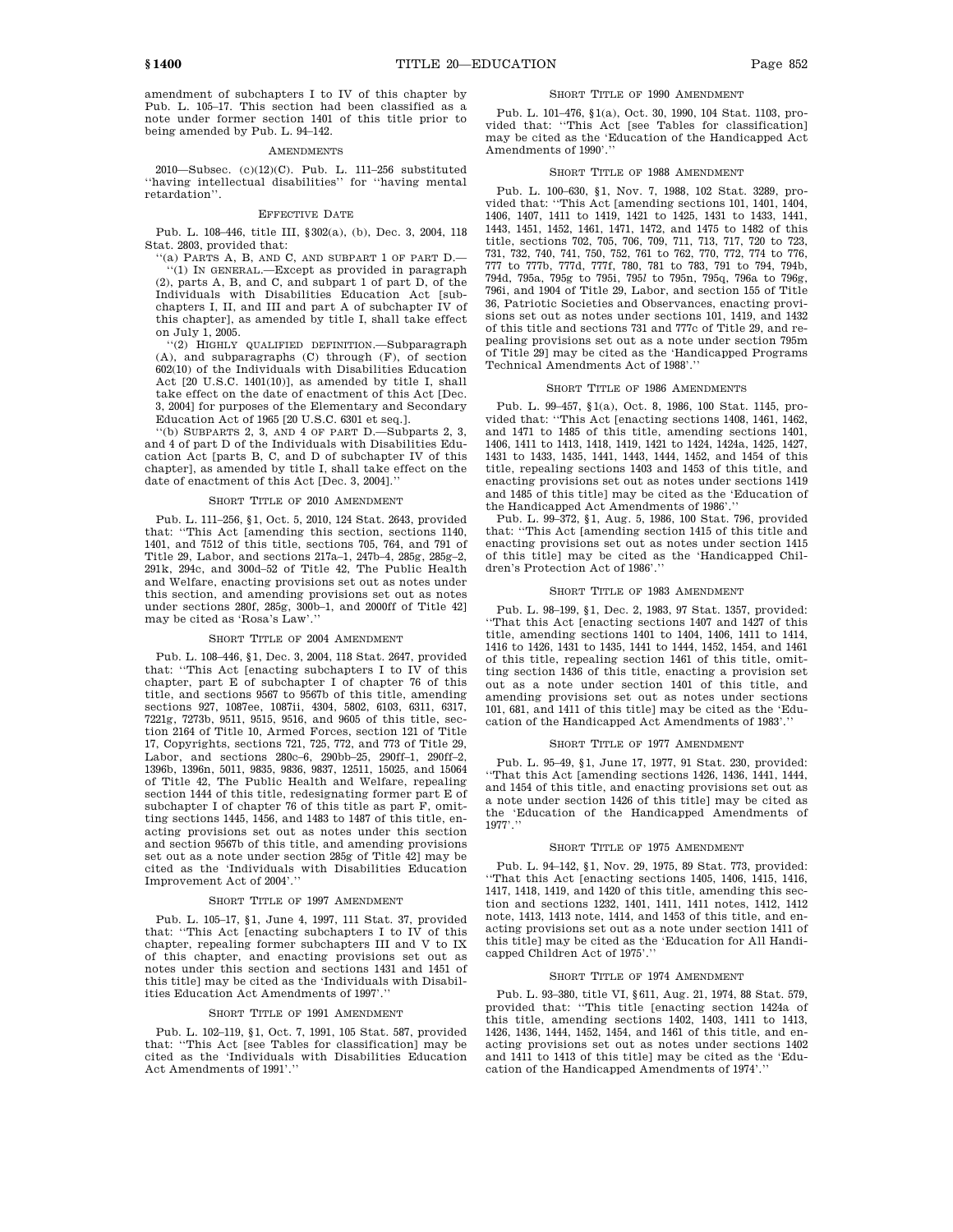#### REGULATIONS

Pub. L. 111–256, §3, Oct. 5, 2010, 124 Stat. 2645, provided that: ''For purposes of regulations issued to carry out a provision amended by this Act [see Short Title of 2010 Amendment note above]—

 $(1)$  before the regulations are amended to carry out this Act—

''(A) a reference in the regulations to mental retardation shall be considered to be a reference to an intellectual disability; and

(B) a reference in the regulations to the mentally retarded, or individuals who are mentally retarded, shall be considered to be a reference to individuals with intellectual disabilities; and

''(2) in amending the regulations to carry out this Act, a Federal agency shall ensure that the regulations clearly state—

''(A) that an intellectual disability was formerly termed mental retardation; and

'(B) that individuals with intellectual disabilities were formerly termed individuals who are mentally retarded.''

#### CONSTRUCTION OF 2010 AMENDMENT

Pub. L. 111–256, §4, Oct. 5, 2010, 124 Stat. 2645, provided that: ''This Act [see Short Title of 2010 Amendment note above] shall be construed to make amendments to provisions of Federal law to substitute the term 'an intellectual disability' for 'mental retardation', and 'individuals with intellectual disabilities' for 'the mentally retarded' or 'individuals who are mentally retarded', without any intent to—

''(1) change the coverage, eligibility, rights, responsibilities, or definitions referred to in the amended provisions; or

''(2) compel States to change terminology in State laws for individuals covered by a provision amended by this Act.''

#### TRANSITION

Pub. L. 108–446, title III, §303, Dec. 3, 2004, 118 Stat. 2803, provided that:

'(a) ORDERLY TRANSITION.

''(1) IN GENERAL.—The Secretary of Education (in this section referred to as 'the Secretary') shall take such steps as are necessary to provide for the orderly transition from the Individuals with Disabilities Education Act [this chapter], as such Act was in effect on the day preceding the date of enactment of this Act [Dec. 3, 2004], to the Individuals with Disabilities Education Act [this chapter] and part E of the Education Sciences Reform Act of 2002 [20 U.S.C. 9567 et seq.], as amended by this Act.

''(2) LIMITATION.—The Secretary's authority in paragraph (1) shall terminate 1 year after the date of enactment of this Act.

''(b) MULTI-YEAR AWARDS.—Notwithstanding any other provision of law, the Secretary may use funds appropriated under part D of the Individuals with Disabilities Education Act [subchapter IV of this chapter] to make continuation awards for projects that were funded under section 618 [20 U.S.C. 1418], and part D, of the Individuals with Disabilities Education Act (as such section and part were in effect on September 30, 2004), in accordance with the terms of the original awards.

''(c) RESEARCH.—Notwithstanding section 302(b) [set out as a note above] or any other provision of law, the Secretary may award funds that are appropriated under the Department of Education Appropriations Act, 2005 [Pub. L. 108–447, div. F, title III, 118 Stat. 3142, see Tables for classification] for special education research under either of the headings 'SPECIAL EDUCATION' or 'INSTITUTE OF EDUCATION SCIENCES' in accordance with sections 672 and 674 of the Individuals with Disabilities Education Act [20 U.S.C. 1472, 1474], as such sections were in effect on October 1, 2004.''

#### REFERENCES TO EDUCATION OF THE HANDICAPPED ACT

Pub. L. 101–476, title IX, §901(a)(3), Oct. 30, 1990, 104 Stat. 1142, provided that: ''Any other Act and any regulation which refers to the Education of the Handicapped Act shall be considered to refer to the Individuals with Disabilities Education Act.''

#### **DEFINITIONS**

Pub. L. 111–256, §2(k), Oct. 5, 2010, 124 Stat. 2644, provided that: ''For purposes of each provision amended by this section [amending this section, sections 1140, 1401, and 7512 of this title, sections 705, 764, and 791 of Title 29, Labor, and sections 217a–1, 247b–4, 285g, 285g–2, 291k, 294c, and 300d–52 of Title 42, The Public Health and Welfare, and amending provisions set out as notes under sections 280f, 285g, 300b–1, and 2000ff of Title 42]—

'(1) a reference to 'an intellectual disability' shall mean a condition previously referred to as 'mental retardation', or a variation of this term, and shall have the same meaning with respect to programs, or qualifications for programs, for individuals with such a condition; and

 $'(2)$  a reference to individuals with intellectual disabilities shall mean individuals who were previously referred to as individuals who are 'individuals with mental retardation' or 'the mentally retarded', or variations of those terms.''

#### **§ 1401. Definitions**

Except as otherwise provided, in this chapter: **(1) Assistive technology device**

# **(A) In general**

The term "assistive technology device" means any item, piece of equipment, or product system, whether acquired commercially off the shelf, modified, or customized, that is used to increase, maintain, or improve functional capabilities of a child with a disability.

## **(B) Exception**

The term does not include a medical device that is surgically implanted, or the replacement of such device.

#### **(2) Assistive technology service**

The term ''assistive technology service'' means any service that directly assists a child with a disability in the selection, acquisition, or use of an assistive technology device. Such term includes—

(A) the evaluation of the needs of such child, including a functional evaluation of the child in the child's customary environment;

(B) purchasing, leasing, or otherwise providing for the acquisition of assistive technology devices by such child;

(C) selecting, designing, fitting, customizing, adapting, applying, maintaining, repairing, or replacing assistive technology devices;

(D) coordinating and using other therapies, interventions, or services with assistive technology devices, such as those associated with existing education and rehabilitation plans and programs;

(E) training or technical assistance for such child, or, where appropriate, the family of such child; and

(F) training or technical assistance for professionals (including individuals providing education and rehabilitation services), employers, or other individuals who provide services to, employ, or are otherwise substantially involved in the major life functions of such child.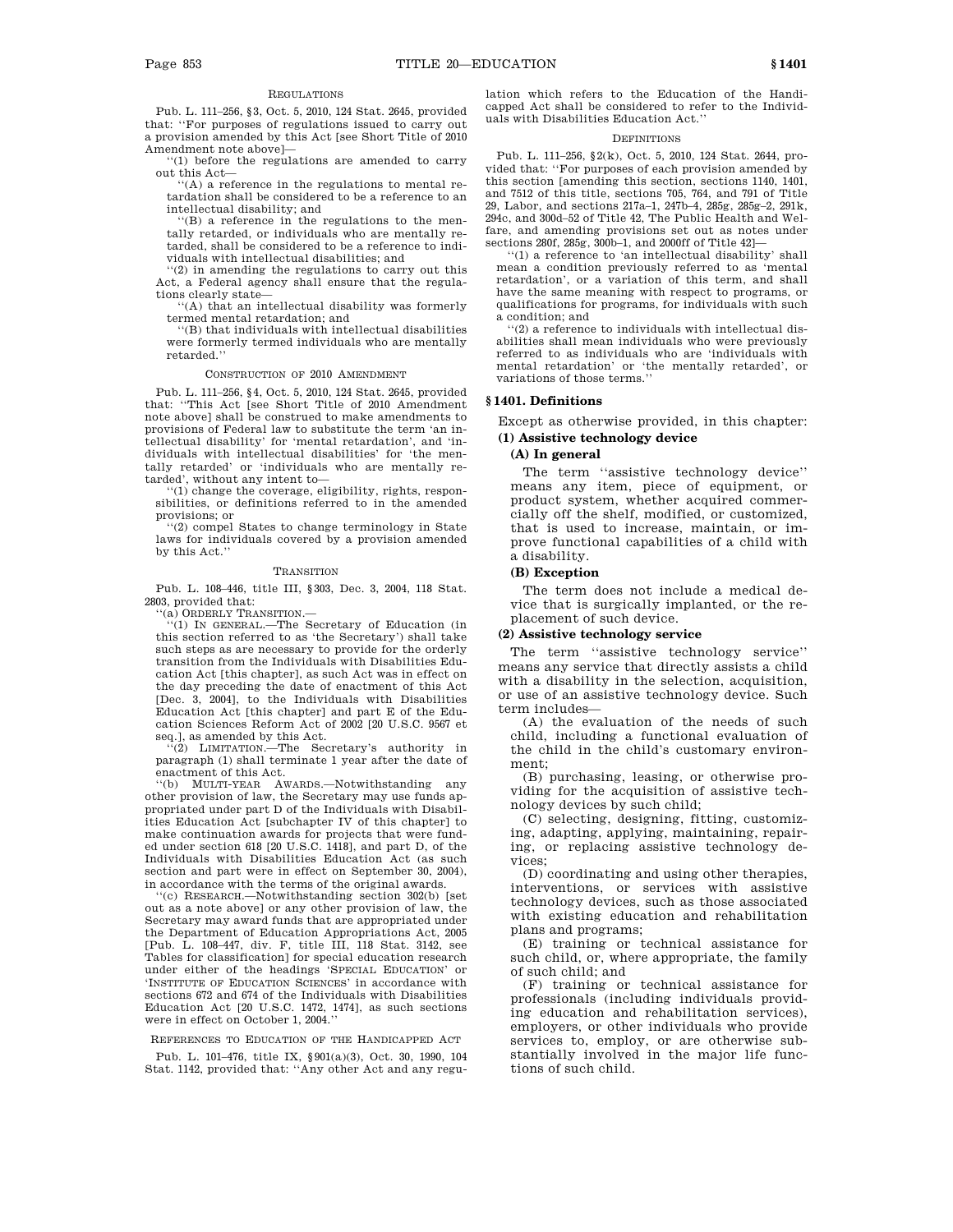# **(3) Child with a disability**

# **(A) In general**

The term ''child with a disability'' means a child—

(i) with intellectual disabilities, hearing impairments (including deafness), speech or language impairments, visual impairments (including blindness), serious emotional disturbance (referred to in this chapter as ''emotional disturbance''), orthopedic impairments, autism, traumatic brain injury, other health impairments, or specific learning disabilities; and

(ii) who, by reason thereof, needs special education and related services.

# **(B) Child aged 3 through 9**

The term ''child with a disability'' for a child aged 3 through 9 (or any subset of that age range, including ages 3 through 5), may, at the discretion of the State and the local educational agency, include a child—

(i) experiencing developmental delays, as defined by the State and as measured by appropriate diagnostic instruments and procedures, in 1 or more of the following areas: physical development; cognitive development; communication development; social or emotional development; or adaptive development; and

(ii) who, by reason thereof, needs special education and related services.

#### **(4) Core academic subjects**

The term ''core academic subjects'' has the meaning given the term in section 9101 of the Elementary and Secondary Education Act of 1965 [20 U.S.C. 7801].

#### **(5) Educational service agency**

The term ''educational service agency''—

(A) means a regional public multiservice agency—

(i) authorized by State law to develop, manage, and provide services or programs to local educational agencies; and

(ii) recognized as an administrative agency for purposes of the provision of special education and related services provided within public elementary schools and secondary schools of the State; and

(B) includes any other public institution or agency having administrative control and direction over a public elementary school or secondary school.

# **(6) Elementary school**

The term ''elementary school'' means a nonprofit institutional day or residential school, including a public elementary charter school, that provides elementary education, as determined under State law.

#### **(7) Equipment**

The term "equipment" includes—

(A) machinery, utilities, and built-in equipment, and any necessary enclosures or structures to house such machinery, utilities, or equipment; and

(B) all other items necessary for the functioning of a particular facility as a facility for the provision of educational services, including items such as instructional equipment and necessary furniture; printed, published, and audio-visual instructional materials; telecommunications, sensory, and other technological aids and devices; and books, periodicals, documents, and other related materials.

#### **(8) Excess costs**

The term ''excess costs'' means those costs that are in excess of the average annual perstudent expenditure in a local educational agency during the preceding school year for an elementary school or secondary school student, as may be appropriate, and which shall be computed after deducting—

(A) amounts received—

(i) under subchapter II;

(ii) under part A of title I of the Elementary and Secondary Education Act of 1965 [20 U.S.C. 6311 et seq.]; and

(iii) under parts A and B of title III of that Act [20 U.S.C. 6811 et seq., 6891 et seq.]; and

(B) any State or local funds expended for programs that would qualify for assistance under any of those parts.

# **(9) Free appropriate public education**

The term ''free appropriate public education'' means special education and related services that—

(A) have been provided at public expense, under public supervision and direction, and without charge;

(B) meet the standards of the State educational agency;

(C) include an appropriate preschool, elementary school, or secondary school education in the State involved; and

(D) are provided in conformity with the individualized education program required under section 1414(d) of this title.

# **(10) Highly qualified**

#### **(A) In general**

For any special education teacher, the term ''highly qualified'' has the meaning given the term in section 9101 of the Elementary and Secondary Education Act of 1965 [20 U.S.C. 7801], except that such term also—

(i) includes the requirements described in subparagraph (B); and

(ii) includes the option for teachers to meet the requirements of section 9101 of such Act by meeting the requirements of subparagraph (C) or (D).

## **(B) Requirements for special education teachers**

When used with respect to any public elementary school or secondary school special education teacher teaching in a State, such term means that—

(i) the teacher has obtained full State certification as a special education teacher (including certification obtained through alternative routes to certification), or passed the State special education teacher licensing examination, and holds a license to teach in the State as a special education teacher, except that when used with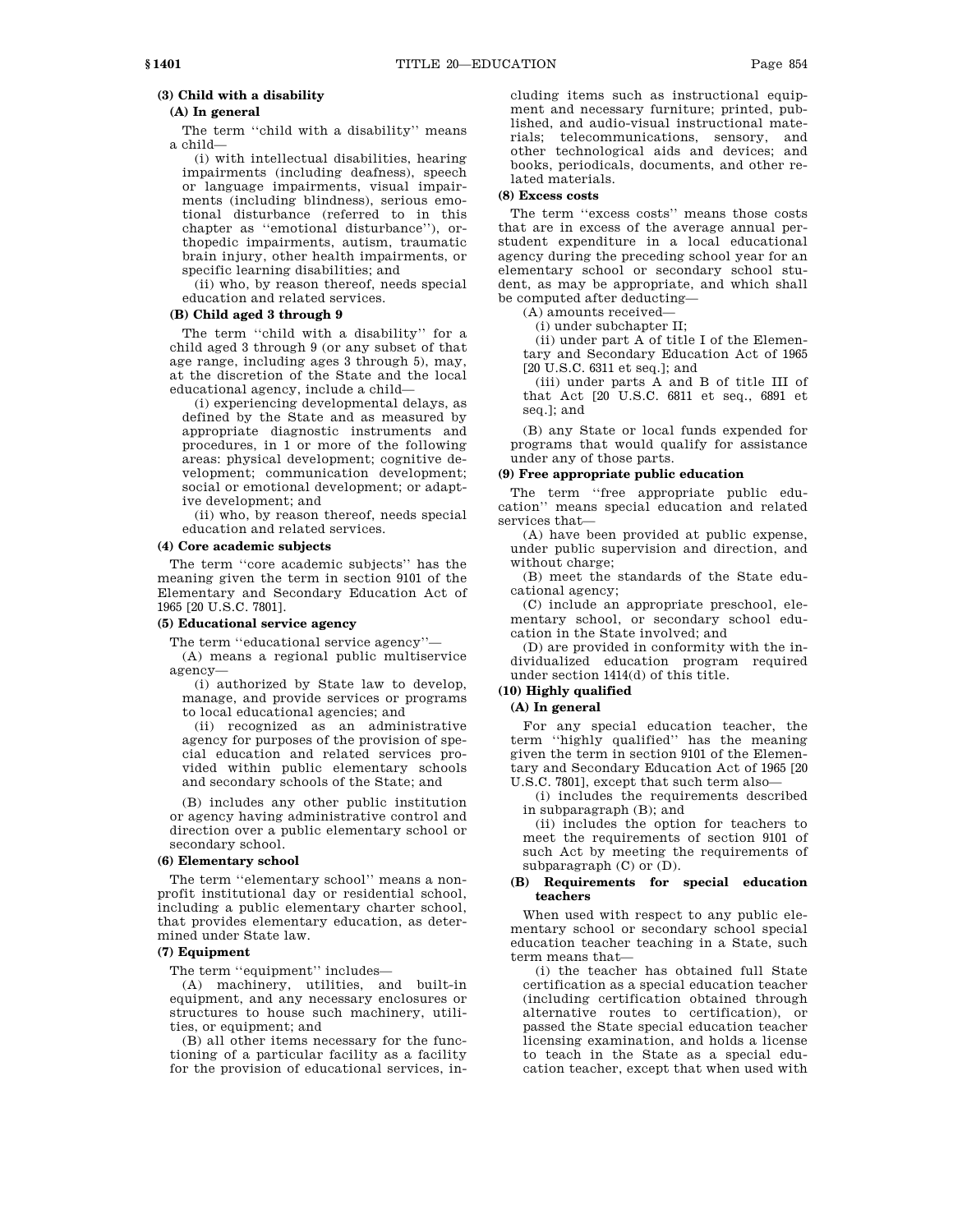respect to any teacher teaching in a public charter school, the term means that the teacher meets the requirements set forth in the State's public charter school law;

(ii) the teacher has not had special education certification or licensure requirements waived on an emergency, temporary, or provisional basis; and

(iii) the teacher holds at least a bachelor's degree.

#### **(C) Special education teachers teaching to alternate achievement standards**

When used with respect to a special education teacher who teaches core academic subjects exclusively to children who are assessed against alternate achievement standards established under the regulations promulgated under section 1111(b)(1) of the Elementary and Secondary Education Act of 1965 [20 U.S.C. 6311(b)(1)], such term means the teacher, whether new or not new to the profession, may either—

(i) meet the applicable requirements of section 9101 of such Act [20 U.S.C. 7801] for any elementary, middle, or secondary school teacher who is new or not new to the profession; or

(ii) meet the requirements of subparagraph  $(B)$  or  $(C)$  of section 9101 $(23)$  of such Act as applied to an elementary school teacher, or, in the case of instruction above the elementary level, has subject matter knowledge appropriate to the level of instruction being provided, as determined by the State, needed to effectively teach to those standards.

# **(D) Special education teachers teaching multiple subjects**

When used with respect to a special education teacher who teaches 2 or more core academic subjects exclusively to children with disabilities, such term means that the teacher may either—

(i) meet the applicable requirements of section 9101 of the Elementary and Secondary Education Act of 1965 [20 U.S.C. 7801] for any elementary, middle, or secondary school teacher who is new or not new to the profession;

(ii) in the case of a teacher who is not new to the profession, demonstrate competence in all the core academic subjects in which the teacher teaches in the same manner as is required for an elementary, middle, or secondary school teacher who is not new to the profession under section  $9101(23)(C)(ii)$  of such Act, which may include a single, high objective uniform State standard of evaluation covering multiple subjects; or

(iii) in the case of a new special education teacher who teaches multiple subjects and who is highly qualified in mathematics, language arts, or science, demonstrate competence in the other core academic subjects in which the teacher teaches in the same manner as is required for an elementary, middle, or secondary school teacher under section  $9101(23)(C)(ii)$  of such Act, which may include a single, high objective uniform State standard of evaluation covering multiple subjects, not later than 2 years after the date of employment.

# **(E) Rule of construction**

Notwithstanding any other individual right of action that a parent or student may maintain under this subchapter, nothing in this section or subchapter shall be construed to create a right of action on behalf of an individual student or class of students for the failure of a particular State educational agency or local educational agency employee to be highly qualified.

#### **(F) Definition for purposes of the ESEA**

A teacher who is highly qualified under this paragraph shall be considered highly qualified for purposes of the Elementary and Secondary Education Act of 1965 [20 U.S.C. 6301 et seq.].

## **(11) Homeless children**

The term ''homeless children'' has the meaning given the term ''homeless children and youths'' in section 11434a of title 42.

# **(12) Indian**

The term ''Indian'' means an individual who is a member of an Indian tribe.

# **(13) Indian tribe**

The term ''Indian tribe'' means any Federal or State Indian tribe, band, rancheria, pueblo, colony, or community, including any Alaska Native village or regional village corporation (as defined in or established under the Alaska Native Claims Settlement Act (43 U.S.C. 1601 et seq.)).

#### **(14) Individualized education program; IEP**

The term ''individualized education program'' or ''IEP'' means a written statement for each child with a disability that is developed, reviewed, and revised in accordance with section 1414(d) of this title.

# **(15) Individualized family service plan**

The term ''individualized family service plan'' has the meaning given the term in section 1436 of this title.

## **(16) Infant or toddler with a disability**

The term ''infant or toddler with a disability'' has the meaning given the term in section 1432 of this title.

## **(17) Institution of higher education**

The term "institution of higher education''—

(A) has the meaning given the term in section 1001 of this title; and

(B) also includes any college or university receiving funding from the Secretary of the Interior under the Tribally Controlled Colleges and Universities Assistance Act of 1978 [25 U.S.C. 1801 et seq.].

## **(18) Limited English proficient**

The term ''limited English proficient'' has the meaning given the term in section 9101 of the Elementary and Secondary Education Act of 1965 [20 U.S.C. 7801].

#### **(19) Local educational agency**

# **(A) In general**

The term "local educational agency" means a public board of education or other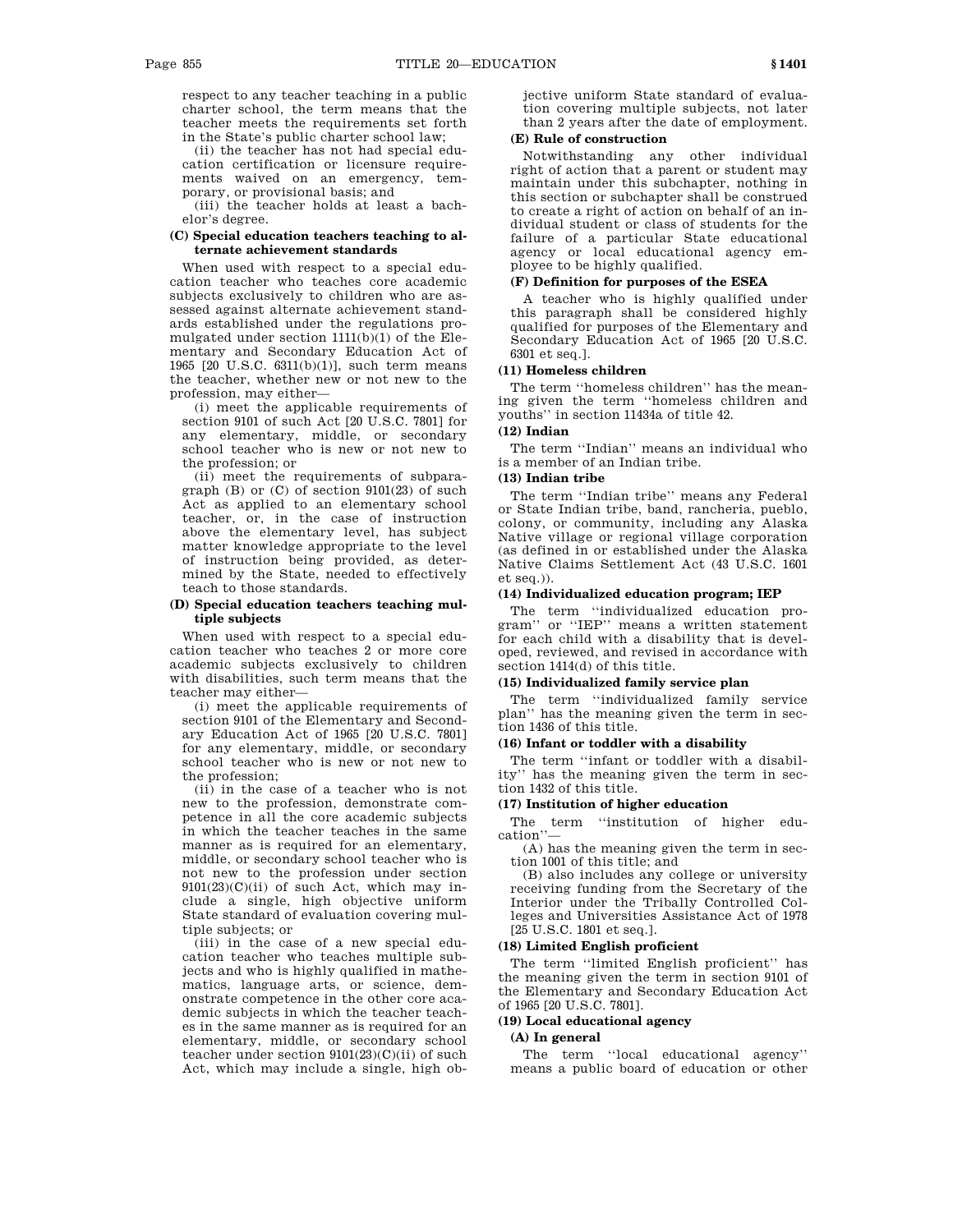public authority legally constituted within a State for either administrative control or direction of, or to perform a service function for, public elementary schools or secondary schools in a city, county, township, school district, or other political subdivision of a State, or for such combination of school districts or counties as are recognized in a State as an administrative agency for its public elementary schools or secondary schools.

## **(B) Educational service agencies and other public institutions or agencies**

The term includes—

(i) an educational service agency; and

(ii) any other public institution or agency having administrative control and direction of a public elementary school or secondary school.

#### **(C) BIA funded schools**

The term includes an elementary school or secondary school funded by the Bureau of Indian Affairs, but only to the extent that such inclusion makes the school eligible for programs for which specific eligibility is not provided to the school in another provision of law and the school does not have a student population that is smaller than the student population of the local educational agency receiving assistance under this chapter with the smallest student population, except that the school shall not be subject to the jurisdiction of any State educational agency other than the Bureau of Indian Affairs.

# **(20) Native language**

The term ''native language'', when used with respect to an individual who is limited English proficient, means the language normally used by the individual or, in the case of a child, the language normally used by the parents of the child.

# **(21) Nonprofit**

The term ''nonprofit'', as applied to a school, agency, organization, or institution, means a school, agency, organization, or institution owned and operated by 1 or more nonprofit corporations or associations no part of the net earnings of which inures, or may lawfully inure, to the benefit of any private shareholder or individual.

# **(22) Outlying area**

The term ''outlying area'' means the United States Virgin Islands, Guam, American Samoa, and the Commonwealth of the Northern Mariana Islands.

# **(23) Parent**

The term ''parent'' means—

(A) a natural, adoptive, or foster parent of a child (unless a foster parent is prohibited by State law from serving as a parent);

(B) a guardian (but not the State if the child is a ward of the State);

(C) an individual acting in the place of a natural or adoptive parent (including a grandparent, stepparent, or other relative) with whom the child lives, or an individual

who is legally responsible for the child's welfare; or

(D) except as used in sections 1415(b)(2) and  $1439(a)(5)$  of this title, an individual assigned under either of those sections to be a surrogate parent.

#### **(24) Parent organization**

The term ''parent organization'' has the meaning given the term in section 1471(g) of this title.

# **(25) Parent training and information center**

The term ''parent training and information center'' means a center assisted under section 1471 or 1472 of this title.

# **(26) Related services**

# **(A) In general**

The term ''related services'' means transportation, and such developmental, corrective, and other supportive services (including speech-language pathology and audiology services, interpreting services, psychological services, physical and occupational therapy, recreation, including therapeutic recreation, social work services, school nurse services designed to enable a child with a disability to receive a free appropriate public education as described in the individualized education program of the child, counseling services, including rehabilitation counseling, orientation and mobility services, and medical services, except that such medical services shall be for diagnostic and evaluation purposes only) as may be required to assist a child with a disability to benefit from special education, and includes the early identification and assessment of disabling conditions in children.

#### **(B) Exception**

The term does not include a medical device that is surgically implanted, or the replacement of such device.

# **(27) Secondary school**

The term ''secondary school'' means a nonprofit institutional day or residential school, including a public secondary charter school, that provides secondary education, as determined under State law, except that it does not include any education beyond grade 12.

## **(28) Secretary**

The term ''Secretary'' means the Secretary of Education.

# **(29) Special education**

The term ''special education'' means specially designed instruction, at no cost to parents, to meet the unique needs of a child with a disability, including—

(A) instruction conducted in the classroom, in the home, in hospitals and institutions, and in other settings; and

(B) instruction in physical education.

# **(30) Specific learning disability**

#### **(A) In general**

The term ''specific learning disability'' means a disorder in 1 or more of the basic psychological processes involved in under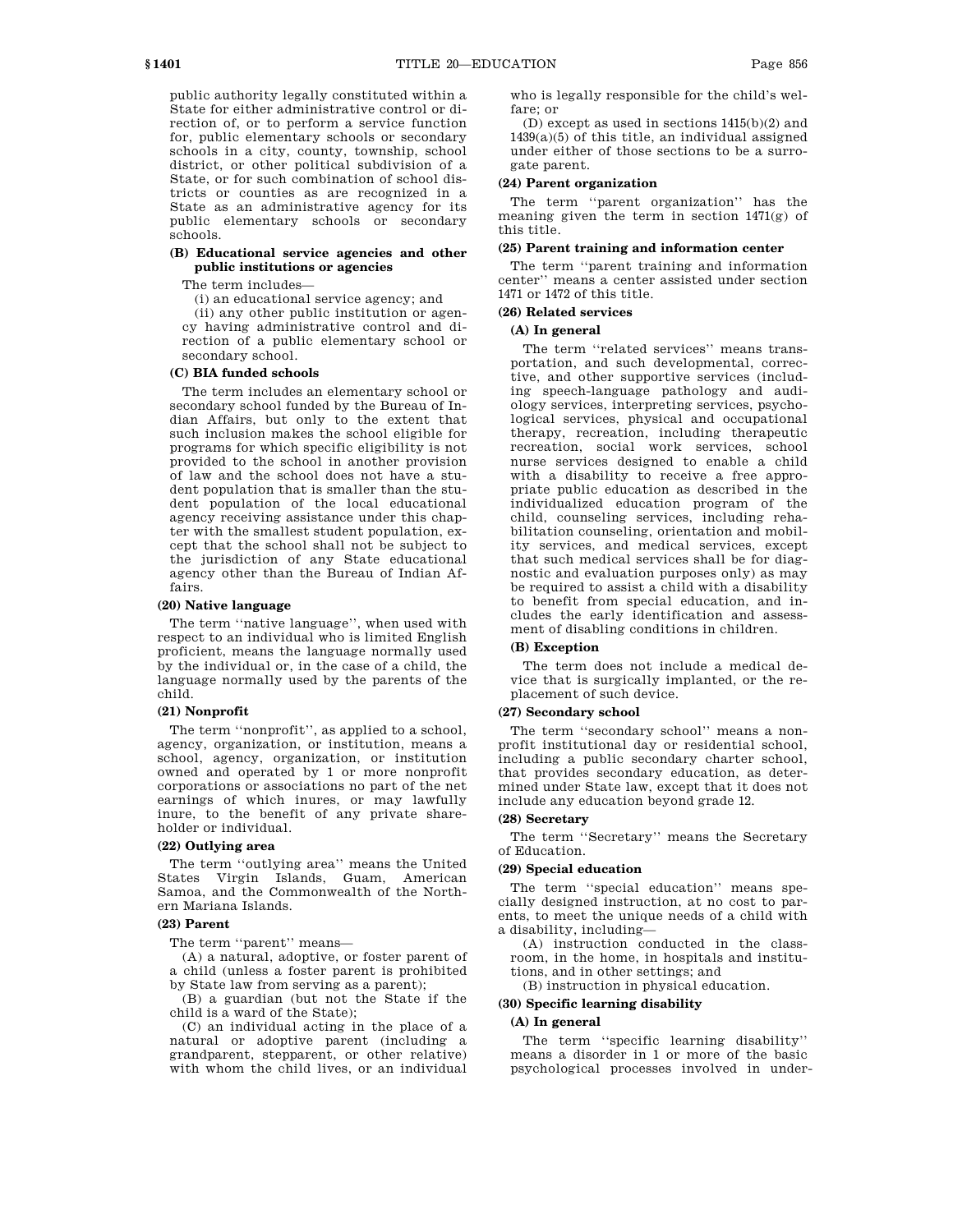standing or in using language, spoken or written, which disorder may manifest itself in the imperfect ability to listen, think, speak, read, write, spell, or do mathematical calculations.

#### **(B) Disorders included**

Such term includes such conditions as perceptual disabilities, brain injury, minimal brain dysfunction, dyslexia, and developmental aphasia.

#### **(C) Disorders not included**

Such term does not include a learning problem that is primarily the result of visual, hearing, or motor disabilities, of intellectual disabilities, of emotional disturbance, or of environmental, cultural, or economic disadvantage.

## **(31) State**

The term ''State'' means each of the 50 States, the District of Columbia, the Commonwealth of Puerto Rico, and each of the outlying areas.

## **(32) State educational agency**

The term ''State educational agency'' means the State board of education or other agency or officer primarily responsible for the State supervision of public elementary schools and secondary schools, or, if there is no such officer or agency, an officer or agency designated by the Governor or by State law.

# **(33) Supplementary aids and services**

The term ''supplementary aids and services'' means aids, services, and other supports that are provided in regular education classes or other education-related settings to enable children with disabilities to be educated with nondisabled children to the maximum extent appropriate in accordance with section  $1412(a)(5)$  of this title.

## **(34) Transition services**

The term ''transition services'' means a coordinated set of activities for a child with a disability that—

(A) is designed to be within a results-oriented process, that is focused on improving the academic and functional achievement of the child with a disability to facilitate the child's movement from school to post-school activities, including post-secondary education, vocational education, integrated employment (including supported employment), continuing and adult education, adult services, independent living, or community participation;

(B) is based on the individual child's needs, taking into account the child's strengths, preferences, and interests; and

(C) includes instruction, related services, community experiences, the development of employment and other post-school adult living objectives, and, when appropriate, acquisition of daily living skills and functional vocational evaluation.

#### **(35) Universal design**

The term ''universal design'' has the meaning given the term in section 3002 of title 29.

## **(36) Ward of the State**

## **(A) In general**

The term ''ward of the State'' means a child who, as determined by the State where the child resides, is a foster child, is a ward of the State, or is in the custody of a public child welfare agency.

# **(B) Exception**

The term does not include a foster child who has a foster parent who meets the definition of a parent in paragraph (23).

(Pub. L. 91–230, title VI, §602, as added Pub. L. 108–446, title I, §101, Dec. 3, 2004, 118 Stat. 2652; amended Pub. L. 110–315, title IX, §941(k)(2)(C), Aug. 14, 2008, 122 Stat. 3466; Pub. L. 111–256, §2(b)(2), Oct. 5, 2010, 124 Stat. 2643.)

## REFERENCES IN TEXT

The Elementary and Secondary Education Act of 1965, referred to in pars.  $(8)(A)(ii)$ ,  $(iii)$  and  $(10)(F)$ , is Pub. L. 89–10, Apr. 11, 1965, 79 Stat. 27, which is classified generally to chapter 70 (§6301 et seq.) of this title. Part A of title I of the Act is classified generally to part A (§6311 et seq.) of subchapter I of chapter 70 of this title. Parts A and B of title III of the Act are classified generally to parts A (§6811 et seq.) and B (§6891 et seq.), respectively, of subchapter III of chapter 70 of this title. For complete classification of this Act to the Code, see Short Title note set out under section 6301 of this title and Tables.

The Alaska Native Claims Settlement Act, referred to in par. (13), is Pub. L. 92–203, Dec. 18, 1971, 85 Stat. 688, which is classified generally to chapter 33 (§1601 et seq.) of Title 43, Public Lands. For complete classification of this Act to the Code, see Short Title note set out under section 1601 of Title 43 and Tables.

The Tribally Controlled Colleges and Universities Assistance Act of 1978, referred to in par. (17)(B), is Pub. L. 95–471, Oct. 17, 1978, 92 Stat. 1325, which is classified principally to chapter 20 (§1801 et seq.) of Title 25, Indians. For complete classification of this Act to the Code, see Short Title note set out under section 1801 of Title 25 and Tables.

#### PRIOR PROVISIONS

A prior section 1401, Pub. L. 91–230, title VI, §602, as added Pub. L. 105–17, title I, §101, June 4, 1997, 111 Stat. 42; amended Pub. L. 105–244, title IX, §901(d), Oct. 7, 1998, 112 Stat. 1828, related to definitions of terms used in this chapter, prior to the general amendment of subchapters I to IV of this chapter by Pub. L. 108–446.

Another prior section 1401, Pub. L. 91–230, title VI, §602, Apr. 13, 1970, 84 Stat. 175; Pub. L. 94–142, §4(a), Nov. 29, 1975, 89 Stat. 775; Pub. L. 98–199, §§2, 3(b), Dec. 2, 1983, 97 Stat. 1357, 1358; Pub. L. 99–457, title IV, §402, Oct. 8, 1986, 100 Stat. 1172; Pub. L. 100–630, title I, §101(a), Nov. 7, 1988, 102 Stat. 3289; Pub. L. 101–476, title I, §101, title IX, §901(b)(10)–(20), Oct. 30, 1990, 104 Stat. 1103, 1142, 1143; Pub. L. 102–73, title VIII, §802(d)(1), July 25, 1991, 105 Stat. 361; Pub. L. 102–119, §§3, 25(a)(1), (b), Oct. 7, 1991, 105 Stat. 587, 605, 607; Pub. L. 103–382, title III, §391(f)(1), Oct. 20, 1994, 108 Stat. 4023, related to definitions of terms used in this chapter, prior to the general amendment of subchapters I to IV of this chapter by Pub. L. 105–17.

#### AMENDMENTS

2010—Par.  $(3)(A)(i)$ . Pub. L. 111–256, §2(b)(2)(A), substituted ''with intellectual disabilities'' for ''with mental retardation''.

Par. (30)(C). Pub. L. 111–256, §2(b)(2)(B), substituted ''of intellectual disabilities'' for ''of mental retardation'

2008—Par. (17)(B). Pub. L. 110–315 substituted ''college or university'' for ''community college'' and ''the Trib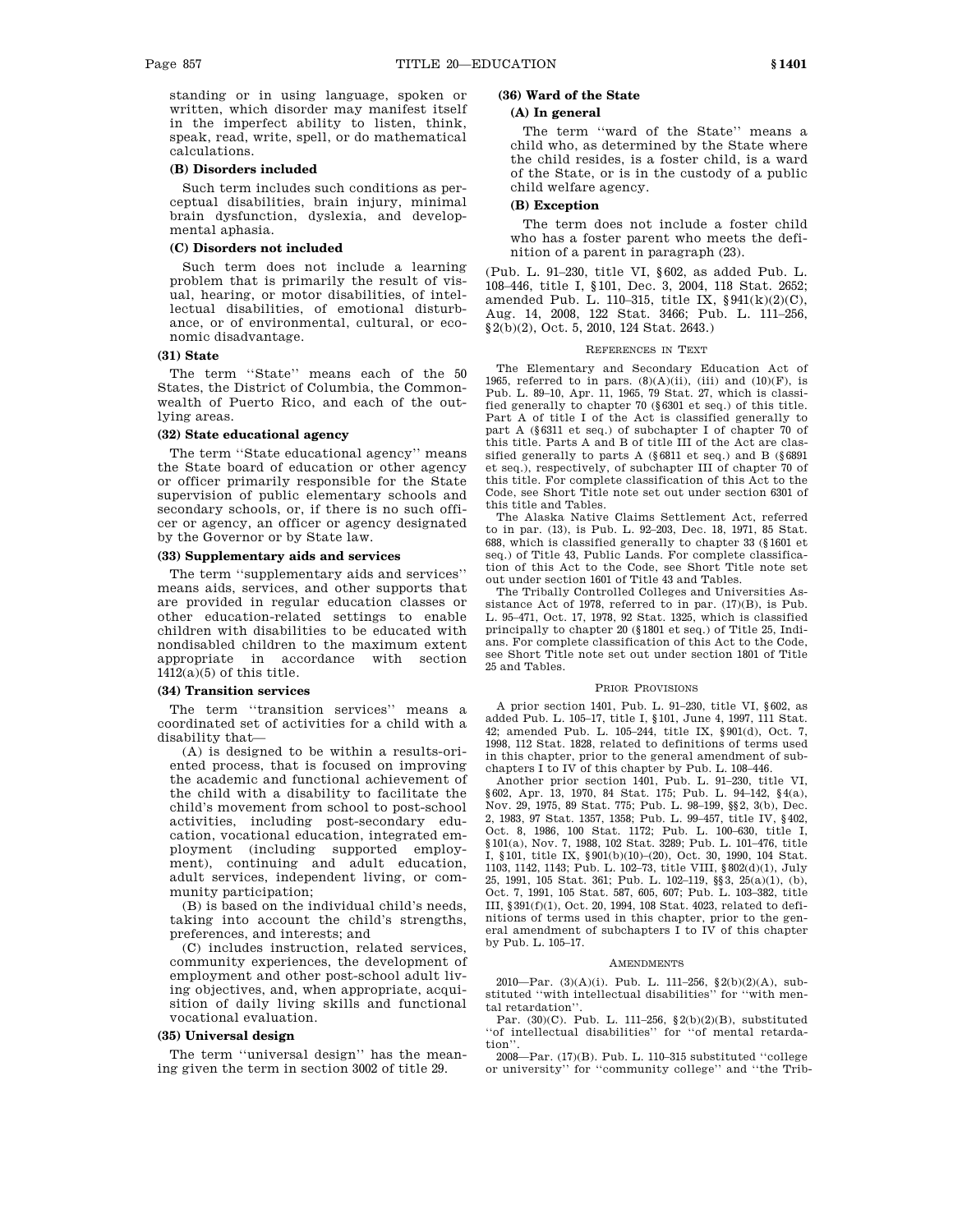ally Controlled Colleges and Universities Assistance Act of 1978'' for ''the Tribally Controlled College or University Assistance Act of 1978''.

#### EFFECTIVE DATE

Section effective July 1, 2005, except that subparagraphs (C) through (F) of par. (10) of this section are effective Dec. 3, 2004, for purposes of the Elementary and Secondary Education Act of 1965 (20 U.S.C. 6301 et seq.), see section 302(a) of Pub. L. 108–446, set out as a note under section 1400 of this title.

#### DEFINITIONS

For meaning of references to an intellectual disability and to individuals with intellectual disabilities in provisions amended by section 2 of Pub. L. 111–256, see section 2(k) of Pub. L. 111–256, set out as a note under section 1400 of this title.

#### **§ 1402. Office of Special Education Programs**

## **(a) Establishment**

There shall be, within the Office of Special Education and Rehabilitative Services in the Department of Education, an Office of Special Education Programs, which shall be the principal agency in the Department for administering and carrying out this chapter and other programs and activities concerning the education of children with disabilities.

#### **(b) Director**

The Office established under subsection (a) shall be headed by a Director who shall be selected by the Secretary and shall report directly to the Assistant Secretary for Special Education and Rehabilitative Services.

#### **(c) Voluntary and uncompensated services**

Notwithstanding section 1342 of title 31, the Secretary is authorized to accept voluntary and uncompensated services in furtherance of the purposes of this chapter.

(Pub. L. 91–230, title VI, §603, as added Pub. L. 108–446, title I, §101, Dec. 3, 2004, 118 Stat. 2659.)

#### PRIOR PROVISIONS

A prior section 1402, Pub. L. 91–230, title VI, §603, as added Pub. L. 105–17, title I, §101, June 4, 1997, 111 Stat. 46, related to the Office of Special Education Programs, prior to the general amendment of subchapters I to IV of this chapter by Pub. L. 108–446.

Another prior section 1402, Pub. L. 91–230, title VI, §603, Apr. 13, 1970, 84 Stat. 177; Pub. L. 93–380, title VI, §612(a), Aug. 21, 1974, 88 Stat. 579; Pub. L. 98–199, §3(a), Dec. 2, 1983, 97 Stat. 1357; Pub. L. 101–476, title IX, §901(b)(21), Oct. 30, 1990, 104 Stat. 1143; Pub. L. 102–119, §25(b), Oct. 7, 1991, 105 Stat. 607, related to the Office of Special Education Programs, prior to the general amendment of subchapters I to IV of this chapter by Pub. L. 105–17.

# **§ 1403. Abrogation of State sovereign immunity**

#### **(a) In general**

A State shall not be immune under the 11th amendment to the Constitution of the United States from suit in Federal court for a violation of this chapter.

#### **(b) Remedies**

In a suit against a State for a violation of this chapter, remedies (including remedies both at law and in equity) are available for such a violation to the same extent as those remedies are available for such a violation in the suit against any public entity other than a State.

#### **(c) Effective date**

Subsections (a) and (b) apply with respect to violations that occur in whole or part after October 30, 1990.

(Pub. L. 91–230, title VI, §604, as added Pub. L. 108–446, title I, §101, Dec. 3, 2004, 118 Stat. 2659.)

#### PRIOR PROVISIONS

A prior section 1403, Pub. L. 91–230, title VI, §604, as added Pub. L. 105–17, title I, §101, June 4, 1997, 111 Stat. 47, related to abrogation of State sovereign immunity, prior to the general amendment of subchapters I to IV of this chapter by Pub. L. 108–446.

Another prior section 1403, Pub. L. 91–230, title VI, §604, as added Pub. L. 101–476, title I, §103, Oct. 30, 1990, 104 Stat. 1106, related to abrogation of State sovereign immunity, prior to the general amendment of subchapters I to IV of this chapter by Pub. L. 105–17.

Another prior section 1403, Pub. L. 91–230, title VI, §604, Apr. 13, 1970, 84 Stat. 177; Pub. L. 93–380, title VI, §613, Aug. 21, 1974, 88 Stat. 580; Pub. L. 94–273, §§3(14), 13(2), Apr. 21, 1976, 90 Stat. 376, 378; Pub. L. 98–199, §4, Dec. 2, 1983, 97 Stat. 1358, established the National Advisory Committee on the Education of Handicapped Children and Youth, prior to repeal by Pub. L. 99–457, title IV, §407, Oct. 8, 1986, 100 Stat. 1177.

#### **§ 1404. Acquisition of equipment; construction or alteration of facilities**

#### **(a) In general**

If the Secretary determines that a program authorized under this chapter will be improved by permitting program funds to be used to acquire appropriate equipment, or to construct new facilities or alter existing facilities, the Secretary is authorized to allow the use of those funds for those purposes.

#### **(b) Compliance with certain regulations**

Any construction of new facilities or alteration of existing facilities under subsection (a) shall comply with the requirements of—

(1) appendix A of part 36 of title 28, Code of Federal Regulations (commonly known as the ''Americans with Disabilities Accessibility Guidelines for Buildings and Facilities''); or

(2) appendix A of subpart 101–19.6 of title 41, Code of Federal Regulations (commonly known as the ''Uniform Federal Accessibility Standards'').

(Pub. L. 91–230, title VI, §605, as added Pub. L. 108–446, title I, §101, Dec. 3, 2004, 118 Stat. 2659.)

#### PRIOR PROVISIONS

A prior section 1404, Pub. L. 91–230, title VI, §605, as added Pub. L. 105–17, title I, §101, June 4, 1997, 111 Stat. 47, related to the acquisition of equipment and construction or alteration of facilities, prior to the general amendment of subchapters I to IV of this chapter by Pub. L. 108–446.

Another prior section 1404, Pub. L. 91–230, title VI, §605, Apr. 13, 1970, 84 Stat. 177; Pub. L. 98–199, §3(b), Dec. 2, 1983, 97 Stat. 1358; Pub. L. 100–630, title I, §101(b), Nov. 7, 1988, 102 Stat. 3290; Pub. L. 102–119, §25(a)(2), Oct. 7, 1991, 105 Stat. 605, related to acquisition of equipment and construction of necessary facilities, prior to the general amendment of subchapters I to IV of this chapter by Pub. L. 105–17.

#### **§ 1405. Employment of individuals with disabilities**

The Secretary shall ensure that each recipient of assistance under this chapter makes positive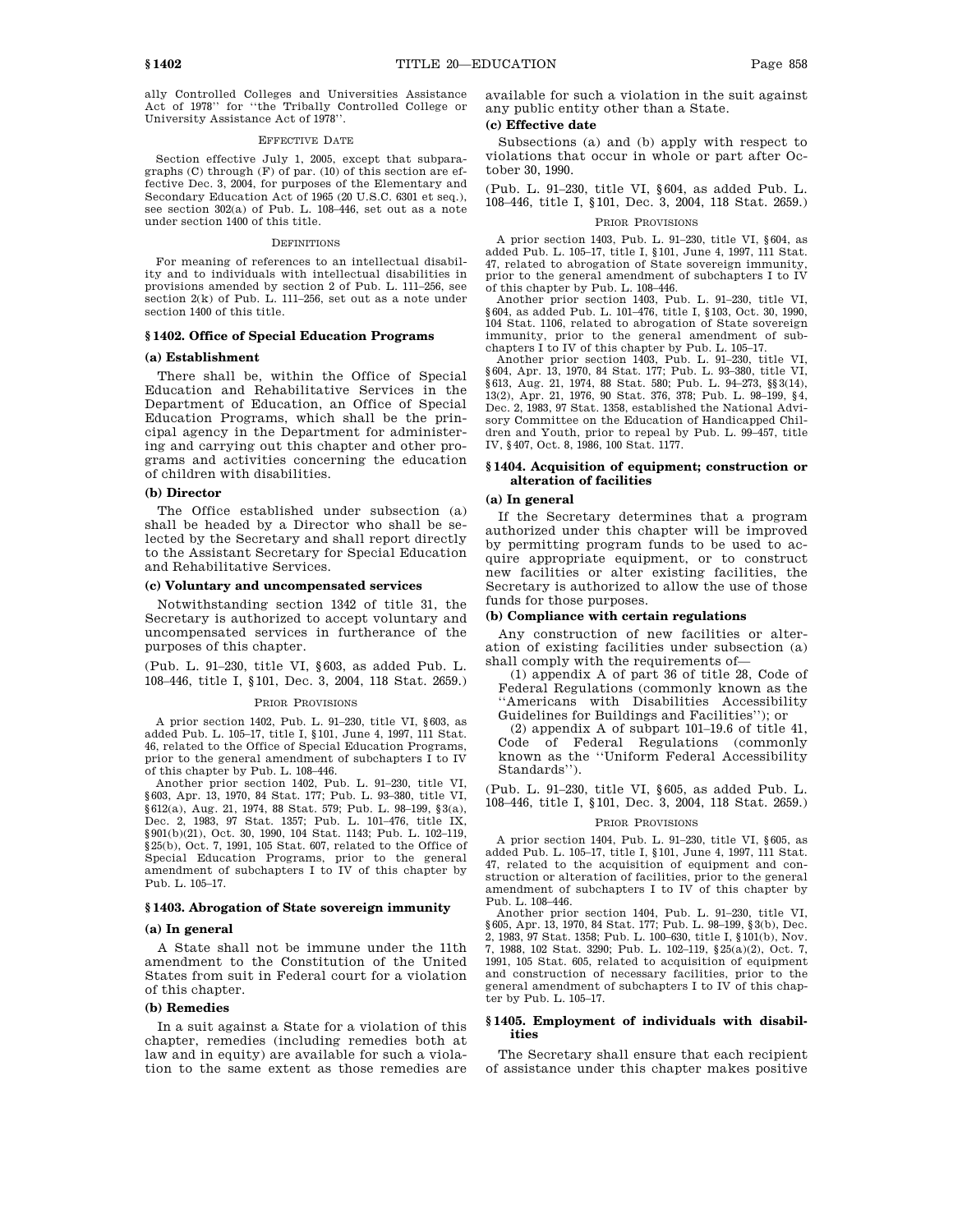efforts to employ and advance in employment qualified individuals with disabilities in programs assisted under this chapter.

(Pub. L. 91–230, title VI, §606, as added Pub. L. 108–446, title I, §101, Dec. 3, 2004, 118 Stat. 2659.)

# PRIOR PROVISIONS

A prior section 1405, Pub. L. 91–230, title VI, §606, as added Pub. L. 105–17, title I, §101, June 4, 1997, 111 Stat. 47, related to employment of individuals with disabilities by recipients of assistance under this chapter, prior to the general amendment of subchapters I to IV of this chapter by Pub. L. 108–446.

Another prior section 1405, Pub. L. 91–230, title VI, §606, as added Pub. L. 94–142, §6(a), Nov. 29, 1975, 89 Stat. 795; amended Pub. L. 101–476, title IX, §901(b)(22), (23), Oct. 30, 1990, 104 Stat. 1143; Pub. L. 102–119, §25(b), Oct. 7, 1991, 105 Stat. 607, related to employment of individuals with disabilities by recipients of assistance under this chapter, prior to the general amendment of subchapters I to IV of this chapter by Pub. L. 105–17.

# **§ 1406. Requirements for prescribing regulations (a) In general**

In carrying out the provisions of this chapter, the Secretary shall issue regulations under this chapter only to the extent that such regulations are necessary to ensure that there is compliance with the specific requirements of this chapter.

## **(b) Protections provided to children**

The Secretary may not implement, or publish in final form, any regulation prescribed pursuant to this chapter that—

(1) violates or contradicts any provision of this chapter; or

(2) procedurally or substantively lessens the protections provided to children with disabilities under this chapter, as embodied in regulations in effect on July 20, 1983 (particularly as such protections related to parental consent to initial evaluation or initial placement in special education, least restrictive environment, related services, timelines, attendance of evaluation personnel at individualized education program meetings, or qualifications of personnel), except to the extent that such regulation reflects the clear and unequivocal intent of Congress in legislation.

#### **(c) Public comment period**

The Secretary shall provide a public comment period of not less than 75 days on any regulation proposed under subchapter II or subchapter III on which an opportunity for public comment is otherwise required by law.

#### **(d) Policy letters and statements**

The Secretary may not issue policy letters or other statements (including letters or statements regarding issues of national significance) that—

(1) violate or contradict any provision of this chapter; or

(2) establish a rule that is required for compliance with, and eligibility under, this chapter without following the requirements of section 553 of title 5.

#### **(e) Explanation and assurances**

Any written response by the Secretary under subsection (d) regarding a policy, question, or interpretation under subchapter II shall include an explanation in the written response that—

(1) such response is provided as informal guidance and is not legally binding;

(2) when required, such response is issued in compliance with the requirements of section 553 of title 5; and

(3) such response represents the interpretation by the Department of Education of the applicable statutory or regulatory requirements in the context of the specific facts presented.

## **(f) Correspondence from Department of Education describing interpretations of this chapter**

## **(1) In general**

The Secretary shall, on a quarterly basis, publish in the Federal Register, and widely disseminate to interested entities through various additional forms of communication, a list of correspondence from the Department of Education received by individuals during the previous quarter that describes the interpretations of the Department of Education of this chapter or the regulations implemented pursuant to this chapter.

#### **(2) Additional information**

For each item of correspondence published in a list under paragraph (1), the Secretary shall—

(A) identify the topic addressed by the correspondence and shall include such other summary information as the Secretary determines to be appropriate; and

(B) ensure that all such correspondence is issued, where applicable, in compliance with the requirements of section 553 of title 5.

(Pub. L. 91–230, title VI, §607, as added Pub. L. 108–446, title I, §101, Dec. 3, 2004, 118 Stat. 2659.)

#### PRIOR PROVISIONS

A prior section 1406, Pub. L. 91–230, title VI, §607, as added Pub. L. 105–17, title I, §101, June 4, 1997, 111 Stat. 47, related to requirements for prescribing regulations, prior to the general amendment of subchapters I to IV of this chapter by Pub. L. 108–446.

Another section 1406, Pub. L. 91–230, title VI, §607, as added Pub. L. 94–142, §6(a), Nov. 29, 1975, 89 Stat. 795; amended Pub. L. 98–199, §§3(b), 5, Dec. 2, 1983, 97 Stat. 1358; Pub. L. 99–457, title IV, §401, Oct. 8, 1986, 100 Stat. 1172; Pub. L. 100–630, title I, §101(c), Nov. 7, 1988, 102 Stat. 3290, related to grants for removal of architectural barriers, prior to the general amendment of subchapters I to IV of this chapter by Pub. L. 105–17.

#### **§ 1407. State administration**

#### **(a) Rulemaking**

Each State that receives funds under this chapter shall—

(1) ensure that any State rules, regulations, and policies relating to this chapter conform to the purposes of this chapter;

(2) identify in writing to local educational agencies located in the State and the Secretary any such rule, regulation, or policy as a State-imposed requirement that is not required by this chapter and Federal regulations; and

(3) minimize the number of rules, regulations, and policies to which the local educational agencies and schools located in the State are subject under this chapter.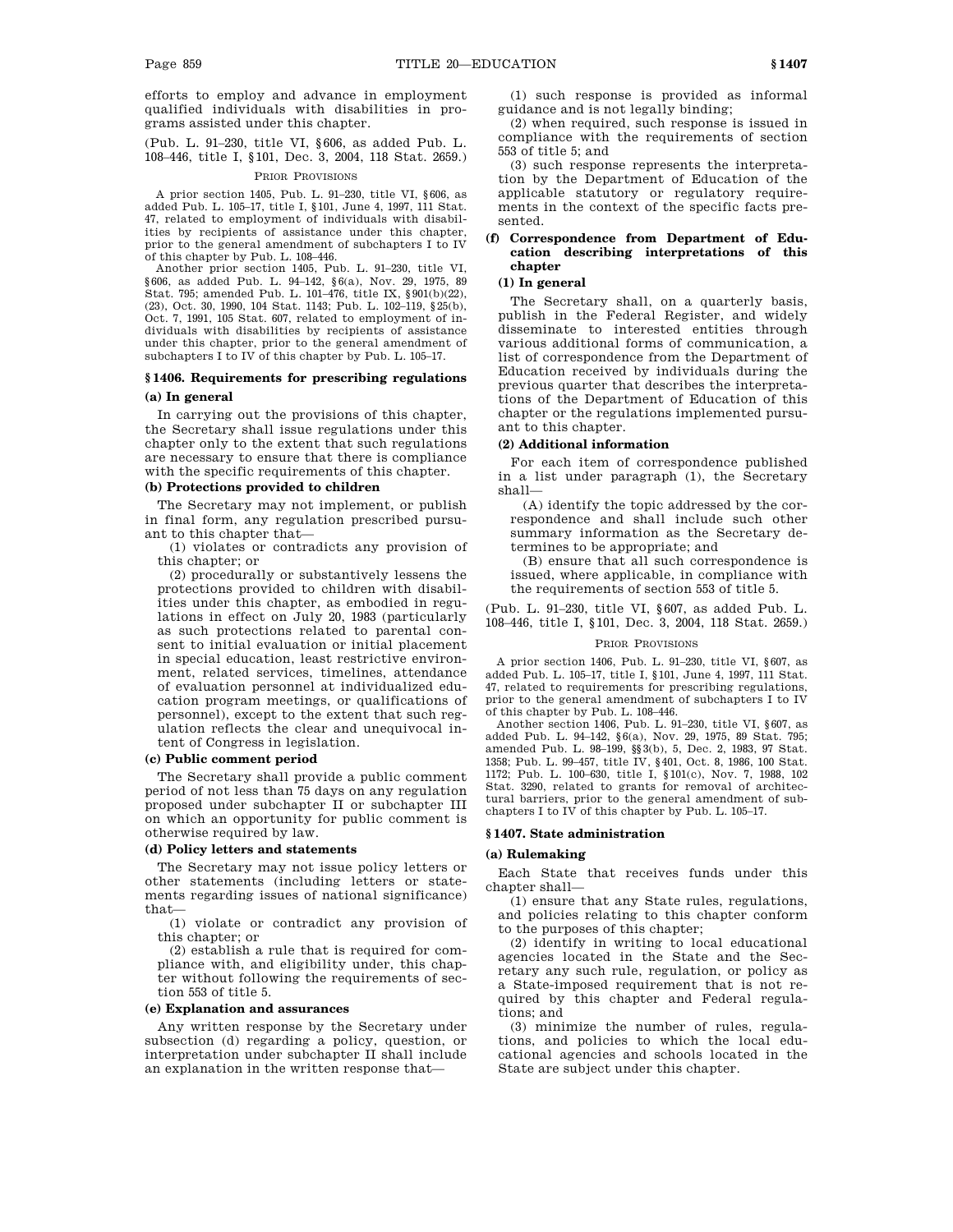# **(b) Support and facilitation**

State rules, regulations, and policies under this chapter shall support and facilitate local educational agency and school-level system improvement designed to enable children with disabilities to meet the challenging State student academic achievement standards.

(Pub. L. 91–230, title VI, §608, as added Pub. L. 108–446, title I, §101, Dec. 3, 2004, 118 Stat. 2661.)

#### PRIOR PROVISIONS

A prior section 1407, Pub. L. 91–230, title VI, §608, as added Pub. L. 98–199, §6, Dec. 2, 1983, 97 Stat. 1359; amended Pub. L. 100–630, title I, §101(d), Nov. 7, 1988, 102 Stat. 3290; Pub. L. 101–476, title IX, §901(b)(24), Oct. 30, 1990, 104 Stat. 1143; Pub. L. 102–119, §25(b), Oct. 7, 1991, 105 Stat. 607, related to regulation requirements, prior to the general amendment of subchapters I to IV of this chapter by Pub. L. 105–17.

#### **§ 1408. Paperwork reduction**

#### **(a) Pilot program**

#### **(1) Purpose**

The purpose of this section is to provide an opportunity for States to identify ways to reduce paperwork burdens and other administrative duties that are directly associated with the requirements of this chapter, in order to increase the time and resources available for instruction and other activities aimed at improving educational and functional results for children with disabilities.

# **(2) Authorization**

# **(A) In general**

In order to carry out the purpose of this section, the Secretary is authorized to grant waivers of statutory requirements of, or regulatory requirements relating to, subchapter II for a period of time not to exceed 4 years with respect to not more than 15 States based on proposals submitted by States to reduce excessive paperwork and noninstructional time burdens that do not assist in improving educational and functional results for children with disabilities.

#### **(B) Exception**

The Secretary shall not waive under this section any statutory requirements of, or regulatory requirements relating to, applicable civil rights requirements.

#### **(C) Rule of construction**

Nothing in this section shall be construed to—

(i) affect the right of a child with a disability to receive a free appropriate public education under subchapter II; and

(ii) permit a State or local educational agency to waive procedural safeguards under section 1415 of this title.

# **(3) Proposal**

# **(A) In general**

A State desiring to participate in the program under this section shall submit a proposal to the Secretary at such time and in such manner as the Secretary may reasonably require.

## **(B) Content**

The proposal shall include—

(i) a list of any statutory requirements of, or regulatory requirements relating to, subchapter II that the State desires the Secretary to waive, in whole or in part; and

(ii) a list of any State requirements that the State proposes to waive or change, in whole or in part, to carry out a waiver granted to the State by the Secretary.

#### **(4) Termination of waiver**

The Secretary shall terminate a State's waiver under this section if the Secretary determines that the State—

(A) needs assistance under section  $1416(d)(2)(A)(ii)$  of this title and that the waiver has contributed to or caused such need for assistance;

(B) needs intervention under section  $1416(d)(2)(A)(iii)$  of this title or needs substantial intervention under section  $1416(d)(2)(A)(iv)$  of this title; or

(C) failed to appropriately implement its waiver.

#### **(b) Report**

Beginning 2 years after December 3, 2004, the Secretary shall include in the annual report to Congress submitted pursuant to section 3486 of this title information related to the effectiveness of waivers granted under subsection (a), including any specific recommendations for broader implementation of such waivers, in—

(1) reducing—

(A) the paperwork burden on teachers, principals, administrators, and related service providers; and

(B) noninstructional time spent by teachers in complying with subchapter II;

(2) enhancing longer-term educational planning;

(3) improving positive outcomes for children with disabilities;

(4) promoting collaboration between IEP Team members; and

(5) ensuring satisfaction of family members.

(Pub. L. 91–230, title VI, §609, as added Pub. L. 108–446, title I, §101, Dec. 3, 2004, 118 Stat. 2661.)

#### PRIOR PROVISIONS

A prior section 1408, Pub. L. 91–230, title VI, §609, as added Pub. L. 99–457, title II, §202, Oct. 8, 1986, 100 Stat. 1158, related to eligibility for financial assistance, prior to the general amendment of subchapters I to IV of this chapter by Pub. L. 105–17.

#### **§ 1409. Freely associated States**

The Republic of the Marshall Islands, the Federated States of Micronesia, and the Republic of Palau shall continue to be eligible for competitive grants administered by the Secretary under this chapter to the extent that such grants continue to be available to States and local educational agencies under this chapter.

(Pub. L. 91–230, title VI, §610, as added Pub. L. 108–446, title I, §101, Dec. 3, 2004, 118 Stat. 2662.)

#### PRIOR PROVISIONS

A prior section 1409, Pub. L. 91–230, title VI, §610, as added Pub. L. 101–476, title I, §104, Oct. 30, 1990, 104 Stat. 1106, provided administrative provisions applicable to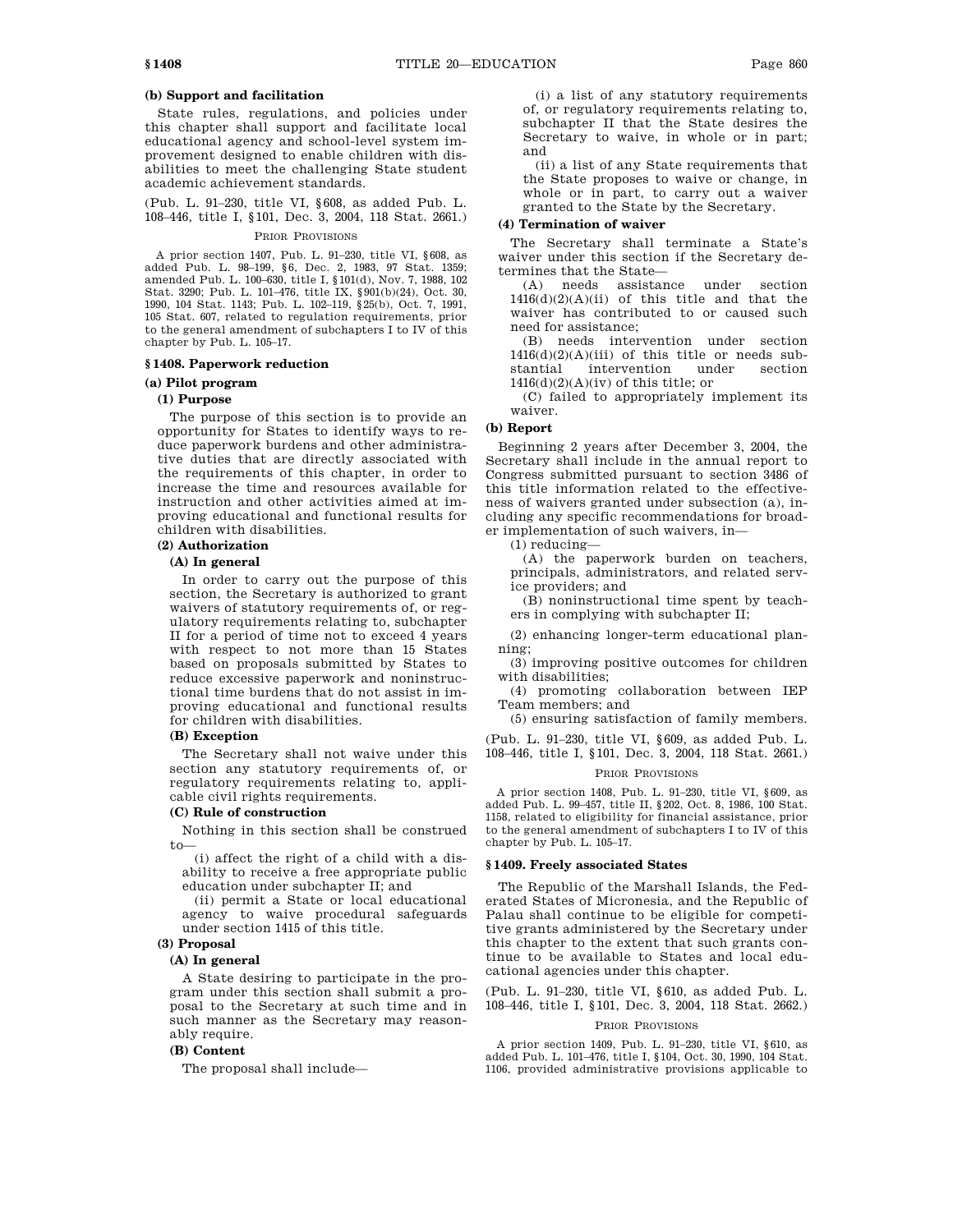former subchapters III to VII of this chapter and former section 1418 of this title, prior to the general amendment of subchapters I to IV of this chapter by Pub. L. 105–17.

## SUBCHAPTER II—ASSISTANCE FOR EDU-CATION OF ALL CHILDREN WITH DIS-ABILITIES

#### **§ 1411. Authorization; allotment; use of funds; authorization of appropriations**

#### **(a) Grants to States**

# **(1) Purpose of grants**

The Secretary shall make grants to States, outlying areas, and freely associated States, and provide funds to the Secretary of the Interior, to assist them to provide special education and related services to children with disabilities in accordance with this subchapter.

## **(2) Maximum amount**

The maximum amount of the grant a State may receive under this section—

(A) for fiscal years 2005 and 2006 is—

(i) the number of children with disabilities in the State who are receiving special education and related services—

(I) aged 3 through 5 if the State is eligible for a grant under section 1419 of this title; and

(II) aged 6 through 21; multiplied by

(ii) 40 percent of the average per-pupil expenditure in public elementary schools and secondary schools in the United States; and

(B) for fiscal year 2007 and subsequent fiscal years is—

(i) the number of children with disabilities in the 2004–2005 school year in the State who received special education and related services—

(I) aged 3 through 5 if the State is eligible for a grant under section 1419 of this title; and

(II) aged 6 through 21; multiplied by

(ii) 40 percent of the average per-pupil expenditure in public elementary schools and secondary schools in the United States; adjusted by

(iii) the rate of annual change in the sum of—

(I) 85 percent of such State's popusubsection  $(d)(3)(A)(i)(II);$  and

(II) 15 percent of such State's population<br>described in subsection described  $(d)(3)(A)(i)(III).$ 

## **(b) Outlying areas and freely associated States; Secretary of the Interior**

# **(1) Outlying areas and freely associated States**

#### **(A) Funds reserved**

From the amount appropriated for any fiscal year under subsection (i), the Secretary shall reserve not more than 1 percent, which shall be used—

(i) to provide assistance to the outlying areas in accordance with their respective

populations of individuals aged 3 through  $21:$  and

(ii) to provide each freely associated State a grant in the amount that such freely associated State received for fiscal year 2003 under this subchapter, but only if the freely associated State meets the applicable requirements of this subchapter, as well as the requirements of section  $1411(b)(2)(C)$  of this title as such section was in effect on the day before December 3, 2004.

## **(B) Special rule**

The provisions of Public Law 95–134, permitting the consolidation of grants by the outlying areas, shall not apply to funds provided to the outlying areas or the freely associated States under this section.

# **(C) Definition**

In this paragraph, the term ''freely associated States'' means the Republic of the Marshall Islands, the Federated States of Micronesia, and the Republic of Palau.

#### **(2) Secretary of the Interior**

From the amount appropriated for any fiscal year under subsection (i), the Secretary shall reserve 1.226 percent to provide assistance to the Secretary of the Interior in accordance with subsection (h).

# **(c) Technical assistance**

# **(1) In general**

The Secretary may reserve not more than 1/2 of 1 percent of the amounts appropriated under this subchapter for each fiscal year to provide technical assistance activities authorized under section 1416(i) of this title.

# **(2) Maximum amount**

The maximum amount the Secretary may reserve under paragraph (1) for any fiscal year is \$25,000,000, cumulatively adjusted by the rate of inflation as measured by the percentage increase, if any, from the preceding fiscal year in the Consumer Price Index For All Urban Consumers, published by the Bureau of Labor Statistics of the Department of Labor.

## **(d) Allocations to States**

#### **(1) In general**

After reserving funds for technical assistance, and for payments to the outlying areas, the freely associated States, and the Secretary of the Interior under subsections (b) and (c) for a fiscal year, the Secretary shall allocate the remaining amount among the States in accordance with this subsection.

#### **(2) Special rule for use of fiscal year 1999 amount**

If a State received any funds under this section for fiscal year 1999 on the basis of children aged 3 through 5, but does not make a free appropriate public education available to all children with disabilities aged 3 through 5 in the State in any subsequent fiscal year, the Secretary shall compute the State's amount for fiscal year 1999, solely for the purpose of calculating the State's allocation in that subsequent year under paragraph (3) or (4), by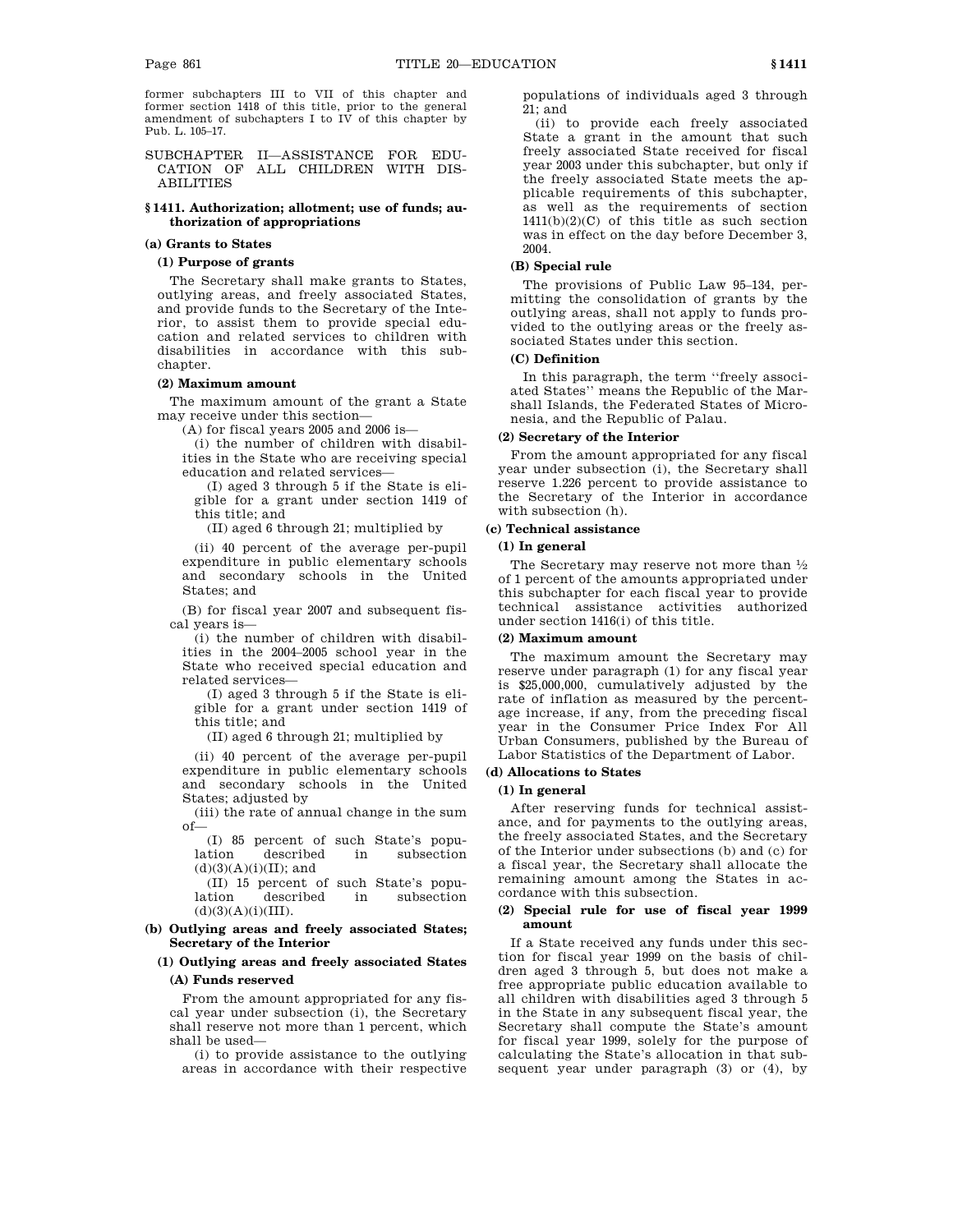subtracting the amount allocated to the State for fiscal year 1999 on the basis of those children.

#### **(3) Increase in funds**

If the amount available for allocations to States under paragraph (1) for a fiscal year is equal to or greater than the amount allocated to the States under this paragraph for the preceding fiscal year, those allocations shall be calculated as follows:

#### **(A) Allocation of increase**

#### **(i) In general**

Except as provided in subparagraph (B), the Secretary shall allocate for the fiscal year—

(I) to each State the amount the State received under this section for fiscal year 1999;

(II) 85 percent of any remaining funds to States on the basis of the States' relative populations of children aged 3 through 21 who are of the same age as children with disabilities for whom the State ensures the availability of a free appropriate public education under this subchapter; and

(III) 15 percent of those remaining funds to States on the basis of the States' relative populations of children described in subclause (II) who are living in poverty.

# **(ii) Data**

For the purpose of making grants under this paragraph, the Secretary shall use the most recent population data, including data on children living in poverty, that are available and satisfactory to the Secretary.

# **(B) Limitations**

Notwithstanding subparagraph (A), allocations under this paragraph shall be subject to the following:

# **(i) Preceding year allocation**

No State's allocation shall be less than its allocation under this section for the preceding fiscal year.

#### **(ii) Minimum**

No State's allocation shall be less than the greatest of—

(I) the sum of—

(aa) the amount the State received under this section for fiscal year 1999; and

(bb) 1 ⁄3 of 1 percent of the amount by which the amount appropriated under subsection (i) for the fiscal year exceeds the amount appropriated for this section for fiscal year 1999;

(II) the sum of—

(aa) the amount the State received under this section for the preceding fiscal year; and

(bb) that amount multiplied by the percentage by which the increase in the funds appropriated for this section from the preceding fiscal year exceeds 1.5 percent; or

(III) the sum of—

(aa) the amount the State received under this section for the preceding fiscal year; and

(bb) that amount multiplied by 90 percent of the percentage increase in the amount appropriated for this section from the preceding fiscal year.

## **(iii) Maximum**

Notwithstanding clause (ii), no State's allocation under this paragraph shall exceed the sum of—

(I) the amount the State received under this section for the preceding fiscal year; and

(II) that amount multiplied by the sum of 1.5 percent and the percentage increase in the amount appropriated under this section from the preceding fiscal year.

# **(C) Ratable reduction**

If the amount available for allocations under this paragraph is insufficient to pay those allocations in full, those allocations shall be ratably reduced, subject to subparagraph (B)(i).

## **(4) Decrease in funds**

If the amount available for allocations to States under paragraph (1) for a fiscal year is less than the amount allocated to the States under this section for the preceding fiscal year, those allocations shall be calculated as follows:

## **(A) Amounts greater than fiscal year 1999 allocations**

If the amount available for allocations is greater than the amount allocated to the States for fiscal year 1999, each State shall be allocated the sum of—

(i) the amount the State received under this section for fiscal year 1999; and

(ii) an amount that bears the same relation to any remaining funds as the increase the State received under this section for the preceding fiscal year over fiscal year 1999 bears to the total of all such increases for all States.

# **(B) Amounts equal to or less than fiscal year 1999 allocations**

#### **(i) In general**

If the amount available for allocations under this paragraph is equal to or less than the amount allocated to the States for fiscal year 1999, each State shall be allocated the amount the State received for fiscal year 1999.

#### **(ii) Ratable reduction**

If the amount available for allocations under this paragraph is insufficient to make the allocations described in clause (i), those allocations shall be ratably reduced.

# **(e) State-level activities**

# **(1) State administration**

# **(A) In general**

For the purpose of administering this subchapter, including paragraph (3), section 1419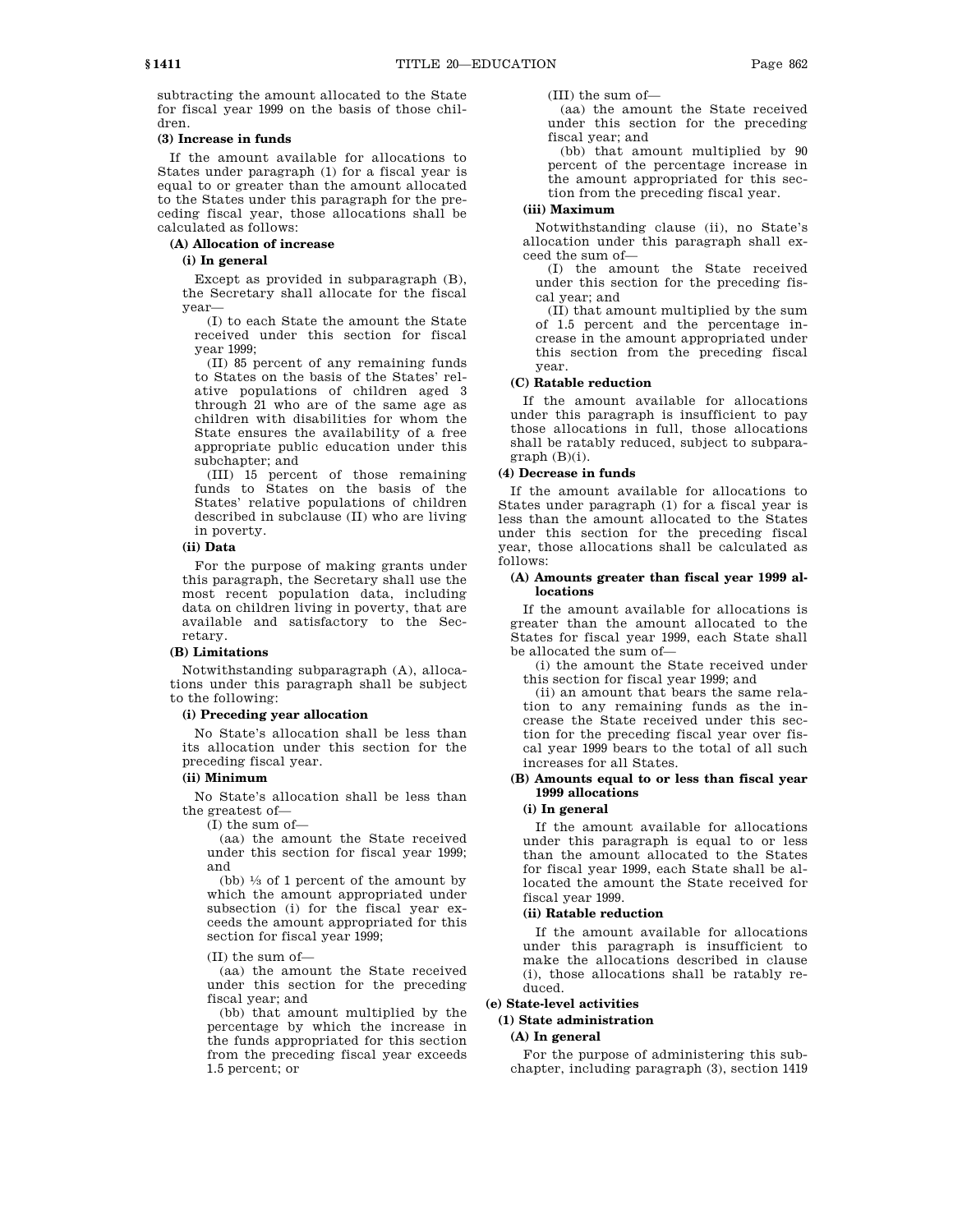of this title, and the coordination of activities under this subchapter with, and providing technical assistance to, other programs that provide services to children with disabilities—

(i) each State may reserve for each fiscal year not more than the maximum amount the State was eligible to reserve for State administration under this section for fiscal year 2004 or \$800,000 (adjusted in accordance with subparagraph (B)), whichever is greater; and

(ii) each outlying area may reserve for each fiscal year not more than 5 percent of the amount the outlying area receives under subsection (b)(1) for the fiscal year or \$35,000, whichever is greater.

#### **(B) Cumulative annual adjustments**

For each fiscal year beginning with fiscal year 2005, the Secretary shall cumulatively adjust—

(i) the maximum amount the State was eligible to reserve for State administration under this subchapter for fiscal year 2004; and

(ii) \$800,000,

by the rate of inflation as measured by the percentage increase, if any, from the preceding fiscal year in the Consumer Price Index For All Urban Consumers, published by the Bureau of Labor Statistics of the Department of Labor.

# **(C) Certification**

Prior to expenditure of funds under this paragraph, the State shall certify to the Secretary that the arrangements to establish responsibility for services pursuant to section  $1412(a)(12)(A)$  of this title are current.

## **(D) Subchapter III**

Funds reserved under subparagraph (A) may be used for the administration of subchapter III, if the State educational agency is the lead agency for the State under such subchapter.

# **(2) Other State-level activities**

# **(A) State-level activities**

# **(i) In general**

Except as provided in clause (iii), for the purpose of carrying out State-level activities, each State may reserve for each of the fiscal years 2005 and 2006 not more than 10 percent from the amount of the State's allocation under subsection (d) for each of the fiscal years 2005 and 2006, respectively. For fiscal year 2007 and each subsequent fiscal year, the State may reserve the maximum amount the State was eligible to reserve under the preceding sentence for fiscal year 2006 (cumulatively adjusted by the rate of inflation as measured by the percentage increase, if any, from the preceding fiscal year in the Consumer Price Index For All Urban Consumers, published by the Bureau of Labor Statistics of the Department of Labor).

#### **(ii) Small State adjustment**

Notwithstanding clause (i) and except as provided in clause (iii), in the case of a

State for which the maximum amount reserved for State administration is not greater than \$850,000, the State may reserve for the purpose of carrying out State-level activities for each of the fiscal years 2005 and 2006, not more than 10.5 percent from the amount of the State's allocation under subsection (d) for each of the fiscal years 2005 and 2006, respectively. For fiscal year 2007 and each subsequent fiscal year, such State may reserve the maximum amount the State was eligible to reserve under the preceding sentence for fiscal year 2006 (cumulatively adjusted by the rate of inflation as measured by the percentage increase, if any, from the preceding fiscal year in the Consumer Price Index For All Urban Consumers, published by the Bureau of Labor Statistics of the Department of Labor).

# **(iii) Exception**

If a State does not reserve funds under paragraph (3) for a fiscal year, then—

(I) in the case of a State that is not described in clause (ii), for fiscal year 2005 or 2006, clause (i) shall be applied by substituting ''9.0 percent'' for ''10 percent''; and

(II) in the case of a State that is described in clause (ii), for fiscal year 2005 or 2006, clause (ii) shall be applied by substituting ''9.5 percent'' for ''10.5 percent''.

#### **(B) Required activities**

Funds reserved under subparagraph (A) shall be used to carry out the following activities:

(i) For monitoring, enforcement, and complaint investigation.

(ii) To establish and implement the mediation process required by section 1415(e) of this title, including providing for the cost of mediators and support personnel.

# **(C) Authorized activities**

Funds reserved under subparagraph (A) may be used to carry out the following activities:

(i) For support and direct services, including technical assistance, personnel preparation, and professional development and training.

(ii) To support paperwork reduction activities, including expanding the use of technology in the IEP process.

(iii) To assist local educational agencies in providing positive behavioral interventions and supports and appropriate mental health services for children with disabilities.

(iv) To improve the use of technology in the classroom by children with disabilities to enhance learning.

(v) To support the use of technology, including technology with universal design principles and assistive technology devices, to maximize accessibility to the general education curriculum for children with disabilities.

(vi) Development and implementation of transition programs, including coordina-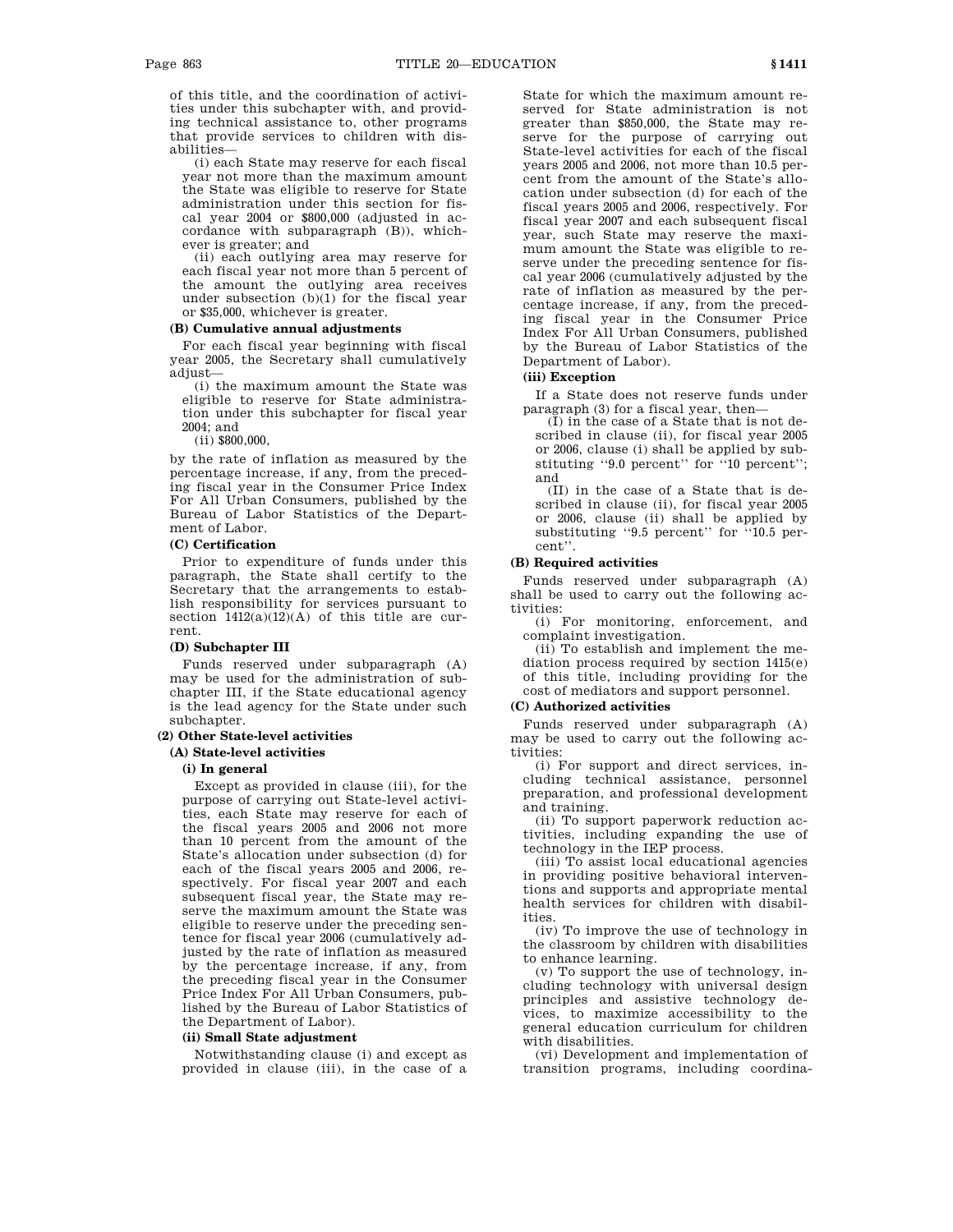tion of services with agencies involved in supporting the transition of children with disabilities to postsecondary activities.

(vii) To assist local educational agencies in meeting personnel shortages.

(viii) To support capacity building activities and improve the delivery of services by local educational agencies to improve results for children with disabilities.

(ix) Alternative programming for children with disabilities who have been expelled from school, and services for children with disabilities in correctional facilities, children enrolled in State-operated or State-supported schools, and children with disabilities in charter schools.

(x) To support the development and provision of appropriate accommodations for children with disabilities, or the development and provision of alternate assessments that are valid and reliable for assessing the performance of children with disabilities, in accordance with sections 6311(b) and 7301 of this title.

(xi) To provide technical assistance to schools and local educational agencies, and direct services, including supplemental educational services as defined in 6316(e) of this title to children with disabilities, in schools or local educational agencies identified for improvement under section 6316 of this title on the sole basis of the assessment results of the disaggregated subgroup of children with disabilities, including providing professional development to special and regular education teachers, who teach children with disabilities, based on scientifically based research to improve educational instruction, in order to improve academic achievement to meet or exceed the objectives established by the State under section  $6311(b)(2)(G)$  of this title.

#### **(3) Local educational agency risk pool**

#### **(A) In general**

#### **(i) Reservation of funds**

For the purpose of assisting local educational agencies (including a charter school that is a local educational agency or a consortium of local educational agencies) in addressing the needs of high need children with disabilities, each State shall have the option to reserve for each fiscal year 10 percent of the amount of funds the State reserves for State-level activities under paragraph  $(2)(A)$ —

(I) to establish and make disbursements from the high cost fund to local educational agencies in accordance with this paragraph during the first and succeeding fiscal years of the high cost fund; and

(II) to support innovative and effective ways of cost sharing by the State, by a local educational agency, or among a consortium of local educational agencies, as determined by the State in coordination with representatives from local educational agencies, subject to subparagraph (B)(ii).

# **(ii) Definition of local educational agency**

In this paragraph the term ''local educational agency'' includes a charter school that is a local educational agency, or a consortium of local educational agencies.

#### **(B) Limitation on uses of funds**

#### **(i) Establishment of high cost fund**

A State shall not use any of the funds the State reserves pursuant to subparagraph (A)(i), but may use the funds the State reserves under paragraph (1), to establish and support the high cost fund.

# **(ii) Innovative and effective cost sharing**

A State shall not use more than 5 percent of the funds the State reserves pursuant to subparagraph (A)(i) for each fiscal year to support innovative and effective ways of cost sharing among consortia of local educational agencies.

# **(C) State plan for high cost fund**

# **(i) Definition**

The State educational agency shall establish the State's definition of a high need child with a disability, which definition shall be developed in consultation with local educational agencies.

# **(ii) State plan**

The State educational agency shall develop, not later than 90 days after the State reserves funds under this paragraph, annually review, and amend as necessary, a State plan for the high cost fund. Such State plan shall—

(I) establish, in coordination with representatives from local educational agencies, a definition of a high need child with a disability that, at a minimum—

(aa) addresses the financial impact a high need child with a disability has on the budget of the child's local educational agency; and

(bb) ensures that the cost of the high need child with a disability is greater than 3 times the average per pupil expenditure (as defined in section 7801 of this title) in that State;

(II) establish eligibility criteria for the participation of a local educational agency that, at a minimum, takes into account the number and percentage of high need children with disabilities served by a local educational agency;

(III) develop a funding mechanism that provides distributions each fiscal year to local educational agencies that meet the criteria developed by the State under subclause (II); and

(IV) establish an annual schedule by which the State educational agency shall make its distributions from the high cost fund each fiscal year.

#### **(iii) Public availability**

The State shall make its final State plan publicly available not less than 30 days before the beginning of the school year, in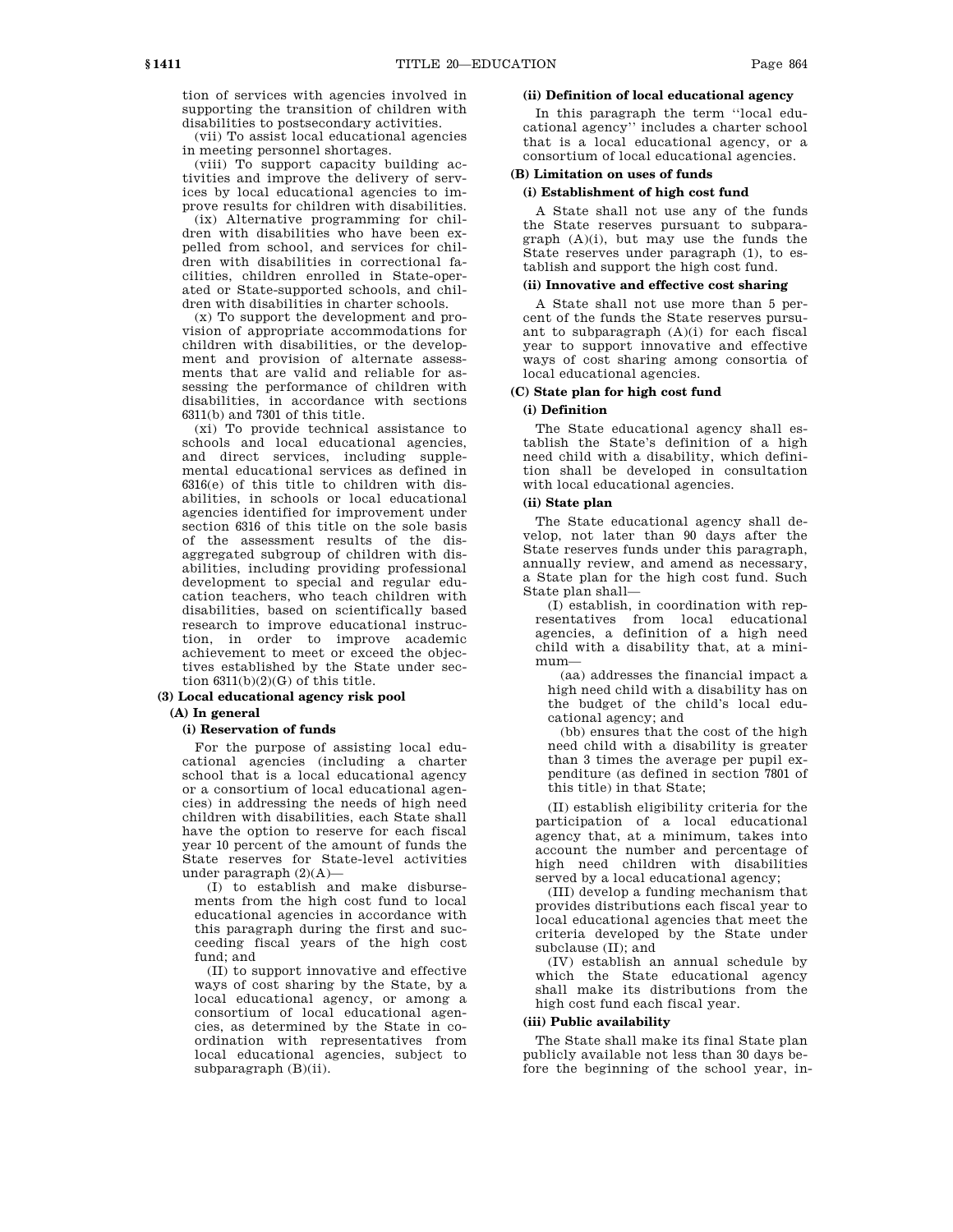cluding dissemination of such information on the State website.

# **(D) Disbursements from the high cost fund (i) In general**

Each State educational agency shall make all annual disbursements from the high cost fund established under subparagraph (A)(i) in accordance with the State plan published pursuant to subparagraph  $(C)$ .

## **(ii) Use of disbursements**

Each State educational agency shall make annual disbursements to eligible local educational agencies in accordance with its State plan under subparagraph  $(C)(ii)$ .

#### **(iii) Appropriate costs**

The costs associated with educating a high need child with a disability under subparagraph  $(C)(i)$  are only those costs associated with providing direct special education and related services to such child that are identified in such child's IEP.

## **(E) Legal fees**

The disbursements under subparagraph (D) shall not support legal fees, court costs, or other costs associated with a cause of action brought on behalf of a child with a disability to ensure a free appropriate public education for such child.

#### **(F) Assurance of a free appropriate public education**

Nothing in this paragraph shall be construed—

(i) to limit or condition the right of a child with a disability who is assisted under this subchapter to receive a free appropriate public education pursuant to section 1412(a)(1) of this title in the least restrictive environment pursuant to section 1412(a)(5) of this title; or

(ii) to authorize a State educational agency or local educational agency to establish a limit on what may be spent on the education of a child with a disability.

## **(G) Special rule for risk pool and high need assistance programs in effect as of January 1, 2004**

Notwithstanding the provisions of subparagraphs (A) through (F), a State may use funds reserved pursuant to this paragraph for implementing a placement neutral cost sharing and reimbursement program of high need, low incidence, catastrophic, or extraordinary aid to local educational agencies that provides services to high need students based on eligibility criteria for such programs that were created not later than January 1, 2004, and are currently in operation, if such program serves children that meet the requirement of the definition of a high need child with a disability as described in subparagraph (C)(ii)(I).

# **(H) Medicaid services not affected**

Disbursements provided under this paragraph shall not be used to pay costs that otherwise would be reimbursed as medical assistance for a child with a disability under the State medicaid program under title XIX of the Social Security Act [42 U.S.C. 1396 et seq.1.

#### **(I) Remaining funds**

Funds reserved under subparagraph (A) in any fiscal year but not expended in that fiscal year pursuant to subparagraph (D) shall be allocated to local educational agencies for the succeeding fiscal year in the same manner as funds are allocated to local educational agencies under subsection (f) for the succeeding fiscal year.

#### **(4) Inapplicability of certain prohibitions**

A State may use funds the State reserves under paragraphs (1) and (2) without regard to—

(A) the prohibition on commingling of funds in section 1412(a)(17)(B) of this title; and

(B) the prohibition on supplanting other funds in section  $1412(a)(17)(C)$  of this title.

# **(5) Report on use of funds**

As part of the information required to be submitted to the Secretary under section 1412 of this title, each State shall annually describe how amounts under this section—

(A) will be used to meet the requirements of this chapter; and

(B) will be allocated among the activities described in this section to meet State priorities based on input from local educational agencies.

#### **(6) Special rule for increased funds**

A State may use funds the State reserves under paragraph  $(1)(A)$  as a result of inflationary increases under paragraph  $(1)(B)$  to carry out activities authorized under clause (i), (iii), (vii), or (viii) of paragraph  $(2)(C)$ .

#### **(7) Flexibility in using funds for subchapter III**

Any State eligible to receive a grant under section 1419 of this title may use funds made available under paragraph  $(1)(A)$ , subsection  $(f)(3)$ , or section  $1419(f)(5)$  of this title to develop and implement a State policy jointly with the lead agency under subchapter III and the State educational agency to provide early intervention services (which shall include an educational component that promotes school readiness and incorporates preliteracy, language, and numeracy skills) in accordance with subchapter III to children with disabilities who are eligible for services under section 1419 of this title and who previously received services under subchapter III until such children enter, or are eligible under State law to enter, kindergarten, or elementary school as appropriate.

#### **(f) Subgrants to local educational agencies**

#### **(1) Subgrants required**

Each State that receives a grant under this section for any fiscal year shall distribute any funds the State does not reserve under subsection (e) to local educational agencies (including public charter schools that operate as local educational agencies) in the State that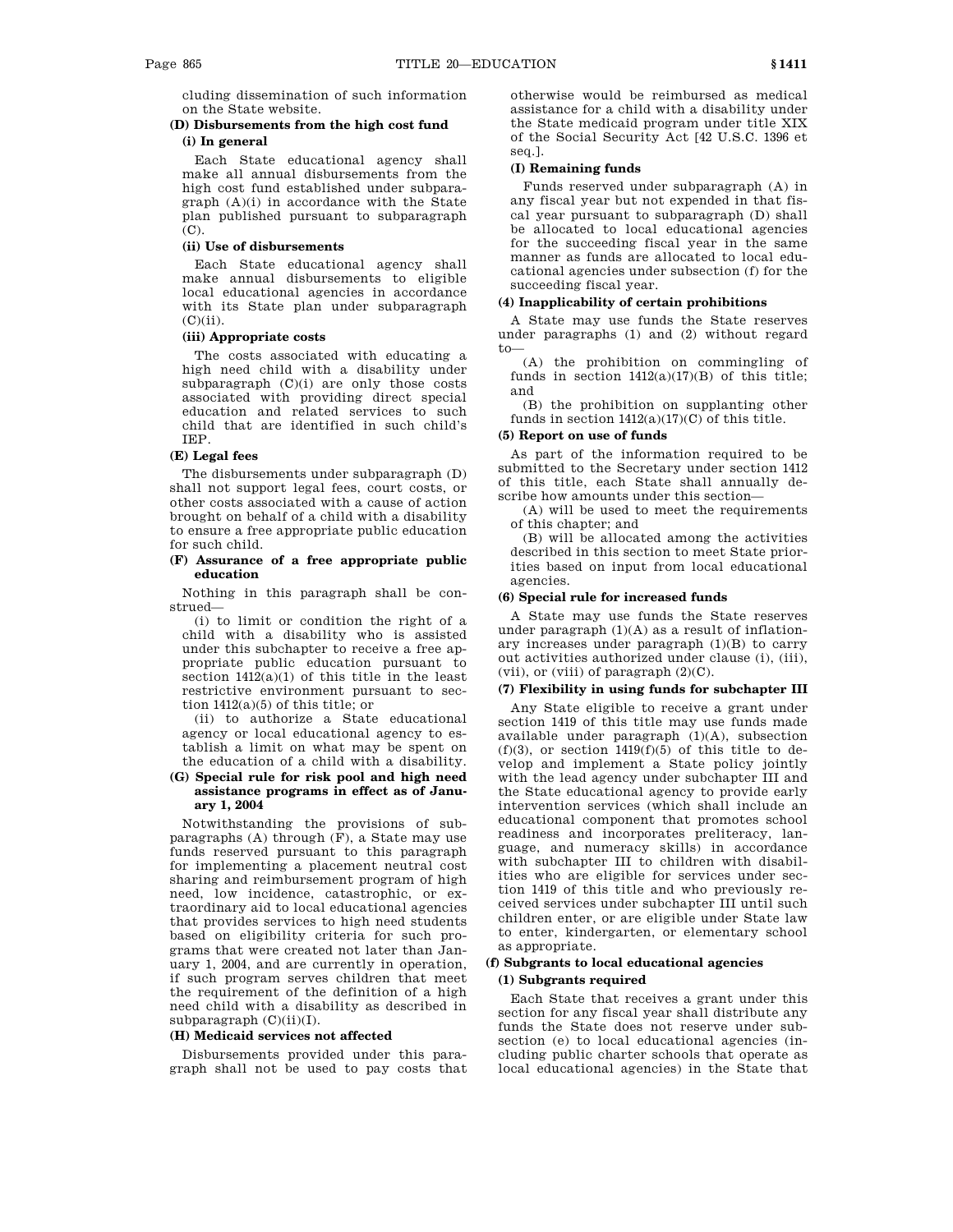have established their eligibility under section 1413 of this title for use in accordance with this subchapter.

## **(2) Procedure for allocations to local educational agencies**

For each fiscal year for which funds are allocated to States under subsection (d), each State shall allocate funds under paragraph (1) as follows:

## **(A) Base payments**

The State shall first award each local educational agency described in paragraph (1) the amount the local educational agency would have received under this section for fiscal year 1999, if the State had distributed 75 percent of its grant for that year under section 1411(d) of this title as section 1411(d) was then in effect.

#### **(B) Allocation of remaining funds**

After making allocations under subparagraph (A), the State shall—

(i) allocate 85 percent of any remaining funds to those local educational agencies on the basis of the relative numbers of children enrolled in public and private elementary schools and secondary schools within the local educational agency's jurisdiction; and

(ii) allocate 15 percent of those remaining funds to those local educational agencies in accordance with their relative numbers of children living in poverty, as determined by the State educational agency.

#### **(3) Reallocation of funds**

If a State educational agency determines that a local educational agency is adequately providing a free appropriate public education to all children with disabilities residing in the area served by that local educational agency with State and local funds, the State educational agency may reallocate any portion of the funds under this subchapter that are not needed by that local educational agency to provide a free appropriate public education to other local educational agencies in the State that are not adequately providing special education and related services to all children with disabilities residing in the areas served by those other local educational agencies.

# **(g) Definitions**

In this section:

## **(1) Average per-pupil expenditure in public elementary schools and secondary schools in the United States**

The term ''average per-pupil expenditure in public elementary schools and secondary schools in the United States'' means—

(A) without regard to the source of funds— (i) the aggregate current expenditures, during the second fiscal year preceding the fiscal year for which the determination is made (or, if satisfactory data for that year are not available, during the most recent preceding fiscal year for which satisfactory data are available) of all local educational agencies in the 50 States and the District of Columbia; plus

(ii) any direct expenditures by the State for the operation of those agencies; divided by

(B) the aggregate number of children in average daily attendance to whom those agencies provided free public education during that preceding year.

# **(2) State**

The term ''State'' means each of the 50 States, the District of Columbia, and the Commonwealth of Puerto Rico.

# **(h) Use of amounts by Secretary of the Interior (1) Provision of amounts for assistance**

#### **(A) In general**

The Secretary of Education shall provide amounts to the Secretary of the Interior to meet the need for assistance for the education of children with disabilities on reservations aged 5 to 21, inclusive, enrolled in elementary schools and secondary schools for Indian children operated or funded by the Secretary of the Interior. The amount of such payment for any fiscal year shall be equal to 80 percent of the amount allotted under subsection (b)(2) for that fiscal year. Of the amount described in the preceding sentence—

(i) 80 percent shall be allocated to such schools by July 1 of that fiscal year; and

(ii) 20 percent shall be allocated to such schools by September 30 of that fiscal year.

#### **(B) Calculation of number of children**

In the case of Indian students aged 3 to 5, inclusive, who are enrolled in programs affiliated with the Bureau of Indian Affairs (referred to in this subsection as the ''BIA'') schools and that are required by the States in which such schools are located to attain or maintain State accreditation, and which schools have such accreditation prior to October 7, 1991, the school shall be allowed to count those children for the purpose of distribution of the funds provided under this paragraph to the Secretary of the Interior. The Secretary of the Interior shall be responsible for meeting all of the requirements of this subchapter for those children, in accordance with paragraph (2).

### **(C) Additional requirement**

With respect to all other children aged 3 to 21, inclusive, on reservations, the State educational agency shall be responsible for ensuring that all of the requirements of this subchapter are implemented.

#### **(2) Submission of information**

The Secretary of Education may provide the Secretary of the Interior amounts under paragraph (1) for a fiscal year only if the Secretary of the Interior submits to the Secretary of Education information that—

(A) demonstrates that the Department of the Interior meets the appropriate requirements, as determined by the Secretary of Education, of sections 1412 of this title (including monitoring and evaluation activities) and 1413 of this title;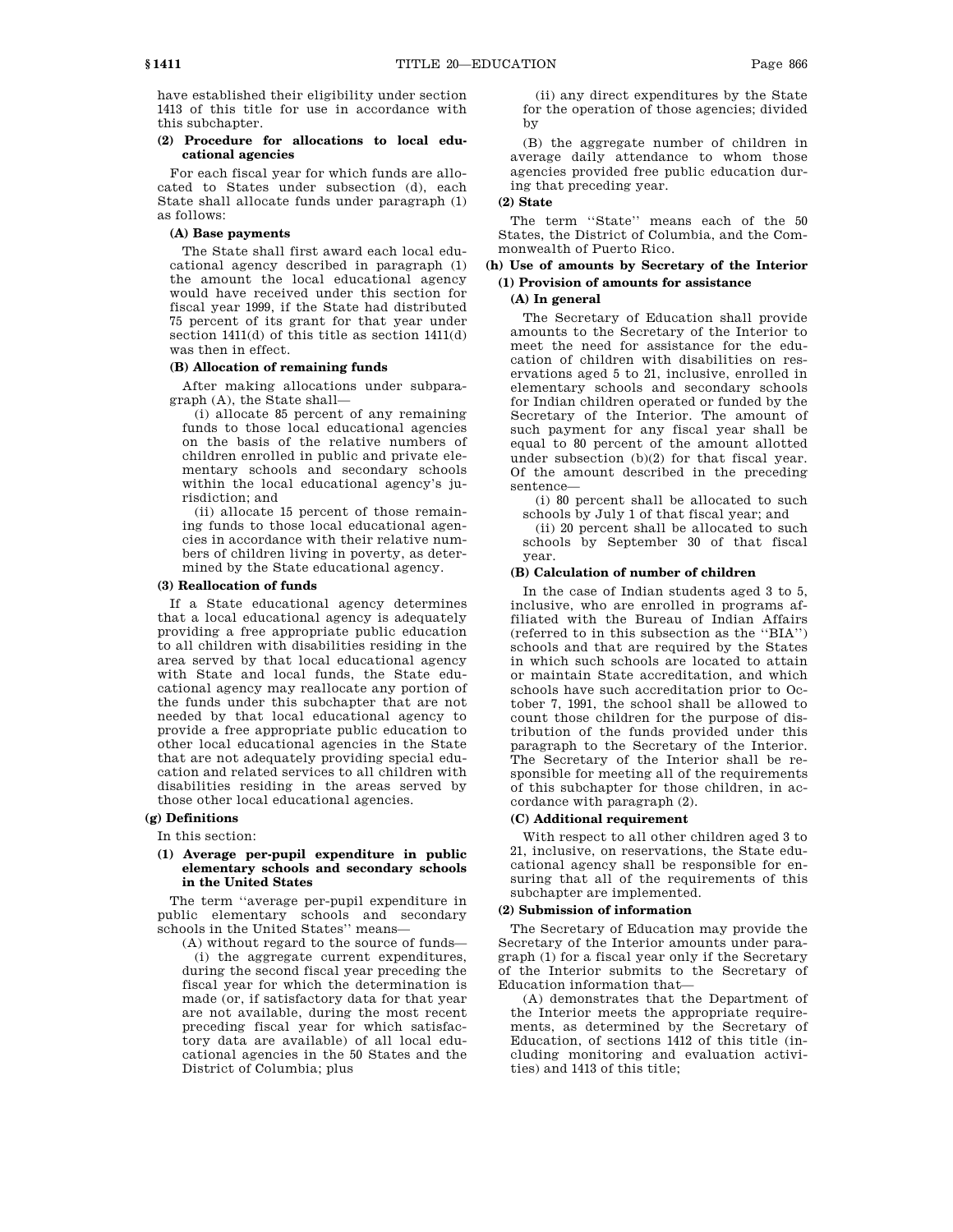(B) includes a description of how the Secretary of the Interior will coordinate the provision of services under this subchapter with local educational agencies, tribes and tribal organizations, and other private and Federal service providers;

(C) includes an assurance that there are public hearings, adequate notice of such hearings, and an opportunity for comment afforded to members of tribes, tribal governing bodies, and affected local school boards before the adoption of the policies, programs, and procedures related to the requirements described in subparagraph (A);

(D) includes an assurance that the Secretary of the Interior will provide such information as the Secretary of Education may require to comply with section 1418 of this title;

(E) includes an assurance that the Secretary of the Interior and the Secretary of Health and Human Services have entered into a memorandum of agreement, to be provided to the Secretary of Education, for the coordination of services, resources, and personnel between their respective Federal, State, and local offices and with State and local educational agencies and other entities to facilitate the provision of services to Indian children with disabilities residing on or near reservations (such agreement shall provide for the apportionment of responsibilities and costs, including child find, evaluation, diagnosis, remediation or therapeutic measures, and (where appropriate) equipment and medical or personal supplies as needed for a child to remain in school or a program); and

(F) includes an assurance that the Department of the Interior will cooperate with the Department of Education in its exercise of monitoring and oversight of this application, and any agreements entered into between the Secretary of the Interior and other entities under this subchapter, and will fulfill its duties under this subchapter.

#### **(3) Applicability**

The Secretary shall withhold payments under this subsection with respect to the information described in paragraph (2) in the same manner as the Secretary withholds payments under section 1416(e)(6) of this title.

## **(4) Payments for education and services for Indian children with disabilities aged 3 through 5**

#### **(A) In general**

With funds appropriated under subsection (i), the Secretary of Education shall make payments to the Secretary of the Interior to be distributed to tribes or tribal organizations (as defined under section 450b of title 25) or consortia of tribes or tribal organizations to provide for the coordination of assistance for special education and related services for children with disabilities aged 3 through 5 on reservations served by elementary schools and secondary schools for Indian children operated or funded by the Department of the Interior. The amount of such payments under subparagraph (B) for any fiscal year shall be equal to 20 percent of the amount allotted under subsection (b)(2).

#### **(B) Distribution of funds**

The Secretary of the Interior shall distribute the total amount of the payment under subparagraph (A) by allocating to each tribe, tribal organization, or consortium an amount based on the number of children with disabilities aged 3 through 5 residing on reservations as reported annually, divided by the total of those children served by all tribes or tribal organizations.

# **(C) Submission of information**

To receive a payment under this paragraph, the tribe or tribal organization shall submit such figures to the Secretary of the Interior as required to determine the amounts to be allocated under subparagraph (B). This information shall be compiled and submitted to the Secretary of Education.

# **(D) Use of funds**

The funds received by a tribe or tribal organization shall be used to assist in child find, screening, and other procedures for the early identification of children aged 3 through 5, parent training, and the provision of direct services. These activities may be carried out directly or through contracts or cooperative agreements with the BIA, local educational agencies, and other public or private nonprofit organizations. The tribe or tribal organization is encouraged to involve Indian parents in the development and implementation of these activities. The tribe or tribal organization shall, as appropriate, make referrals to local, State, or Federal entities for the provision of services or further diagnosis.

# **(E) Biennial report**

To be eligible to receive a grant pursuant to subparagraph (A), the tribe or tribal organization shall provide to the Secretary of the Interior a biennial report of activities undertaken under this paragraph, including the number of contracts and cooperative agreements entered into, the number of children contacted and receiving services for each year, and the estimated number of children needing services during the 2 years following the year in which the report is made. The Secretary of the Interior shall include a summary of this information on a biennial basis in the report to the Secretary of Education required under this subsection. The Secretary of Education may require any additional information from the Secretary of the Interior.

#### **(F) Prohibitions**

None of the funds allocated under this paragraph may be used by the Secretary of the Interior for administrative purposes, including child count and the provision of technical assistance.

## **(5) Plan for coordination of services**

The Secretary of the Interior shall develop and implement a plan for the coordination of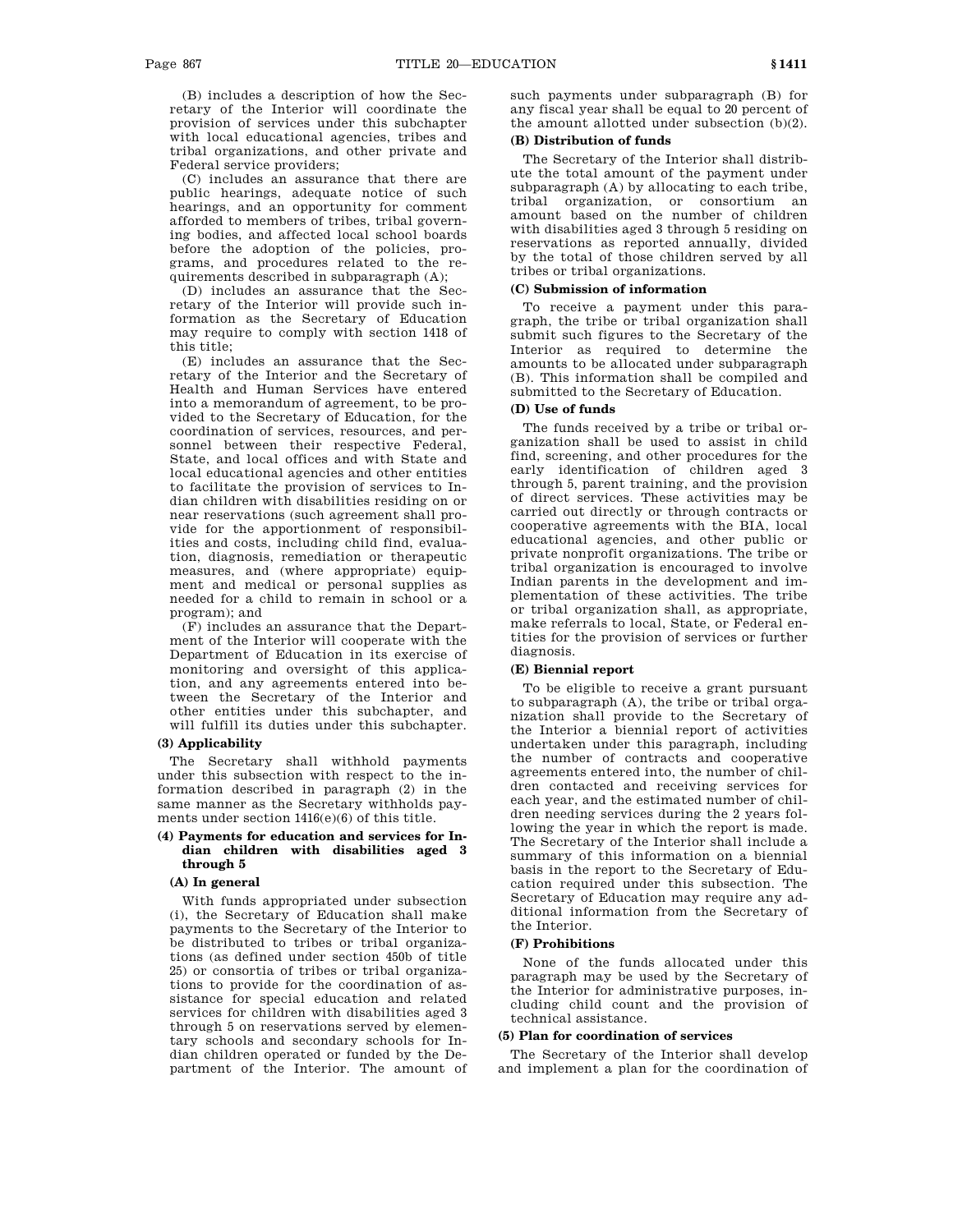services for all Indian children with disabilities residing on reservations covered under this chapter. Such plan shall provide for the coordination of services benefiting those children from whatever source, including tribes, the Indian Health Service, other BIA divisions, and other Federal agencies. In developing the plan, the Secretary of the Interior shall consult with all interested and involved parties. The plan shall be based on the needs of the children and the system best suited for meeting those needs, and may involve the establishment of cooperative agreements between the BIA, other Federal agencies, and other entities. The plan shall also be distributed upon request to States, State educational agencies and local educational agencies, and other agencies providing services to infants, toddlers, and children with disabilities, to tribes, and to other interested parties.

#### **(6) Establishment of advisory board**

To meet the requirements of section 1412(a)(21) of this title, the Secretary of the Interior shall establish, under the BIA, an advisory board composed of individuals involved in or concerned with the education and provision of services to Indian infants, toddlers, children, and youth with disabilities, including Indians with disabilities, Indian parents or guardians of such children, teachers, service providers, State and local educational officials, representatives of tribes or tribal organizations, representatives from State Interagency Coordinating Councils under section 1441 of this title in States having reservations, and other members representing the various divisions and entities of the BIA. The chairperson shall be selected by the Secretary of the Interior. The advisory board shall—

(A) assist in the coordination of services within the BIA and with other local, State, and Federal agencies in the provision of education for infants, toddlers, and children with disabilities;

(B) advise and assist the Secretary of the Interior in the performance of the Secretary of the Interior's responsibilities described in this subsection;

(C) develop and recommend policies concerning effective inter- and intra-agency collaboration, including modifications to regulations, and the elimination of barriers to inter- and intra-agency programs and activities;

(D) provide assistance and disseminate information on best practices, effective program coordination strategies, and recommendations for improved early intervention services or educational programming for Indian infants, toddlers, and children with disabilities; and

(E) provide assistance in the preparation of information required under paragraph  $(2)(D)$ .

# **(7) Annual reports**

#### **(A) In general**

The advisory board established under paragraph (6) shall prepare and submit to the Secretary of the Interior and to Congress an annual report containing a description of the activities of the advisory board for the preceding year.

#### **(B) Availability**

The Secretary of the Interior shall make available to the Secretary of Education the report described in subparagraph (A).

# **(i) Authorization of appropriations**

For the purpose of carrying out this subchapter, other than section 1419 of this title, there are authorized to be appropriated—

- (1) \$12,358,376,571 for fiscal year 2005;
- (2) \$14,648,647,143 for fiscal year 2006;
- (3) \$16,938,917,714 for fiscal year 2007;
- (4) \$19,229,188,286 for fiscal year 2008;
- (5) \$21,519,458,857 for fiscal year 2009;
- (6) \$23,809,729,429 for fiscal year 2010;
- (7) \$26,100,000,000 for fiscal year 2011; and
- (8) such sums as may be necessary for fiscal
- year 2012 and each succeeding fiscal year.

(Pub. L. 91–230, title VI, §611, as added Pub. L. 108–446, title I, §101, Dec. 3, 2004, 118 Stat. 2662.)

#### REFERENCES IN TEXT

Public Law 95–134, referred to in subsec. (b)(1)(B), is Pub. L. 95–134, Oct. 15, 1977, 91 Stat. 1159, as amended. Provisions relating to consolidation of grants are contained in section 501 of Pub. L. 95–134 which is classified to section 1469a of Title 48, Territories and Insular Possessions.

The Social Security Act, referred to in subsec. (e)(3)(H), is act Aug. 14, 1935, ch. 531, 49 Stat. 620, as amended. Title XIX of the Act is classified generally to subchapter XIX (§1396 et seq.) of chapter 7 of Title 42, The Public Health and Welfare. For complete classification of this Act to the Code, see section 1305 of Title 42 and Tables.

#### PRIOR PROVISIONS

A prior section 1411, Pub. L. 91–230, title VI, §611, as added Pub. L. 105–17, title I, §101, June 4, 1997, 111 Stat. 49, related to authorization, allotment, use of funds, and authorization of appropriations, prior to the general amendment of subchapters I to IV of this chapter by Pub. L. 108–446.

Another prior section 1411, Pub. L. 91–230, title VI, §611, Apr. 13, 1970, 84 Stat. 178; Pub. L. 93–380, title VI, §614(a), (e)(1), (2), Aug. 21, 1974, 88 Stat. 580, 582; Pub. L. 94–142, §§2(a)(1)–(3), 5(a), (c), Nov. 29, 1975, 89 Stat. 773, 776, 794; Pub. L. 95–561, title XIII, §1341(a), Nov. 1, 1978, 92 Stat. 2364; Pub. L. 96–270, §13, June 14, 1980, 94 Stat. 498; Pub. L. 98–199, §§3(b), 15, Dec. 2, 1983, 97 Stat. 1358, 1374; Pub. L. 99–159, title VI, §601, Nov. 22, 1985, 99 Stat. 904; Pub. L. 99–362, §2, July 9, 1986, 100 Stat. 769; Pub. L. 99–457, title II, §201(b), title IV, §§403, 404, Oct. 8, 1986, 100 Stat. 1158, 1173; Pub. L. 100–630, title I, §102(a), Nov. 7, 1988, 102 Stat. 3290; Pub. L. 101–476, title II, §201, title IX, §901(b)(25)–(32), Oct. 30, 1990, 104 Stat. 1111, 1143; Pub. L. 102–73, title VIII, §802(d)(2), (3), July 25, 1991, 105 Stat. 361; Pub. L. 102–119, §§4, 25(a)(4), (19), (b), Oct. 7, 1991, 105 Stat. 587, 606, 607; Pub. L. 103–382, title III, §311, Oct. 20, 1994, 108 Stat. 3931, related to entitlements and allocations, prior to the general amendment of subchapters I to IV of this chapter by Pub. L. 105–17.

#### EFFECTIVE DATE

Subchapter effective July 1, 2005, see section 302(a) of Pub. L. 108–446, set out as a note under section 1400 of this title.

## **§ 1412. State eligibility**

#### **(a) In general**

A State is eligible for assistance under this subchapter for a fiscal year if the State submits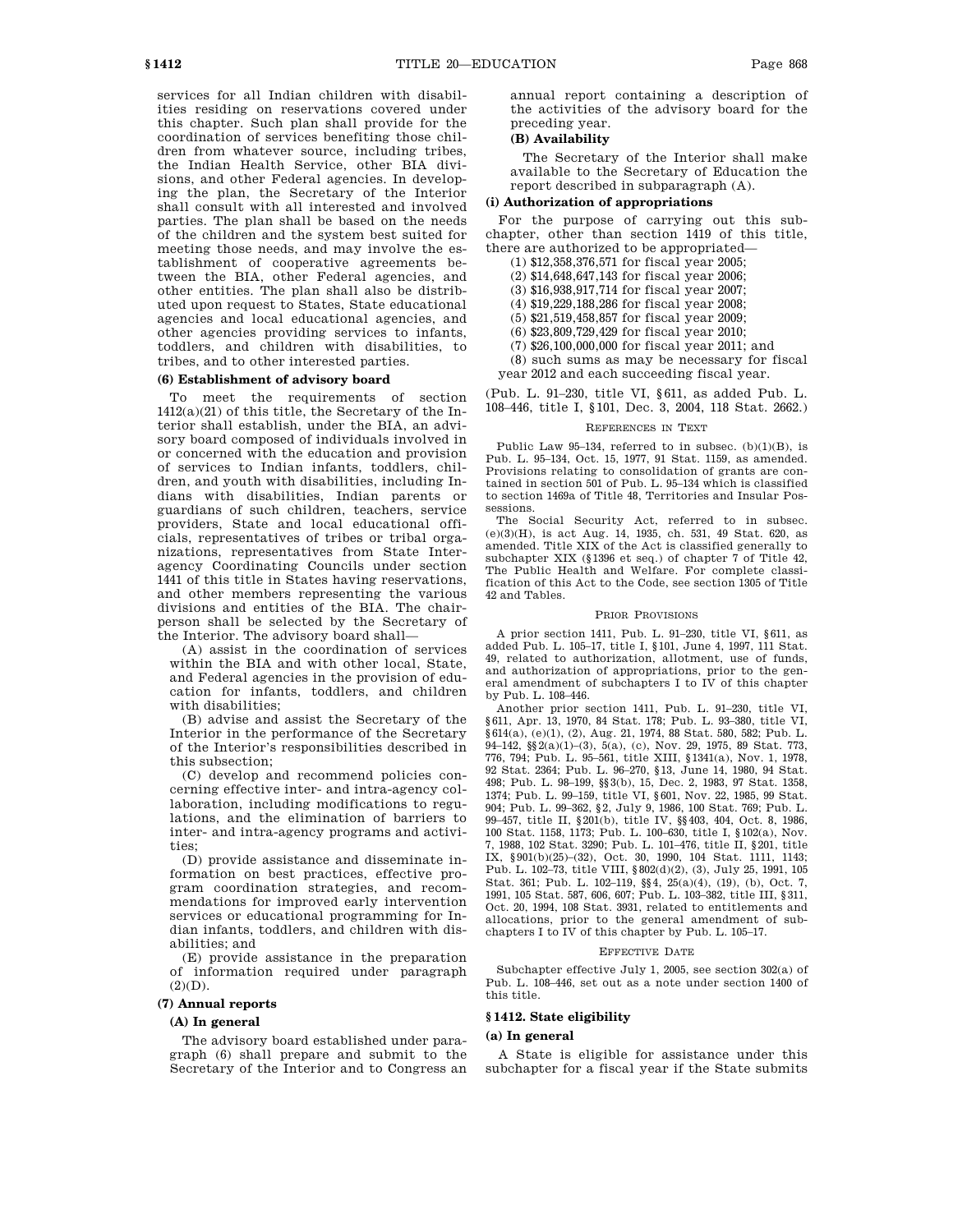a plan that provides assurances to the Secretary that the State has in effect policies and procedures to ensure that the State meets each of the following conditions:

# **(1) Free appropriate public education**

#### **(A) In general**

A free appropriate public education is available to all children with disabilities residing in the State between the ages of 3 and 21, inclusive, including children with disabilities who have been suspended or expelled from school.

## **(B) Limitation**

The obligation to make a free appropriate public education available to all children with disabilities does not apply with respect to children—

(i) aged 3 through 5 and 18 through 21 in a State to the extent that its application to those children would be inconsistent with State law or practice, or the order of any court, respecting the provision of public education to children in those age ranges; and

(ii) aged 18 through 21 to the extent that State law does not require that special education and related services under this subchapter be provided to children with disabilities who, in the educational placement prior to their incarceration in an adult correctional facility—

(I) were not actually identified as being a child with a disability under section 1401 of this title; or

(II) did not have an individualized education program under this subchapter.

### **(C) State flexibility**

A State that provides early intervention services in accordance with subchapter III to a child who is eligible for services under section 1419 of this title, is not required to provide such child with a free appropriate public education.

#### **(2) Full educational opportunity goal**

The State has established a goal of providing full educational opportunity to all children with disabilities and a detailed timetable for accomplishing that goal.

# **(3) Child find**

#### **(A) In general**

All children with disabilities residing in the State, including children with disabilities who are homeless children or are wards of the State and children with disabilities attending private schools, regardless of the severity of their disabilities, and who are in need of special education and related services, are identified, located, and evaluated and a practical method is developed and implemented to determine which children with disabilities are currently receiving needed special education and related services.

# **(B) Construction**

Nothing in this chapter requires that children be classified by their disability so long as each child who has a disability listed in section 1401 of this title and who, by reason of that disability, needs special education and related services is regarded as a child with a disability under this subchapter.

## **(4) Individualized education program**

An individualized education program, or an individualized family service plan that meets the requirements of section 1436(d) of this title, is developed, reviewed, and revised for each child with a disability in accordance with section 1414(d) of this title.

#### **(5) Least restrictive environment**

## **(A) In general**

To the maximum extent appropriate, children with disabilities, including children in public or private institutions or other care facilities, are educated with children who are not disabled, and special classes, separate schooling, or other removal of children with disabilities from the regular educational environment occurs only when the nature or severity of the disability of a child is such that education in regular classes with the use of supplementary aids and services cannot be achieved satisfactorily.

## **(B) Additional requirement**

#### **(i) In general**

A State funding mechanism shall not result in placements that violate the requirements of subparagraph (A), and a State shall not use a funding mechanism by which the State distributes funds on the basis of the type of setting in which a child is served that will result in the failure to provide a child with a disability a free appropriate public education according to the unique needs of the child as described in the child's IEP.

#### **(ii) Assurance**

If the State does not have policies and procedures to ensure compliance with clause (i), the State shall provide the Secretary an assurance that the State will revise the funding mechanism as soon as feasible to ensure that such mechanism does not result in such placements.

#### **(6) Procedural safeguards**

# **(A) In general**

Children with disabilities and their parents are afforded the procedural safeguards required by section 1415 of this title.

## **(B) Additional procedural safeguards**

Procedures to ensure that testing and evaluation materials and procedures utilized for the purposes of evaluation and placement of children with disabilities for services under this chapter will be selected and administered so as not to be racially or culturally discriminatory. Such materials or procedures shall be provided and administered in the child's native language or mode of communication, unless it clearly is not feasible to do so, and no single procedure shall be the sole criterion for determining an appropriate educational program for a child.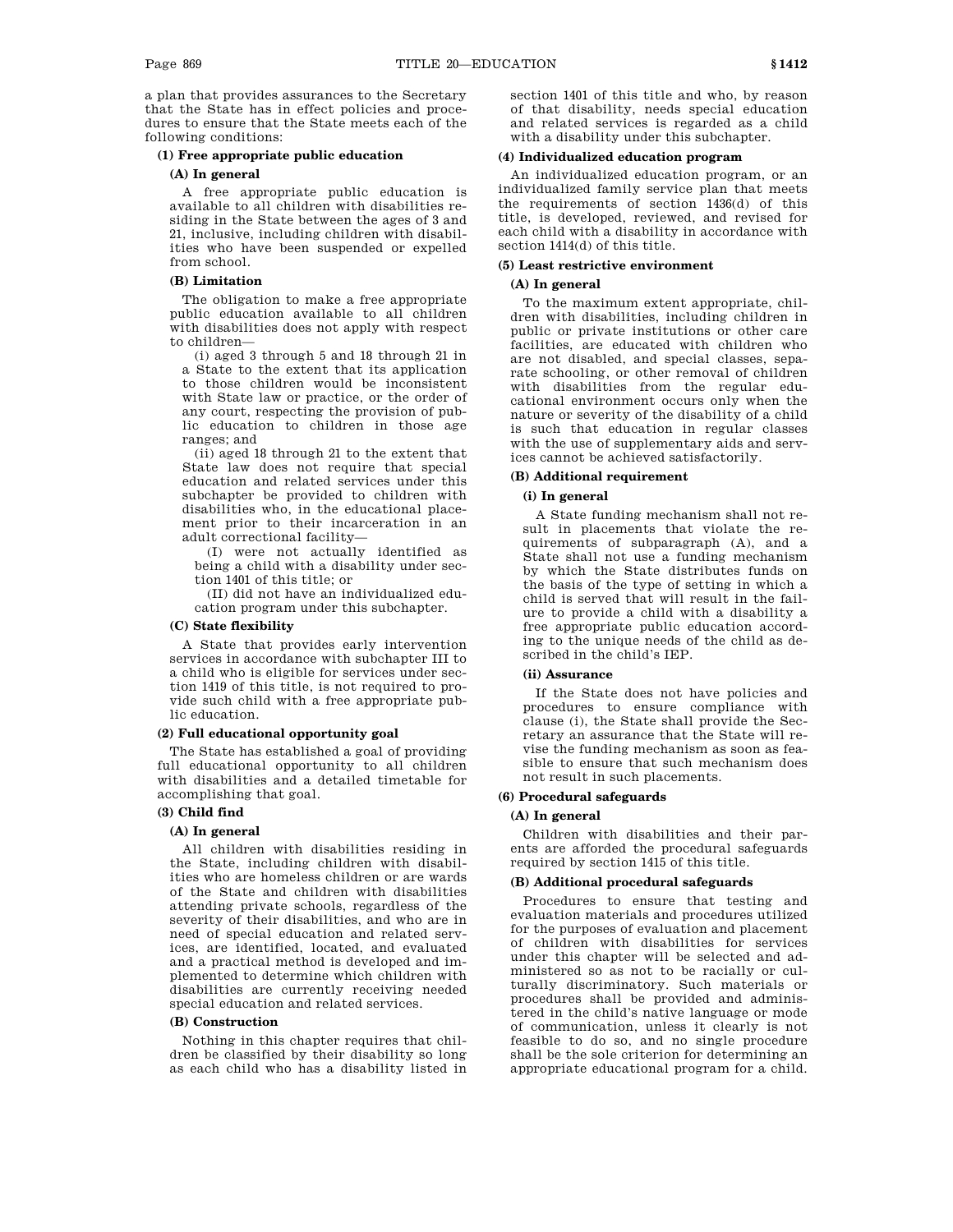## **(7) Evaluation**

Children with disabilities are evaluated in accordance with subsections (a) through (c) of section 1414 of this title.

#### **(8) Confidentiality**

Agencies in the State comply with section 1417(c) of this title (relating to the confidentiality of records and information).

# **(9) Transition from subchapter III to preschool programs**

Children participating in early intervention programs assisted under subchapter III, and who will participate in preschool programs assisted under this subchapter, experience a smooth and effective transition to those preschool programs in a manner consistent with section  $1437(a)(9)$  of this title. By the third birthday of such a child, an individualized education program or, if consistent with sections  $1414(d)(2)(B)$  and  $1436(d)$  of this title, an individualized family service plan, has been developed and is being implemented for the child. The local educational agency will participate in transition planning conferences arranged by the designated lead agency under section 1435(a)(10) of this title.

#### **(10) Children in private schools**

**(A) Children enrolled in private schools by their parents**

# **(i) In general**

To the extent consistent with the number and location of children with disabilities in the State who are enrolled by their parents in private elementary schools and secondary schools in the school district served by a local educational agency, provision is made for the participation of those children in the program assisted or carried out under this subchapter by providing for such children special education and related services in accordance with the following requirements, unless the Secretary has arranged for services to those children under subsection (f):

(I) Amounts to be expended for the provision of those services (including direct services to parentally placed private school children) by the local educational agency shall be equal to a proportionate amount of Federal funds made available under this subchapter.

(II) In calculating the proportionate amount of Federal funds, the local educational agency, after timely and meaningful consultation with representatives of private schools as described in clause (iii), shall conduct a thorough and complete child find process to determine the number of parentally placed children with disabilities attending private schools located in the local educational agency.

(III) Such services to parentally placed private school children with disabilities may be provided to the children on the premises of private, including religious, schools, to the extent consistent with law.

(IV) State and local funds may supplement and in no case shall supplant the proportionate amount of Federal funds required to be expended under this subparagraph.

(V) Each local educational agency shall maintain in its records and provide to the State educational agency the number of children evaluated under this subparagraph, the number of children determined to be children with disabilities under this paragraph, and the number of children served under this paragraph.

# **(ii) Child find requirement**

# **(I) In general**

The requirements of paragraph (3) (relating to child find) shall apply with respect to children with disabilities in the State who are enrolled in private, including religious, elementary schools and secondary schools.

# **(II) Equitable participation**

The child find process shall be designed to ensure the equitable participation of parentally placed private school children with disabilities and an accurate count of such children.

# **(III) Activities**

In carrying out this clause, the local educational agency, or where applicable, the State educational agency, shall undertake activities similar to those activities undertaken for the agency's public school children.

# **(IV) Cost**

The cost of carrying out this clause, including individual evaluations, may not be considered in determining whether a local educational agency has met its obligations under clause (i).

#### **(V) Completion period**

Such child find process shall be completed in a time period comparable to that for other students attending public schools in the local educational agency.

#### **(iii) Consultation**

To ensure timely and meaningful consultation, a local educational agency, or where appropriate, a State educational agency, shall consult with private school representatives and representatives of parents of parentally placed private school children with disabilities during the design and development of special education and related services for the children, including regarding—

(I) the child find process and how parentally placed private school children suspected of having a disability can participate equitably, including how parents, teachers, and private school officials will be informed of the process;

(II) the determination of the proportionate amount of Federal funds available to serve parentally placed private school children with disabilities under this subparagraph, including the deter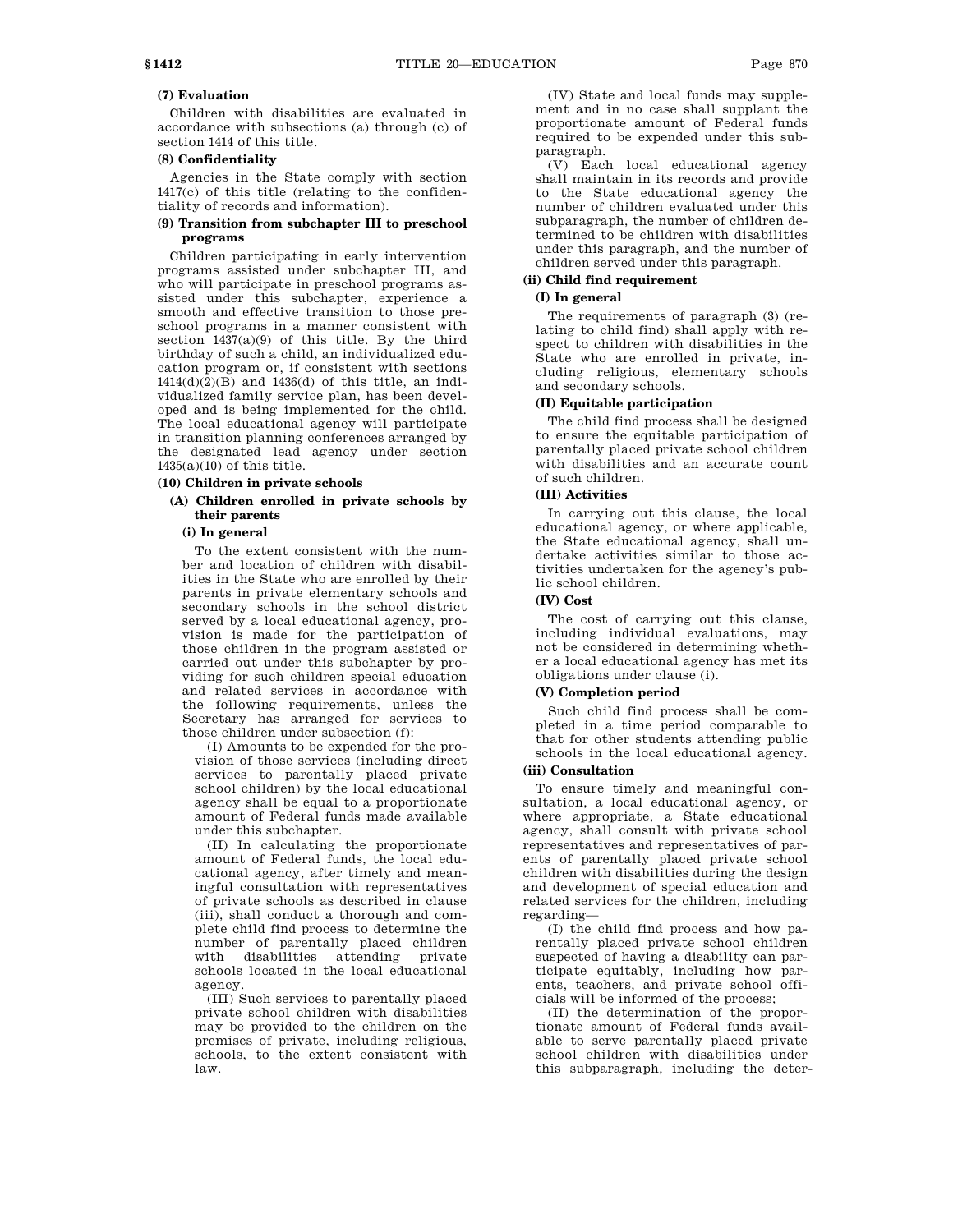mination of how the amount was calculated;

(III) the consultation process among the local educational agency, private school officials, and representatives of parents of parentally placed private school children with disabilities, including how such process will operate throughout the school year to ensure that parentally placed private school children with disabilities identified through the child find process can meaningfully participate in special education and related services;

(IV) how, where, and by whom special education and related services will be provided for parentally placed private school children with disabilities, including a discussion of types of services, including direct services and alternate service delivery mechanisms, how such services will be apportioned if funds are insufficient to serve all children, and how and when these decisions will be made; and

(V) how, if the local educational agency disagrees with the views of the private school officials on the provision of services or the types of services, whether provided directly or through a contract, the local educational agency shall provide to the private school officials a written explanation of the reasons why the local educational agency chose not to provide services directly or through a contract.

# **(iv) Written affirmation**

When timely and meaningful consultation as required by clause (iii) has occurred, the local educational agency shall obtain a written affirmation signed by the representatives of participating private schools, and if such representatives do not provide such affirmation within a reasonable period of time, the local educational agency shall forward the documentation of the consultation process to the State educational agency.

# **(v) Compliance**

# **(I) In general**

A private school official shall have the right to submit a complaint to the State educational agency that the local educational agency did not engage in consultation that was meaningful and timely, or did not give due consideration to the views of the private school official.

#### **(II) Procedure**

If the private school official wishes to submit a complaint, the official shall provide the basis of the noncompliance with this subparagraph by the local educational agency to the State educational agency, and the local educational agency shall forward the appropriate documentation to the State educational agency. If the private school official is dissatisfied with the decision of the State educational agency, such official

may submit a complaint to the Secretary by providing the basis of the noncompliance with this subparagraph by the local educational agency to the Secretary, and the State educational agency shall forward the appropriate documentation to the Secretary.

# **(vi) Provision of equitable services (I) Directly or through contracts**

The provision of services pursuant to this subparagraph shall be provided—

(aa) by employees of a public agency; or

(bb) through contract by the public agency with an individual, association, agency, organization, or other entity.

#### **(II) Secular, neutral, nonideological**

Special education and related services provided to parentally placed private school children with disabilities, including materials and equipment, shall be secular, neutral, and nonideological.

# **(vii) Public control of funds**

The control of funds used to provide special education and related services under this subparagraph, and title to materials, equipment, and property purchased with those funds, shall be in a public agency for the uses and purposes provided in this chapter, and a public agency shall administer the funds and property.

# **(B) Children placed in, or referred to, private schools by public agencies**

## **(i) In general**

Children with disabilities in private schools and facilities are provided special education and related services, in accordance with an individualized education program, at no cost to their parents, if such children are placed in, or referred to, such schools or facilities by the State or appropriate local educational agency as the means of carrying out the requirements of this subchapter or any other applicable law requiring the provision of special education and related services to all children with disabilities within such State.

#### **(ii) Standards**

In all cases described in clause (i), the State educational agency shall determine whether such schools and facilities meet standards that apply to State educational agencies and local educational agencies and that children so served have all the rights the children would have if served by such agencies.

# **(C) Payment for education of children enrolled in private schools without consent of or referral by the public agency**

#### **(i) In general**

Subject to subparagraph (A), this subchapter does not require a local educational agency to pay for the cost of education, including special education and related services, of a child with a disability at a private school or facility if that agen-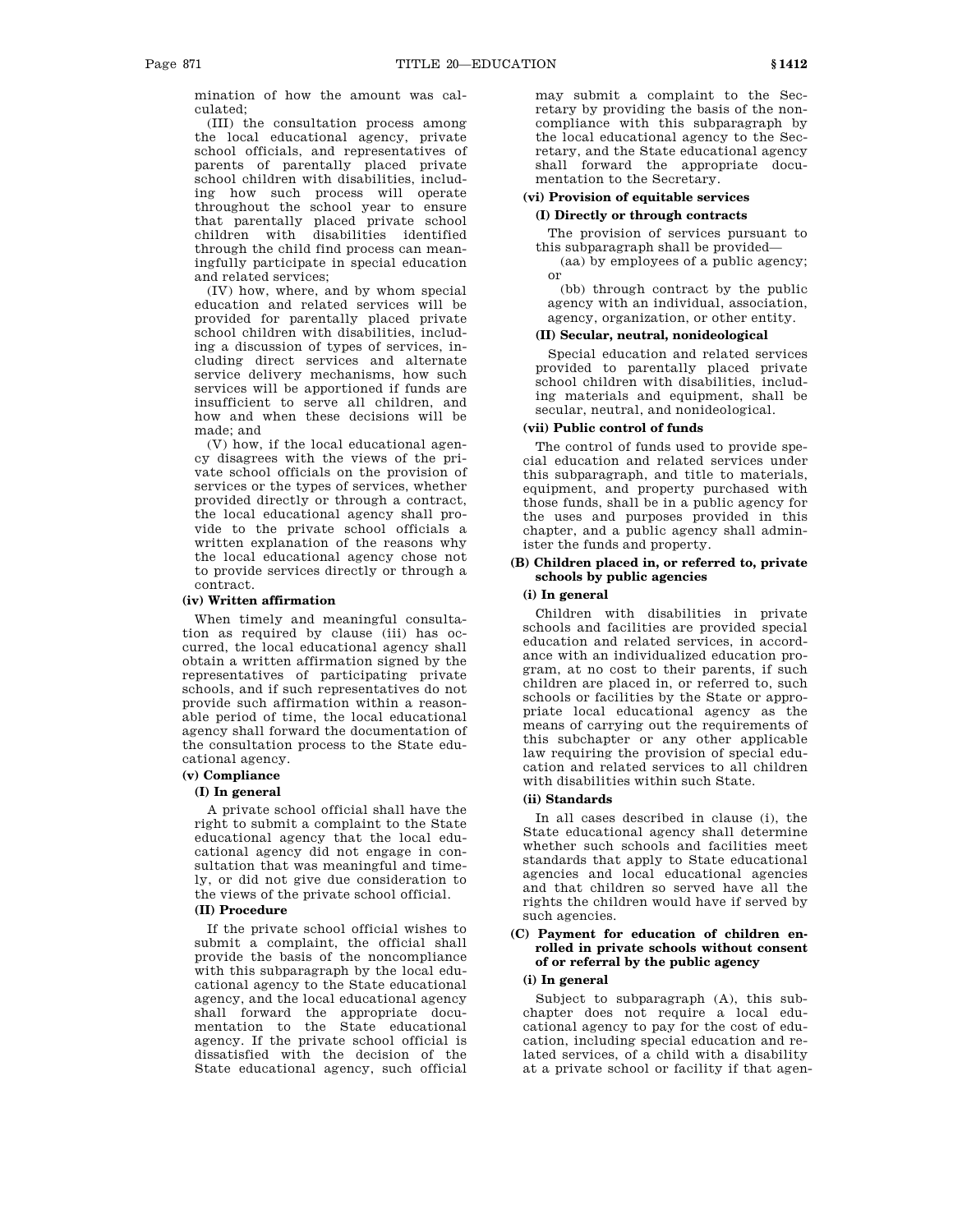cy made a free appropriate public education available to the child and the parents elected to place the child in such private school or facility.

## **(ii) Reimbursement for private school placement**

If the parents of a child with a disability, who previously received special education and related services under the authority of a public agency, enroll the child in a private elementary school or secondary school without the consent of or referral by the public agency, a court or a hearing officer may require the agency to reimburse the parents for the cost of that enrollment if the court or hearing officer finds that the agency had not made a free appropriate public education available to the child in a timely manner prior to that enrollment.

# **(iii) Limitation on reimbursement**

The cost of reimbursement described in clause (ii) may be reduced or denied—

 $(I)$  if—

(aa) at the most recent IEP meeting that the parents attended prior to removal of the child from the public school, the parents did not inform the IEP Team that they were rejecting the placement proposed by the public agency to provide a free appropriate public education to their child, including stating their concerns and their intent to enroll their child in a private school at public expense; or

(bb) 10 business days (including any holidays that occur on a business day) prior to the removal of the child from the public school, the parents did not give written notice to the public agency of the information described in item (aa);

(II) if, prior to the parents' removal of the child from the public school, the public agency informed the parents, through the notice requirements described in section 1415(b)(3) of this title, of its intent to evaluate the child (including a statement of the purpose of the evaluation that was appropriate and reasonable), but the parents did not make the child available for such evaluation; or

(III) upon a judicial finding of unreasonableness with respect to actions taken by the parents.

#### **(iv) Exception**

Notwithstanding the notice requirement in clause (iii)(I), the cost of reimbursement—

(I) shall not be reduced or denied for failure to provide such notice if—

(aa) the school prevented the parent from providing such notice;

(bb) the parents had not received notice, pursuant to section 1415 of this title, of the notice requirement in clause (iii) $(I)$ ; or

 $(cc)$  compliance with clause  $(iii)(I)$ would likely result in physical harm to the child; and

(II) may, in the discretion of a court or a hearing officer, not be reduced or denied for failure to provide such notice if—

(aa) the parent is illiterate or cannot write in English; or

 $(bb)$  compliance with clause  $(iii)(I)$ would likely result in serious emotional harm to the child.

# **(11) State educational agency responsible for general supervision**

#### **(A) In general**

The State educational agency is responsible for ensuring that—

(i) the requirements of this subchapter are met;

(ii) all educational programs for children with disabilities in the State, including all such programs administered by any other State agency or local agency—

(I) are under the general supervision of individuals in the State who are responsible for educational programs for children with disabilities; and

(II) meet the educational standards of the State educational agency; and

(iii) in carrying out this subchapter with respect to homeless children, the requirements of subtitle B of title VII of the McKinney-Vento Homeless Assistance Act (42 U.S.C. 11431 et seq.) are met.

## **(B) Limitation**

Subparagraph (A) shall not limit the responsibility of agencies in the State other than the State educational agency to provide, or pay for some or all of the costs of, a free appropriate public education for any child with a disability in the State.

# **(C) Exception**

Notwithstanding subparagraphs (A) and (B), the Governor (or another individual pursuant to State law), consistent with State law, may assign to any public agency in the State the responsibility of ensuring that the requirements of this subchapter are met with respect to children with disabilities who are convicted as adults under State law and incarcerated in adult prisons.

## **(12) Obligations related to and methods of ensuring services**

# **(A) Establishing responsibility for services**

The Chief Executive Officer of a State or designee of the officer shall ensure that an interagency agreement or other mechanism for interagency coordination is in effect between each public agency described in subparagraph (B) and the State educational agency, in order to ensure that all services described in subparagraph (B)(i) that are needed to ensure a free appropriate public education are provided, including the provision of such services during the pendency of any dispute under clause (iii). Such agreement or mechanism shall include the following: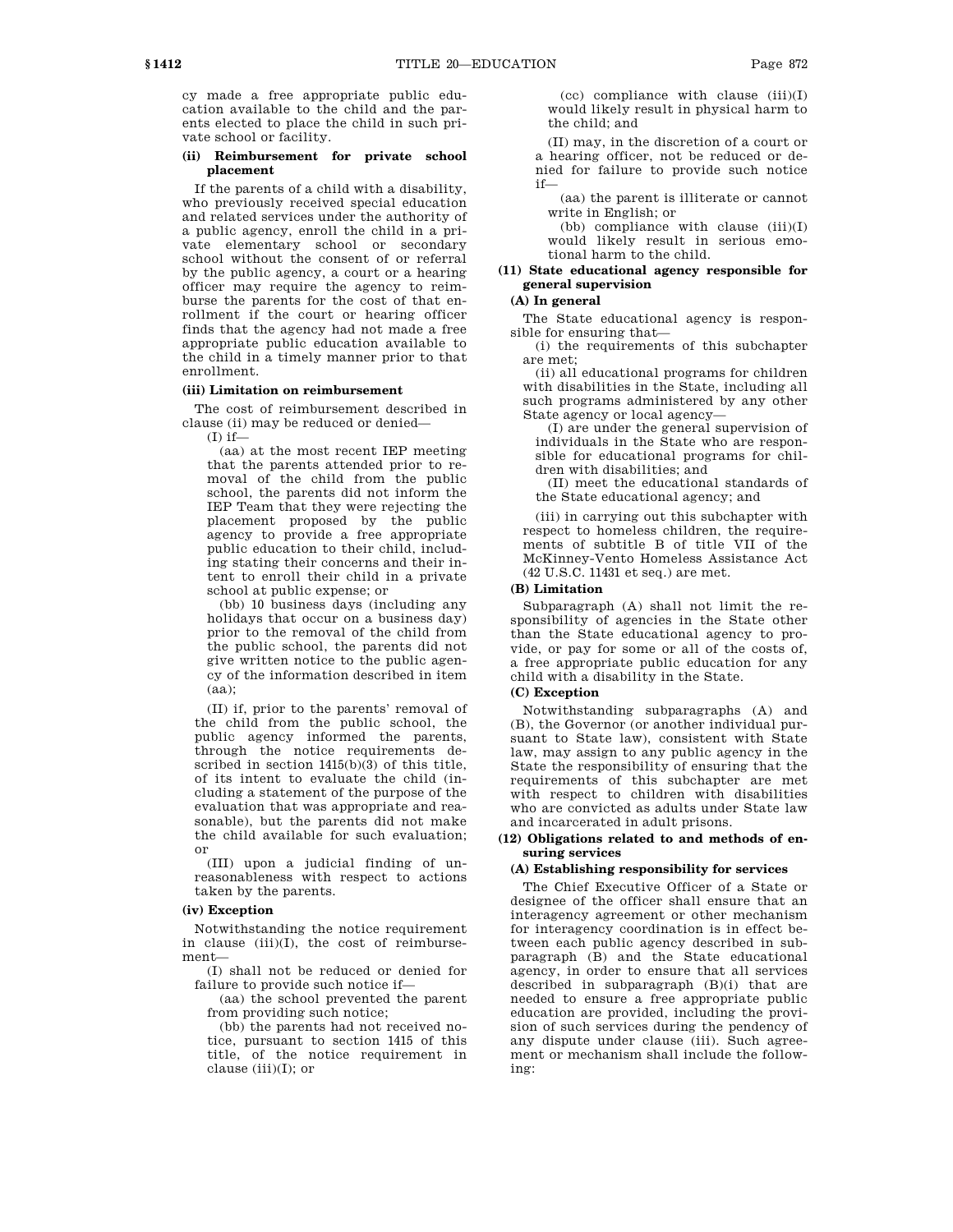# **(i) Agency financial responsibility**

An identification of, or a method for defining, the financial responsibility of each agency for providing services described in subparagraph (B)(i) to ensure a free appropriate public education to children with disabilities, provided that the financial responsibility of each public agency described in subparagraph (B), including the State medicaid agency and other public insurers of children with disabilities, shall precede the financial responsibility of the local educational agency (or the State agency responsible for developing the child's IEP).

# **(ii) Conditions and terms of reimbursement**

The conditions, terms, and procedures under which a local educational agency shall be reimbursed by other agencies.

# **(iii) Interagency disputes**

Procedures for resolving interagency disputes (including procedures under which local educational agencies may initiate proceedings) under the agreement or other mechanism to secure reimbursement from other agencies or otherwise implement the provisions of the agreement or mechanism.

# **(iv) Coordination of services procedures**

Policies and procedures for agencies to determine and identify the interagency coordination responsibilities of each agency to promote the coordination and timely and appropriate delivery of services described in subparagraph (B)(i).

# **(B) Obligation of public agency**

# **(i) In general**

If any public agency other than an educational agency is otherwise obligated under Federal or State law, or assigned responsibility under State policy pursuant to subparagraph (A), to provide or pay for any services that are also considered special education or related services (such as, but not limited to, services described in section 1401(1) relating to assistive technology devices, 1401(2) relating to assistive technology services, 1401(26) relating to related services, 1401(33) relating to supplementary aids and services, and 1401(34) of this title relating to transition services) that are necessary for ensuring a free appropriate public education to children with disabilities within the State, such public agency shall fulfill that obligation or responsibility, either directly or through contract or other arrangement pursuant to subparagraph (A) or an agreement pursuant to subparagraph (C).

# **(ii) Reimbursement for services by public agency**

If a public agency other than an educational agency fails to provide or pay for the special education and related services described in clause (i), the local educational agency (or State agency responsible for developing the child's IEP) shall provide or pay for such services to the

child. Such local educational agency or State agency is authorized to claim reimbursement for the services from the public agency that failed to provide or pay for such services and such public agency shall reimburse the local educational agency or State agency pursuant to the terms of the interagency agreement or other mechanism described in subparagraph (A)(i) according to the procedures established in such agreement pursuant to subparagraph  $(A)(ii)$ .

#### **(C) Special rule**

The requirements of subparagraph (A) may be met through—

(i) State statute or regulation;

(ii) signed agreements between respective agency officials that clearly identify the responsibilities of each agency relating to the provision of services; or

(iii) other appropriate written methods as determined by the Chief Executive Officer of the State or designee of the officer and approved by the Secretary.

## **(13) Procedural requirements relating to local educational agency eligibility**

The State educational agency will not make a final determination that a local educational agency is not eligible for assistance under this subchapter without first affording that agency reasonable notice and an opportunity for a hearing.

# **(14) Personnel qualifications**

# **(A) In general**

The State educational agency has established and maintains qualifications to ensure that personnel necessary to carry out this subchapter are appropriately and adequately prepared and trained, including that those personnel have the content knowledge and skills to serve children with disabilities.

#### **(B) Related services personnel and paraprofessionals**

The qualifications under subparagraph (A) include qualifications for related services personnel and paraprofessionals that—

(i) are consistent with any State-approved or State-recognized certification, licensing, registration, or other comparable requirements that apply to the professional discipline in which those personnel are providing special education or related services;

(ii) ensure that related services personnel who deliver services in their discipline or profession meet the requirements of clause (i) and have not had certification or licensure requirements waived on an emergency, temporary, or provisional basis; and

(iii) allow paraprofessionals and assistants who are appropriately trained and supervised, in accordance with State law, regulation, or written policy, in meeting the requirements of this subchapter to be used to assist in the provision of special education and related services under this subchapter to children with disabilities.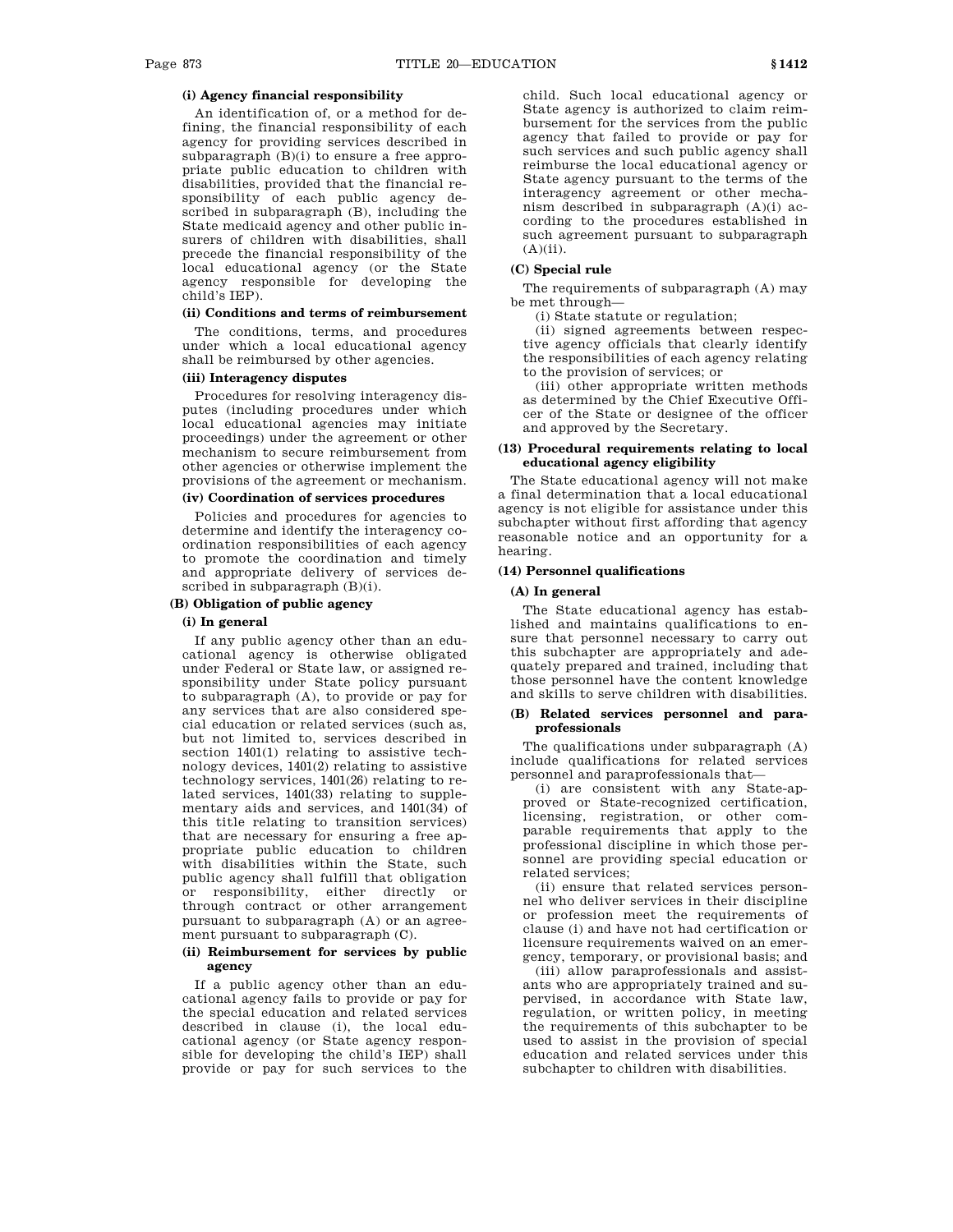# **(C) Qualifications for special education teachers**

The qualifications described in subparagraph (A) shall ensure that each person employed as a special education teacher in the State who teaches elementary school, middle school, or secondary school is highly qualified by the deadline established in section 6319(a)(2) of this title.

# **(D) Policy**

In implementing this section, a State shall adopt a policy that includes a requirement that local educational agencies in the State take measurable steps to recruit, hire, train, and retain highly qualified personnel to provide special education and related services under this subchapter to children with disabilities.

#### **(E) Rule of construction**

Notwithstanding any other individual right of action that a parent or student may maintain under this subchapter, nothing in this paragraph shall be construed to create a right of action on behalf of an individual student for the failure of a particular State educational agency or local educational agency staff person to be highly qualified, or to prevent a parent from filing a complaint about staff qualifications with the State educational agency as provided for under this subchapter.

## **(15) Performance goals and indicators**

The State—

(A) has established goals for the performance of children with disabilities in the State that—

(i) promote the purposes of this chapter, as stated in section 1400(d) of this title;

(ii) are the same as the State's definition of adequate yearly progress, including the State's objectives for progress by children with disabilities, under section  $6311(b)(2)(C)$  of this title;

(iii) address graduation rates and dropout rates, as well as such other factors as the State may determine; and

(iv) are consistent, to the extent appropriate, with any other goals and standards for children established by the State;

(B) has established performance indicators the State will use to assess progress toward achieving the goals described in subparagraph (A), including measurable annual objectives for progress by children with disabilities under section  $6311(b)(2)(C)(V)(II)(cc)$ of this title; and

(C) will annually report to the Secretary and the public on the progress of the State, and of children with disabilities in the State, toward meeting the goals established under subparagraph (A), which may include elements of the reports required under section 6311(h) of this title.

# **(16) Participation in assessments**

# **(A) In general**

All children with disabilities are included in all general State and districtwide assessment programs, including assessments described under section 6311 of this title, with appropriate accommodations and alternate assessments where necessary and as indicated in their respective individualized education programs.

#### **(B) Accommodation guidelines**

The State (or, in the case of a districtwide assessment, the local educational agency) has developed guidelines for the provision of appropriate accommodations.

# **(C) Alternate assessments**

#### **(i) In general**

The State (or, in the case of a districtwide assessment, the local educational agency) has developed and implemented guidelines for the participation of children with disabilities in alternate assessments for those children who cannot participate in regular assessments under subparagraph (A) with accommodations as indicated in their respective individualized education programs.

## **(ii) Requirements for alternate assessments**

The guidelines under clause (i) shall provide for alternate assessments that—

(I) are aligned with the State's challenging academic content standards and challenging student academic achievement standards; and

(II) if the State has adopted alternate academic achievement standards permitted under the regulations promulgated to carry out section 6311(b)(1) of this title, measure the achievement of children with disabilities against those standards.

## **(iii) Conduct of alternate assessments**

The State conducts the alternate assessments described in this subparagraph.

#### **(D) Reports**

The State educational agency (or, in the case of a districtwide assessment, the local educational agency) makes available to the public, and reports to the public with the same frequency and in the same detail as it reports on the assessment of nondisabled children, the following:

(i) The number of children with disabilities participating in regular assessments, and the number of those children who were provided accommodations in order to participate in those assessments.

(ii) The number of children with disabilities participating in alternate assessments described in subparagraph (C)(ii)(I).

(iii) The number of children with disabilities participating in alternate assessments described in subparagraph  $(C)(ii)(II)$ .

(iv) The performance of children with disabilities on regular assessments and on alternate assessments (if the number of children with disabilities participating in those assessments is sufficient to yield statistically reliable information and reporting that information will not reveal personally identifiable information about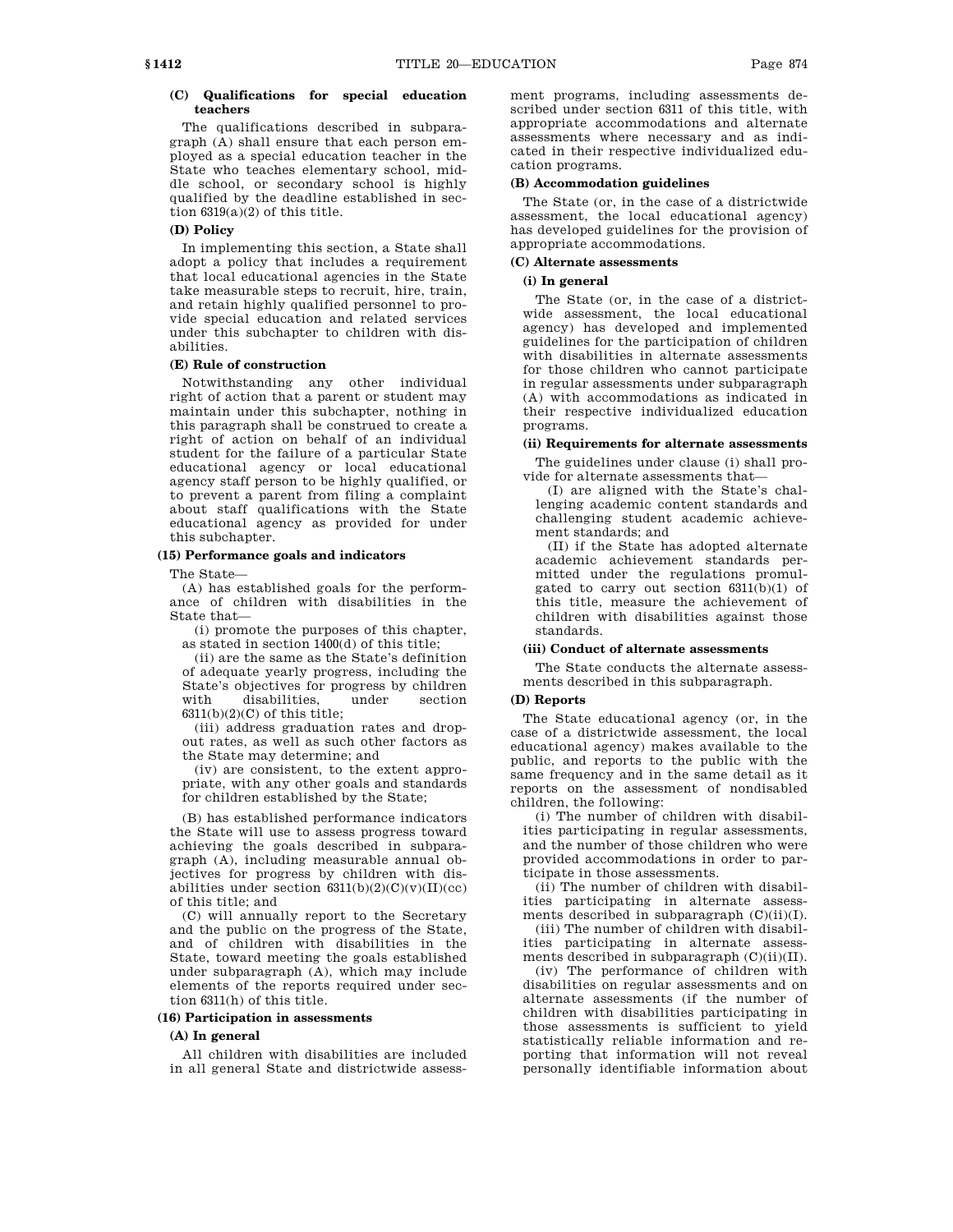an individual student), compared with the achievement of all children, including children with disabilities, on those assessments.

# **(E) Universal design**

The State educational agency (or, in the case of a districtwide assessment, the local educational agency) shall, to the extent feasible, use universal design principles in developing and administering any assessments under this paragraph.

## **(17) Supplementation of State, local, and other Federal funds**

# **(A) Expenditures**

Funds paid to a State under this subchapter will be expended in accordance with all the provisions of this subchapter.

## **(B) Prohibition against commingling**

Funds paid to a State under this subchapter will not be commingled with State funds.

#### **(C) Prohibition against supplantation and conditions for waiver by Secretary**

Except as provided in section 1413 of this title, funds paid to a State under this subchapter will be used to supplement the level of Federal, State, and local funds (including funds that are not under the direct control of State or local educational agencies) expended for special education and related services provided to children with disabilities under this subchapter and in no case to supplant such Federal, State, and local funds, except that, where the State provides clear and convincing evidence that all children with disabilities have available to them a free appropriate public education, the Secretary may waive, in whole or in part, the requirements of this subparagraph if the Secretary concurs with the evidence provided by the State.

# **(18) Maintenance of State financial support**

# **(A) In general**

The State does not reduce the amount of State financial support for special education and related services for children with disabilities, or otherwise made available because of the excess costs of educating those children, below the amount of that support for the preceding fiscal year.

## **(B) Reduction of funds for failure to maintain support**

The Secretary shall reduce the allocation of funds under section 1411 of this title for any fiscal year following the fiscal year in which the State fails to comply with the requirement of subparagraph (A) by the same amount by which the State fails to meet the requirement.

#### **(C) Waivers for exceptional or uncontrollable circumstances**

The Secretary may waive the requirement of subparagraph (A) for a State, for 1 fiscal year at a time, if the Secretary determines that—

(i) granting a waiver would be equitable due to exceptional or uncontrollable circumstances such as a natural disaster or a precipitous and unforeseen decline in the financial resources of the State; or

(ii) the State meets the standard in para $graph (17)(C)$  for a waiver of the requirement to supplement, and not to supplant, funds received under this subchapter.

#### **(D) Subsequent years**

If, for any year, a State fails to meet the requirement of subparagraph (A), including any year for which the State is granted a waiver under subparagraph (C), the financial support required of the State in future years under subparagraph (A) shall be the amount that would have been required in the absence of that failure and not the reduced level of the State's support.

# **(19) Public participation**

Prior to the adoption of any policies and procedures needed to comply with this section (including any amendments to such policies and procedures), the State ensures that there are public hearings, adequate notice of the hearings, and an opportunity for comment available to the general public, including individuals with disabilities and parents of children with disabilities.

# **(20) Rule of construction**

In complying with paragraphs (17) and (18), a State may not use funds paid to it under this subchapter to satisfy State-law mandated funding obligations to local educational agencies, including funding based on student attendance or enrollment, or inflation.

# **(21) State advisory panel**

# **(A) In general**

The State has established and maintains an advisory panel for the purpose of providing policy guidance with respect to special education and related services for children with disabilities in the State.

# **(B) Membership**

Such advisory panel shall consist of members appointed by the Governor, or any other official authorized under State law to make such appointments, be representative of the State population, and be composed of individuals involved in, or concerned with, the education of children with disabilities, including—

(i) parents of children with disabilities (ages birth through 26);

(ii) individuals with disabilities;

(iii) teachers;

(iv) representatives of institutions of higher education that prepare special education and related services personnel;

(v) State and local education officials, including officials who carry out activities under subtitle B of title VII of the McKinney-Vento Homeless Assistance Act (42 U.S.C. 11431 et seq.);

(vi) administrators of programs for children with disabilities;

(vii) representatives of other State agencies involved in the financing or delivery of related services to children with disabilities;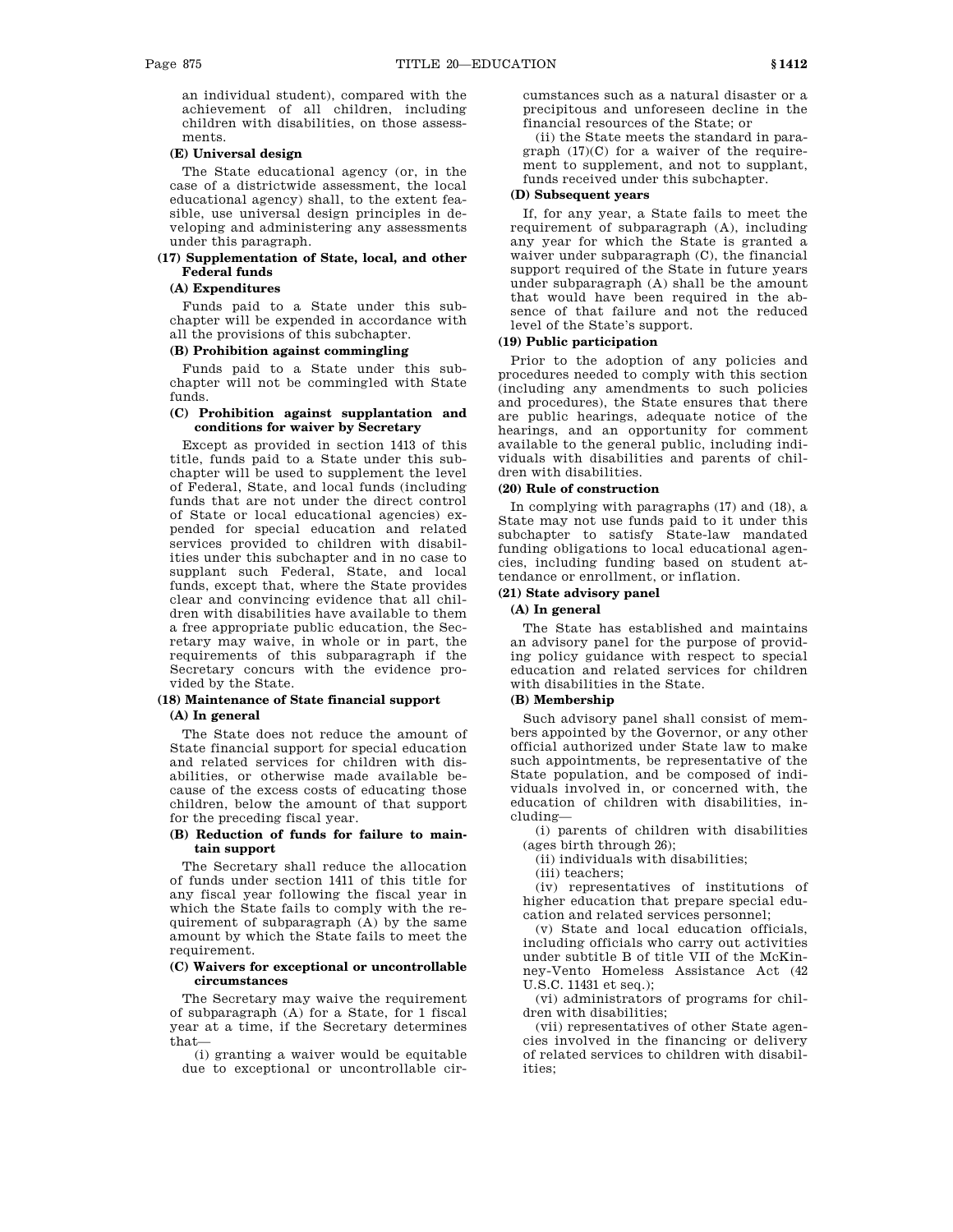(viii) representatives of private schools and public charter schools;

(ix) not less than 1 representative of a vocational, community, or business organization concerned with the provision of transition services to children with disabilities;

(x) a representative from the State child welfare agency responsible for foster care; and

(xi) representatives from the State juvenile and adult corrections agencies.

## **(C) Special rule**

A majority of the members of the panel shall be individuals with disabilities or parents of children with disabilities (ages birth through 26).

#### **(D) Duties**

The advisory panel shall—

(i) advise the State educational agency of unmet needs within the State in the education of children with disabilities;

(ii) comment publicly on any rules or regulations proposed by the State regarding the education of children with disabilities;

(iii) advise the State educational agency in developing evaluations and reporting on data to the Secretary under section 1418 of this title;

(iv) advise the State educational agency in developing corrective action plans to address findings identified in Federal monitoring reports under this subchapter; and

(v) advise the State educational agency in developing and implementing policies relating to the coordination of services for children with disabilities.

## **(22) Suspension and expulsion rates**

# **(A) In general**

The State educational agency examines data, including data disaggregated by race and ethnicity, to determine if significant discrepancies are occurring in the rate of long-term suspensions and expulsions of children with disabilities—

(i) among local educational agencies in the State; or

(ii) compared to such rates for nondisabled children within such agencies.

#### **(B) Review and revision of policies**

If such discrepancies are occurring, the State educational agency reviews and, if appropriate, revises (or requires the affected State or local educational agency to revise) its policies, procedures, and practices relating to the development and implementation of IEPs, the use of positive behavioral interventions and supports, and procedural safeguards, to ensure that such policies, procedures, and practices comply with this chapter.

#### **(23) Access to instructional materials**

#### **(A) In general**

The State adopts the National Instructional Materials Accessibility Standard for the purposes of providing instructional materials to blind persons or other persons with print disabilities, in a timely manner after the publication of the National Instructional Materials Accessibility Standard in the Federal Register.

#### **(B) Rights of State educational agency**

Nothing in this paragraph shall be construed to require any State educational agency to coordinate with the National Instructional Materials Access Center. If a State educational agency chooses not to coordinate with the National Instructional Materials Access Center, such agency shall provide an assurance to the Secretary that the agency will provide instructional materials to blind persons or other persons with print disabilities in a timely manner.

#### **(C) Preparation and delivery of files**

If a State educational agency chooses to coordinate with the National Instructional Materials Access Center, not later than 2 years after December 3, 2004, the agency, as part of any print instructional materials adoption process, procurement contract, or other practice or instrument used for purchase of print instructional materials, shall enter into a written contract with the publisher of the print instructional materials to—

(i) require the publisher to prepare and, on or before delivery of the print instructional materials, provide to the National Instructional Materials Access Center electronic files containing the contents of the print instructional materials using the National Instructional Materials Accessibility Standard; or

(ii) purchase instructional materials from the publisher that are produced in, or may be rendered in, specialized formats.

# **(D) Assistive technology**

In carrying out this paragraph, the State educational agency, to the maximum extent possible, shall work collaboratively with the State agency responsible for assistive technology programs.

#### **(E) Definitions**

In this paragraph:

#### **(i) National Instructional Materials Access Center**

The term ''National Instructional Materials Access Center'' means the center established pursuant to section 1474(e) of this title.

## **(ii) National Instructional Materials Accessibility Standard**

The term ''National Instructional Materials Accessibility Standard'' has the meaning given the term in section  $1474(e)(3)(A)$  of this title.

# **(iii) Specialized formats**

The term ''specialized formats'' has the meaning given the term in section  $1474(e)(3)(D)$  of this title.

# **(24) Overidentification and disproportionality**

The State has in effect, consistent with the purposes of this chapter and with section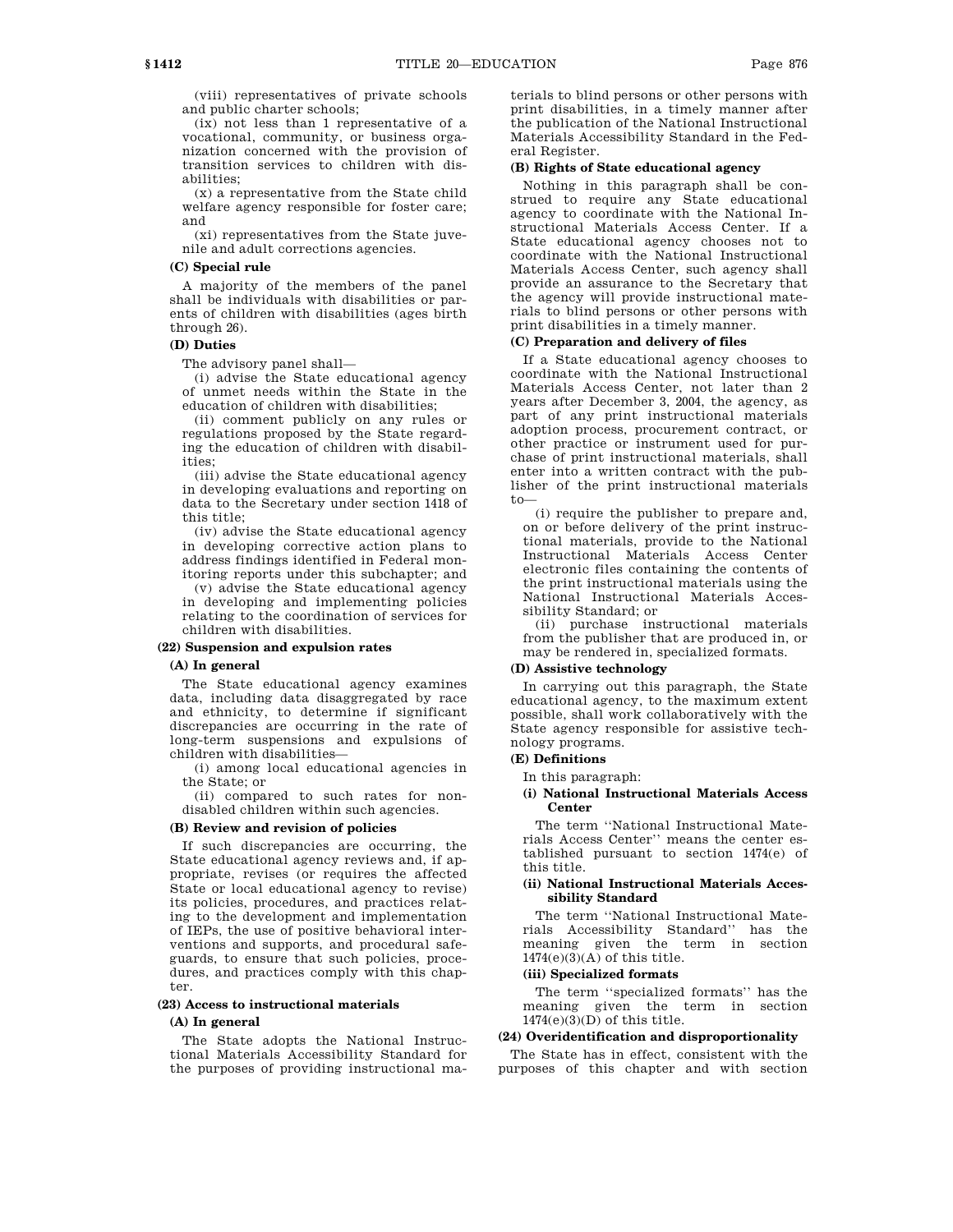1418(d) of this title, policies and procedures designed to prevent the inappropriate overidentification or disproportionate representation by race and ethnicity of children as children with disabilities, including children with disabilities with a particular impairment described in section 1401 of this title.

# **(25) Prohibition on mandatory medication**

## **(A) In general**

The State educational agency shall prohibit State and local educational agency personnel from requiring a child to obtain a prescription for a substance covered by the Controlled Substances Act (21 U.S.C. 801 et seq.) as a condition of attending school, receiving an evaluation under subsection (a) or (c) of section 1414 of this title, or receiving services under this chapter.

# **(B) Rule of construction**

Nothing in subparagraph (A) shall be construed to create a Federal prohibition against teachers and other school personnel consulting or sharing classroom-based observations with parents or guardians regarding a student's academic and functional performance, or behavior in the classroom or school, or regarding the need for evaluation for special education or related services under paragraph (3).

#### **(b) State educational agency as provider of free appropriate public education or direct services**

If the State educational agency provides free appropriate public education to children with disabilities, or provides direct services to such children, such agency—

(1) shall comply with any additional requirements of section 1413(a) of this title, as if such agency were a local educational agency; and

(2) may use amounts that are otherwise available to such agency under this subchapter to serve those children without regard to section  $1413(a)(2)(A)(i)$  of this title (relating to excess costs).

#### **(c) Exception for prior State plans**

#### **(1) In general**

If a State has on file with the Secretary policies and procedures that demonstrate that such State meets any requirement of subsection (a), including any policies and procedures filed under this subchapter as in effect before the effective date of the Individuals with Disabilities Education Improvement Act of 2004, the Secretary shall consider such State to have met such requirement for purposes of receiving a grant under this subchapter.

#### **(2) Modifications made by State**

Subject to paragraph (3), an application submitted by a State in accordance with this section shall remain in effect until the State submits to the Secretary such modifications as the State determines necessary. This section shall apply to a modification to an application to the same extent and in the same manner as this section applies to the original plan.

#### **(3) Modifications required by the Secretary**

If, after the effective date of the Individuals with Disabilities Education Improvement Act

of 2004, the provisions of this chapter are amended (or the regulations developed to carry out this chapter are amended), there is a new interpretation of this chapter by a Federal court or a State's highest court, or there is an official finding of noncompliance with Federal law or regulations, then the Secretary may require a State to modify its application only to the extent necessary to ensure the State's compliance with this subchapter.

# **(d) Approval by the Secretary**

# **(1) In general**

If the Secretary determines that a State is eligible to receive a grant under this subchapter, the Secretary shall notify the State of that determination.

# **(2) Notice and hearing**

The Secretary shall not make a final determination that a State is not eligible to receive a grant under this subchapter until after providing the State—

(A) with reasonable notice; and

(B) with an opportunity for a hearing.

#### **(e) Assistance under other Federal programs**

Nothing in this chapter permits a State to reduce medical and other assistance available, or to alter eligibility, under titles V and XIX of the Social Security Act [42 U.S.C. 701 et seq., 1396 et seq.] with respect to the provision of a free appropriate public education for children with disabilities in the State.

## **(f) By-pass for children in private schools**

# **(1) In general**

If, on December 2, 1983, a State educational agency was prohibited by law from providing for the equitable participation in special programs of children with disabilities enrolled in private elementary schools and secondary schools as required by subsection (a)(10)(A), or if the Secretary determines that a State educational agency, local educational agency, or other entity has substantially failed or is unwilling to provide for such equitable participation, then the Secretary shall, notwithstanding such provision of law, arrange for the provision of services to such children through arrangements that shall be subject to the requirements of such subsection.

# **(2) Payments**

## **(A) Determination of amounts**

If the Secretary arranges for services pursuant to this subsection, the Secretary, after consultation with the appropriate public and private school officials, shall pay to the provider of such services for a fiscal year an amount per child that does not exceed the amount determined by dividing—

(i) the total amount received by the State under this subchapter for such fiscal year; by

(ii) the number of children with disabilities served in the prior year, as reported to the Secretary by the State under section 1418 of this title.

# **(B) Withholding of certain amounts**

Pending final resolution of any investigation or complaint that may result in a deter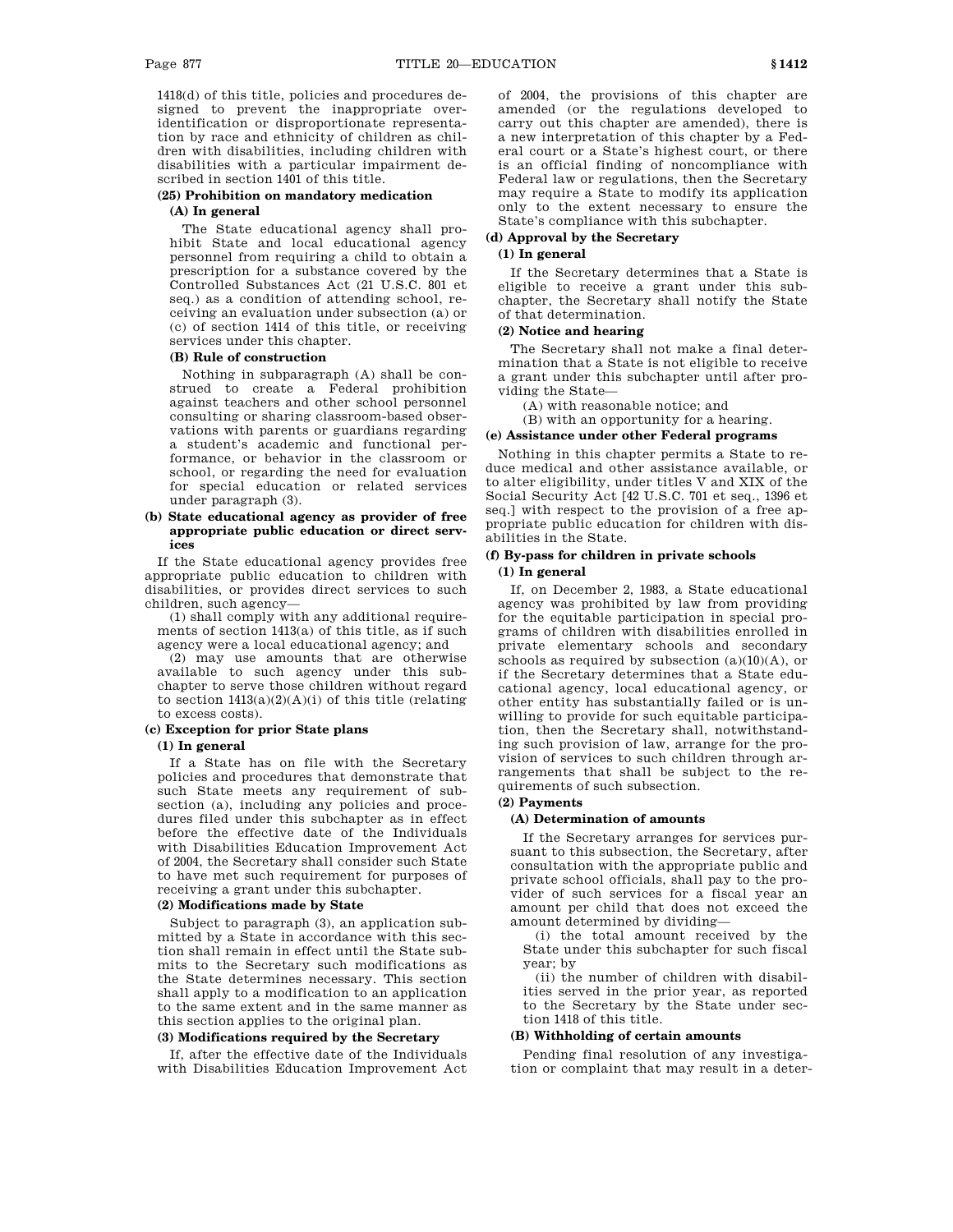mination under this subsection, the Secretary may withhold from the allocation of the affected State educational agency the amount the Secretary estimates will be necessary to pay the cost of services described in subparagraph (A).

#### **(C) Period of payments**

The period under which payments are made under subparagraph (A) shall continue until the Secretary determines that there will no longer be any failure or inability on the part of the State educational agency to meet the requirements of subsection  $(a)(10)(A)$ .

## **(3) Notice and hearing**

#### **(A) In general**

The Secretary shall not take any final action under this subsection until the State educational agency affected by such action has had an opportunity, for not less than 45 days after receiving written notice thereof, to submit written objections and to appear before the Secretary or the Secretary's designee to show cause why such action should not be taken.

#### **(B) Review of action**

If a State educational agency is dissatisfied with the Secretary's final action after a proceeding under subparagraph (A), such agency may, not later than 60 days after notice of such action, file with the United States court of appeals for the circuit in which such State is located a petition for review of that action. A copy of the petition shall be forthwith transmitted by the clerk of the court to the Secretary. The Secretary thereupon shall file in the court the record of the proceedings on which the Secretary based the Secretary's action, as provided in section 2112 of title 28.

#### **(C) Review of findings of fact**

The findings of fact by the Secretary, if supported by substantial evidence, shall be conclusive, but the court, for good cause shown, may remand the case to the Secretary to take further evidence, and the Secretary may thereupon make new or modified findings of fact and may modify the Secretary's previous action, and shall file in the court the record of the further proceedings. Such new or modified findings of fact shall likewise be conclusive if supported by substantial evidence.

## **(D) Jurisdiction of court of appeals; review by United States Supreme Court**

Upon the filing of a petition under subparagraph (B), the United States court of appeals shall have jurisdiction to affirm the action of the Secretary or to set it aside, in whole or in part. The judgment of the court shall be subject to review by the Supreme Court of the United States upon certiorari or certification as provided in section 1254 of title 28.

(Pub. L. 91–230, title VI, §612, as added Pub. L. 108–446, title I, §101, Dec. 3, 2004, 118 Stat. 2676.)

### REFERENCES IN TEXT

The McKinney-Vento Homeless Assistance Act, referred to in subsec.  $(a)(11)(A)(iii)$ ,  $(21)(B)(v)$ , is Pub. L. 100–77, July 22, 1987, 101 Stat. 482, as amended. Subtitle B of title VII of the Act is classified generally to part B (§11431 et seq.) of subchapter VI of chapter 119 of Title 42, The Public Health and Welfare. For complete classification of this Act to the Code, see Short Title note set out under section 11301 of Title 42 and Tables.

The Controlled Substances Act, referred to in subsec. (a)(25)(A), is title II of Pub. L. 91–513, Oct. 27, 1970, 84 Stat. 1242, as amended, which is classified principally to subchapter I (§801 et seq.) of chapter 13 of Title 21, Food and Drugs. For complete classification of this Act to the Code, see Short Title note set out under section 801 of Title 21 and Tables.

For the effective date of the Individuals with Disabilities Education Improvement Act of 2004, referred to in subsec.  $(c)(1)$ ,  $(3)$ , see section 302 $(a)$ ,  $(b)$  of Pub. L. 108–446, set out as an Effective Date note under section 1400 of this title.

The Social Security Act, referred to in subsec. (e), is act Aug. 14, 1935, ch. 531, 49 Stat. 620, as amended. Titles V and XIX of the Act are classified generally to subchapters V (§701 et seq.) and XIX (§1396 et seq.), respectively, of chapter 7 of Title 42, The Public Health and Welfare. For complete classification of this Act to the Code, see section 1305 of Title 42 and Tables.

#### PRIOR PROVISIONS

A prior section 1412, Pub. L. 91–230, title VI, §612, as added Pub. L. 105–17, title I, §101, June 4, 1997, 111 Stat. 60, related to State eligibility for assistance, prior to the general amendment of subchapters I to IV of this chapter by Pub. L. 108–446.

Another prior section 1412, Pub. L. 91–230, title VI, §612, Apr. 13, 1970, 84 Stat. 178; Pub. L. 92–318, title IV, §421(b)(1)(C), June 23, 1972, 86 Stat. 341; Pub. L. 93–380, title VI, §§614(b), (f)(1), 615(a), title VIII, §843(b), Aug. 21, 1974, 88 Stat. 581, 582, 611; Pub. L. 94–142, §§2(a)(4), (c), (d), 5(a), Nov. 29, 1975, 89 Stat. 773, 774, 780; Pub. L. 98–199, §3(b), Dec. 2, 1983, 97 Stat. 1358; Pub. L. 99–457, title II, §203(a), Oct. 8, 1986, 100 Stat. 1158; Pub. L. 100–630, title I, §102(b), Nov. 7, 1988, 102 Stat. 3291; Pub. L. 101–476, title IX, §901(b)(33)–(46), (c), Oct. 30, 1990, 104 Stat. 1143, 1144, 1151; Pub. L. 102–119, §25(a)(5), (b), Oct. 7, 1991, 105 Stat. 606, 607, related to eligibility requirements, prior to the general amendment of subchapters I to IV of this chapter by Pub. L. 105–17.

#### **§ 1413. Local educational agency eligibility**

#### **(a) In general**

A local educational agency is eligible for assistance under this subchapter for a fiscal year if such agency submits a plan that provides assurances to the State educational agency that the local educational agency meets each of the following conditions:

#### **(1) Consistency with State policies**

The local educational agency, in providing for the education of children with disabilities within its jurisdiction, has in effect policies, procedures, and programs that are consistent with the State policies and procedures established under section 1412 of this title.

# **(2) Use of amounts**

#### **(A) In general**

Amounts provided to the local educational agency under this subchapter shall be expended in accordance with the applicable provisions of this subchapter and—

(i) shall be used only to pay the excess costs of providing special education and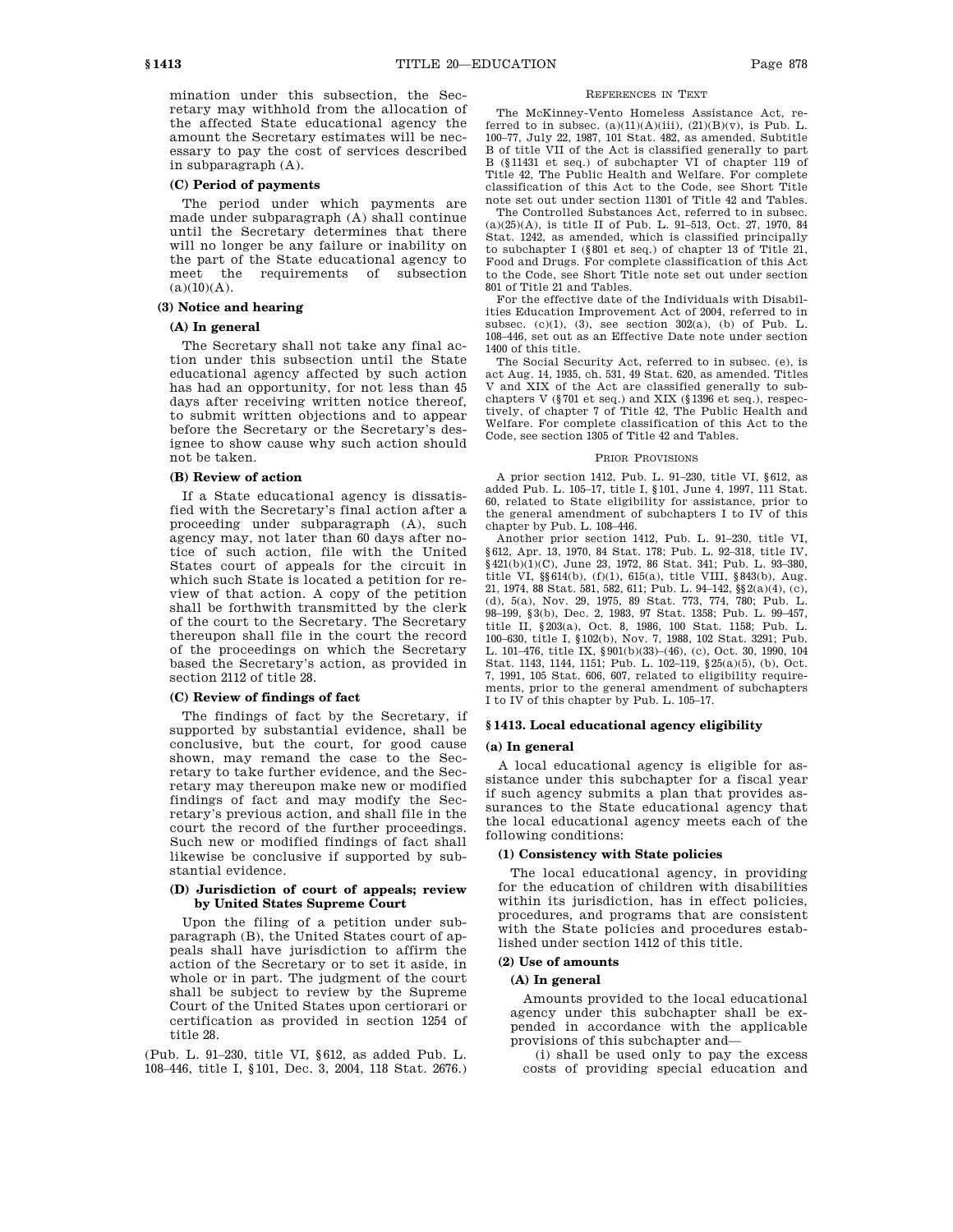related services to children with disabilities;

(ii) shall be used to supplement State, local, and other Federal funds and not to supplant such funds; and

(iii) shall not be used, except as provided in subparagraphs (B) and (C), to reduce the level of expenditures for the education of children with disabilities made by the local educational agency from local funds below the level of those expenditures for the preceding fiscal year.

#### **(B) Exception**

Notwithstanding the restriction in subparagraph (A)(iii), a local educational agency may reduce the level of expenditures where such reduction is attributable to—

(i) the voluntary departure, by retirement or otherwise, or departure for just cause, of special education personnel;

(ii) a decrease in the enrollment of children with disabilities;

(iii) the termination of the obligation of the agency, consistent with this subchapter, to provide a program of special education to a particular child with a disability that is an exceptionally costly program, as determined by the State educational agency, because the child—

(I) has left the jurisdiction of the agency;

(II) has reached the age at which the obligation of the agency to provide a free appropriate public education to the child has terminated; or

(III) no longer needs such program of special education; or

(iv) the termination of costly expenditures for long-term purchases, such as the acquisition of equipment or the construction of school facilities.

# **(C) Adjustment to local fiscal effort in certain fiscal years**

#### **(i) Amounts in excess**

Notwithstanding clauses (ii) and (iii) of subparagraph (A), for any fiscal year for which the allocation received by a local educational agency under section 1411(f) of this title exceeds the amount the local educational agency received for the previous fiscal year, the local educational agency may reduce the level of expenditures otherwise required by subparagraph (A)(iii) by not more than 50 percent of the amount of such excess.

#### **(ii) Use of amounts to carry out activities under ESEA**

If a local educational agency exercises the authority under clause (i), the agency shall use an amount of local funds equal to the reduction in expenditures under clause (i) to carry out activities authorized under the Elementary and Secondary Education Act of 1965 [20 U.S.C. 6301 et seq.].

#### **(iii) State prohibition**

Notwithstanding clause (i), if a State educational agency determines that a local educational agency is unable to establish and maintain programs of free appropriate public education that meet the requirements of subsection (a) or the State educational agency has taken action against the local educational agency under section 1416 of this title, the State educational agency shall prohibit the local educational agency from reducing the level of expenditures under clause (i) for that fiscal year.

## **(iv) Special rule**

The amount of funds expended by a local educational agency under subsection (f) shall count toward the maximum amount of expenditures such local educational agency may reduce under clause (i).

## **(D) Schoolwide programs under title I of the ESEA**

Notwithstanding subparagraph (A) or any other provision of this subchapter, a local educational agency may use funds received under this subchapter for any fiscal year to carry out a schoolwide program under section 1114 of the Elementary and Secondary Education Act of 1965 [20 U.S.C. 6314], except that the amount so used in any such program shall not exceed—

(i) the number of children with disabilities participating in the schoolwide program; multiplied by

(ii)(I) the amount received by the local educational agency under this subchapter for that fiscal year; divided by

(II) the number of children with disabilities in the jurisdiction of that agency.

#### **(3) Personnel development**

The local educational agency shall ensure that all personnel necessary to carry out this subchapter are appropriately and adequately prepared, subject to the requirements of section 1412(a)(14) of this title and section 2122 of the Elementary and Secondary Education Act of 1965 [20 U.S.C. 6622].

#### **(4) Permissive use of funds**

#### **(A) Uses**

Notwithstanding paragraph (2)(A) or section  $1412(a)(17)(B)$  of this title (relating to commingled funds), funds provided to the local educational agency under this subchapter may be used for the following activities:

#### **(i) Services and aids that also benefit nondisabled children**

For the costs of special education and related services, and supplementary aids and services, provided in a regular class or other education-related setting to a child with a disability in accordance with the individualized education program of the child, even if 1 or more nondisabled children benefit from such services.

#### **(ii) Early intervening services**

To develop and implement coordinated, early intervening educational services in accordance with subsection (f).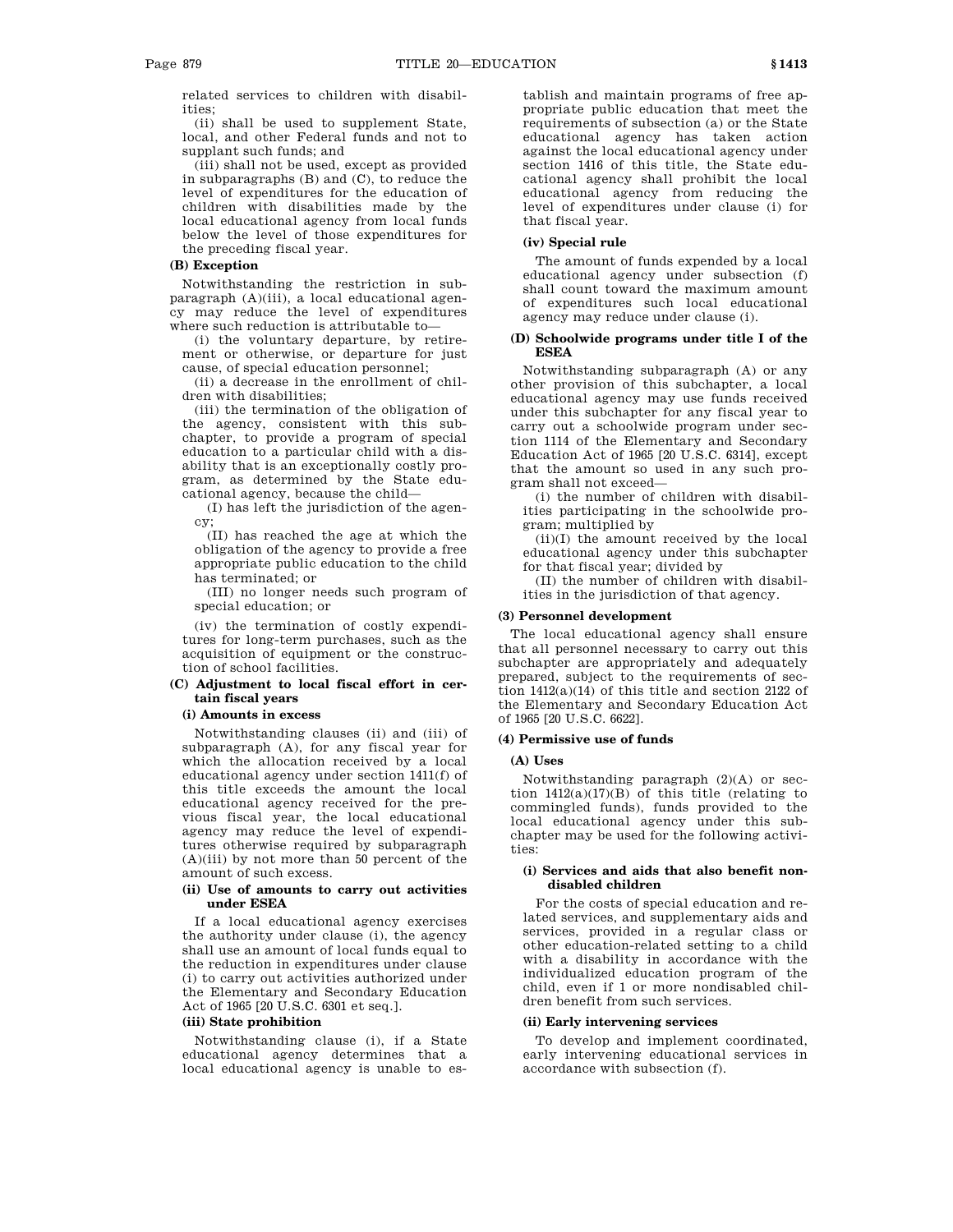#### **(iii) High cost education and related services**

To establish and implement cost or risk sharing funds, consortia, or cooperatives for the local educational agency itself, or for local educational agencies working in a consortium of which the local educational agency is a part, to pay for high cost special education and related services.

#### **(B) Administrative case management**

A local educational agency may use funds received under this subchapter to purchase appropriate technology for recordkeeping, data collection, and related case management activities of teachers and related services personnel providing services described in the individualized education program of children with disabilities, that is needed for the implementation of such case management activities.

#### **(5) Treatment of charter schools and their students**

In carrying out this subchapter with respect to charter schools that are public schools of the local educational agency, the local educational agency—

(A) serves children with disabilities attending those charter schools in the same manner as the local educational agency serves children with disabilities in its other schools, including providing supplementary and related services on site at the charter school to the same extent to which the local educational agency has a policy or practice of providing such services on the site to its other public schools; and

(B) provides funds under this subchapter to those charter schools—

(i) on the same basis as the local educational agency provides funds to the local educational agency's other public schools, including proportional distribution based on relative enrollment of children with disabilities; and

(ii) at the same time as the agency distributes other Federal funds to the agency's other public schools, consistent with the State's charter school law.

# **(6) Purchase of instructional materials**

# **(A) In general**

Not later than 2 years after December 3, 2004, a local educational agency that chooses to coordinate with the National Instructional Materials Access Center, when purchasing print instructional materials, shall acquire the print instructional materials in the same manner and subject to the same conditions as a State educational agency acquires print instructional materials under section  $1412(a)(23)$  of this title.

# **(B) Rights of local educational agency**

Nothing in this paragraph shall be construed to require a local educational agency to coordinate with the National Instructional Materials Access Center. If a local educational agency chooses not to coordinate with the National Instructional Materials Access Center, the local educational

agency shall provide an assurance to the State educational agency that the local educational agency will provide instructional materials to blind persons or other persons with print disabilities in a timely manner.

# **(7) Information for State educational agency**

The local educational agency shall provide the State educational agency with information necessary to enable the State educational agency to carry out its duties under this subchapter, including, with respect to paragraphs (15) and (16) of section 1412(a) of this title, information relating to the performance of children with disabilities participating in programs carried out under this subchapter.

## **(8) Public information**

The local educational agency shall make available to parents of children with disabilities and to the general public all documents relating to the eligibility of such agency under this subchapter.

#### **(9) Records regarding migratory children with disabilities**

The local educational agency shall cooperate in the Secretary's efforts under section 1308 of the Elementary and Secondary Education Act of 1965 [20 U.S.C. 6398] to ensure the linkage of records pertaining to migratory children with a disability for the purpose of electronically exchanging, among the States, health and educational information regarding such children.

## **(b) Exception for prior local plans**

# **(1) In general**

If a local educational agency or State agency has on file with the State educational agency policies and procedures that demonstrate that such local educational agency, or such State agency, as the case may be, meets any requirement of subsection (a), including any policies and procedures filed under this subchapter as in effect before the effective date of the Individuals with Disabilities Education Improvement Act of 2004, the State educational agency shall consider such local educational agency or State agency, as the case may be, to have met such requirement for purposes of receiving assistance under this subchapter.

# **(2) Modification made by local educational agency**

Subject to paragraph (3), an application submitted by a local educational agency in accordance with this section shall remain in effect until the local educational agency submits to the State educational agency such modifications as the local educational agency determines necessary.

## **(3) Modifications required by State educational agency**

If, after the effective date of the Individuals with Disabilities Education Improvement Act of 2004, the provisions of this chapter are amended (or the regulations developed to carry out this chapter are amended), there is a new interpretation of this chapter by Federal or State courts, or there is an official finding of noncompliance with Federal or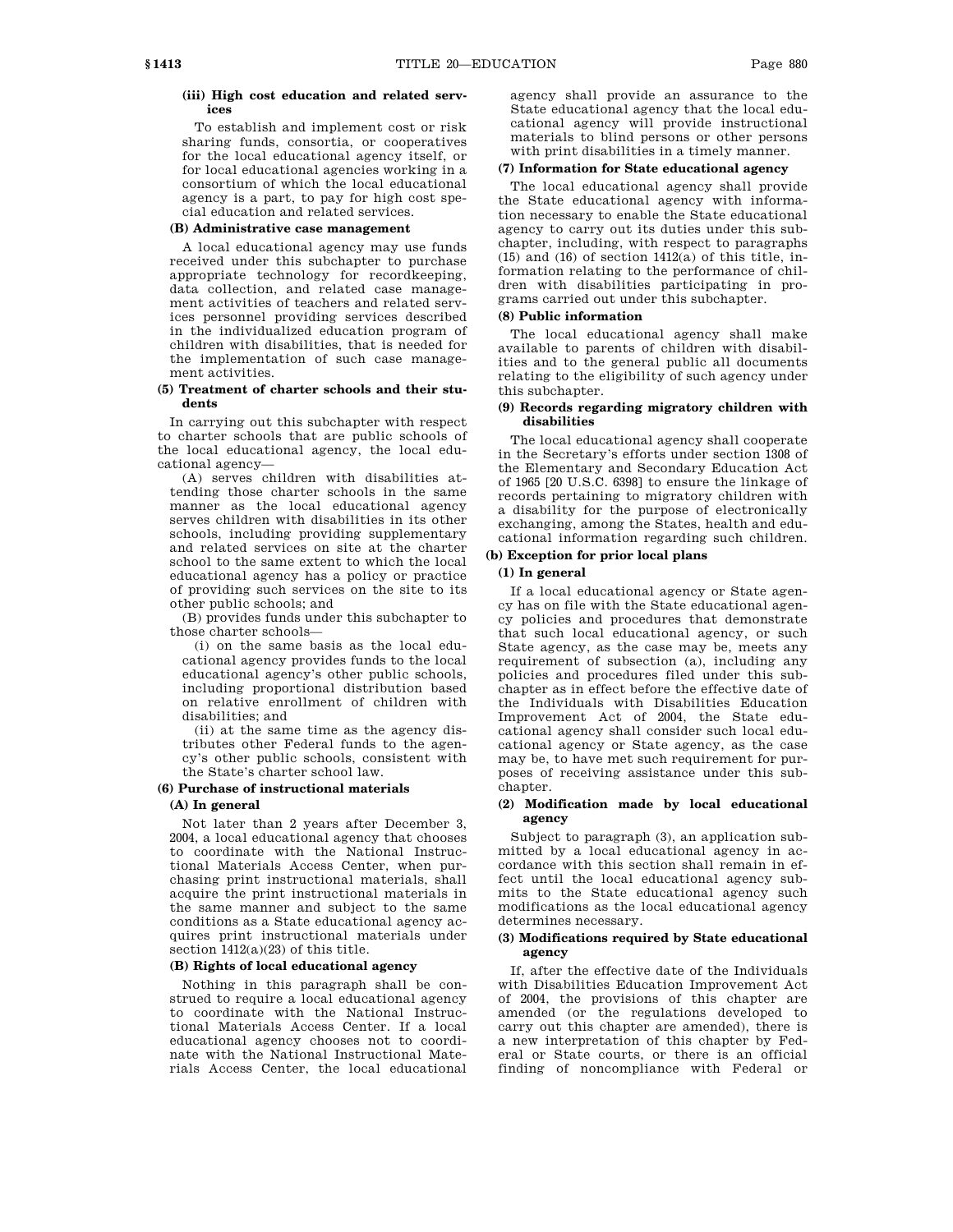State law or regulations, then the State educational agency may require a local educational agency to modify its application only to the extent necessary to ensure the local educational agency's compliance with this subchapter or State law.

#### **(c) Notification of local educational agency or State agency in case of ineligibility**

If the State educational agency determines that a local educational agency or State agency is not eligible under this section, then the State educational agency shall notify the local educational agency or State agency, as the case may be, of that determination and shall provide such local educational agency or State agency with reasonable notice and an opportunity for a hearing.

# **(d) Local educational agency compliance**

#### **(1) In general**

If the State educational agency, after reasonable notice and an opportunity for a hearing, finds that a local educational agency or State agency that has been determined to be eligible under this section is failing to comply with any requirement described in subsection (a), the State educational agency shall reduce or shall not provide any further payments to the local educational agency or State agency until the State educational agency is satisfied that the local educational agency or State agency, as the case may be, is complying with that requirement.

#### **(2) Additional requirement**

Any State agency or local educational agency in receipt of a notice described in paragraph (1) shall, by means of public notice, take such measures as may be necessary to bring the pendency of an action pursuant to this subsection to the attention of the public within the jurisdiction of such agency.

#### **(3) Consideration**

In carrying out its responsibilities under paragraph (1), the State educational agency shall consider any decision made in a hearing held under section 1415 of this title that is adverse to the local educational agency or State agency involved in that decision.

# **(e) Joint establishment of eligibility**

#### **(1) Joint establishment**

#### **(A) In general**

A State educational agency may require a local educational agency to establish its eligibility jointly with another local educational agency if the State educational agency determines that the local educational agency will be ineligible under this section because the local educational agency will not be able to establish and maintain programs of sufficient size and scope to effectively meet the needs of children with disabilities.

#### **(B) Charter school exception**

A State educational agency may not require a charter school that is a local educational agency to jointly establish its eligibility under subparagraph (A) unless the charter school is explicitly permitted to do so under the State's charter school law.

## **(2) Amount of payments**

If a State educational agency requires the joint establishment of eligibility under paragraph (1), the total amount of funds made available to the affected local educational agencies shall be equal to the sum of the payments that each such local educational agency would have received under section 1411(f) of this title if such agencies were eligible for such payments.

#### **(3) Requirements**

Local educational agencies that establish joint eligibility under this subsection shall—

(A) adopt policies and procedures that are consistent with the State's policies and procedures under section 1412(a) of this title; and

(B) be jointly responsible for implementing programs that receive assistance under this subchapter.

#### **(4) Requirements for educational service agencies**

# **(A) In general**

If an educational service agency is required by State law to carry out programs under this subchapter, the joint responsibilities given to local educational agencies under this subsection shall—

(i) not apply to the administration and disbursement of any payments received by that educational service agency; and

(ii) be carried out only by that educational service agency.

#### **(B) Additional requirement**

Notwithstanding any other provision of this subsection, an educational service agency shall provide for the education of children with disabilities in the least restrictive environment, as required by section 1412(a)(5) of this title.

# **(f) Early intervening services**

## **(1) In general**

A local educational agency may not use more than 15 percent of the amount such agency receives under this subchapter for any fiscal year, less any amount reduced by the agency pursuant to subsection  $(a)(2)(C)$ , if any, in combination with other amounts (which may include amounts other than education funds), to develop and implement coordinated, early intervening services, which may include interagency financing structures, for students in kindergarten through grade 12 (with a particular emphasis on students in kindergarten through grade 3) who have not been identified as needing special education or related services but who need additional academic and behavioral support to succeed in a general education environment.

#### **(2) Activities**

In implementing coordinated, early intervening services under this subsection, a local educational agency may carry out activities that include—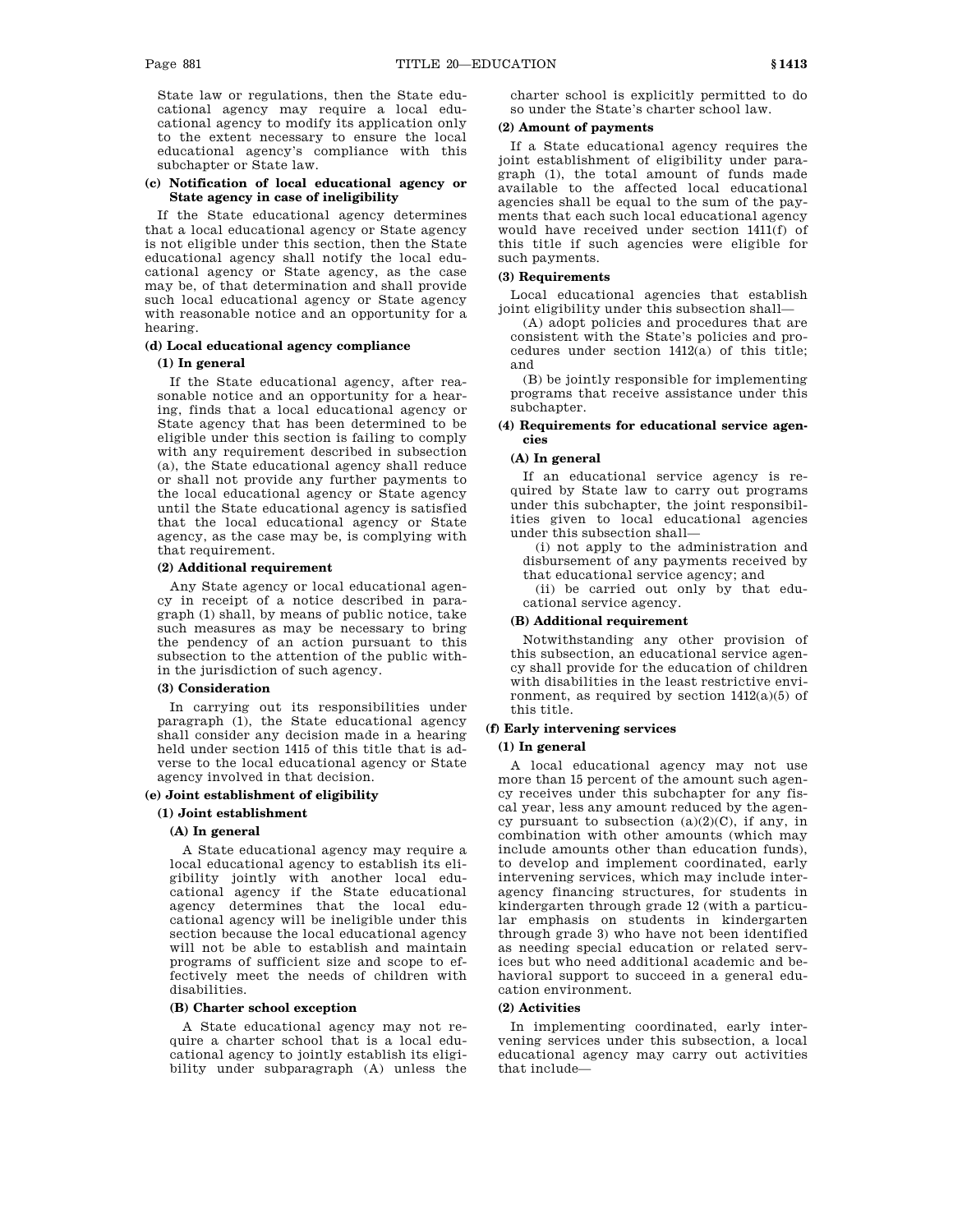(A) professional development (which may be provided by entities other than local educational agencies) for teachers and other school staff to enable such personnel to deliver scientifically based academic instruction and behavioral interventions, including scientifically based literacy instruction, and, where appropriate, instruction on the use of adaptive and instructional software; and

(B) providing educational and behavioral evaluations, services, and supports, including scientifically based literacy instruction.

## **(3) Construction**

Nothing in this subsection shall be construed to limit or create a right to a free appropriate public education under this subchapter.

# **(4) Reporting**

Each local educational agency that develops and maintains coordinated, early intervening services under this subsection shall annually report to the State educational agency on—

(A) the number of students served under this subsection; and

(B) the number of students served under this subsection who subsequently receive special education and related services under this chapter during the preceding 2-year period.

## **(5) Coordination with Elementary and Secondary Education Act of 1965**

Funds made available to carry out this subsection may be used to carry out coordinated, early intervening services aligned with activities funded by, and carried out under, the Elementary and Secondary Education Act of 1965 [20 U.S.C. 6301 et seq.] if such funds are used to supplement, and not supplant, funds made available under the Elementary and Secondary Education Act of 1965 for the activities and services assisted under this subsection.

#### **(g) Direct services by the State educational agency**

# **(1) In general**

A State educational agency shall use the payments that would otherwise have been available to a local educational agency or to a State agency to provide special education and related services directly to children with disabilities residing in the area served by that local educational agency, or for whom that State agency is responsible, if the State educational agency determines that the local educational agency or State agency, as the case may be—

(A) has not provided the information needed to establish the eligibility of such local educational agency or State agency under this section;

(B) is unable to establish and maintain programs of free appropriate public education that meet the requirements of subsection (a);

(C) is unable or unwilling to be consolidated with 1 or more local educational agencies in order to establish and maintain such programs; or

(D) has 1 or more children with disabilities who can best be served by a regional or State program or service delivery system designed to meet the needs of such children.

## **(2) Manner and location of education and services**

The State educational agency may provide special education and related services under paragraph (1) in such manner and at such locations (including regional or State centers) as the State educational agency considers appropriate. Such education and services shall be provided in accordance with this subchapter.

#### **(h) State agency eligibility**

Any State agency that desires to receive a subgrant for any fiscal year under section 1411(f) of this title shall demonstrate to the satisfaction of the State educational agency that—

(1) all children with disabilities who are participating in programs and projects funded under this subchapter receive a free appropriate public education, and that those children and their parents are provided all the rights and procedural safeguards described in this subchapter; and

(2) the agency meets such other conditions of this section as the Secretary determines to be appropriate.

# **(i) Disciplinary information**

The State may require that a local educational agency include in the records of a child with a disability a statement of any current or previous disciplinary action that has been taken against the child and transmit such statement to the same extent that such disciplinary information is included in, and transmitted with, the student records of nondisabled children. The statement may include a description of any behavior engaged in by the child that required disciplinary action, a description of the disciplinary action taken, and any other information that is relevant to the safety of the child and other individuals involved with the child. If the State adopts such a policy, and the child transfers from 1 school to another, the transmission of any of the child's records shall include both the child's current individualized education program and any such statement of current or previous disciplinary action that has been taken against the child.

## **(j) State agency flexibility**

## **(1) Adjustment to State fiscal effort in certain fiscal years**

For any fiscal year for which the allotment received by a State under section 1411 of this title exceeds the amount the State received for the previous fiscal year and if the State in school year 2003–2004 or any subsequent school year pays or reimburses all local educational agencies within the State from State revenue 100 percent of the non-Federal share of the costs of special education and related services, the State educational agency, notwithstanding paragraphs (17) and (18) of section 1412(a) of this title and section 1412(b) of this title, may reduce the level of expenditures from State sources for the education of children with disabilities by not more than 50 percent of the amount of such excess.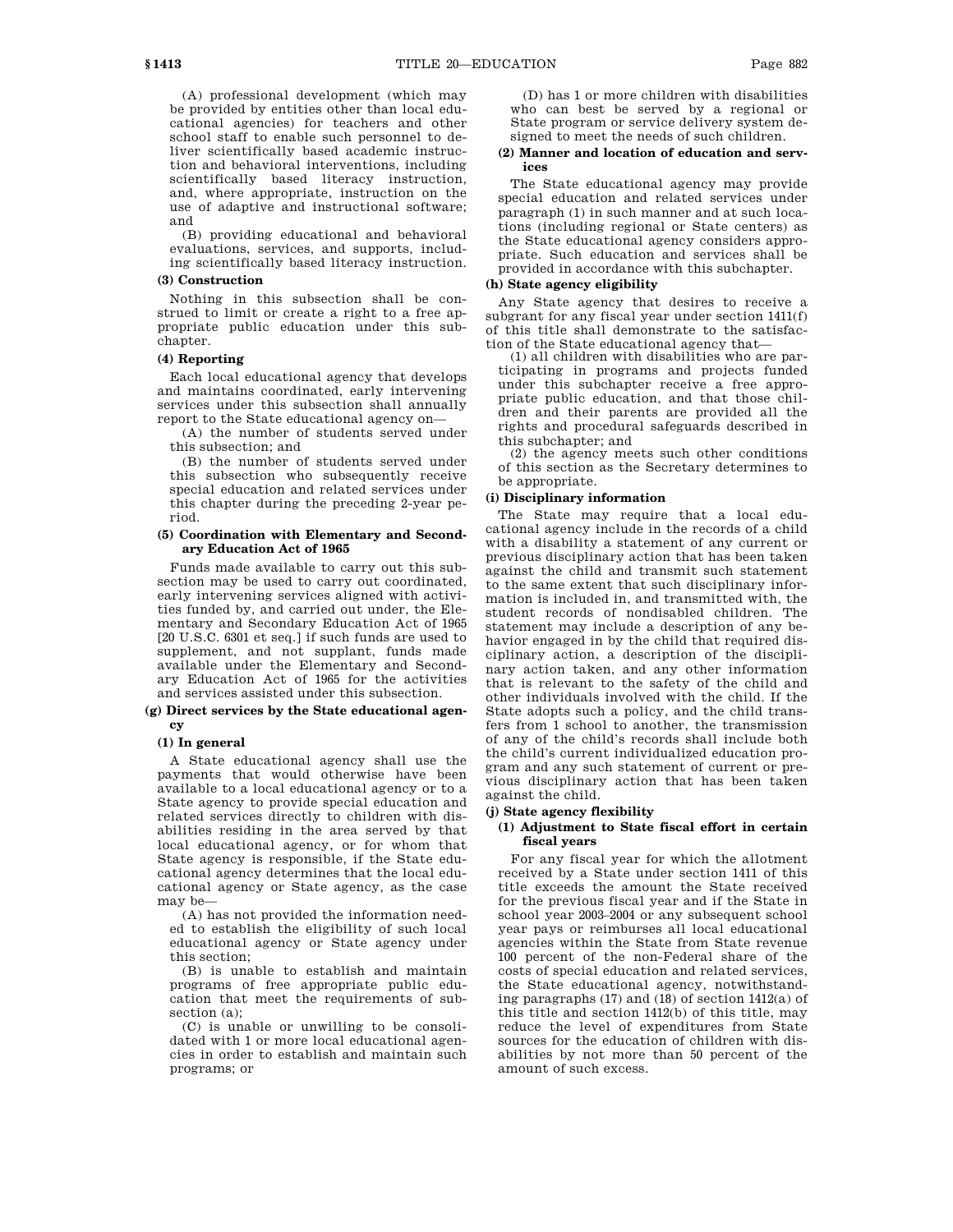# **(2) Prohibition**

Notwithstanding paragraph (1), if the Secretary determines that a State educational agency is unable to establish, maintain, or oversee programs of free appropriate public education that meet the requirements of this subchapter, or that the State needs assistance, intervention, or substantial intervention under section 1416(d)(2)(A) of this title, the Secretary shall prohibit the State educational agency from exercising the authority in paragraph (1).

#### **(3) Education activities**

If a State educational agency exercises the authority under paragraph (1), the agency shall use funds from State sources, in an amount equal to the amount of the reduction under paragraph (1), to support activities authorized under the Elementary and Secondary Education Act of 1965 [20 U.S.C. 6301 et seq.] or to support need based student or teacher higher education programs.

#### **(4) Report**

For each fiscal year for which a State educational agency exercises the authority under paragraph (1), the State educational agency shall report to the Secretary the amount of expenditures reduced pursuant to such paragraph and the activities that were funded pursuant to paragraph (3).

# **(5) Limitation**

Notwithstanding paragraph (1), a State educational agency may not reduce the level of expenditures described in paragraph (1) if any local educational agency in the State would, as a result of such reduction, receive less than 100 percent of the amount necessary to ensure that all children with disabilities served by the local educational agency receive a free appropriate public education from the combination of Federal funds received under this chapter and State funds received from the State educational agency.

(Pub. L. 91–230, title VI, §613, as added Pub. L. 108–446, title I, §101, Dec. 3, 2004, 118 Stat. 2694.)

#### REFERENCES IN TEXT

The Elementary and Secondary Education Act of 1965, referred to in subsecs.  $(a)(2)(C)(ii)$ ,  $(f)(5)$ , and  $(j)(3)$ , is Pub. L. 89–10, Apr. 11, 1965, 79 Stat. 27, as amended, which is classified generally to chapter 70 (§6301 et seq.) of this title. For complete classification of this Act to the Code, see Short Title note set out under section 6301 of this title and Tables.

For the effective date of the Individuals with Disabilities Education Improvement Act of 2004, referred to in subsec. (b) $(1)$ ,  $(3)$ , see section 302 $(a)$ ,  $(b)$  of Pub. L. 108–446, set out as an Effective Date note under section 1400 of this title.

#### PRIOR PROVISIONS

A prior section 1413, Pub. L. 91–230, title VI, §613, as added Pub. L. 105–17, title I, §101, June 4, 1997, 111 Stat. 73; amended Pub. L. 107–110, title X, §1076(i), Jan. 8, 2002, 115 Stat. 2091, related to local educational agency eligibility, prior to the general amendment of subchapters I to IV of this chapter by Pub. L. 108–446.

Another prior section 1413, Pub. L. 91–230, title VI, §613, Apr. 13, 1970, 84 Stat. 179; Pub. L. 93–380, title VI, §§614(c), (d), 615(b), (c), title VIII, §843(b)(2), Aug. 21, 1974, 88 Stat. 581, 583, 611; Pub. L. 94–142, §5(a), Nov. 29,

1975, 89 Stat. 782; Pub. L. 98–199, §§3(b), 7, Dec. 2, 1983, 97 Stat. 1358, 1359; Pub. L. 99–457, title II, §203(b), title IV, §405, Oct. 8, 1986, 100 Stat. 1159, 1174; Pub. L. 100–630, title I, §102(c), Nov. 7, 1988, 102 Stat. 3291; Pub. L. 101–476, title II, §202, title IX, §901(b)(47)–(58), Oct. 30, 1990, 104 Stat. 1111, 1144; Pub. L. 102–119, §§5, 25(a)(6), (b), Oct. 7, 1991, 105 Stat. 591, 606, 607; Pub. L. 103–382, title III, §391(f)(2), Oct. 20, 1994, 108 Stat. 4023, related to requisite features of a State plan, approval of State plan by Secretary, and participation of children with disabilities enrolled in private schools, prior to the general amendment of subchapters I to IV of this chapter by Pub. L. 105–17.

## **§ 1414. Evaluations, eligibility determinations, individualized education programs, and educational placements**

#### **(a) Evaluations, parental consent, and reevaluations**

# **(1) Initial evaluations**

# **(A) In general**

A State educational agency, other State agency, or local educational agency shall conduct a full and individual initial evaluation in accordance with this paragraph and subsection (b), before the initial provision of special education and related services to a child with a disability under this subchapter.

#### **(B) Request for initial evaluation**

Consistent with subparagraph (D), either a parent of a child, or a State educational agency, other State agency, or local educational agency may initiate a request for an initial evaluation to determine if the child is a child with a disability.

# **(C) Procedures**

# **(i) In general**

Such initial evaluation shall consist of procedures—

(I) to determine whether a child is a child with a disability (as defined in 1401 of this title) within 60 days of receiving parental consent for the evaluation, or, if the State establishes a timeframe within which the evaluation must be conducted, within such timeframe; and

(II) to determine the educational needs of such child.

# **(ii) Exception**

The relevant timeframe in clause  $(i)(I)$ shall not apply to a local educational agency if—

(I) a child enrolls in a school served by the local educational agency after the relevant timeframe in clause (i)(I) has begun and prior to a determination by the child's previous local educational agency as to whether the child is a child with a disability (as defined in section 1401 of this title), but only if the subsequent local educational agency is making sufficient progress to ensure a prompt completion of the evaluation, and the parent and subsequent local educational agency agree to a specific time when the evaluation will be completed; or

(II) the parent of a child repeatedly fails or refuses to produce the child for the evaluation.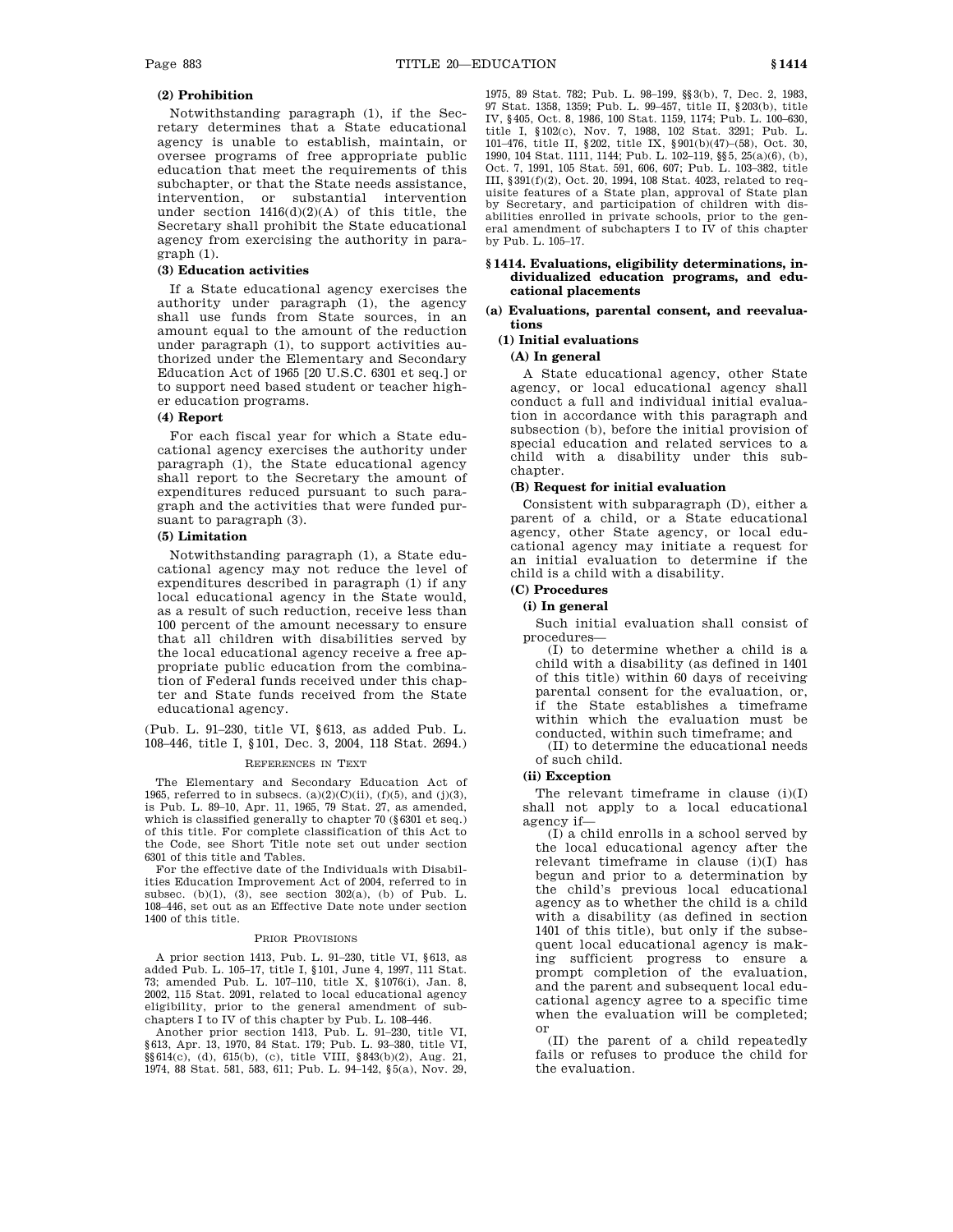# **(D) Parental consent**

# **(i) In general**

## **(I) Consent for initial evaluation**

The agency proposing to conduct an initial evaluation to determine if the child qualifies as a child with a disability as defined in section 1401 of this title shall obtain informed consent from the parent of such child before conducting the evaluation. Parental consent for evaluation shall not be construed as consent for placement for receipt of special education and related services.

# **(II) Consent for services**

An agency that is responsible for making a free appropriate public education available to a child with a disability under this subchapter shall seek to obtain informed consent from the parent of such child before providing special education and related services to the child.

# **(ii) Absence of consent**

## **(I) For initial evaluation**

If the parent of such child does not provide consent for an initial evaluation under clause  $(i)(I)$ , or the parent fails to respond to a request to provide the consent, the local educational agency may pursue the initial evaluation of the child by utilizing the procedures described in section 1415 of this title, except to the extent inconsistent with State law relating to such parental consent.

#### **(II) For services**

If the parent of such child refuses to consent to services under clause  $(i)(II)$ , the local educational agency shall not provide special education and related services to the child by utilizing the procedures described in section 1415 of this title.

#### **(III) Effect on agency obligations**

If the parent of such child refuses to consent to the receipt of special education and related services, or the parent fails to respond to a request to provide such consent—

(aa) the local educational agency shall not be considered to be in violation of the requirement to make available a free appropriate public education to the child for the failure to provide such child with the special education and related services for which the local educational agency requests such consent; and

(bb) the local educational agency shall not be required to convene an IEP meeting or develop an IEP under this section for the child for the special education and related services for which the local educational agency requests such consent.

# **(iii) Consent for wards of the State**

# **(I) In general**

If the child is a ward of the State and is not residing with the child's parent,

the agency shall make reasonable efforts to obtain the informed consent from the parent (as defined in section 1401 of this title) of the child for an initial evaluation to determine whether the child is a child with a disability.

# **(II) Exception**

The agency shall not be required to obtain informed consent from the parent of a child for an initial evaluation to determine whether the child is a child with a disability if—

(aa) despite reasonable efforts to do so, the agency cannot discover the whereabouts of the parent of the child; (bb) the rights of the parents of the child have been terminated in accordance with State law; or

(cc) the rights of the parent to make educational decisions have been subrogated by a judge in accordance with State law and consent for an initial evaluation has been given by an individual appointed by the judge to represent the child.

## **(E) Rule of construction**

The screening of a student by a teacher or specialist to determine appropriate instructional strategies for curriculum implementation shall not be considered to be an evaluation for eligibility for special education and related services.

# **(2) Reevaluations**

# **(A) In general**

A local educational agency shall ensure that a reevaluation of each child with a disability is conducted in accordance with subsections  $(b)$  and  $(c)$ —

(i) if the local educational agency determines that the educational or related services needs, including improved academic achievement and functional performance, of the child warrant a reevaluation; or

(ii) if the child's parents or teacher requests a reevaluation.

#### **(B) Limitation**

A reevaluation conducted under subparagraph (A) shall occur—

(i) not more frequently than once a year, unless the parent and the local educational agency agree otherwise; and

(ii) at least once every 3 years, unless the parent and the local educational agency agree that a reevaluation is unnecessary.

#### **(b) Evaluation procedures**

# **(1) Notice**

The local educational agency shall provide notice to the parents of a child with a disability, in accordance with subsections (b)(3), (b)(4), and (c) of section 1415 of this title, that describes any evaluation procedures such agency proposes to conduct.

## **(2) Conduct of evaluation**

In conducting the evaluation, the local educational agency shall—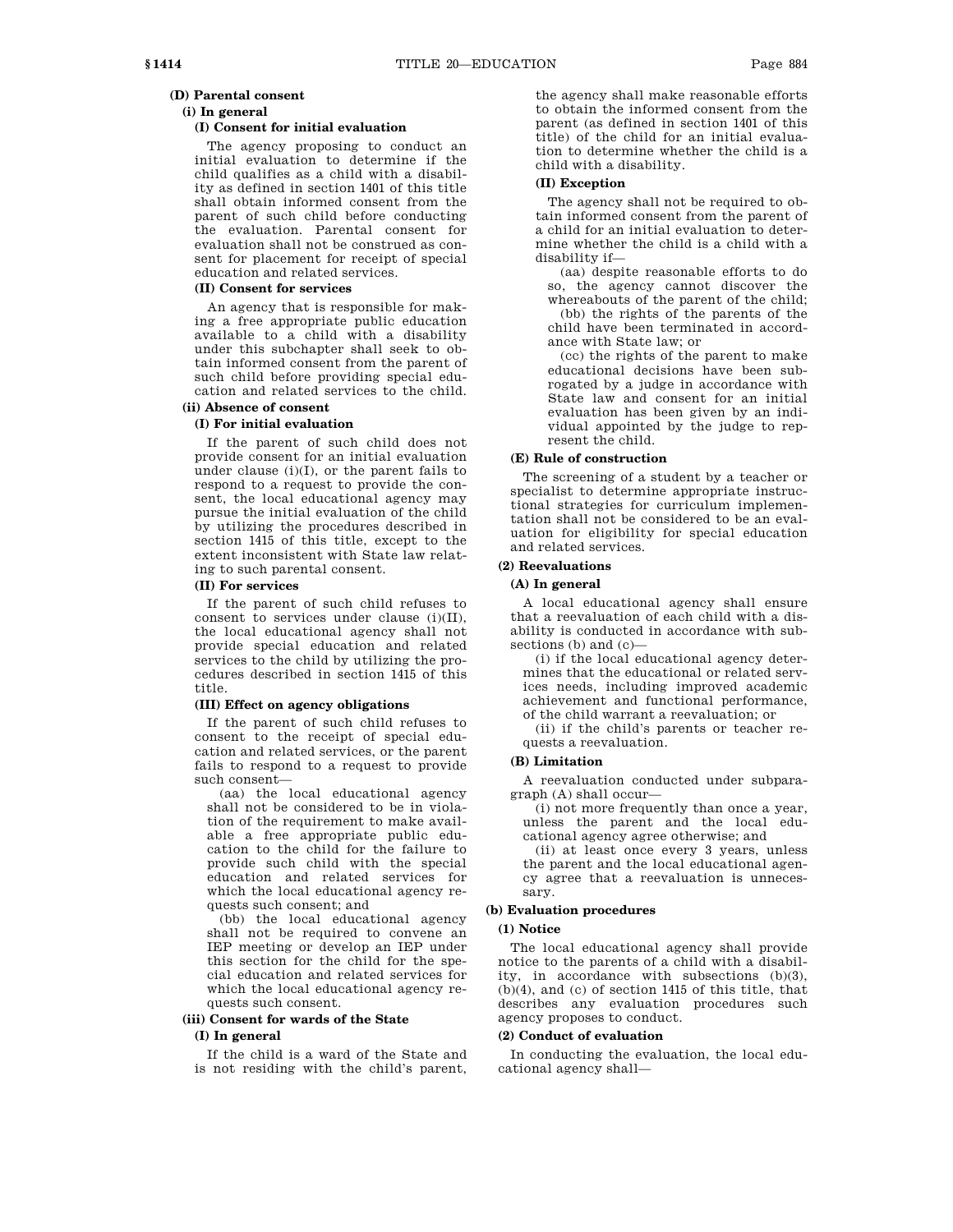(A) use a variety of assessment tools and strategies to gather relevant functional, developmental, and academic information, including information provided by the parent, that may assist in determining—

(i) whether the child is a child with a disability; and

(ii) the content of the child's individualized education program, including information related to enabling the child to be involved in and progress in the general education curriculum, or, for preschool children, to participate in appropriate activities;

(B) not use any single measure or assessment as the sole criterion for determining whether a child is a child with a disability or determining an appropriate educational program for the child; and

(C) use technically sound instruments that may assess the relative contribution of cognitive and behavioral factors, in addition to physical or developmental factors.

### **(3) Additional requirements**

Each local educational agency shall ensure that—

(A) assessments and other evaluation materials used to assess a child under this section—

(i) are selected and administered so as not to be discriminatory on a racial or cultural basis;

(ii) are provided and administered in the language and form most likely to yield accurate information on what the child knows and can do academically, developmentally, and functionally, unless it is not feasible to so provide or administer;

(iii) are used for purposes for which the assessments or measures are valid and reliable;

(iv) are administered by trained and knowledgeable personnel; and

(v) are administered in accordance with any instructions provided by the producer of such assessments;

(B) the child is assessed in all areas of suspected disability;

(C) assessment tools and strategies that provide relevant information that directly assists persons in determining the educational needs of the child are provided; and

(D) assessments of children with disabilities who transfer from 1 school district to another school district in the same academic year are coordinated with such children's prior and subsequent schools, as necessary and as expeditiously as possible, to ensure prompt completion of full evaluations.

### **(4) Determination of eligibility and educational need**

Upon completion of the administration of assessments and other evaluation measures—

(A) the determination of whether the child is a child with a disability as defined in section 1401(3) of this title and the educational needs of the child shall be made by a team of qualified professionals and the parent of the child in accordance with paragraph (5); and

(B) a copy of the evaluation report and the documentation of determination of eligibility shall be given to the parent.

# **(5) Special rule for eligibility determination**

In making a determination of eligibility under paragraph (4)(A), a child shall not be determined to be a child with a disability if the determinant factor for such determination is—

(A) lack of appropriate instruction in reading, including in the essential components of reading instruction (as defined in section 6368(3) of this title);

(B) lack of instruction in math; or

(C) limited English proficiency.

# **(6) Specific learning disabilities**

# **(A) In general**

Notwithstanding section 1406(b) of this title, when determining whether a child has a specific learning disability as defined in section 1401 of this title, a local educational agency shall not be required to take into consideration whether a child has a severe discrepancy between achievement and intellectual ability in oral expression, listening comprehension, written expression, basic reading skill, reading comprehension, mathematical calculation, or mathematical reasoning.

# **(B) Additional authority**

In determining whether a child has a specific learning disability, a local educational agency may use a process that determines if the child responds to scientific, researchbased intervention as a part of the evaluation procedures described in paragraphs (2) and (3).

### **(c) Additional requirements for evaluation and reevaluations**

#### **(1) Review of existing evaluation data**

As part of an initial evaluation (if appropriate) and as part of any reevaluation under this section, the IEP Team and other qualified professionals, as appropriate, shall—

(A) review existing evaluation data on the child, including—

(i) evaluations and information provided by the parents of the child;

(ii) current classroom-based, local, or State assessments, and classroom-based observations; and

(iii) observations by teachers and related services providers; and

(B) on the basis of that review, and input from the child's parents, identify what additional data, if any, are needed to determine—

(i) whether the child is a child with a disability as defined in section 1401(3) of this title, and the educational needs of the child, or, in case of a reevaluation of a child, whether the child continues to have such a disability and such educational needs;

(ii) the present levels of academic achievement and related developmental needs of the child;

(iii) whether the child needs special education and related services, or in the case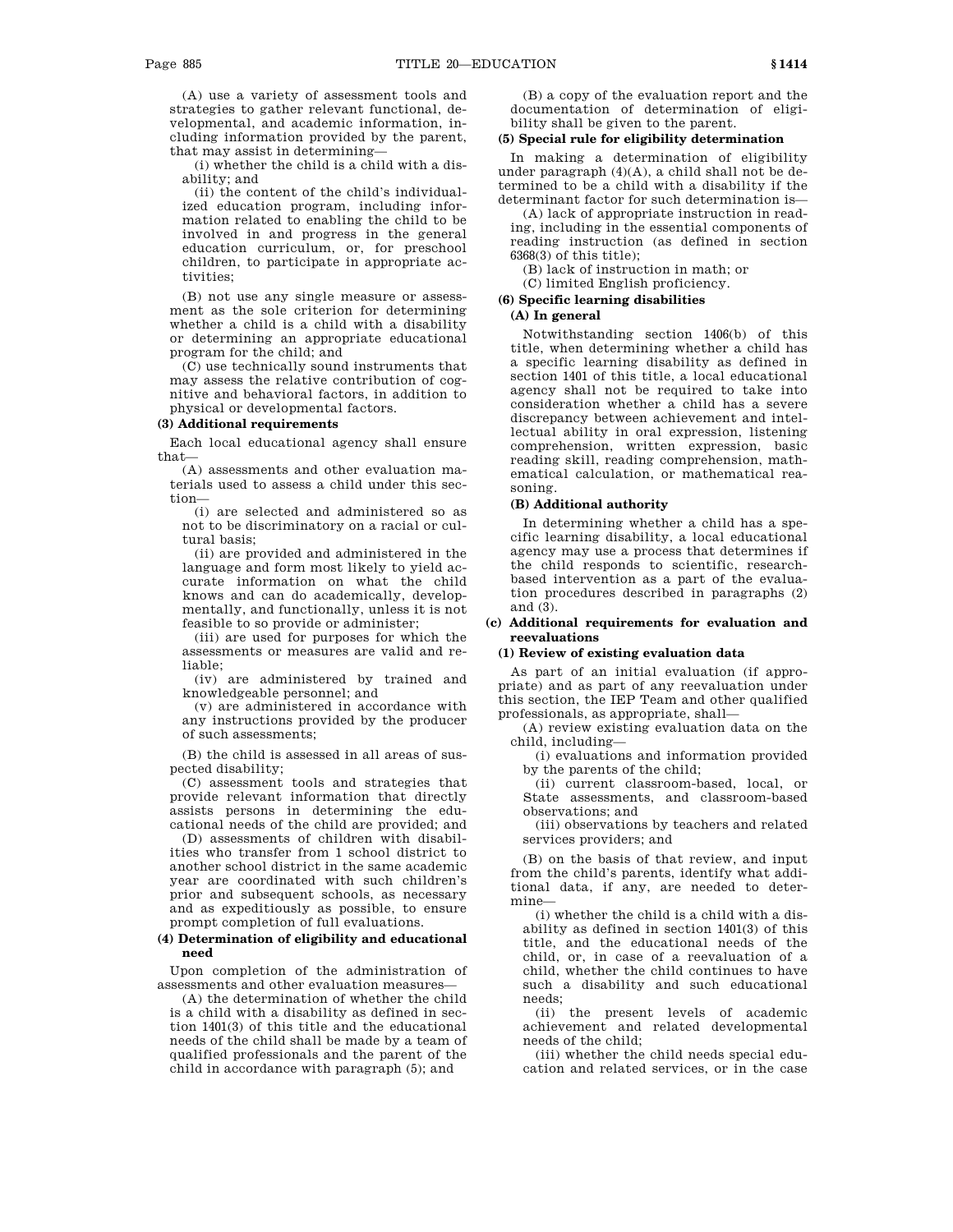of a reevaluation of a child, whether the child continues to need special education and related services; and

(iv) whether any additions or modifications to the special education and related services are needed to enable the child to meet the measurable annual goals set out in the individualized education program of the child and to participate, as appropriate, in the general education curriculum.

### **(2) Source of data**

The local educational agency shall administer such assessments and other evaluation measures as may be needed to produce the data identified by the IEP Team under para $graph (1)(B)$ .

# **(3) Parental consent**

Each local educational agency shall obtain informed parental consent, in accordance with subsection (a)(1)(D), prior to conducting any reevaluation of a child with a disability, except that such informed parental consent need not be obtained if the local educational agency can demonstrate that it had taken reasonable measures to obtain such consent and the child's parent has failed to respond.

# **(4) Requirements if additional data are not needed**

If the IEP Team and other qualified professionals, as appropriate, determine that no additional data are needed to determine whether the child continues to be a child with a disability and to determine the child's educational needs, the local educational agency—

(A) shall notify the child's parents of—

(i) that determination and the reasons for the determination; and

(ii) the right of such parents to request an assessment to determine whether the child continues to be a child with a disability and to determine the child's educational needs; and

(B) shall not be required to conduct such an assessment unless requested to by the child's parents.

### **(5) Evaluations before change in eligibility**

#### **(A) In general**

Except as provided in subparagraph (B), a local educational agency shall evaluate a child with a disability in accordance with this section before determining that the child is no longer a child with a disability.

# **(B) Exception**

# **(i) In general**

The evaluation described in subparagraph (A) shall not be required before the termination of a child's eligibility under this subchapter due to graduation from secondary school with a regular diploma, or due to exceeding the age eligibility for a free appropriate public education under State law.

# **(ii) Summary of performance**

For a child whose eligibility under this subchapter terminates under circumstances described in clause (i), a local educational agency shall provide the child with a summary of the child's academic achievement and functional performance, which shall include recommendations on how to assist the child in meeting the child's postsecondary goals.

# **(d) Individualized education programs**

# **(1) Definitions**

In this chapter:

# **(A) Individualized education program**

# **(i) In general**

The term ''individualized education program'' or ''IEP'' means a written statement for each child with a disability that is developed, reviewed, and revised in accordance with this section and that includes—

(I) a statement of the child's present levels of academic achievement and functional performance, including—

(aa) how the child's disability affects the child's involvement and progress in the general education curriculum;

(bb) for preschool children, as appropriate, how the disability affects the child's participation in appropriate activities; and

(cc) for children with disabilities who take alternate assessments aligned to alternate achievement standards, a description of benchmarks or short-term objectives;

(II) a statement of measurable annual goals, including academic and functional goals, designed to—

(aa) meet the child's needs that result from the child's disability to enable the child to be involved in and make progress in the general education curriculum; and

(bb) meet each of the child's other educational needs that result from the child's disability;

(III) a description of how the child's progress toward meeting the annual goals described in subclause (II) will be measured and when periodic reports on the progress the child is making toward meeting the annual goals (such as through the use of quarterly or other periodic reports, concurrent with the issuance of report cards) will be provided;

(IV) a statement of the special education and related services and supplementary aids and services, based on peerreviewed research to the extent practicable, to be provided to the child, or on behalf of the child, and a statement of the program modifications or supports for school personnel that will be provided for the child—

(aa) to advance appropriately toward attaining the annual goals;

(bb) to be involved in and make progress in the general education curriculum in accordance with subclause (I) and to participate in extra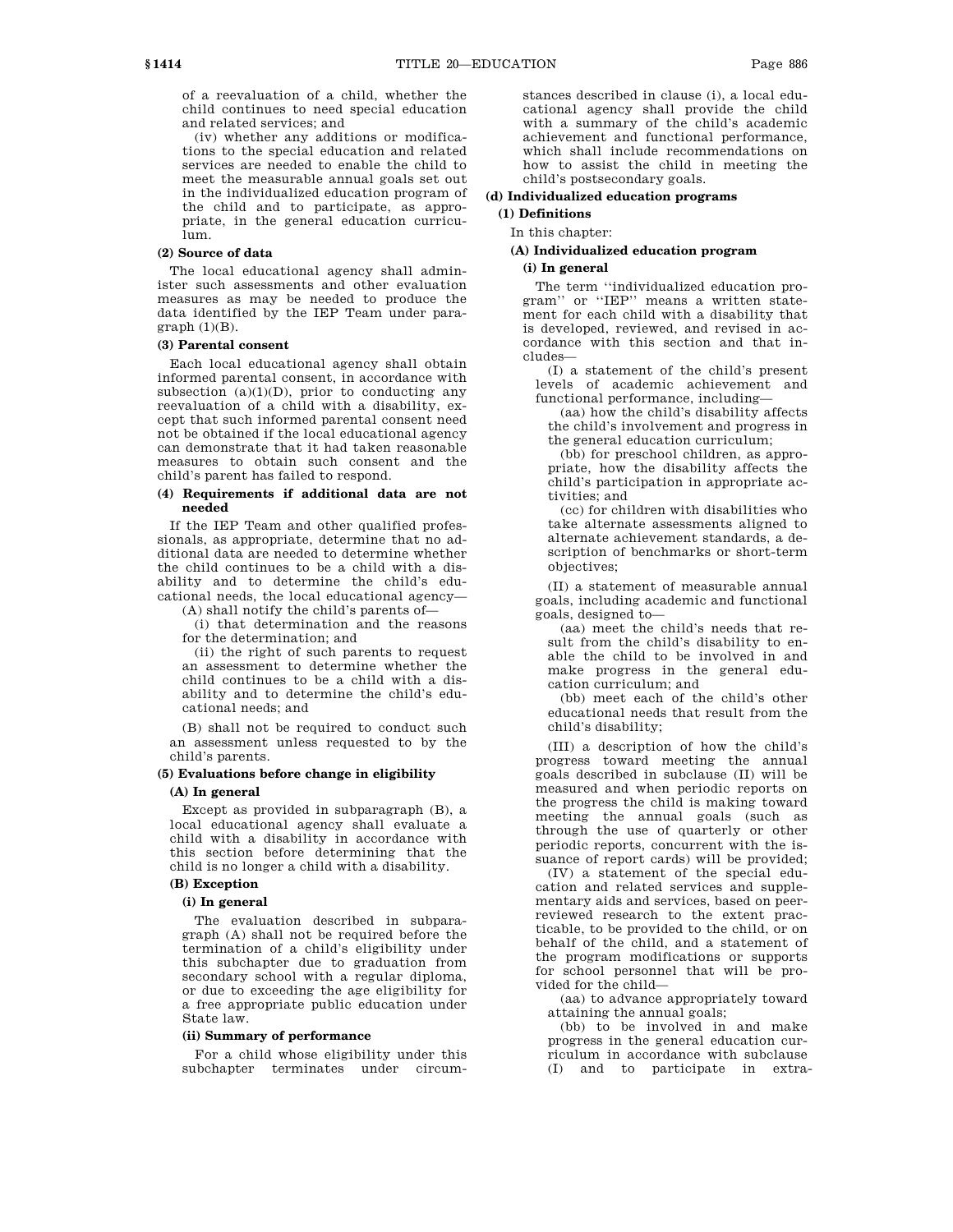curricular and other nonacademic activities; and

(cc) to be educated and participate with other children with disabilities and nondisabled children in the activities described in this subparagraph;

(V) an explanation of the extent, if any, to which the child will not participate with nondisabled children in the regular class and in the activities described in subclause (IV)(cc);

(VI)(aa) a statement of any individual appropriate accommodations that are necessary to measure the academic achievement and functional performance of the child on State and districtwide as-<br>sessments consistent with section consistent with section  $1412(a)(16)(A)$  of this title; and

(bb) if the IEP Team determines that the child shall take an alternate assessment on a particular State or districtwide assessment of student achievement, a statement of why—

(AA) the child cannot participate in the regular assessment; and

(BB) the particular alternate assessment selected is appropriate for the child;

(VII) the projected date for the beginning of the services and modifications described in subclause (IV), and the anticipated frequency, location, and duration of those services and modifications; and

(VIII) beginning not later than the first IEP to be in effect when the child is 16, and updated annually thereafter—

(aa) appropriate measurable postsecondary goals based upon age appropriate transition assessments related to training, education, employment, and, where appropriate, independent living skills;

(bb) the transition services (including courses of study) needed to assist the child in reaching those goals; and

(cc) beginning not later than 1 year before the child reaches the age of majority under State law, a statement that the child has been informed of the child's rights under this chapter, if any, that will transfer to the child on reaching the age of majority under section 1415(m) of this title.

#### **(ii) Rule of construction**

Nothing in this section shall be construed to require—

(I) that additional information be included in a child's IEP beyond what is explicitly required in this section; and

(II) the IEP Team to include information under 1 component of a child's IEP that is already contained under another component of such IEP.

#### **(B) Individualized education program team**

The term ''individualized education program team'' or ''IEP Team'' means a group of individuals composed of—

(i) the parents of a child with a disability;

(ii) not less than 1 regular education teacher of such child (if the child is, or may be, participating in the regular education environment);

(iii) not less than 1 special education teacher, or where appropriate, not less than 1 special education provider of such child;

(iv) a representative of the local educational agency who—

(I) is qualified to provide, or supervise the provision of, specially designed instruction to meet the unique needs of children with disabilities;

(II) is knowledgeable about the general education curriculum; and

(III) is knowledgeable about the availability of resources of the local educational agency;

(v) an individual who can interpret the instructional implications of evaluation results, who may be a member of the team described in clauses (ii) through (vi);

(vi) at the discretion of the parent or the agency, other individuals who have knowledge or special expertise regarding the child, including related services personnel as appropriate; and

(vii) whenever appropriate, the child with a disability.

# **(C) IEP Team attendance**

### **(i) Attendance not necessary**

A member of the IEP Team shall not be required to attend an IEP meeting, in whole or in part, if the parent of a child with a disability and the local educational agency agree that the attendance of such member is not necessary because the member's area of the curriculum or related services is not being modified or discussed in the meeting.

### **(ii) Excusal**

A member of the IEP Team may be excused from attending an IEP meeting, in whole or in part, when the meeting involves a modification to or discussion of the member's area of the curriculum or related services, if—

(I) the parent and the local educational agency consent to the excusal; and

(II) the member submits, in writing to the parent and the IEP Team, input into the development of the IEP prior to the meeting.

# **(iii) Written agreement and consent required**

A parent's agreement under clause (i) and consent under clause (ii) shall be in writing.

# **(D) IEP Team transition**

In the case of a child who was previously served under subchapter III, an invitation to the initial IEP meeting shall, at the request of the parent, be sent to the subchapter III service coordinator or other representatives of the subchapter III system to assist with the smooth transition of services.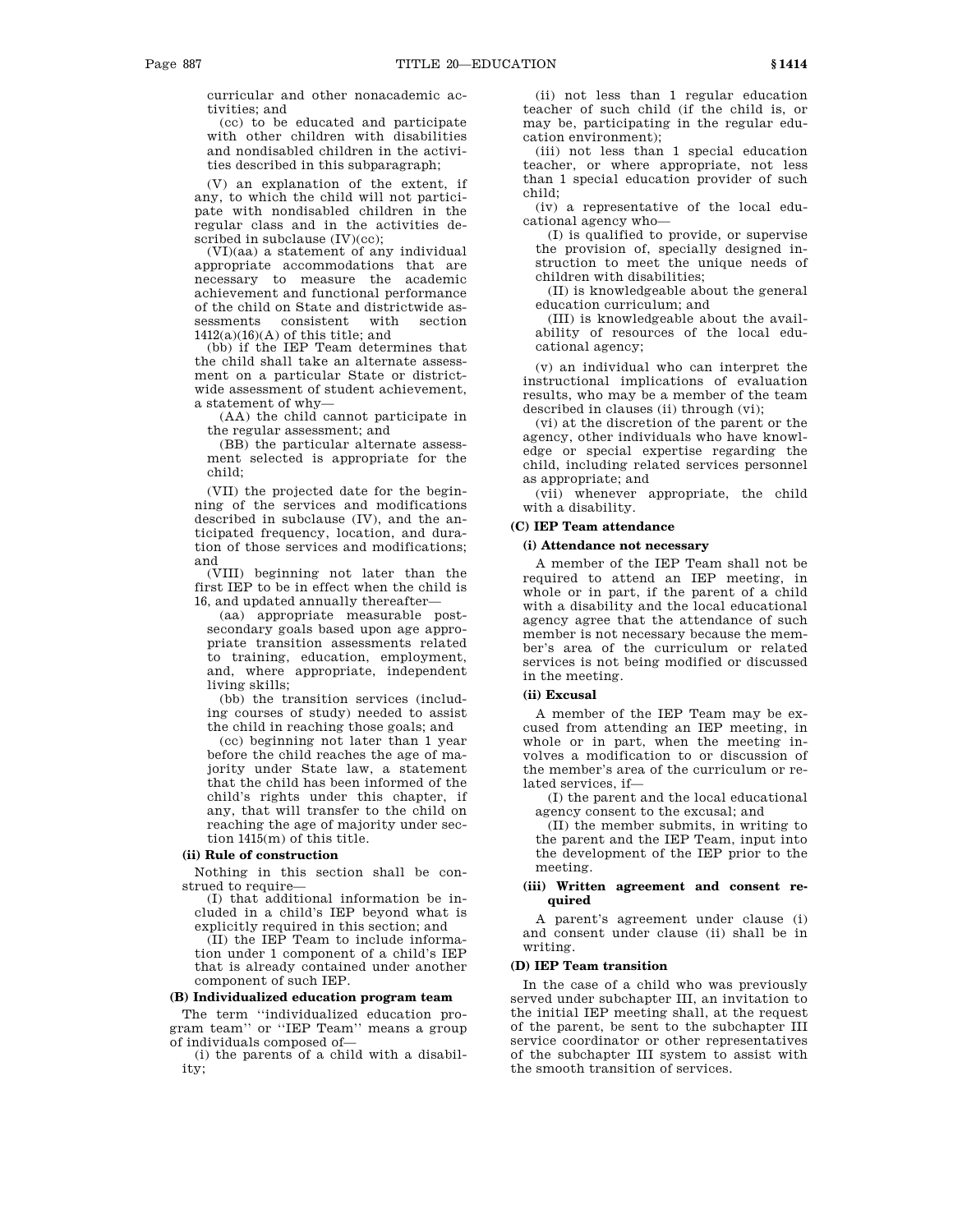# **(2) Requirement that program be in effect**

# **(A) In general**

At the beginning of each school year, each local educational agency, State educational agency, or other State agency, as the case may be, shall have in effect, for each child with a disability in the agency's jurisdiction, an individualized education program, as defined in paragraph  $(1)(A)$ .

# **(B) Program for child aged 3 through 5**

In the case of a child with a disability aged 3 through 5 (or, at the discretion of the State educational agency, a 2-year-old child with a disability who will turn age 3 during the school year), the IEP Team shall consider the individualized family service plan that contains the material described in section 1436 of this title, and that is developed in accordance with this section, and the individualized family service plan may serve as the IEP of the child if using that plan as the IEP is—

(i) consistent with State policy; and

(ii) agreed to by the agency and the child's parents.

#### **(C) Program for children who transfer school districts**

# **(i) In general**

# **(I) Transfer within the same State**

In the case of a child with a disability who transfers school districts within the same academic year, who enrolls in a new school, and who had an IEP that was in effect in the same State, the local educational agency shall provide such child with a free appropriate public education, including services comparable to those described in the previously held IEP, in consultation with the parents until such time as the local educational agency adopts the previously held IEP or develops, adopts, and implements a new IEP that is consistent with Federal and State law.

# **(II) Transfer outside State**

In the case of a child with a disability who transfers school districts within the same academic year, who enrolls in a new school, and who had an IEP that was in effect in another State, the local educational agency shall provide such child with a free appropriate public education, including services comparable to those described in the previously held IEP, in consultation with the parents until such time as the local educational agency conducts an evaluation pursuant to subsection  $(a)(1)$ , if determined to be necessary by such agency, and develops a new IEP, if appropriate, that is consistent with Federal and State law.

# **(ii) Transmittal of records**

To facilitate the transition for a child described in clause (i)—

(I) the new school in which the child enrolls shall take reasonable steps to promptly obtain the child's records, including the IEP and supporting documents and any other records relating to the provision of special education or related services to the child, from the previous school in which the child was enrolled, pursuant to section  $99.31(a)(2)$  of title 34, Code of Federal Regulations; and (II) the previous school in which the child was enrolled shall take reasonable steps to promptly respond to such request from the new school.

# **(3) Development of IEP**

### **(A) In general**

In developing each child's IEP, the IEP Team, subject to subparagraph (C), shall consider—

(i) the strengths of the child;

(ii) the concerns of the parents for enhancing the education of their child;

(iii) the results of the initial evaluation or most recent evaluation of the child; and (iv) the academic, developmental, and functional needs of the child.

#### **(B) Consideration of special factors**

The IEP Team shall—

(i) in the case of a child whose behavior impedes the child's learning or that of others, consider the use of positive behavioral interventions and supports, and other strategies, to address that behavior;

(ii) in the case of a child with limited English proficiency, consider the language needs of the child as such needs relate to the child's IEP;

(iii) in the case of a child who is blind or visually impaired, provide for instruction in Braille and the use of Braille unless the IEP Team determines, after an evaluation of the child's reading and writing skills, needs, and appropriate reading and writing media (including an evaluation of the child's future needs for instruction in Braille or the use of Braille), that instruction in Braille or the use of Braille is not appropriate for the child;

(iv) consider the communication needs of the child, and in the case of a child who is deaf or hard of hearing, consider the child's language and communication needs, opportunities for direct communications with peers and professional personnel in the child's language and communication mode, academic level, and full range of needs, including opportunities for direct instruction in the child's language and communication mode; and

(v) consider whether the child needs assistive technology devices and services.

# **(C) Requirement with respect to regular education teacher**

A regular education teacher of the child, as a member of the IEP Team, shall, to the extent appropriate, participate in the development of the IEP of the child, including the determination of appropriate positive behavioral interventions and supports, and other strategies, and the determination of supplementary aids and services, program modifications, and support for school personnel consistent with paragraph  $(1)(A)(i)(IV)$ .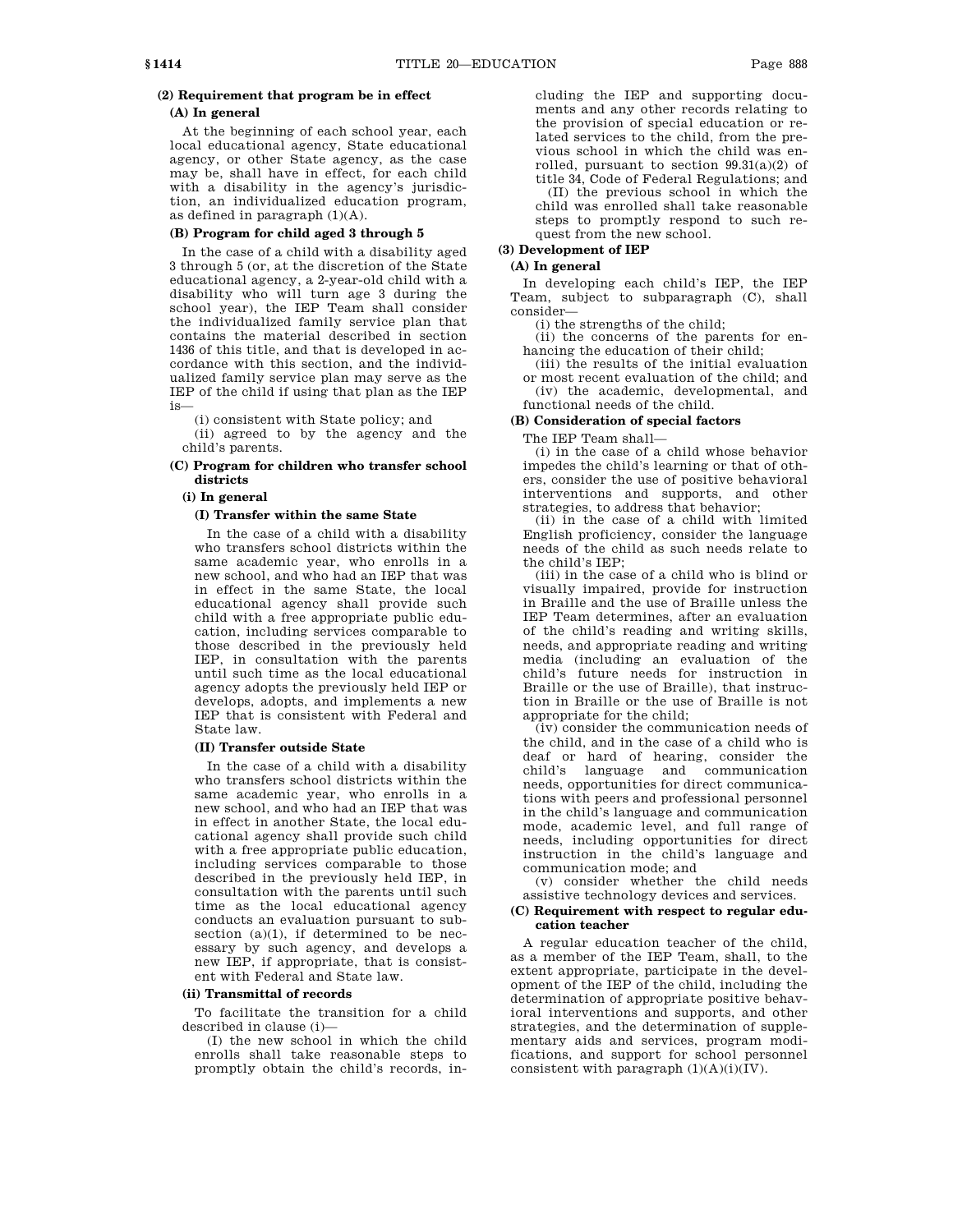# **(D) Agreement**

In making changes to a child's IEP after the annual IEP meeting for a school year, the parent of a child with a disability and the local educational agency may agree not to convene an IEP meeting for the purposes of making such changes, and instead may develop a written document to amend or modify the child's current IEP.

# **(E) Consolidation of IEP Team meetings**

To the extent possible, the local educational agency shall encourage the consolidation of reevaluation meetings for the child and other IEP Team meetings for the child. **(F) Amendments**

Changes to the IEP may be made either by the entire IEP Team or, as provided in subparagraph (D), by amending the IEP rather than by redrafting the entire IEP. Upon request, a parent shall be provided with a revised copy of the IEP with the amendments incorporated.

### **(4) Review and revision of IEP**

# **(A) In general**

The local educational agency shall ensure that, subject to subparagraph (B), the IEP Team—

(i) reviews the child's IEP periodically, but not less frequently than annually, to determine whether the annual goals for the child are being achieved; and

(ii) revises the IEP as appropriate to address—

(I) any lack of expected progress toward the annual goals and in the general education curriculum, where appropriate;

(II) the results of any reevaluation conducted under this section;

(III) information about the child provided to, or by, the parents, as described in subsection  $(c)(1)(B)$ ;

(IV) the child's anticipated needs; or (V) other matters.

### **(B) Requirement with respect to regular education teacher**

A regular education teacher of the child, as a member of the IEP Team, shall, consistent with paragraph  $(1)(C)$ , participate in the review and revision of the IEP of the child.

# **(5) Multi-year IEP demonstration**

# **(A) Pilot program**

# **(i) Purpose**

The purpose of this paragraph is to provide an opportunity for States to allow parents and local educational agencies the opportunity for long-term planning by offering the option of developing a comprehensive multi-year IEP, not to exceed 3 years, that is designed to coincide with the natural transition points for the child.

# **(ii) Authorization**

In order to carry out the purpose of this paragraph, the Secretary is authorized to approve not more than 15 proposals from States to carry out the activity described in clause (i).

# **(iii) Proposal**

# **(I) In general**

A State desiring to participate in the program under this paragraph shall submit a proposal to the Secretary at such time and in such manner as the Secretary may reasonably require.

# **(II) Content**

The proposal shall include—

(aa) assurances that the development of a multi-year IEP under this paragraph is optional for parents;

(bb) assurances that the parent is required to provide informed consent before a comprehensive multi-year IEP is developed;

(cc) a list of required elements for each multi-year IEP, including—

(AA) measurable goals pursuant to  $\text{pargraph} \quad (1)(A)(i)(II), \quad \text{coinciding}$ with natural transition points for the child, that will enable the child to be involved in and make progress in the general education curriculum and that will meet the child's other needs that result from the child's disability; and

(BB) measurable annual goals for determining progress toward meeting the goals described in subitem  $(AA)$ ; and

(dd) a description of the process for the review and revision of each multiyear IEP, including—

(AA) a review by the IEP Team of the child's multi-year IEP at each of the child's natural transition points;

(BB) in years other than a child's natural transition points, an annual review of the child's IEP to determine the child's current levels of progress and whether the annual goals for the child are being achieved, and a requirement to amend the IEP, as appropriate, to enable the child to continue to meet the measurable goals set out in the IEP;

(CC) if the IEP Team determines on the basis of a review that the child is not making sufficient progress toward the goals described in the multi-year IEP, a requirement that the local educational agency shall ensure that the IEP Team carries out a more thorough review of the IEP in accordance with paragraph (4) within 30 calendar days; and

(DD) at the request of the parent, a requirement that the IEP Team shall conduct a review of the child's multiyear IEP rather than or subsequent to an annual review.

# **(B) Report**

Beginning 2 years after December 3, 2004, the Secretary shall submit an annual report to the Committee on Education and the Workforce of the House of Representatives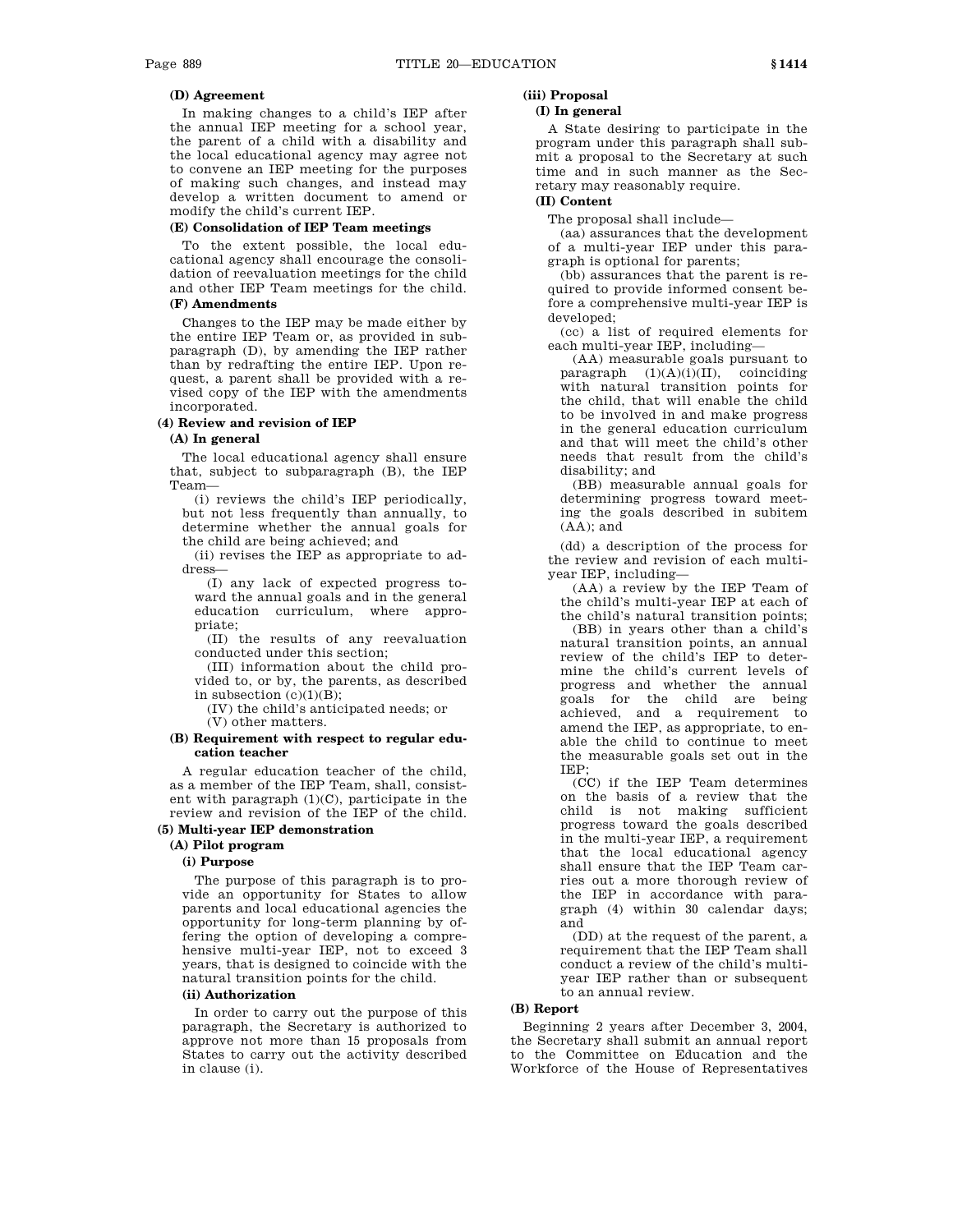and the Committee on Health, Education, Labor, and Pensions of the Senate regarding the effectiveness of the program under this paragraph and any specific recommendations for broader implementation of such program, including—

(i) reducing—

(I) the paperwork burden on teachers, principals, administrators, and related service providers; and

(II) noninstructional time spent by teachers in complying with this subchapter;

(ii) enhancing longer-term educational planning;

(iii) improving positive outcomes for children with disabilities;

(iv) promoting collaboration between IEP Team members; and

(v) ensuring satisfaction of family members.

# **(C) Definition**

In this paragraph, the term ''natural transition points'' means those periods that are close in time to the transition of a child with a disability from preschool to elementary grades, from elementary grades to middle or junior high school grades, from middle or junior high school grades to secondary school grades, and from secondary school grades to post-secondary activities, but in no case a period longer than 3 years.

#### **(6) Failure to meet transition objectives**

If a participating agency, other than the local educational agency, fails to provide the transition services described in the IEP in accordance with paragraph  $(1)(A)(i)(VIII)$ , the local educational agency shall reconvene the IEP Team to identify alternative strategies to meet the transition objectives for the child set out in the IEP.

# **(7) Children with disabilities in adult prisons (A) In general**

The following requirements shall not apply to children with disabilities who are convicted as adults under State law and incarcerated in adult prisons:

(i) The requirements contained in section  $1412(a)(16)$  of this title and paragraph  $(1)(A)(i)(V)$  (relating to participation of children with disabilities in general assessments).

(ii) The requirements of items (aa) and (bb) of paragraph  $(1)(A)(i)(VIII)$  (relating to transition planning and transition services), do not apply with respect to such children whose eligibility under this subchapter will end, because of such children's age, before such children will be released from prison.

# **(B) Additional requirement**

If a child with a disability is convicted as an adult under State law and incarcerated in an adult prison, the child's IEP Team may modify the child's IEP or placement notwithstanding the requirements of sections<sup>1</sup>  $1412(a)(5)(A)$  of this title and paragraph (1)(A) if the State has demonstrated a bona fide security or compelling penological interest that cannot otherwise be accommodated.

#### **(e) Educational placements**

Each local educational agency or State educational agency shall ensure that the parents of each child with a disability are members of any group that makes decisions on the educational placement of their child.

# **(f) Alternative means of meeting participation**

When conducting IEP team2 meetings and placement meetings pursuant to this section, section 1415(e) of this title, and section 1415(f)(1)(B) of this title, and carrying out administrative matters under section 1415 of this title (such as scheduling, exchange of witness lists, and status conferences), the parent of a child with a disability and a local educational agency may agree to use alternative means of meeting participation, such as video conferences and conference calls.

(Pub. L. 91–230, title VI, §614, as added Pub. L. 108–446, title I, §101, Dec. 3, 2004, 118 Stat. 2702.)

#### PRIOR PROVISIONS

A prior section 1414, Pub. L. 91–230, title VI, §614, as added Pub. L. 105–17, title I, §101, June 4, 1997, 111 Stat. 81, related to evaluations, eligibility determinations, individualized education programs, and educational placements, prior to the general amendment of subchapters I to IV of this chapter by Pub. L. 108–446.

Another prior section 1414, Pub. L. 91–230, title VI, §614, Apr. 13, 1970, 84 Stat. 181; Pub. L. 94–142, §5(a), Nov. 29, 1975, 89 Stat. 784; Pub. L. 98–199, §3(b), Dec. 2, 1983, 97 Stat. 1358; Pub. L. 100–630, title I, §102(d), Nov. 7, 1988, 102 Stat. 3293; Pub. L. 101–476, title IX, §901(b)(59)–(70), Oct. 30, 1990, 104 Stat. 1144, 1145; Pub. L. 102–119, §§6, 25(b), Oct. 7, 1991, 105 Stat. 591, 607, related to requisite features of an application, approval of application by State educational agency, consolidated applications of local educational agencies, and provision of special education and related services directly to children with disabilities in areas not served by local educational agency, prior to the general amendment of subchapters I to IV of this chapter by Pub. L. 105–17.

A prior section 1414a, Pub. L. 91–230, title VI, §614A, as added Pub. L. 103–382, title III, §312, Oct. 20, 1994, 108 Stat. 3934, which related to treatment of State agencies that received funds for fiscal year 1994 under subpart 2 of part D of chapter 1 of title I of the Elementary and Secondary Education Act of 1965 (as in existence on the day preceding Oct. 20, 1994), was omitted in the general amendment of subchapters I to IV of this chapter by Pub. L. 105–17.

#### **§ 1415. Procedural safeguards**

#### **(a) Establishment of procedures**

Any State educational agency, State agency, or local educational agency that receives assistance under this subchapter shall establish and maintain procedures in accordance with this section to ensure that children with disabilities and their parents are guaranteed procedural safeguards with respect to the provision of a free appropriate public education by such agencies.

# **(b) Types of procedures**

The procedures required by this section shall include the following:

<sup>1</sup>So in original. Probably should be ''section''. 2So in original. Probably should be capitalized.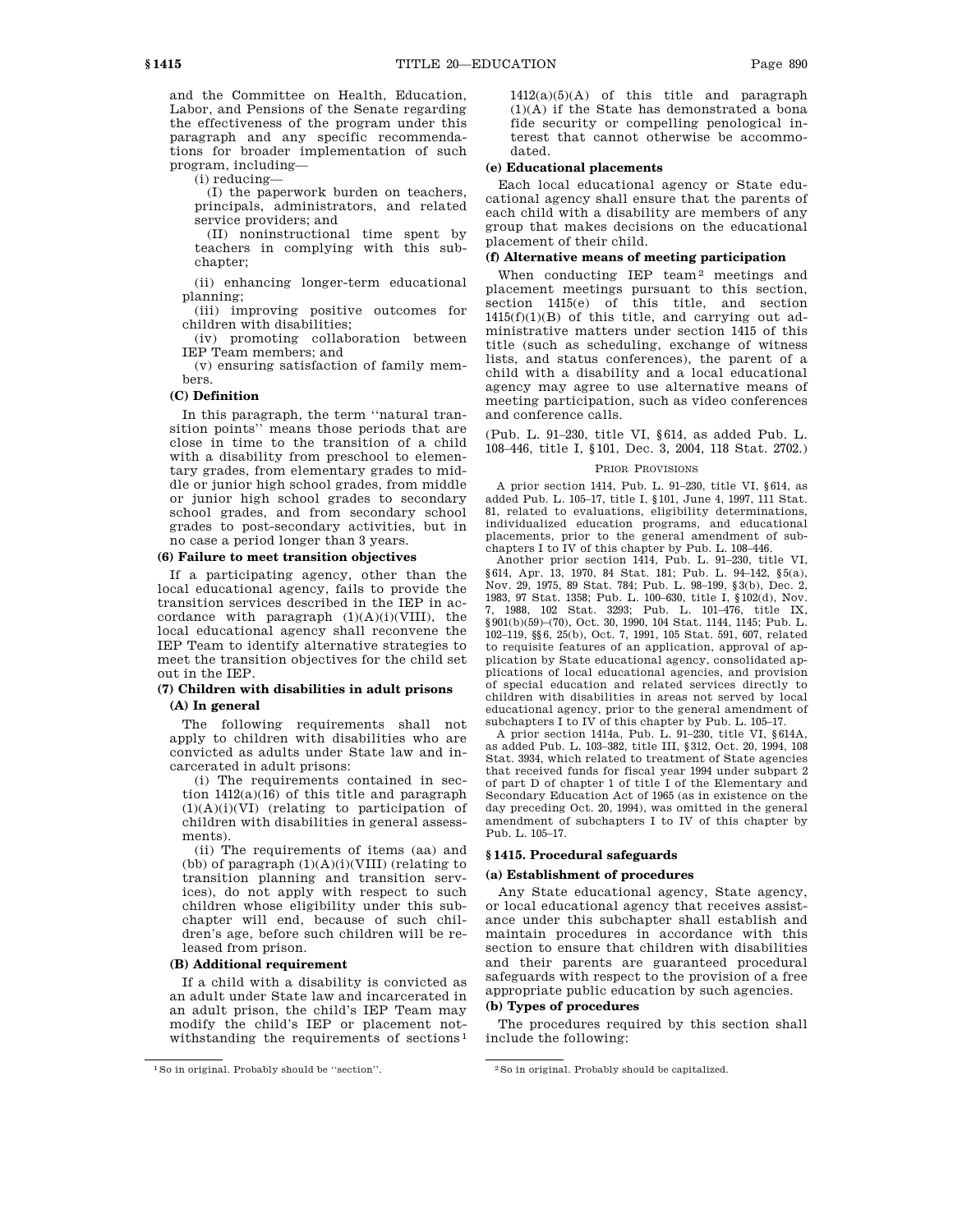(1) An opportunity for the parents of a child with a disability to examine all records relating to such child and to participate in meetings with respect to the identification, evaluation, and educational placement of the child, and the provision of a free appropriate public education to such child, and to obtain an independent educational evaluation of the child.

(2)(A) Procedures to protect the rights of the child whenever the parents of the child are not known, the agency cannot, after reasonable efforts, locate the parents, or the child is a ward of the State, including the assignment of an individual to act as a surrogate for the parents, which surrogate shall not be an employee of the State educational agency, the local educational agency, or any other agency that is involved in the education or care of the child. In the case of—

(i) a child who is a ward of the State, such surrogate may alternatively be appointed by the judge overseeing the child's care provided that the surrogate meets the requirements of this paragraph; and

(ii) an unaccompanied homeless youth as defined in section 11434a(6) of title 42, the local educational agency shall appoint a surrogate in accordance with this paragraph.

(B) The State shall make reasonable efforts to ensure the assignment of a surrogate not more than 30 days after there is a determination by the agency that the child needs a surrogate.

(3) Written prior notice to the parents of the child, in accordance with subsection (c)(1), whenever the local educational agency—

(A) proposes to initiate or change; or

(B) refuses to initiate or change,

the identification, evaluation, or educational placement of the child, or the provision of a free appropriate public education to the child.

(4) Procedures designed to ensure that the notice required by paragraph (3) is in the native language of the parents, unless it clearly is not feasible to do so.

(5) An opportunity for mediation, in accordance with subsection (e).

(6) An opportunity for any party to present a complaint—

(A) with respect to any matter relating to the identification, evaluation, or educational placement of the child, or the provision of a free appropriate public education to such child; and

(B) which sets forth an alleged violation that occurred not more than 2 years before the date the parent or public agency knew or should have known about the alleged action that forms the basis of the complaint, or, if the State has an explicit time limitation for presenting such a complaint under this subchapter, in such time as the State law allows, except that the exceptions to the timeline described in subsection (f)(3)(D) shall apply to the timeline described in this subparagraph.

(7)(A) Procedures that require either party, or the attorney representing a party, to provide due process complaint notice in accordance with subsection (c)(2) (which shall remain confidential)—

(i) to the other party, in the complaint filed under paragraph (6), and forward a copy of such notice to the State educational agency; and

(ii) that shall include—

(I) the name of the child, the address of the residence of the child (or available contact information in the case of a homeless child), and the name of the school the child is attending;

(II) in the case of a homeless child or youth (within the meaning of section 11434a(2) of title 42), available contact information for the child and the name of the school the child is attending;

(III) a description of the nature of the problem of the child relating to such proposed initiation or change, including facts relating to such problem; and

(IV) a proposed resolution of the problem to the extent known and available to the party at the time.

(B) A requirement that a party may not have a due process hearing until the party, or the attorney representing the party, files a notice that meets the requirements of subparagraph (A)(ii).

(8) Procedures that require the State educational agency to develop a model form to assist parents in filing a complaint and due process complaint notice in accordance with paragraphs (6) and (7), respectively.

#### **(c) Notification requirements**

# **(1) Content of prior written notice**

The notice required by subsection (b)(3) shall include—

(A) a description of the action proposed or refused by the agency;

(B) an explanation of why the agency proposes or refuses to take the action and a description of each evaluation procedure, assessment, record, or report the agency used as a basis for the proposed or refused action;

(C) a statement that the parents of a child with a disability have protection under the procedural safeguards of this subchapter and, if this notice is not an initial referral for evaluation, the means by which a copy of a description of the procedural safeguards can be obtained;

(D) sources for parents to contact to obtain assistance in understanding the provisions of this subchapter;

(E) a description of other options considered by the IEP Team and the reason why those options were rejected; and

(F) a description of the factors that are relevant to the agency's proposal or refusal.

#### **(2) Due process complaint notice**

### **(A) Complaint**

The due process complaint notice required under subsection  $(b)(7)(A)$  shall be deemed to be sufficient unless the party receiving the notice notifies the hearing officer and the other party in writing that the receiving party believes the notice has not met the requirements of subsection  $(b)(7)(A)$ .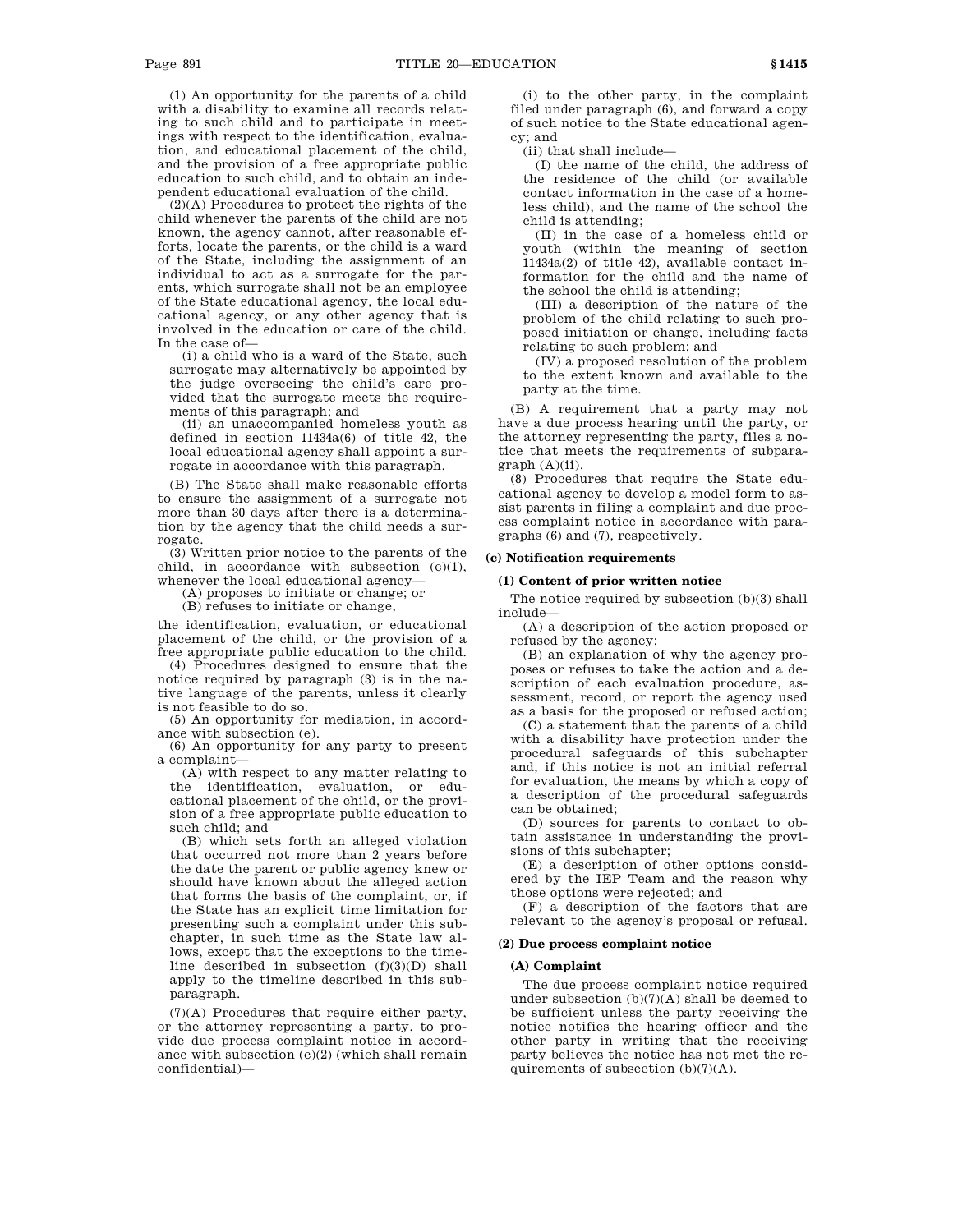# **(B) Response to complaint**

# **(i) Local educational agency response**

# **(I) In general**

If the local educational agency has not sent a prior written notice to the parent regarding the subject matter contained in the parent's due process complaint notice, such local educational agency shall, within 10 days of receiving the complaint, send to the parent a response that shall include—

(aa) an explanation of why the agency proposed or refused to take the action raised in the complaint;

(bb) a description of other options that the IEP Team considered and the reasons why those options were rejected;

(cc) a description of each evaluation procedure, assessment, record, or report the agency used as the basis for the proposed or refused action; and

(dd) a description of the factors that are relevant to the agency's proposal or refusal.

### **(II) Sufficiency**

A response filed by a local educational agency pursuant to subclause (I) shall not be construed to preclude such local educational agency from asserting that the parent's due process complaint notice was insufficient where appropriate.

### **(ii) Other party response**

Except as provided in clause (i), the noncomplaining party shall, within 10 days of receiving the complaint, send to the complaint a response that specifically addresses the issues raised in the complaint.

#### **(C) Timing**

The party providing a hearing officer notification under subparagraph (A) shall provide the notification within 15 days of receiving the complaint.

#### **(D) Determination**

Within 5 days of receipt of the notification provided under subparagraph (C), the hearing officer shall make a determination on the face of the notice of whether the notification meets the requirements of subsection  $(b)(7)(A)$ , and shall immediately notify the parties in writing of such determination.

# **(E) Amended complaint notice**

### **(i) In general**

A party may amend its due process complaint notice only if—

(I) the other party consents in writing to such amendment and is given the opportunity to resolve the complaint through a meeting held pursuant to subsection  $(f)(1)(B)$ ; or

(II) the hearing officer grants permission, except that the hearing officer may only grant such permission at any time not later than 5 days before a due process hearing occurs.

#### **(ii) Applicable timeline**

The applicable timeline for a due process hearing under this subchapter shall recommence at the time the party files an amended notice, including the timeline under subsection  $(f)(1)(B)$ .

# **(d) Procedural safeguards notice**

# **(1) In general**

# **(A) Copy to parents**

A copy of the procedural safeguards available to the parents of a child with a disability shall be given to the parents only 1 time a year, except that a copy also shall be given to the parents—

(i) upon initial referral or parental request for evaluation;

(ii) upon the first occurrence of the filing of a complaint under subsection (b)(6); and (iii) upon request by a parent.

#### **(B) Internet website**

A local educational agency may place a current copy of the procedural safeguards notice on its Internet website if such website exists.

# **(2) Contents**

The procedural safeguards notice shall include a full explanation of the procedural safeguards, written in the native language of the parents (unless it clearly is not feasible to do so) and written in an easily understandable manner, available under this section and under regulations promulgated by the Secretary relating to—

(A) independent educational evaluation;

(B) prior written notice;

(C) parental consent;

(D) access to educational records;

(E) the opportunity to present and resolve complaints, including—

(i) the time period in which to make a complaint;

(ii) the opportunity for the agency to resolve the complaint; and

(iii) the availability of mediation;

(F) the child's placement during pendency of due process proceedings;

(G) procedures for students who are subject to placement in an interim alternative educational setting;

(H) requirements for unilateral placement by parents of children in private schools at public expense;

(I) due process hearings, including requirements for disclosure of evaluation results and recommendations;

(J) State-level appeals (if applicable in that State);

(K) civil actions, including the time period in which to file such actions; and

(L) attorneys' fees.

### **(e) Mediation**

#### **(1) In general**

Any State educational agency or local educational agency that receives assistance under this subchapter shall ensure that procedures are established and implemented to allow parties to disputes involving any matter, including matters arising prior to the filing of a complaint pursuant to subsection (b)(6), to resolve such disputes through a mediation process.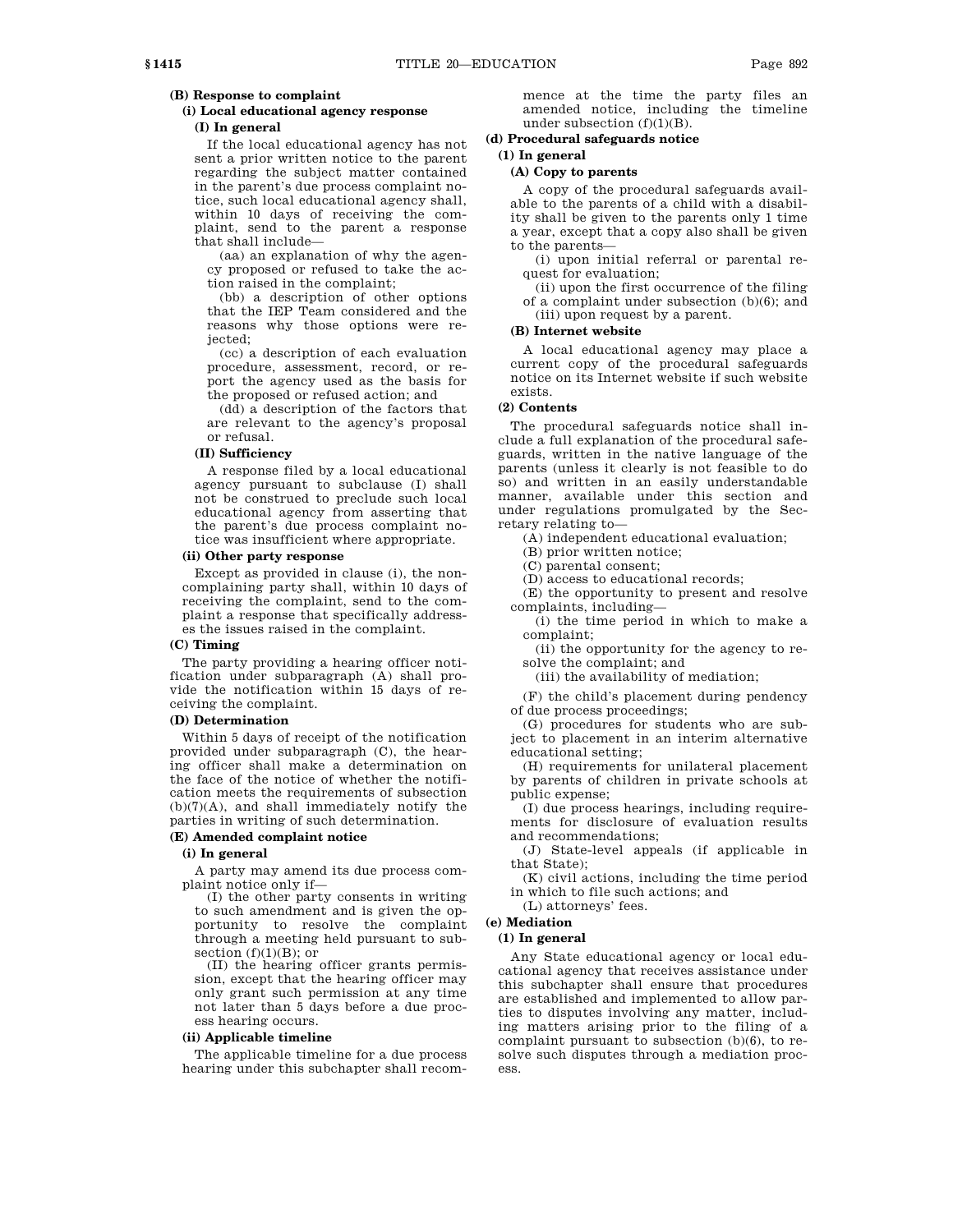# **(2) Requirements**

Such procedures shall meet the following requirements:

(A) The procedures shall ensure that the mediation process—

(i) is voluntary on the part of the parties;

(ii) is not used to deny or delay a parent's right to a due process hearing under subsection (f), or to deny any other rights afforded under this subchapter; and

(iii) is conducted by a qualified and impartial mediator who is trained in effective mediation techniques.

(B) OPPORTUNITY TO MEET WITH A DISIN-TERESTED PARTY.—A local educational agency or a State agency may establish procedures to offer to parents and schools that choose not to use the mediation process, an opportunity to meet, at a time and location convenient to the parents, with a disinterested party who is under contract with—

(i) a parent training and information center or community parent resource center in the State established under section 1471 or 1472 of this title; or

(ii) an appropriate alternative dispute resolution entity,

to encourage the use, and explain the benefits, of the mediation process to the parents.

(C) LIST OF QUALIFIED MEDIATORS.—The State shall maintain a list of individuals who are qualified mediators and knowledgeable in laws and regulations relating to the provision of special education and related services.

(D) COSTS.—The State shall bear the cost of the mediation process, including the costs of meetings described in subparagraph (B).

(E) SCHEDULING AND LOCATION.—Each session in the mediation process shall be scheduled in a timely manner and shall be held in a location that is convenient to the parties to the dispute.

(F) WRITTEN AGREEMENT.—In the case that a resolution is reached to resolve the complaint through the mediation process, the parties shall execute a legally binding agreement that sets forth such resolution and that—

(i) states that all discussions that occurred during the mediation process shall be confidential and may not be used as evidence in any subsequent due process hearing or civil proceeding;

(ii) is signed by both the parent and a representative of the agency who has the authority to bind such agency; and

(iii) is enforceable in any State court of competent jurisdiction or in a district court of the United States.

(G) MEDIATION DISCUSSIONS.—Discussions that occur during the mediation process shall be confidential and may not be used as evidence in any subsequent due process hearing or civil proceeding.

# **(f) Impartial due process hearing**

# **(1) In general**

# **(A) Hearing**

Whenever a complaint has been received under subsection  $(b)(6)$  or  $(k)$ , the parents or the local educational agency involved in such complaint shall have an opportunity for an impartial due process hearing, which shall be conducted by the State educational agency or by the local educational agency, as determined by State law or by the State educational agency.

### **(B) Resolution session**

### **(i) Preliminary meeting**

Prior to the opportunity for an impartial due process hearing under subparagraph (A), the local educational agency shall convene a meeting with the parents and the relevant member or members of the IEP Team who have specific knowledge of the facts identified in the complaint—

(I) within 15 days of receiving notice of the parents' complaint;

(II) which shall include a representative of the agency who has decisionmaking authority on behalf of such agency;

(III) which may not include an attorney of the local educational agency unless the parent is accompanied by an attorney; and

(IV) where the parents of the child discuss their complaint, and the facts that form the basis of the complaint, and the local educational agency is provided the opportunity to resolve the complaint,

unless the parents and the local educational agency agree in writing to waive such meeting, or agree to use the mediation process described in subsection (e).

#### **(ii) Hearing**

If the local educational agency has not resolved the complaint to the satisfaction of the parents within 30 days of the receipt of the complaint, the due process hearing may occur, and all of the applicable timelines for a due process hearing under this subchapter shall commence.

#### **(iii) Written settlement agreement**

In the case that a resolution is reached to resolve the complaint at a meeting described in clause (i), the parties shall execute a legally binding agreement that is—

(I) signed by both the parent and a representative of the agency who has the authority to bind such agency; and

(II) enforceable in any State court of competent jurisdiction or in a district court of the United States.

#### **(iv) Review period**

If the parties execute an agreement pursuant to clause (iii), a party may void such agreement within 3 business days of the agreement's execution.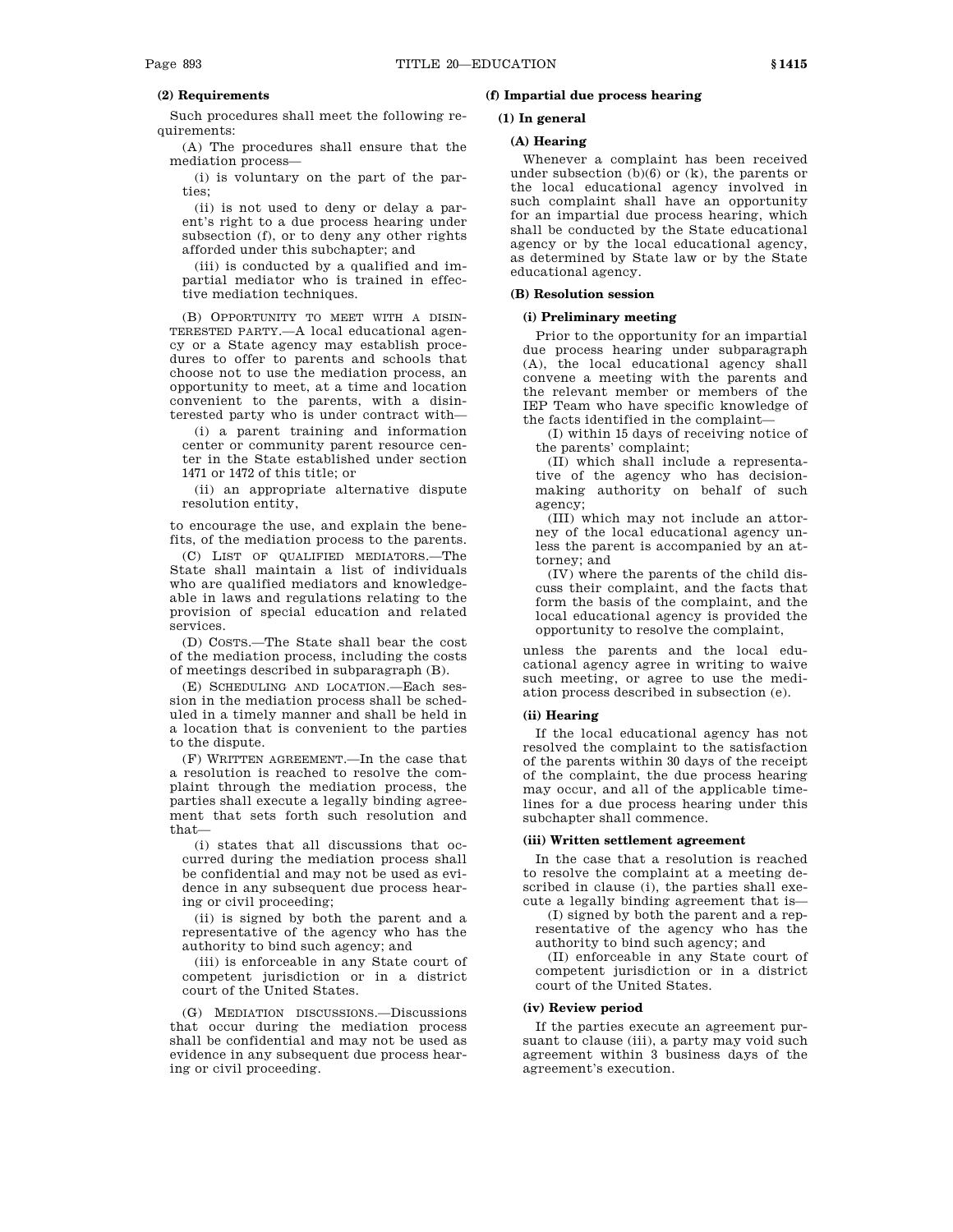# **(2) Disclosure of evaluations and recommendations**

# **(A) In general**

Not less than 5 business days prior to a hearing conducted pursuant to paragraph (1), each party shall disclose to all other parties all evaluations completed by that date, and recommendations based on the offering party's evaluations, that the party intends to use at the hearing.

### **(B) Failure to disclose**

A hearing officer may bar any party that fails to comply with subparagraph (A) from introducing the relevant evaluation or recommendation at the hearing without the consent of the other party.

# **(3) Limitations on hearing**

#### **(A) Person conducting hearing**

A hearing officer conducting a hearing pursuant to paragraph  $(1)(A)$  shall, at a minimum—

(i) not be—

(I) an employee of the State educational agency or the local educational agency involved in the education or care of the child; or

(II) a person having a personal or professional interest that conflicts with the person's objectivity in the hearing;

(ii) possess knowledge of, and the ability to understand, the provisions of this chapter, Federal and State regulations pertaining to this chapter, and legal interpretations of this chapter by Federal and State courts;

(iii) possess the knowledge and ability to conduct hearings in accordance with appropriate, standard legal practice; and

(iv) possess the knowledge and ability to render and write decisions in accordance with appropriate, standard legal practice.

### **(B) Subject matter of hearing**

The party requesting the due process hearing shall not be allowed to raise issues at the due process hearing that were not raised in the notice filed under subsection (b)(7), unless the other party agrees otherwise.

# **(C) Timeline for requesting hearing**

A parent or agency shall request an impartial due process hearing within 2 years of the date the parent or agency knew or should have known about the alleged action that forms the basis of the complaint, or, if the State has an explicit time limitation for requesting such a hearing under this subchapter, in such time as the State law allows.

# **(D) Exceptions to the timeline**

The timeline described in subparagraph (C) shall not apply to a parent if the parent was prevented from requesting the hearing due to—

(i) specific misrepresentations by the local educational agency that it had resolved the problem forming the basis of the complaint; or

(ii) the local educational agency's withholding of information from the parent that was required under this subchapter to be provided to the parent.

#### **(E) Decision of hearing officer**

### **(i) In general**

Subject to clause (ii), a decision made by a hearing officer shall be made on substantive grounds based on a determination of whether the child received a free appropriate public education.

# **(ii) Procedural issues**

In matters alleging a procedural violation, a hearing officer may find that a child did not receive a free appropriate public education only if the procedural inadequacies—

(I) impeded the child's right to a free appropriate public education;

(II) significantly impeded the parents' opportunity to participate in the decisionmaking process regarding the provision of a free appropriate public education to the parents' child; or

(III) caused a deprivation of educational benefits.

# **(iii) Rule of construction**

Nothing in this subparagraph shall be construed to preclude a hearing officer from ordering a local educational agency to comply with procedural requirements under this section.

# **(F) Rule of construction**

Nothing in this paragraph shall be construed to affect the right of a parent to file a complaint with the State educational agency.

# **(g) Appeal**

# **(1) In general**

If the hearing required by subsection (f) is conducted by a local educational agency, any party aggrieved by the findings and decision rendered in such a hearing may appeal such findings and decision to the State educational agency.

# **(2) Impartial review and independent decision**

The State educational agency shall conduct an impartial review of the findings and decision appealed under paragraph (1). The officer conducting such review shall make an independent decision upon completion of such review.

# **(h) Safeguards**

Any party to a hearing conducted pursuant to subsection (f) or (k), or an appeal conducted pursuant to subsection (g), shall be accorded—

(1) the right to be accompanied and advised by counsel and by individuals with special knowledge or training with respect to the problems of children with disabilities;

(2) the right to present evidence and confront, cross-examine, and compel the attendance of witnesses;

(3) the right to a written, or, at the option of the parents, electronic verbatim record of such hearing; and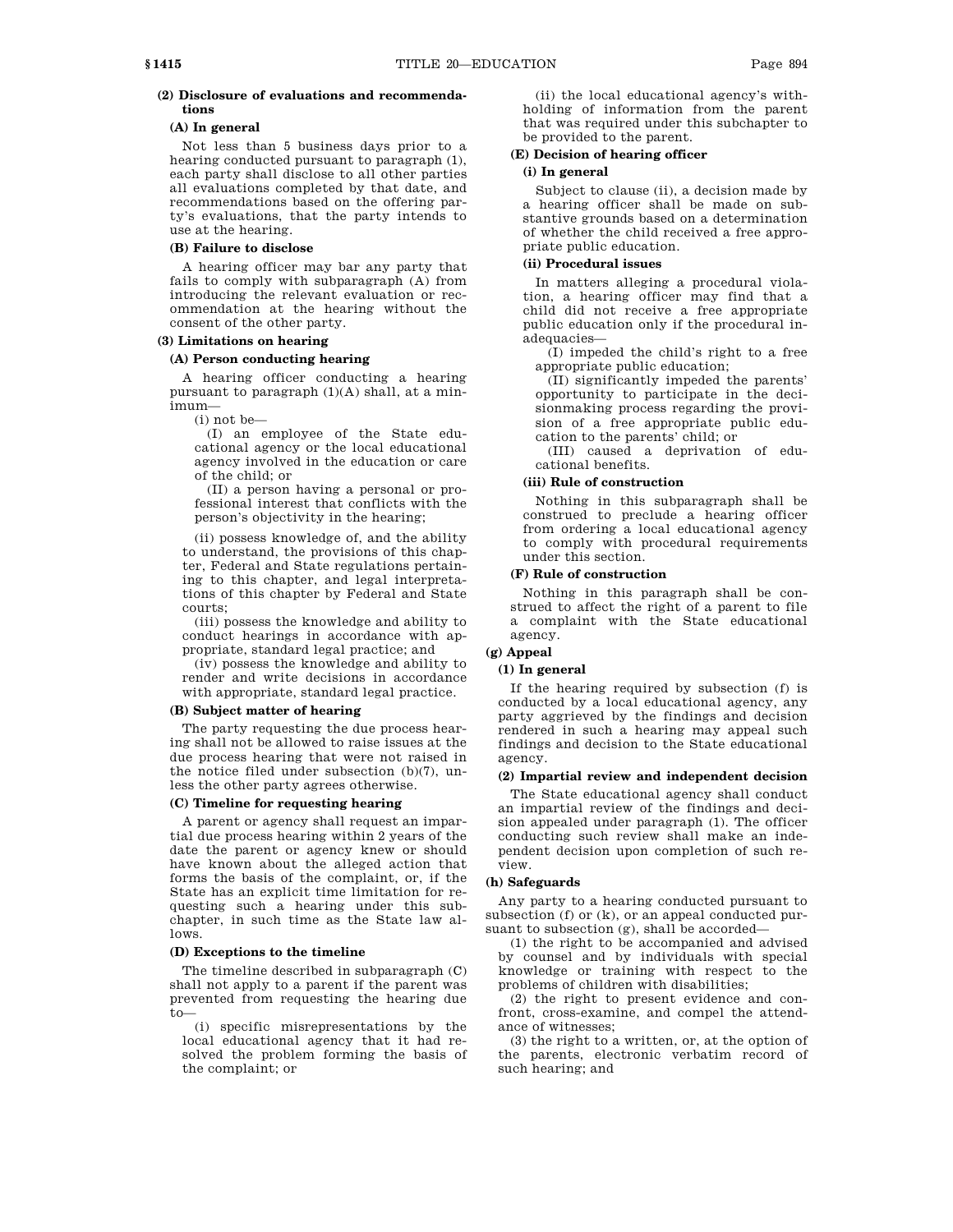(4) the right to written, or, at the option of the parents, electronic findings of fact and decisions, which findings and decisions—

(A) shall be made available to the public consistent with the requirements of section 1417(b) of this title (relating to the confidentiality of data, information, and records); and

(B) shall be transmitted to the advisory panel established pursuant to section 1412(a)(21) of this title.

# **(i) Administrative procedures**

### **(1) In general**

# **(A) Decision made in hearing**

A decision made in a hearing conducted pursuant to subsection (f) or (k) shall be final, except that any party involved in such hearing may appeal such decision under the provisions of subsection (g) and paragraph (2).

#### **(B) Decision made at appeal**

A decision made under subsection (g) shall be final, except that any party may bring an action under paragraph (2).

# **(2) Right to bring civil action**

# **(A) In general**

Any party aggrieved by the findings and decision made under subsection (f) or (k) who does not have the right to an appeal under subsection (g), and any party aggrieved by the findings and decision made under this subsection, shall have the right to bring a civil action with respect to the complaint presented pursuant to this section, which action may be brought in any State court of competent jurisdiction or in a district court of the United States, without regard to the amount in controversy.

#### **(B) Limitation**

The party bringing the action shall have 90 days from the date of the decision of the hearing officer to bring such an action, or, if the State has an explicit time limitation for bringing such action under this subchapter, in such time as the State law allows.

# **(C) Additional requirements**

In any action brought under this paragraph, the court—

(i) shall receive the records of the administrative proceedings;

(ii) shall hear additional evidence at the request of a party; and

(iii) basing its decision on the preponderance of the evidence, shall grant such relief as the court determines is appropriate.

### **(3) Jurisdiction of district courts; attorneys' fees**

# **(A) In general**

The district courts of the United States shall have jurisdiction of actions brought under this section without regard to the amount in controversy.

# **(B) Award of attorneys' fees**

# **(i) In general**

In any action or proceeding brought under this section, the court, in its discretion, may award reasonable attorneys' fees as part of the costs—

(I) to a prevailing party who is the parent of a child with a disability;

(II) to a prevailing party who is a State educational agency or local educational agency against the attorney of a parent who files a complaint or subsequent cause of action that is frivolous, unreasonable, or without foundation, or against the attorney of a parent who continued to litigate after the litigation clearly became frivolous, unreasonable, or without foundation; or

(III) to a prevailing State educational agency or local educational agency against the attorney of a parent, or against the parent, if the parent's complaint or subsequent cause of action was presented for any improper purpose, such as to harass, to cause unnecessary delay, or to needlessly increase the cost of litigation.

# **(ii) Rule of construction**

Nothing in this subparagraph shall be construed to affect section 327 of the District of Columbia Appropriations Act, 2005.

#### **(C) Determination of amount of attorneys' fees**

Fees awarded under this paragraph shall be based on rates prevailing in the community in which the action or proceeding arose for the kind and quality of services furnished. No bonus or multiplier may be used in calculating the fees awarded under this subsection.

# **(D) Prohibition of attorneys' fees and related costs for certain services**

### **(i) In general**

Attorneys' fees may not be awarded and related costs may not be reimbursed in any action or proceeding under this section for services performed subsequent to the time of a written offer of settlement to a parent if—

(I) the offer is made within the time prescribed by Rule 68 of the Federal Rules of Civil Procedure or, in the case of an administrative proceeding, at any time more than 10 days before the proceeding begins;

(II) the offer is not accepted within 10 days; and

(III) the court or administrative hearing officer finds that the relief finally obtained by the parents is not more favorable to the parents than the offer of settlement.

### **(ii) IEP Team meetings**

Attorneys' fees may not be awarded relating to any meeting of the IEP Team unless such meeting is convened as a result of an administrative proceeding or judicial action, or, at the discretion of the State, for a mediation described in subsection (e).

# **(iii) Opportunity to resolve complaints**

A meeting conducted pursuant to subsection  $(f)(1)(B)(i)$  shall not be considered—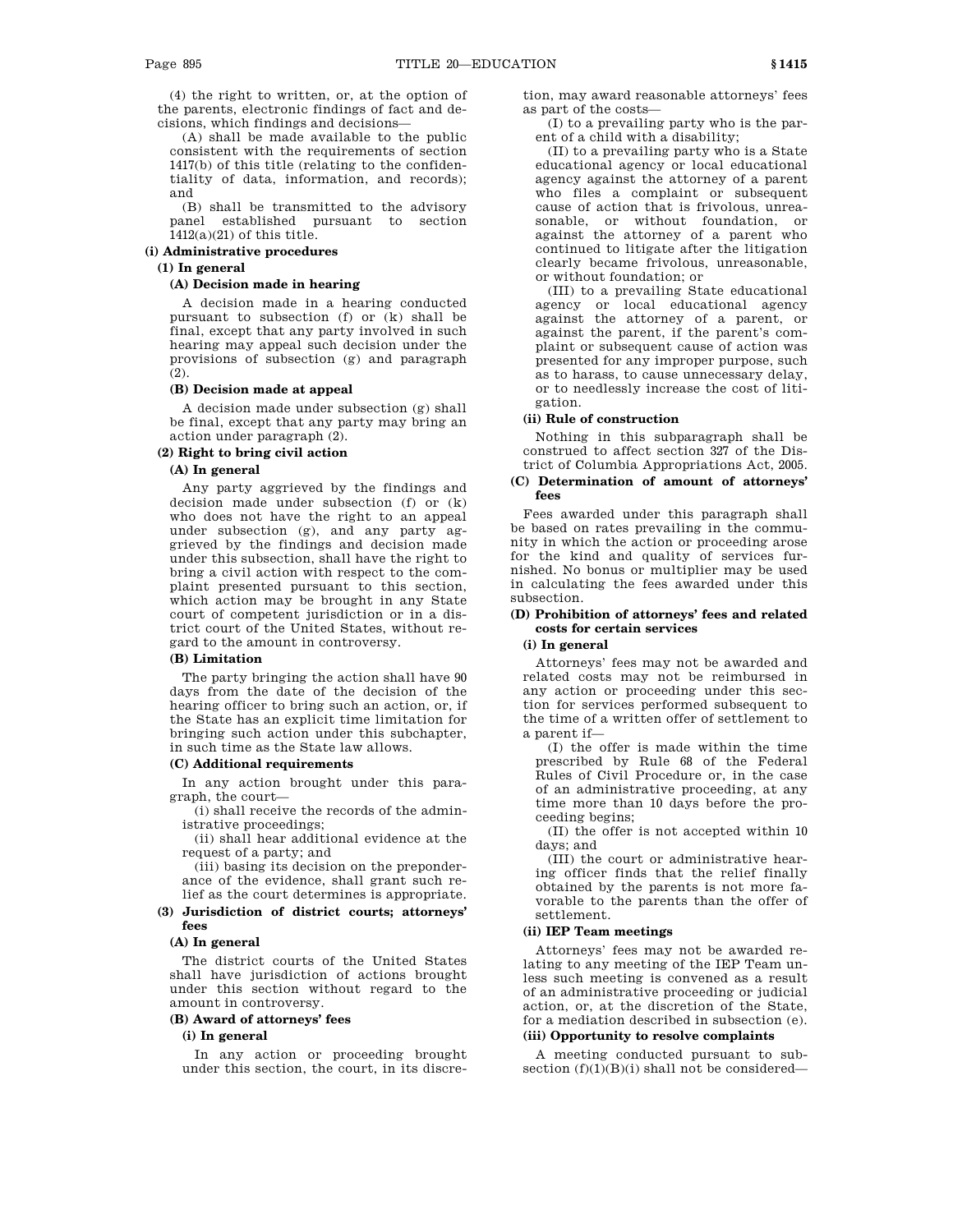(I) a meeting convened as a result of an administrative hearing or judicial action; or

(II) an administrative hearing or judicial action for purposes of this paragraph.

### **(E) Exception to prohibition on attorneys' fees and related costs**

Notwithstanding subparagraph (D), an award of attorneys' fees and related costs may be made to a parent who is the prevailing party and who was substantially justified in rejecting the settlement offer.

# **(F) Reduction in amount of attorneys' fees**

Except as provided in subparagraph (G), whenever the court finds that—

(i) the parent, or the parent's attorney, during the course of the action or proceeding, unreasonably protracted the final resolution of the controversy;

(ii) the amount of the attorneys' fees otherwise authorized to be awarded unreasonably exceeds the hourly rate prevailing in the community for similar services by attorneys of reasonably comparable skill, reputation, and experience;

(iii) the time spent and legal services furnished were excessive considering the nature of the action or proceeding; or

(iv) the attorney representing the parent did not provide to the local educational agency the appropriate information in the notice of the complaint described in subsection  $(b)(7)(A)$ ,

the court shall reduce, accordingly, the amount of the attorneys' fees awarded under this section.

# **(G) Exception to reduction in amount of attorneys' fees**

The provisions of subparagraph (F) shall not apply in any action or proceeding if the court finds that the State or local educational agency unreasonably protracted the final resolution of the action or proceeding or there was a violation of this section.

### **(j) Maintenance of current educational placement**

Except as provided in subsection  $(k)(4)$ , during the pendency of any proceedings conducted pursuant to this section, unless the State or local educational agency and the parents otherwise agree, the child shall remain in the then-current educational placement of the child, or, if applying for initial admission to a public school, shall, with the consent of the parents, be placed in the public school program until all such proceedings have been completed.

# **(k) Placement in alternative educational setting (1) Authority of school personnel**

# **(A) Case-by-case determination**

School personnel may consider any unique circumstances on a case-by-case basis when determining whether to order a change in placement for a child with a disability who violates a code of student conduct.

# **(B) Authority**

School personnel under this subsection may remove a child with a disability who violates a code of student conduct from their current placement to an appropriate interim alternative educational setting, another setting, or suspension, for not more than 10 school days (to the extent such alternatives are applied to children without disabilities).

# **(C) Additional authority**

If school personnel seek to order a change in placement that would exceed 10 school days and the behavior that gave rise to the violation of the school code is determined not to be a manifestation of the child's disability pursuant to subparagraph (E), the relevant disciplinary procedures applicable to children without disabilities may be applied to the child in the same manner and for the same duration in which the procedures would be applied to children without disabilities, except as provided in section 1412(a)(1) of this title although it may be provided in an interim alternative educational setting.

# **(D) Services**

A child with a disability who is removed from the child's current placement under subparagraph (G) (irrespective of whether the behavior is determined to be a manifestation of the child's disability) or subparagraph (C) shall—

(i) continue to receive educational services, as provided in section  $1412(a)(1)$  of this title, so as to enable the child to continue to participate in the general education curriculum, although in another setting, and to progress toward meeting the goals set out in the child's IEP; and

(ii) receive, as appropriate, a functional behavioral assessment, behavioral intervention services and modifications, that are designed to address the behavior violation so that it does not recur.

# **(E) Manifestation determination**

# **(i) In general**

Except as provided in subparagraph (B), within 10 school days of any decision to change the placement of a child with a disability because of a violation of a code of student conduct, the local educational agency, the parent, and relevant members of the IEP Team (as determined by the parent and the local educational agency) shall review all relevant information in the student's file, including the child's IEP, any teacher observations, and any relevant information provided by the parents to determine—

(I) if the conduct in question was caused by, or had a direct and substantial relationship to, the child's disability; or

(II) if the conduct in question was the direct result of the local educational agency's failure to implement the IEP.

# **(ii) Manifestation**

If the local educational agency, the parent, and relevant members of the IEP Team determine that either subclause (I) or (II) of clause (i) is applicable for the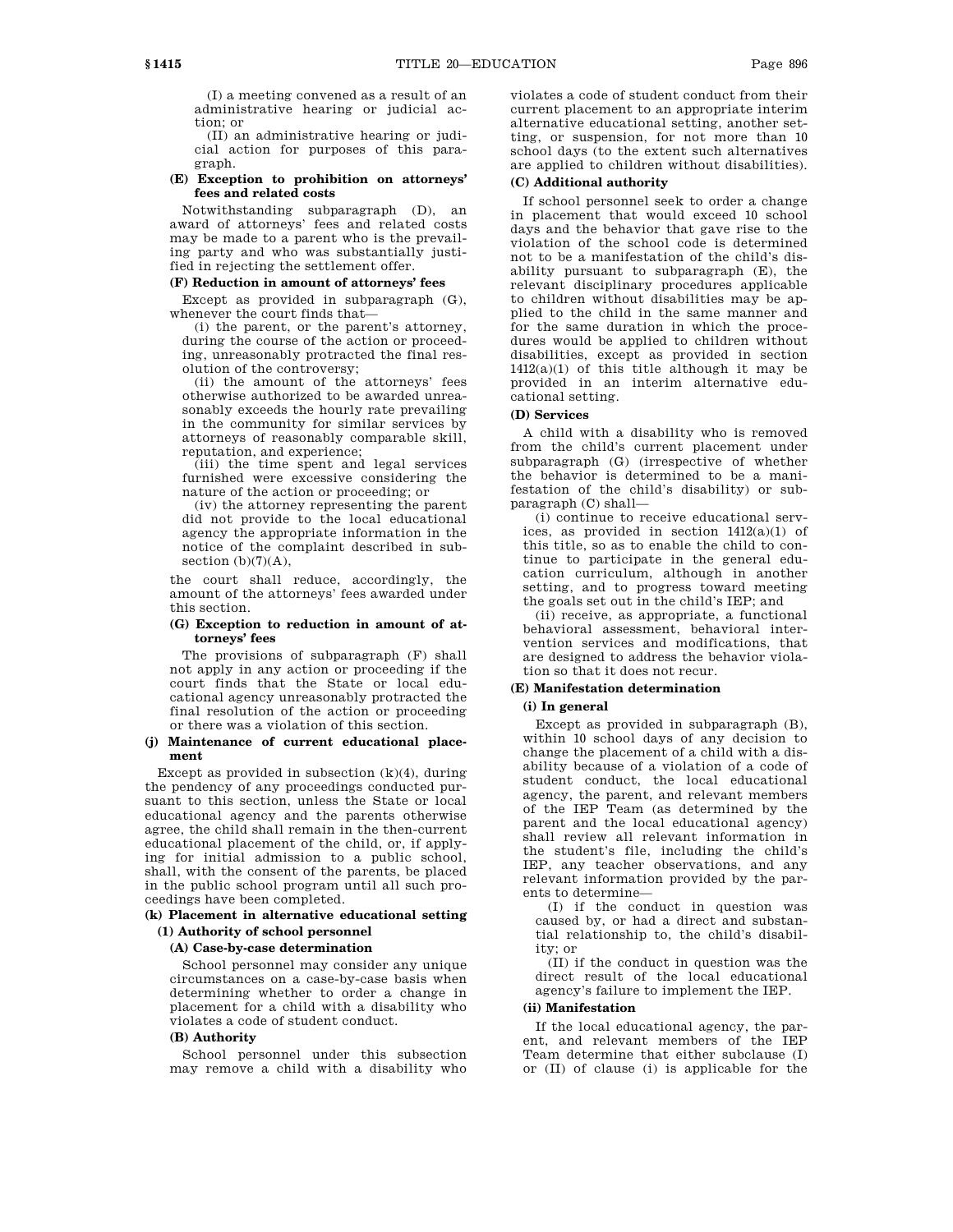child, the conduct shall be determined to be a manifestation of the child's disability.

# **(F) Determination that behavior was a manifestation**

If the local educational agency, the parent, and relevant members of the IEP Team make the determination that the conduct was a manifestation of the child's disability, the IEP Team shall—

(i) conduct a functional behavioral assessment, and implement a behavioral intervention plan for such child, provided that the local educational agency had not conducted such assessment prior to such determination before the behavior that resulted in a change in placement described in subparagraph (C) or (G);

(ii) in the situation where a behavioral intervention plan has been developed, review the behavioral intervention plan if the child already has such a behavioral intervention plan, and modify it, as necessary, to address the behavior; and

(iii) except as provided in subparagraph (G), return the child to the placement from which the child was removed, unless the parent and the local educational agency agree to a change of placement as part of the modification of the behavioral intervention plan.

# **(G) Special circumstances**

School personnel may remove a student to an interim alternative educational setting for not more than 45 school days without regard to whether the behavior is determined to be a manifestation of the child's disability, in cases where a child—

(i) carries or possesses a weapon to or at school, on school premises, or to or at a school function under the jurisdiction of a State or local educational agency;

(ii) knowingly possesses or uses illegal drugs, or sells or solicits the sale of a controlled substance, while at school, on school premises, or at a school function under the jurisdiction of a State or local educational agency; or

(iii) has inflicted serious bodily injury upon another person while at school, on school premises, or at a school function under the jurisdiction of a State or local educational agency.

# **(H) Notification**

Not later than the date on which the decision to take disciplinary action is made, the local educational agency shall notify the parents of that decision, and of all procedural safeguards accorded under this section.

# **(2) Determination of setting**

The interim alternative educational setting in subparagraphs (C) and (G) of paragraph (1) shall be determined by the IEP Team.

# **(3) Appeal**

# **(A) In general**

The parent of a child with a disability who disagrees with any decision regarding placement, or the manifestation determination under this subsection, or a local educational agency that believes that maintaining the current placement of the child is substantially likely to result in injury to the child or to others, may request a hearing.

# **(B) Authority of hearing officer**

#### **(i) In general**

A hearing officer shall hear, and make a determination regarding, an appeal requested under subparagraph (A).

### **(ii) Change of placement order**

In making the determination under clause (i), the hearing officer may order a change in placement of a child with a disability. In such situations, the hearing officer may—

(I) return a child with a disability to the placement from which the child was removed; or

(II) order a change in placement of a child with a disability to an appropriate interim alternative educational setting for not more than 45 school days if the hearing officer determines that maintaining the current placement of such child is substantially likely to result in injury to the child or to others.

### **(4) Placement during appeals**

When an appeal under paragraph (3) has been requested by either the parent or the local educational agency—

(A) the child shall remain in the interim alternative educational setting pending the decision of the hearing officer or until the expiration of the time period provided for in paragraph (1)(C), whichever occurs first, unless the parent and the State or local educational agency agree otherwise; and

(B) the State or local educational agency shall arrange for an expedited hearing, which shall occur within 20 school days of the date the hearing is requested and shall result in a determination within 10 school days after the hearing.

# **(5) Protections for children not yet eligible for special education and related services**

# **(A) In general**

A child who has not been determined to be eligible for special education and related services under this subchapter and who has engaged in behavior that violates a code of student conduct, may assert any of the protections provided for in this subchapter if the local educational agency had knowledge (as determined in accordance with this paragraph) that the child was a child with a disability before the behavior that precipitated the disciplinary action occurred.

### **(B) Basis of knowledge**

A local educational agency shall be deemed to have knowledge that a child is a child with a disability if, before the behavior that precipitated the disciplinary action occurred—

(i) the parent of the child has expressed concern in writing to supervisory or ad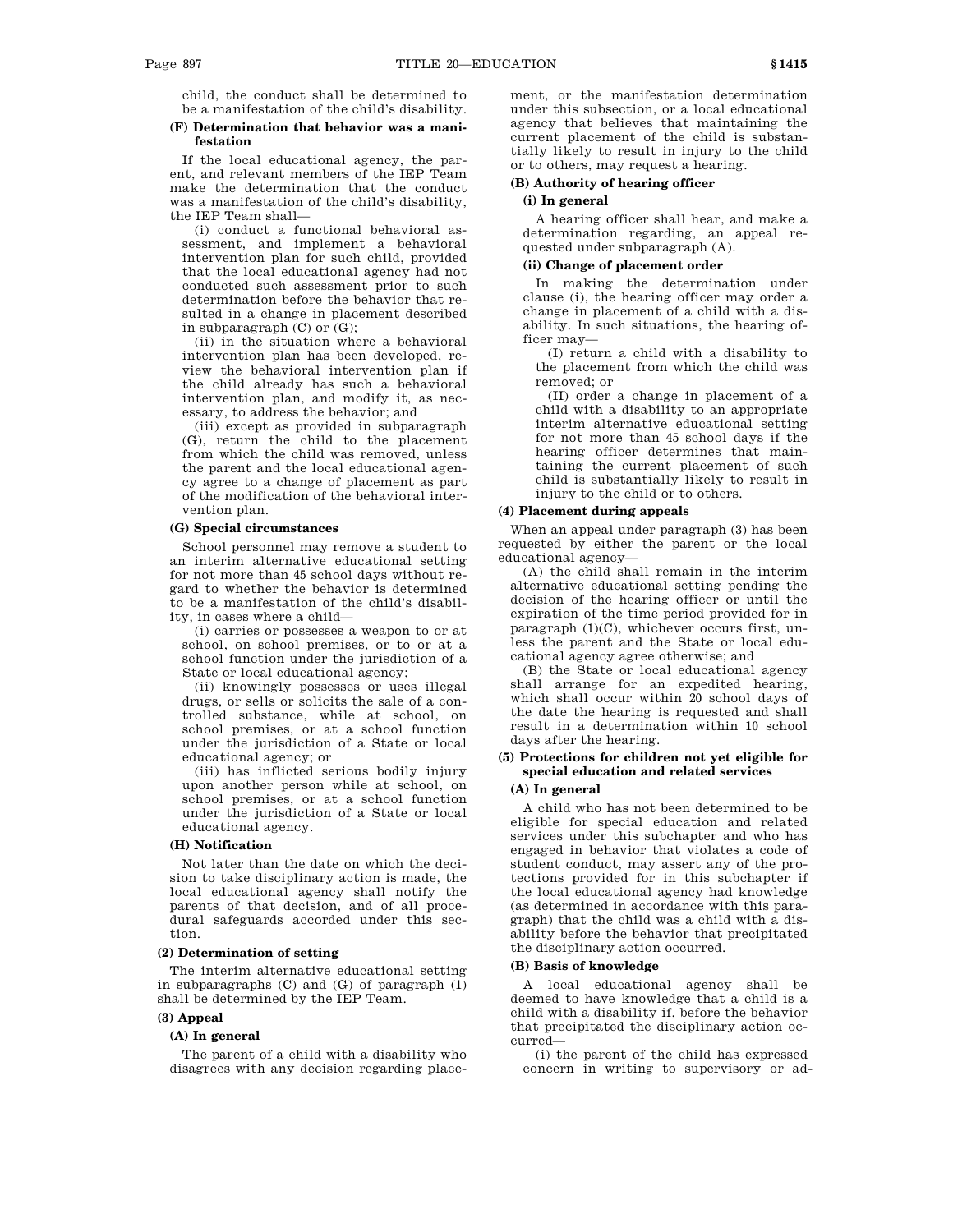ministrative personnel of the appropriate educational agency, or a teacher of the child, that the child is in need of special education and related services;

(ii) the parent of the child has requested an evaluation of the child pursuant to section  $1414(a)(1)(B)$  of this title; or

(iii) the teacher of the child, or other personnel of the local educational agency, has expressed specific concerns about a pattern of behavior demonstrated by the child, directly to the director of special education of such agency or to other supervisory personnel of the agency.

# **(C) Exception**

A local educational agency shall not be deemed to have knowledge that the child is a child with a disability if the parent of the child has not allowed an evaluation of the child pursuant to section 1414 of this title or has refused services under this subchapter or the child has been evaluated and it was determined that the child was not a child with a disability under this subchapter.

# **(D) Conditions that apply if no basis of knowledge**

### **(i) In general**

If a local educational agency does not have knowledge that a child is a child with a disability (in accordance with subparagraph (B) or (C)) prior to taking disciplinary measures against the child, the child may be subjected to disciplinary measures applied to children without disabilities who engaged in comparable behaviors consistent with clause (ii).

#### **(ii) Limitations**

If a request is made for an evaluation of a child during the time period in which the child is subjected to disciplinary measures under this subsection, the evaluation shall be conducted in an expedited manner. If the child is determined to be a child with a disability, taking into consideration information from the evaluation conducted by the agency and information provided by the parents, the agency shall provide special education and related services in accordance with this subchapter, except that, pending the results of the evaluation, the child shall remain in the educational placement determined by school authorities.

# **(6) Referral to and action by law enforcement and judicial authorities**

# **(A) Rule of construction**

Nothing in this subchapter shall be construed to prohibit an agency from reporting a crime committed by a child with a disability to appropriate authorities or to prevent State law enforcement and judicial authorities from exercising their responsibilities with regard to the application of Federal and State law to crimes committed by a child with a disability.

# **(B) Transmittal of records**

An agency reporting a crime committed by a child with a disability shall ensure that copies of the special education and disciplinary records of the child are transmitted for consideration by the appropriate authorities to whom the agency reports the crime.

# **(7) Definitions**

# In this subsection:

# **(A) Controlled substance**

The term ''controlled substance'' means a drug or other substance identified under schedule I, II, III, IV, or V in section 202(c) of the Controlled Substances Act (21 U.S.C. 812(c)).

#### **(B) Illegal drug**

The term ''illegal drug'' means a controlled substance but does not include a controlled substance that is legally possessed or used under the supervision of a licensed health-care professional or that is legally possessed or used under any other authority under that Act [21 U.S.C. 801 et seq.] or under any other provision of Federal law.

# **(C) Weapon**

The term ''weapon'' has the meaning given the term ''dangerous weapon'' under section 930(g)(2) of title 18.

### **(D) Serious bodily injury**

The term ''serious bodily injury'' has the meaning given the term ''serious bodily injury'' under paragraph (3) of subsection (h) of section 1365 of title 18.

### **(***l***) Rule of construction**

Nothing in this chapter shall be construed to restrict or limit the rights, procedures, and remedies available under the Constitution, the Americans with Disabilities Act of 1990 [42 U.S.C. 12101 et seq.], title V of the Rehabilitation Act of 1973 [29 U.S.C. 790 et seq.], or other Federal laws protecting the rights of children with disabilities, except that before the filing of a civil action under such laws seeking relief that is also available under this subchapter, the procedures under subsections (f) and (g) shall be exhausted to the same extent as would be required had the action been brought under this subchapter.

#### **(m) Transfer of parental rights at age of majority (1) In general**

A State that receives amounts from a grant under this subchapter may provide that, when a child with a disability reaches the age of majority under State law (except for a child with a disability who has been determined to be incompetent under State law)—

(A) the agency shall provide any notice required by this section to both the individual and the parents;

(B) all other rights accorded to parents under this subchapter transfer to the child;

(C) the agency shall notify the individual and the parents of the transfer of rights; and (D) all rights accorded to parents under

this subchapter transfer to children who are incarcerated in an adult or juvenile Federal, State, or local correctional institution.

#### **(2) Special rule**

If, under State law, a child with a disability who has reached the age of majority under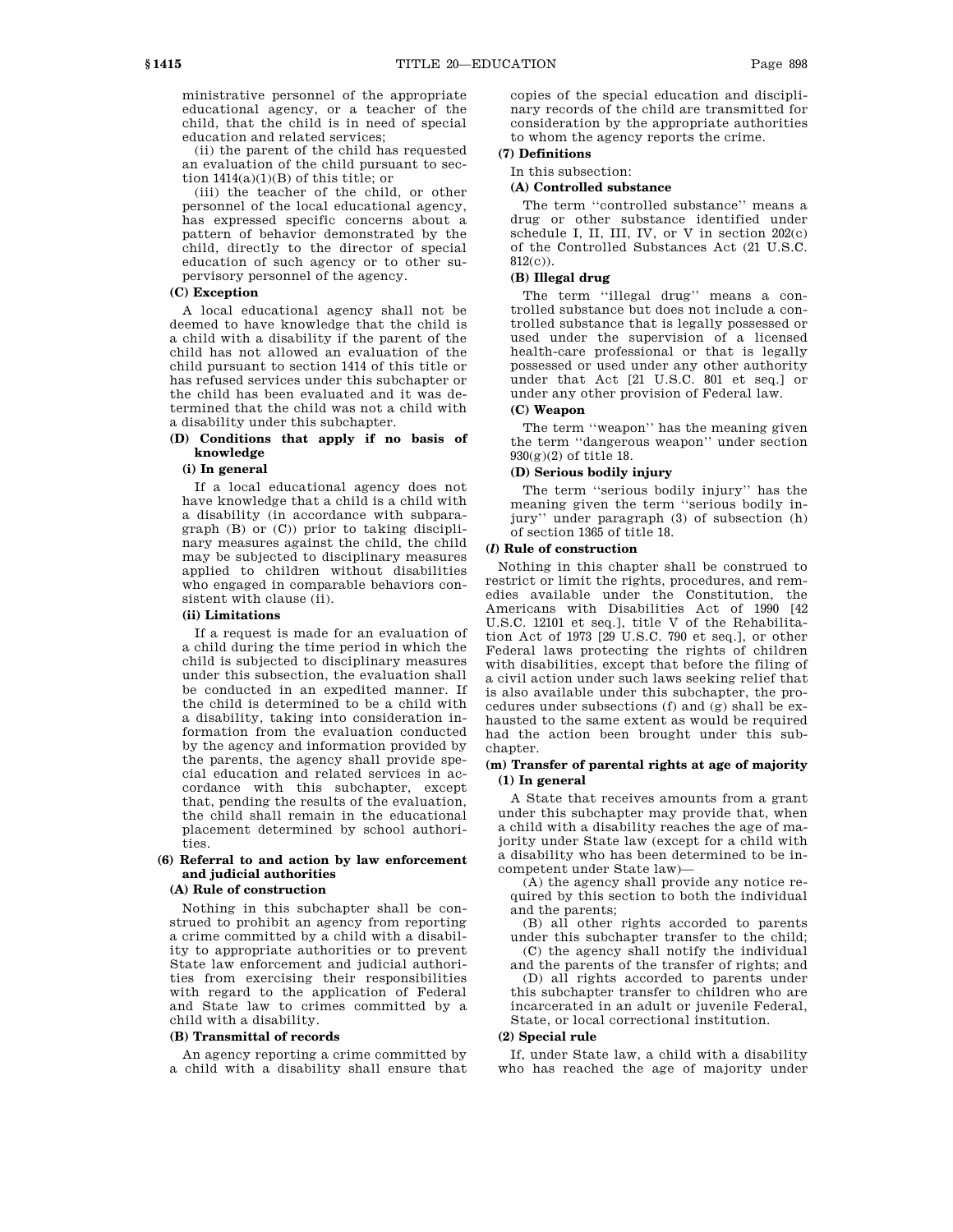State law, who has not been determined to be incompetent, but who is determined not to have the ability to provide informed consent with respect to the educational program of the child, the State shall establish procedures for appointing the parent of the child, or if the parent is not available, another appropriate individual, to represent the educational interests of the child throughout the period of eligibility of the child under this subchapter.

#### **(n) Electronic mail**

A parent of a child with a disability may elect to receive notices required under this section by an electronic mail (e-mail) communication, if the agency makes such option available.

#### **(***o***) Separate complaint**

Nothing in this section shall be construed to preclude a parent from filing a separate due process complaint on an issue separate from a due process complaint already filed.

(Pub. L. 91–230, title VI, §615, as added Pub. L. 108–446, title I, §101, Dec. 3, 2004, 118 Stat. 2715.)

#### REFERENCES IN TEXT

Section 327 of the District of Columbia Appropriations Act, 2005, referred to in subsec.  $(i)(3)(B)(ii)$ , is section 327 of Pub. L. 108–335, title III, Oct. 18, 2004, 118 Stat. 1344, which is not classified to the Code.

The Federal Rules of Civil Procedure, referred to in subsec.  $(i)(3)(D)(i)(I)$ , are set out in the Appendix to Title 28, Judiciary and Judicial Procedure.

The Controlled Substances Act, referred to in subsec. (k)(7)(B), is title II of Pub. L. 91–513, Oct. 27, 1970, 84 Stat. 1242, as amended, which is classified principally to subchapter I (§801 et seq.) of chapter 13 of Title 21, Food and Drugs. For complete classification of this Act to the Code, see Short Title note set out under section 801 of Title 21 and Tables.

The Americans with Disabilities Act of 1990, referred to in subsec. (*l*), is Pub. L. 101–336, July 26, 1990, 104 Stat. 327, as amended, which is classified principally to chapter 126 (§12101 et seq.) of Title 42, The Public Health and Welfare. For complete classification of this Act to the Code, see Short Title note set out under section 12101 of Title 42 and Tables.

The Rehabilitation Act of 1973, referred to in subsec. (*l*), is Pub. L. 93–112, Sept. 26, 1973, 87 Stat. 355, as amended. Title V of the Act is classified generally to subchapter V (§790 et seq.) of chapter 16 of Title 29, Labor. For complete classification of this Act to the Code, see Short Title note set out under section 701 of Title 29 and Tables.

#### PRIOR PROVISIONS

A prior section 1415, Pub. L. 91–230, title VI, §615, as added Pub. L. 105–17, title I, §101, June 4, 1997, 111 Stat. 88; amended Pub. L. 106–25, §6(a), Apr. 29, 1999, 113 Stat. 49, related to procedural safeguards, prior to the general amendment of subchapters I to IV of this chapter by Pub. L. 108–446.

Another prior section 1415, Pub. L. 91–230, title VI, §615, as added Pub. L. 94–142, §5(a), Nov. 29, 1975, 89 Stat. 788; amended Pub. L. 99–372, §§2, 3, Aug. 5, 1986, 100 Stat. 796, 797; Pub. L. 100–630, title I, §102(e), Nov. 7, 1988, 102 Stat. 3294; Pub. L. 101–476, title IX, §901(b)(71)–(75), Oct. 30, 1990, 104 Stat. 1145; Pub. L. 102–119, §25(b), Oct. 7, 1991, 105 Stat. 607; Pub. L. 103–382, title III, §314(a)(1), Oct. 20, 1994, 108 Stat. 3936, related to procedural safeguards, prior to the general amendment of subchapters I to IV of this chapter by Pub. L. 105–17.

#### **§ 1416. Monitoring, technical assistance, and enforcement**

# **(a) Federal and State monitoring**

#### **(1) In general**

The Secretary shall—

(A) monitor implementation of this subchapter through—

(i) oversight of the exercise of general supervision by the States, as required in section 1412(a)(11) of this title; and

(ii) the State performance plans, described in subsection (b);

(B) enforce this subchapter in accordance with subsection (e); and

(C) require States to—

(i) monitor implementation of this subchapter by local educational agencies; and (ii) enforce this subchapter in accord-

ance with paragraph (3) and subsection (e).

# **(2) Focused monitoring**

The primary focus of Federal and State monitoring activities described in paragraph (1) shall be on—

(A) improving educational results and functional outcomes for all children with disabilities; and

(B) ensuring that States meet the program requirements under this subchapter, with a particular emphasis on those requirements that are most closely related to improving educational results for children with disabilities.

#### **(3) Monitoring priorities**

The Secretary shall monitor the States, and shall require each State to monitor the local educational agencies located in the State (except the State exercise of general supervisory responsibility), using quantifiable indicators in each of the following priority areas, and using such qualitative indicators as are needed to adequately measure performance in the following priority areas:

(A) Provision of a free appropriate public education in the least restrictive environment.

(B) State exercise of general supervisory authority, including child find, effective monitoring, the use of resolution sessions, mediation, voluntary binding arbitration, and a system of transition services as defined in sections  $1401(34)$  and  $1437(a)(9)$  of this title.

(C) Disproportionate representation of racial and ethnic groups in special education and related services, to the extent the representation is the result of inappropriate identification.

#### **(4) Permissive areas of review**

The Secretary shall consider other relevant information and data, including data provided by States under section 1418 of this title.

#### **(b) State performance plans**

# **(1) Plan**

# **(A) In general**

Not later than 1 year after December 3, 2004, each State shall have in place a per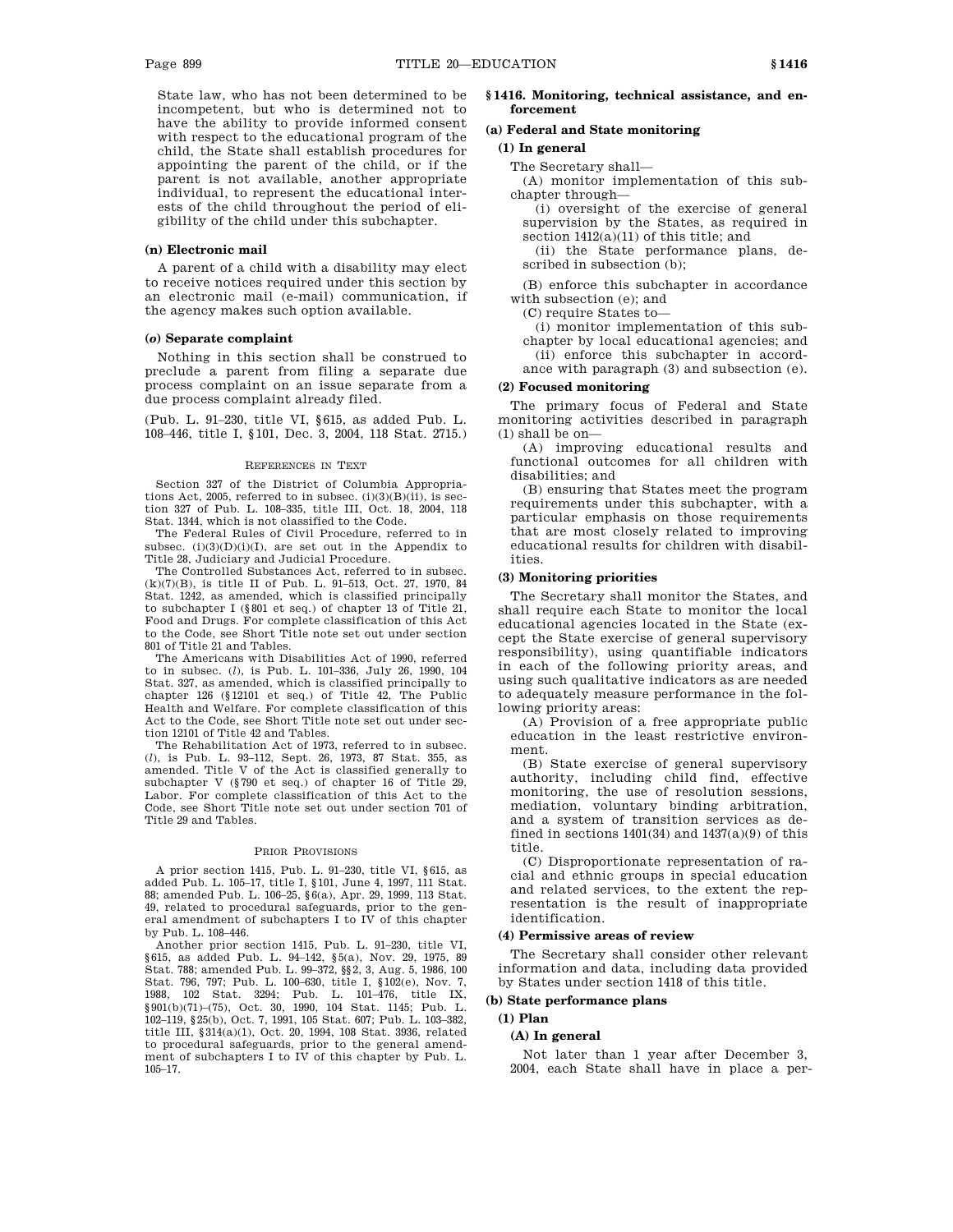formance plan that evaluates that State's efforts to implement the requirements and purposes of this subchapter and describes how the State will improve such implementation.

# **(B) Submission for approval**

Each State shall submit the State's performance plan to the Secretary for approval in accordance with the approval process described in subsection (c).

# **(C) Review**

Each State shall review its State performance plan at least once every 6 years and submit any amendments to the Secretary.

# **(2) Targets**

# **(A) In general**

As a part of the State performance plan described under paragraph (1), each State shall establish measurable and rigorous targets for the indicators established under the priority areas described in subsection (a)(3).

# **(B) Data collection**

# **(i) In general**

Each State shall collect valid and reliable information as needed to report annually to the Secretary on the priority areas described in subsection (a)(3).

# **(ii) Rule of construction**

Nothing in this chapter shall be construed to authorize the development of a nationwide database of personally identifiable information on individuals involved in studies or other collections of data under this subchapter.

### **(C) Public reporting and privacy**

#### **(i) In general**

The State shall use the targets established in the plan and priority areas described in subsection (a)(3) to analyze the performance of each local educational agency in the State in implementing this subchapter.

### **(ii) Report**

# **(I) Public report**

The State shall report annually to the public on the performance of each local educational agency located in the State on the targets in the State's performance plan. The State shall make the State's performance plan available through public means, including by posting on the website of the State educational agency, distribution to the media, and distribution through public agencies.

#### **(II) State performance report**

The State shall report annually to the Secretary on the performance of the State under the State's performance plan.

#### **(iii) Privacy**

The State shall not report to the public or the Secretary any information on performance that would result in the disclosure of personally identifiable information about individual children or where the available data is insufficient to yield statistically reliable information.

# **(c) Approval process**

# **(1) Deemed approval**

The Secretary shall review (including the specific provisions described in subsection (b)) each performance plan submitted by a State pursuant to subsection  $(b)(1)(B)$  and the plan shall be deemed to be approved by the Secretary unless the Secretary makes a written determination, prior to the expiration of the 120-day period beginning on the date on which the Secretary received the plan, that the plan does not meet the requirements of this section, including the specific provisions described in subsection (b).

# **(2) Disapproval**

The Secretary shall not finally disapprove a performance plan, except after giving the State notice and an opportunity for a hearing. **(3) Notification**

If the Secretary finds that the plan does not meet the requirements, in whole or in part, of this section, the Secretary shall—

(A) give the State notice and an opportunity for a hearing; and

(B) notify the State of the finding, and in such notification shall—

(i) cite the specific provisions in the plan that do not meet the requirements; and

(ii) request additional information, only as to the provisions not meeting the requirements, needed for the plan to meet the requirements of this section.

### **(4) Response**

If the State responds to the Secretary's notification described in paragraph (3)(B) during the 30-day period beginning on the date on which the State received the notification, and resubmits the plan with the requested information described in paragraph (3)(B)(ii), the Secretary shall approve or disapprove such plan prior to the later of—

 $(A)$  the expiration of the 30-day period beginning on the date on which the plan is resubmitted; or

(B) the expiration of the 120-day period described in paragraph (1).

# **(5) Failure to respond**

If the State does not respond to the Secretary's notification described in paragraph (3)(B) during the 30-day period beginning on the date on which the State received the notification, such plan shall be deemed to be disapproved.

# **(d) Secretary's review and determination**

# **(1) Review**

The Secretary shall annually review the State performance report submitted pursuant to subsection  $(b)(2)(C)(ii)(II)$  in accordance with this section.

# **(2) Determination**

# **(A) In general**

Based on the information provided by the State in the State performance report, infor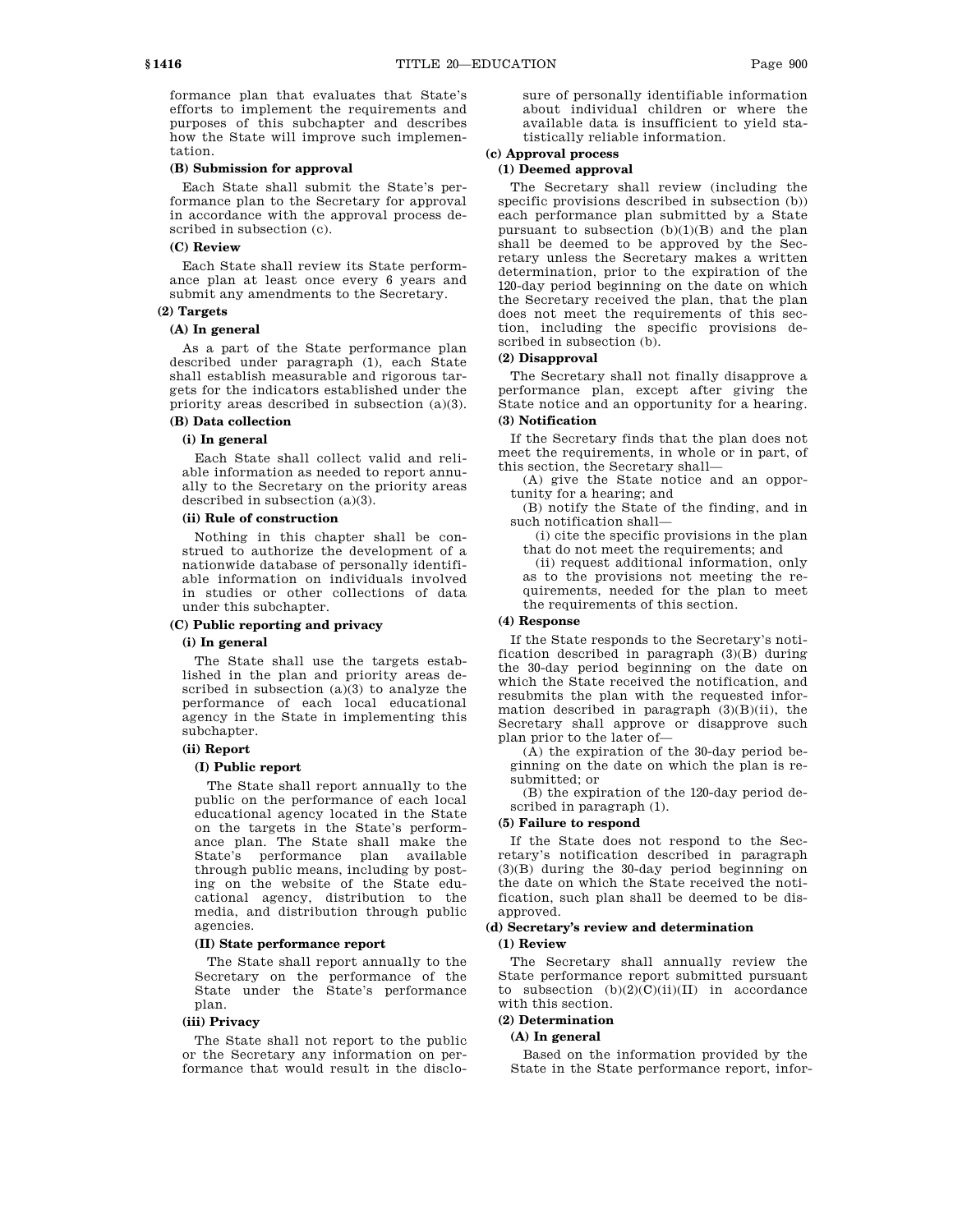mation obtained through monitoring visits, and any other public information made available, the Secretary shall determine if the State—

(i) meets the requirements and purposes of this subchapter;

(ii) needs assistance in implementing the requirements of this subchapter;

(iii) needs intervention in implementing the requirements of this subchapter; or

(iv) needs substantial intervention in implementing the requirements of this subchapter.

# **(B) Notice and opportunity for a hearing**

For determinations made under clause (iii) or (iv) of subparagraph (A), the Secretary shall provide reasonable notice and an opportunity for a hearing on such determination.

#### **(e) Enforcement**

### **(1) Needs assistance**

If the Secretary determines, for 2 consecutive years, that a State needs assistance under subsection  $(d)(2)(A)(ii)$  in implementing the requirements of this subchapter, the Secretary shall take 1 or more of the following actions:

(A) Advise the State of available sources of technical assistance that may help the State address the areas in which the State needs assistance, which may include assistance from the Office of Special Education Programs, other offices of the Department of Education, other Federal agencies, technical assistance providers approved by the Secretary, and other federally funded nonprofit agencies, and require the State to work with appropriate entities. Such technical assistance may include—

(i) the provision of advice by experts to address the areas in which the State needs assistance, including explicit plans for addressing the area for concern within a specified period of time;

(ii) assistance in identifying and implementing professional development, instructional strategies, and methods of instruction that are based on scientifically based research;

(iii) designating and using distinguished superintendents, principals, special education administrators, special education teachers, and other teachers to provide advice, technical assistance, and support; and

(iv) devising additional approaches to providing technical assistance, such as collaborating with institutions of higher education, educational service agencies, national centers of technical assistance supported under subchapter IV, and private providers of scientifically based technical assistance.

(B) Direct the use of State-level funds under section 1411(e) of this title on the area or areas in which the State needs assistance.

(C) Identify the State as a high-risk grantee and impose special conditions on the State's grant under this subchapter.

# **(2) Needs intervention**

If the Secretary determines, for 3 or more consecutive years, that a State needs intervention under subsection  $(d)(2)(A)(iii)$  in implementing the requirements of this subchapter, the following shall apply:

(A) The Secretary may take any of the actions described in paragraph (1).

(B) The Secretary shall take 1 or more of the following actions:

(i) Require the State to prepare a corrective action plan or improvement plan if the Secretary determines that the State should be able to correct the problem within 1 year.

(ii) Require the State to enter into a compliance agreement under section 457 of the General Education Provisions Act [20 U.S.C. 1234f], if the Secretary has reason to believe that the State cannot correct the problem within 1 year.

(iii) For each year of the determination, withhold not less than 20 percent and not more than 50 percent of the State's funds under section 1411(e) of this title, until the Secretary determines the State has sufficiently addressed the areas in which the State needs intervention.

(iv) Seek to recover funds under section 452 of the General Education Provisions Act [20 U.S.C. 1234a].

(v) Withhold, in whole or in part, any further payments to the State under this subchapter pursuant to paragraph (5).

(vi) Refer the matter for appropriate enforcement action, which may include referral to the Department of Justice.

#### **(3) Needs substantial intervention**

Notwithstanding paragraph (1) or (2), at any time that the Secretary determines that a State needs substantial intervention in implementing the requirements of this subchapter or that there is a substantial failure to comply with any condition of a State educational agency's or local educational agency's eligibility under this subchapter, the Secretary shall take 1 or more of the following actions:

(A) Recover funds under section 452 of the General Education Provisions Act [20 U.S.C. 1234a].

(B) Withhold, in whole or in part, any further payments to the State under this subchapter.

(C) Refer the case to the Office of the Inspector General at the Department of Education.

(D) Refer the matter for appropriate enforcement action, which may include referral to the Department of Justice.

# **(4) Opportunity for hearing**

#### **(A) Withholding funds**

Prior to withholding any funds under this section, the Secretary shall provide reasonable notice and an opportunity for a hearing to the State educational agency involved.

### **(B) Suspension**

Pending the outcome of any hearing to withhold payments under subsection (b), the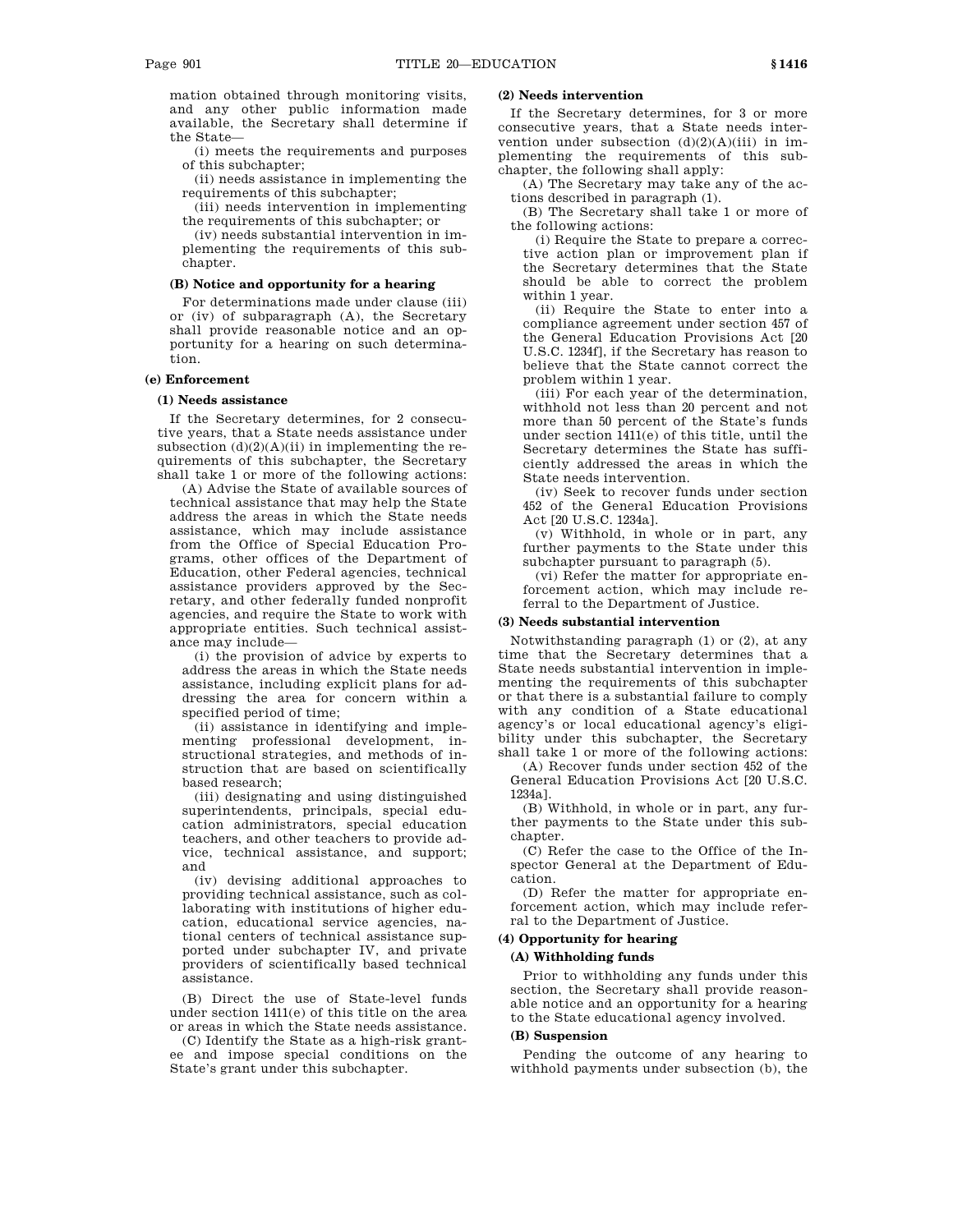Secretary may suspend payments to a recipient, suspend the authority of the recipient to obligate funds under this subchapter, or both, after such recipient has been given reasonable notice and an opportunity to show cause why future payments or authority to obligate funds under this subchapter

# **(5) Report to Congress**

should not be suspended.

The Secretary shall report to the Committee on Education and the Workforce of the House of Representatives and the Committee on Health, Education, Labor, and Pensions of the Senate within 30 days of taking enforcement action pursuant to paragraph (1), (2), or (3), on the specific action taken and the reasons why enforcement action was taken.

# **(6) Nature of withholding**

### **(A) Limitation**

If the Secretary withholds further payments pursuant to paragraph (2) or (3), the Secretary may determine—

(i) that such withholding will be limited to programs or projects, or portions of programs or projects, that affected the Secretary's determination under subsection  $(d)(2)$ ; or

(ii) that the State educational agency shall not make further payments under this subchapter to specified State agencies or local educational agencies that caused or were involved in the Secretary's determination under subsection (d)(2).

#### **(B) Withholding until rectified**

Until the Secretary is satisfied that the condition that caused the initial withholding has been substantially rectified—

(i) payments to the State under this subchapter shall be withheld in whole or in part; and

(ii) payments by the State educational agency under this subchapter shall be limited to State agencies and local educational agencies whose actions did not cause or were not involved in the Secretary's determination under subsection  $(d)(2)$ , as the case may be.

# **(7) Public attention**

Any State that has received notice under subsection  $(d)(2)$  shall, by means of a public notice, take such measures as may be necessary to bring the pendency of an action pursuant to this subsection to the attention of the public within the State.

# **(8) Judicial review**

# **(A) In general**

If any State is dissatisfied with the Secretary's action with respect to the eligibility of the State under section 1412 of this title, such State may, not later than 60 days after notice of such action, file with the United States court of appeals for the circuit in which such State is located a petition for review of that action. A copy of the petition shall be transmitted by the clerk of the court to the Secretary. The Secretary thereupon shall file in the court the record

of the proceedings upon which the Secretary's action was based, as provided in section 2112 of title 28.

### **(B) Jurisdiction; review by United States Supreme Court**

Upon the filing of such petition, the court shall have jurisdiction to affirm the action of the Secretary or to set it aside, in whole or in part. The judgment of the court shall be subject to review by the Supreme Court of the United States upon certiorari or certification as provided in section 1254 of title 28.

# **(C) Standard of review**

The findings of fact by the Secretary, if supported by substantial evidence, shall be conclusive, but the court, for good cause shown, may remand the case to the Secretary to take further evidence, and the Secretary may thereupon make new or modified findings of fact and may modify the Secretary's previous action, and shall file in the court the record of the further proceedings. Such new or modified findings of fact shall be conclusive if supported by substantial evidence.

### **(f) State enforcement**

If a State educational agency determines that a local educational agency is not meeting the requirements of this subchapter, including the targets in the State's performance plan, the State educational agency shall prohibit the local educational agency from reducing the local educational agency's maintenance of effort under section  $1413(a)(2)(C)$  of this title for any fiscal year.

#### **(g) Rule of construction**

Nothing in this section shall be construed to restrict the Secretary from utilizing any authority under the General Education Provisions Act [20 U.S.C. 1221 et seq.] to monitor and enforce the requirements of this chapter.

#### **(h) Divided State agency responsibility**

For purposes of this section, where responsibility for ensuring that the requirements of this subchapter are met with respect to children with disabilities who are convicted as adults under State law and incarcerated in adult prisons is assigned to a public agency other than the State educational agency pursuant to section  $1412(a)(11)(C)$  of this title, the Secretary, in instances where the Secretary finds that the failure to comply substantially with the provisions of this subchapter are related to a failure by the public agency, shall take appropriate corrective action to ensure compliance with this subchapter, except that—

(1) any reduction or withholding of payments to the State shall be proportionate to the total funds allotted under section 1411 of this title to the State as the number of eligible children with disabilities in adult prisons under the supervision of the other public agency is proportionate to the number of eligible individuals with disabilities in the State under the supervision of the State educational agency; and

(2) any withholding of funds under paragraph (1) shall be limited to the specific agency re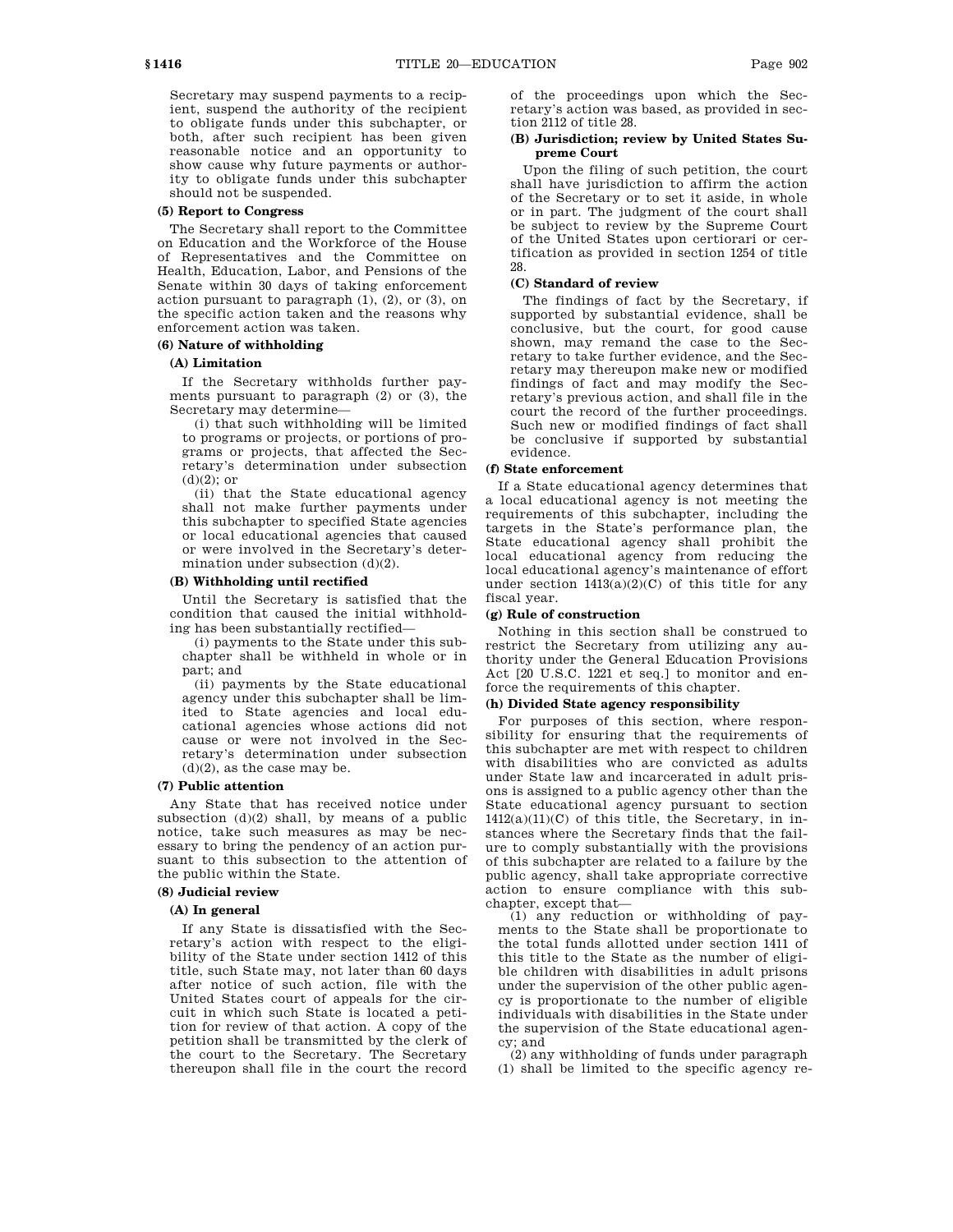sponsible for the failure to comply with this subchapter.

# **(i) Data capacity and technical assistance review** The Secretary shall—

(1) review the data collection and analysis capacity of States to ensure that data and information determined necessary for implementation of this section is collected, analyzed, and accurately reported to the Secretary; and

(2) provide technical assistance (from funds reserved under section 1411(c) of this title), where needed, to improve the capacity of States to meet the data collection requirements.

(Pub. L. 91–230, title VI, §616, as added Pub. L. 108–446, title I, §101, Dec. 3, 2004, 118 Stat. 2731.)

### REFERENCES IN TEXT

The General Education Provisions Act, referred to in subsec. (g), is title IV of Pub. L. 90–247, Jan. 2, 1968, 81 Stat. 814, as amended, which is classified generally to chapter 31 (§1221 et seq.) of this title. For complete classification of this Act to the Code, see section 1221 of this title and Tables.

#### PRIOR PROVISIONS

A prior section 1416, Pub. L. 91–230, title VI, §616, as added Pub. L. 105–17, title I, §101, June 4, 1997, 111 Stat. 99, related to withholding of payments and judicial review, prior to the general amendment of subchapters I to IV of this chapter by Pub. L. 108–446.

Another prior section 1416, Pub. L. 91–230, title VI, §616, as added Pub. L. 94–142, §5(a), Nov. 29, 1975, 89 Stat. 789; amended Pub. L. 98–199, §3(b), Dec. 2, 1983, 97 Stat. 1358; Pub. L. 100–630, title I, §102(f), Nov. 7, 1988, 102 Stat. 3294; Pub. L. 101–476, title IX, §901(b)(76), Oct. 30, 1990, 104 Stat. 1145; Pub. L. 102–119, §25(b), Oct. 7, 1991, 105 Stat. 607, related to withholding of payments, prior to the general amendment of subchapters I to IV of this chapter by Pub. L. 105–17.

#### **§ 1417. Administration**

### **(a) Responsibilities of Secretary**

The Secretary shall—

(1) cooperate with, and (directly or by grant or contract) furnish technical assistance necessary to, a State in matters relating to—

(A) the education of children with disabilities; and

(B) carrying out this subchapter; and

(2) provide short-term training programs and institutes.

# **(b) Prohibition against Federal mandates, direction, or control**

Nothing in this chapter shall be construed to authorize an officer or employee of the Federal Government to mandate, direct, or control a State, local educational agency, or school's specific instructional content, academic achievement standards and assessments, curriculum, or program of instruction.

#### **(c) Confidentiality**

The Secretary shall take appropriate action, in accordance with section 1232g of this title, to ensure the protection of the confidentiality of any personally identifiable data, information, and records collected or maintained by the Secretary and by State educational agencies and local educational agencies pursuant to this subchapter.

### **(d) Personnel**

The Secretary is authorized to hire qualified personnel necessary to carry out the Secretary's duties under subsection (a), under section 1418 of this title, and under part D of subchapter IV, without regard to the provisions of title 5 relating to appointments in the competitive service and without regard to chapter 51 and subchapter III of chapter 53 of such title relating to classification and general schedule pay rates, except that no more than 20 such personnel shall be employed at any time.

#### **(e) Model forms**

Not later than the date that the Secretary publishes final regulations under this chapter, to implement amendments made by the Individuals with Disabilities Education Improvement Act of 2004, the Secretary shall publish and disseminate widely to States, local educational agencies, and parent and community training and information centers—

(1) a model IEP form;

(2) a model individualized family service plan (IFSP) form;

(3) a model form of the notice of procedural safeguards described in section 1415(d) of this title; and

(4) a model form of the prior written notice described in subsections  $(b)(3)$  and  $(c)(1)$  of section 1415 of this title that is consistent with the requirements of this subchapter and is sufficient to meet such requirements.

(Pub. L. 91–230, title VI, §617, as added Pub. L. 108–446, title I, §101, Dec. 3, 2004, 118 Stat. 2737.)

#### REFERENCES IN TEXT

The provisions of title 5 relating to appointments in the competitive service, referred to in subsec. (d), are classified generally to section 3301 et seq. of Title 5, Government Organization and Employees.

The Individuals with Disabilities Education Improvement Act of 2004, referred to in subsec. (e), is Pub. L. 108–446, Dec. 3, 2004, 118 Stat. 2647. For complete classification of this Act to the Code, see Short Title of 2004 Amendment note set out under section 1400 of this title and Tables.

#### PRIOR PROVISIONS

A prior section 1417, Pub. L. 91–230, title VI, §617, as added Pub. L. 105–17, title I, §101, June 4, 1997, 111 Stat. 100, related to Secretary's administrative duties, prior to the general amendment of subchapters I to IV of this chapter by Pub. L. 108–446.

Another prior section 1417, Pub. L. 91–230, title VI, §617, as added Pub. L. 94–142, §5(a), Nov. 29, 1975, 89 Stat. 791; amended Pub. L. 98–199, §3(b), Dec. 2, 1983, 97 Stat. 1358; Pub. L. 100–630, title I, §102(g), Nov. 7, 1988, 102 Stat. 3295; Pub. L. 101–476, title IX, §901(b)(77), (78), Oct. 30, 1990, 104 Stat. 1145; Pub. L. 102–119, §25(a)(7), (b), Oct. 7, 1991, 105 Stat. 606, 607, related to Secretary's administrative duties, prior to the general amendment of subchapters I to IV of this chapter by Pub. L. 105–17.

# **§ 1418. Program information**

#### **(a) In general**

Each State that receives assistance under this subchapter, and the Secretary of the Interior, shall provide data each year to the Secretary of Education and the public on the following:

(1)(A) The number and percentage of children with disabilities, by race, ethnicity, limited English proficiency status, gender, and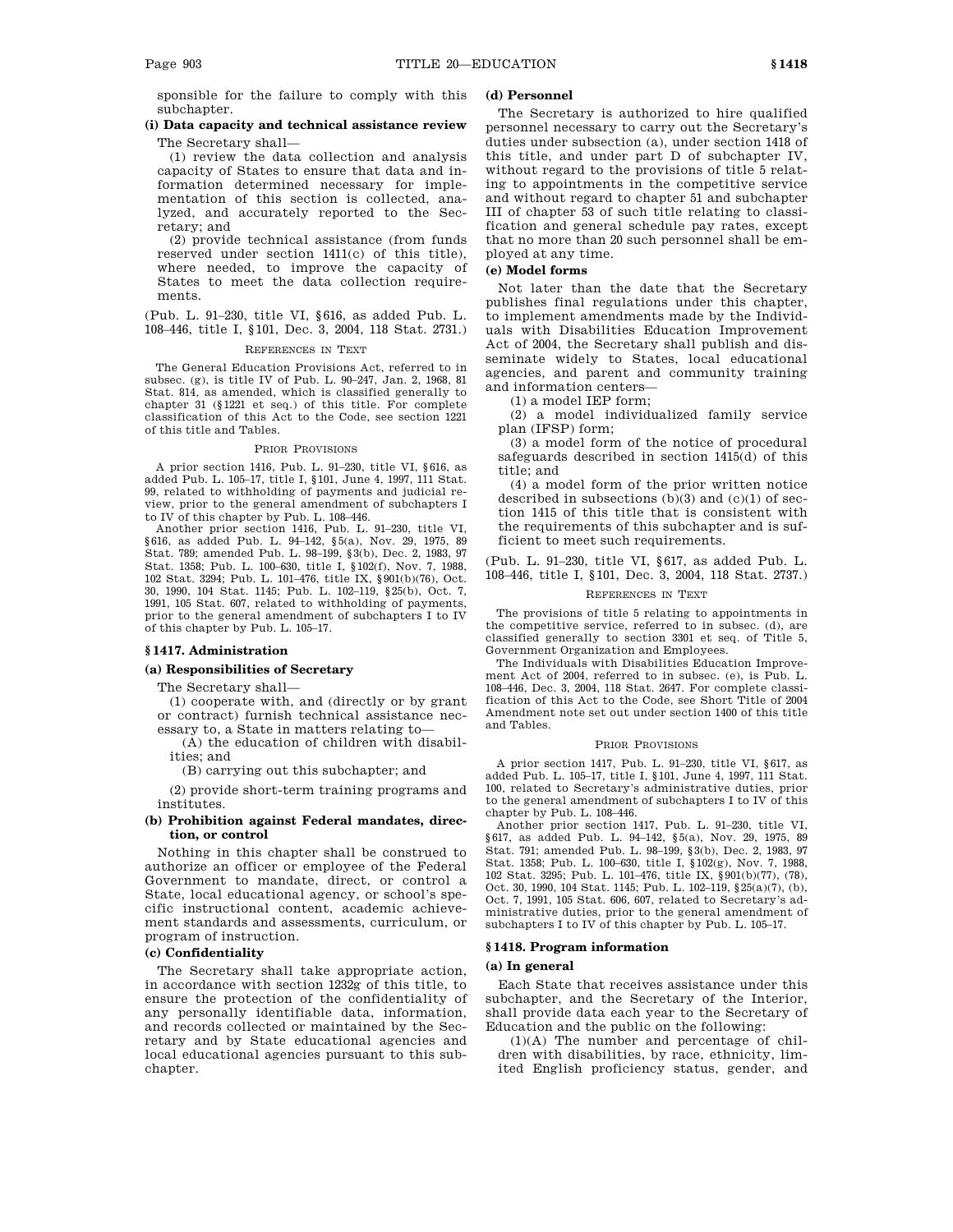disability category, who are in each of the following separate categories:

(i) Receiving a free appropriate public education.

(ii) Participating in regular education.

(iii) In separate classes, separate schools or facilities, or public or private residential facilities.

(iv) For each year of age from age 14 through 21, stopped receiving special education and related services because of program completion (including graduation with a regular secondary school diploma), or other reasons, and the reasons why those children stopped receiving special education and related services.

(v)(I) Removed to an interim alternative educational setting under section  $1415(k)(1)$ of this title.

(II) The acts or items precipitating those removals.

(III) The number of children with disabilities who are subject to long-term suspensions or expulsions.

(B) The number and percentage of children with disabilities, by race, gender, and ethnicity, who are receiving early intervention services.

(C) The number and percentage of children with disabilities, by race, gender, and ethnicity, who, from birth through age 2, stopped receiving early intervention services because of program completion or for other reasons.

(D) The incidence and duration of disciplinary actions by race, ethnicity, limited English proficiency status, gender, and disability category, of children with disabilities, including suspensions of 1 day or more.

(E) The number and percentage of children with disabilities who are removed to alternative educational settings or expelled as compared to children without disabilities who are removed to alternative educational settings or expelled.

(F) The number of due process complaints filed under section 1415 of this title and the number of hearings conducted.

(G) The number of hearings requested under section 1415(k) of this title and the number of changes in placements ordered as a result of those hearings.

(H) The number of mediations held and the number of settlement agreements reached through such mediations.

(2) The number and percentage of infants and toddlers, by race, and ethnicity, who are at risk of having substantial developmental delays (as defined in section 1432 of this title), and who are receiving early intervention services under subchapter III.

(3) Any other information that may be required by the Secretary.

# **(b) Data reporting**

#### **(1) Protection of identifiable data**

The data described in subsection (a) shall be publicly reported by each State in a manner that does not result in the disclosure of data identifiable to individual children.

# **(2) Sampling**

The Secretary may permit States and the Secretary of the Interior to obtain the data described in subsection (a) through sampling.

# **(c) Technical assistance**

The Secretary may provide technical assistance to States to ensure compliance with the data collection and reporting requirements under this chapter.

# **(d) Disproportionality**

# **(1) In general**

Each State that receives assistance under this subchapter, and the Secretary of the Interior, shall provide for the collection and examination of data to determine if significant disproportionality based on race and ethnicity is occurring in the State and the local educational agencies of the State with respect to—

(A) the identification of children as children with disabilities, including the identification of children as children with disabilities in accordance with a particular impairment described in section 1401(3) of this title;

(B) the placement in particular educational settings of such children; and

(C) the incidence, duration, and type of disciplinary actions, including suspensions and expulsions.

# **(2) Review and revision of policies, practices, and procedures**

In the case of a determination of significant disproportionality with respect to the identification of children as children with disabilities, or the placement in particular educational settings of such children, in accordance with paragraph (1), the State or the Secretary of the Interior, as the case may be, shall—

(A) provide for the review and, if appropriate, revision of the policies, procedures, and practices used in such identification or placement to ensure that such policies, procedures, and practices comply with the requirements of this chapter;

(B) require any local educational agency identified under paragraph (1) to reserve the maximum amount of funds under section 1413(f) of this title to provide comprehensive coordinated early intervening services to serve children in the local educational agency, particularly children in those groups that were significantly overidentified under paragraph (1); and

(C) require the local educational agency to publicly report on the revision of policies, practices, and procedures described under subparagraph (A).

(Pub. L. 91–230, title VI, §618, as added Pub. L. 108–446, title I, §101, Dec. 3, 2004, 118 Stat. 2738.)

# PRIOR PROVISIONS

A prior section 1418, Pub. L. 91–230, title VI, §618, as added Pub. L. 105–17, title I, §101, June 4, 1997, 111 Stat. 101, related to program information, prior to the general amendment of subchapters I to IV of this chapter by Pub. L. 108–446.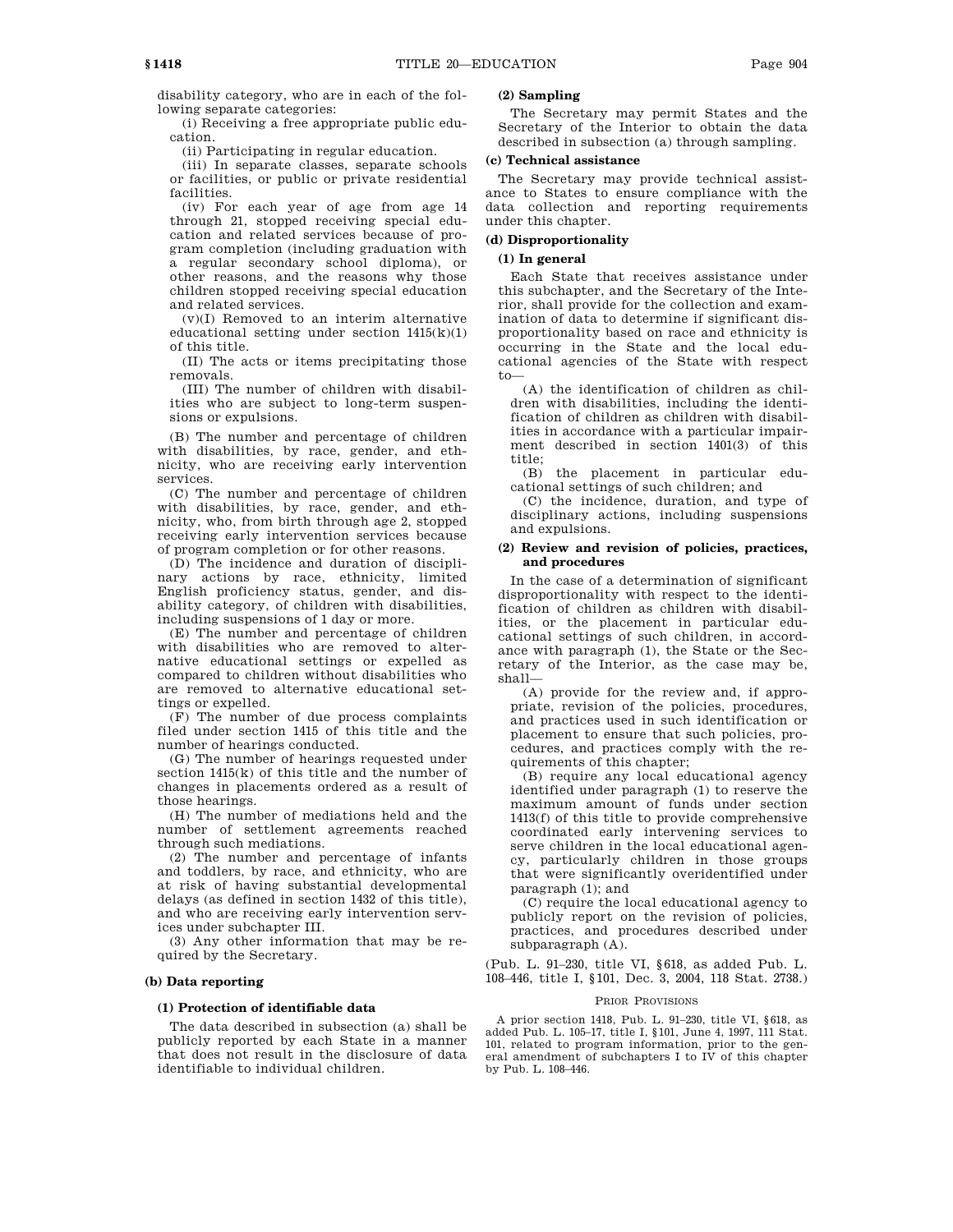Another prior section 1418, Pub. L. 91–230, title VI, §618, as added Pub. L. 94–142, §5(a), Nov. 29, 1975, 89 Stat. 791; amended Pub. L. 98–199, §§3(b), 8, Dec. 2, 1983, 97 Stat. 1358, 1360; Pub. L. 99–457, title IV, §406, Oct. 8, 1986, 100 Stat. 1174; Pub. L. 100–630, title I, §102(h), Nov. 7, 1988, 102 Stat. 3295; Pub. L. 101–476, title II, §203, Oct. 30, 1990, 104 Stat. 1112, related to evaluation and program information, prior to the general amendment of subchapters I to IV of this chapter by Pub. L. 105–17.

#### **§ 1419. Preschool grants**

#### **(a) In general**

The Secretary shall provide grants under this section to assist States to provide special education and related services, in accordance with this subchapter—

(1) to children with disabilities aged 3 through 5, inclusive; and

(2) at the State's discretion, to 2-year-old children with disabilities who will turn 3 during the school year.

# **(b) Eligibility**

A State shall be eligible for a grant under this section if such State—

(1) is eligible under section 1412 of this title to receive a grant under this subchapter; and

(2) makes a free appropriate public education available to all children with disabilities, aged 3 through 5, residing in the State.

# **(c) Allocations to States**

# **(1) In general**

The Secretary shall allocate the amount made available to carry out this section for a fiscal year among the States in accordance with paragraph (2) or (3), as the case may be.

### **(2) Increase in funds**

If the amount available for allocations to States under paragraph (1) for a fiscal year is equal to or greater than the amount allocated to the States under this section for the preceding fiscal year, those allocations shall be calculated as follows:

# **(A) Allocation**

# **(i) In general**

Except as provided in subparagraph (B), the Secretary shall—

(I) allocate to each State the amount the State received under this section for fiscal year 1997;

(II) allocate 85 percent of any remaining funds to States on the basis of the States' relative populations of children aged 3 through 5; and

(III) allocate 15 percent of those remaining funds to States on the basis of the States' relative populations of all children aged 3 through 5 who are living in poverty.

#### **(ii) Data**

For the purpose of making grants under this paragraph, the Secretary shall use the most recent population data, including data on children living in poverty, that are available and satisfactory to the Secretary.

### **(B) Limitations**

Notwithstanding subparagraph (A), allocations under this paragraph shall be subject to the following:

# **(i) Preceding years**

No State's allocation shall be less than its allocation under this section for the preceding fiscal year.

# **(ii) Minimum**

No State's allocation shall be less than the greatest of—

(I) the sum of—

(aa) the amount the State received under this section for fiscal year 1997; and

(bb)  $\frac{1}{3}$  of 1 percent of the amount by which the amount appropriated under subsection (j) for the fiscal year exceeds the amount appropriated for this section for fiscal year 1997;

(II) the sum of—

(aa) the amount the State received under this section for the preceding fiscal year; and

(bb) that amount multiplied by the percentage by which the increase in the funds appropriated under this section from the preceding fiscal year exceeds 1.5 percent; or

### (III) the sum of—

(aa) the amount the State received under this section for the preceding fiscal year; and

(bb) that amount multiplied by 90 percent of the percentage increase in the amount appropriated under this section from the preceding fiscal year.

# **(iii) Maximum**

Notwithstanding clause (ii), no State's allocation under this paragraph shall exceed the sum of—

(I) the amount the State received under this section for the preceding fiscal year; and

(II) that amount multiplied by the sum of 1.5 percent and the percentage increase in the amount appropriated under this section from the preceding fiscal year.

# **(C) Ratable reductions**

If the amount available for allocations under this paragraph is insufficient to pay those allocations in full, those allocations shall be ratably reduced, subject to subparagraph (B)(i).

### **(3) Decrease in funds**

If the amount available for allocations to States under paragraph (1) for a fiscal year is less than the amount allocated to the States under this section for the preceding fiscal year, those allocations shall be calculated as follows:

#### **(A) Allocations**

If the amount available for allocations is greater than the amount allocated to the States for fiscal year 1997, each State shall be allocated the sum of—

(i) the amount the State received under this section for fiscal year 1997; and

(ii) an amount that bears the same relation to any remaining funds as the in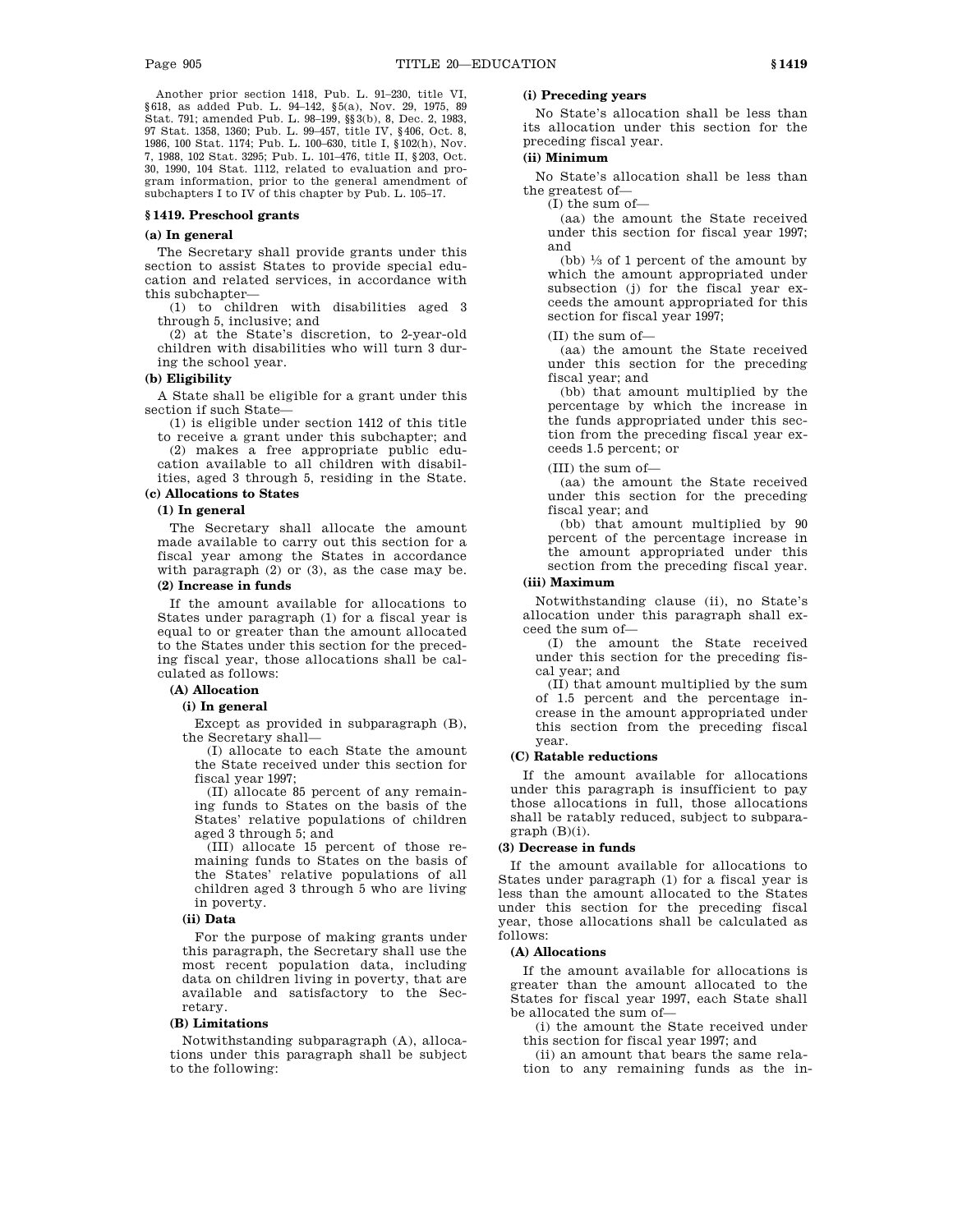crease the State received under this section for the preceding fiscal year over fiscal year 1997 bears to the total of all such increases for all States.

#### **(B) Ratable reductions**

If the amount available for allocations is equal to or less than the amount allocated to the States for fiscal year 1997, each State shall be allocated the amount the State received for fiscal year 1997, ratably reduced, if necessary.

# **(d) Reservation for State activities**

### **(1) In general**

Each State may reserve not more than the amount described in paragraph (2) for administration and other State-level activities in accordance with subsections (e) and (f).

#### **(2) Amount described**

For each fiscal year, the Secretary shall determine and report to the State educational agency an amount that is 25 percent of the amount the State received under this section for fiscal year 1997, cumulatively adjusted by the Secretary for each succeeding fiscal year by the lesser of—

(A) the percentage increase, if any, from the preceding fiscal year in the State's allocation under this section; or

(B) the percentage increase, if any, from the preceding fiscal year in the Consumer Price Index For All Urban Consumers published by the Bureau of Labor Statistics of the Department of Labor.

### **(e) State administration**

#### **(1) In general**

For the purpose of administering this section (including the coordination of activities under this subchapter with, and providing technical assistance to, other programs that provide services to children with disabilities) a State may use not more than 20 percent of the maximum amount the State may reserve under subsection (d) for any fiscal year.

#### **(2) Administration of subchapter III**

Funds described in paragraph (1) may also be used for the administration of subchapter III.

#### **(f) Other State-level activities**

Each State shall use any funds the State reserves under subsection (d) and does not use for administration under subsection (e)—

(1) for support services (including establishing and implementing the mediation process required by section 1415(e) of this title), which may benefit children with disabilities younger than 3 or older than 5 as long as those services also benefit children with disabilities aged 3 through 5;

(2) for direct services for children eligible for services under this section;

(3) for activities at the State and local levels to meet the performance goals established by the State under section 1412(a)(15) of this title;

(4) to supplement other funds used to develop and implement a statewide coordinated services system designed to improve results for children and families, including children

with disabilities and their families, but not more than 1 percent of the amount received by the State under this section for a fiscal year;

(5) to provide early intervention services (which shall include an educational component that promotes school readiness and incorporates preliteracy, language, and numeracy skills) in accordance with subchapter III to children with disabilities who are eligible for services under this section and who previously received services under subchapter III until such children enter, or are eligible under State law to enter, kindergarten; or

(6) at the State's discretion, to continue service coordination or case management for families who receive services under subchapter III.

# **(g) Subgrants to local educational agencies (1) Subgrants required**

Each State that receives a grant under this section for any fiscal year shall distribute all of the grant funds that the State does not reserve under subsection (d) to local educational agencies in the State that have established their eligibility under section 1413 of this title, as follows:

# **(A) Base payments**

The State shall first award each local educational agency described in paragraph (1) the amount that agency would have received under this section for fiscal year 1997 if the State had distributed 75 percent of its grant for that year under section  $1419(c)(3)$  of this title, as such section was then in effect.

#### **(B) Allocation of remaining funds**

After making allocations under subparagraph (A), the State shall—

(i) allocate 85 percent of any remaining funds to those local educational agencies on the basis of the relative numbers of children enrolled in public and private elementary schools and secondary schools within the local educational agency's jurisdiction; and

(ii) allocate 15 percent of those remaining funds to those local educational agencies in accordance with their relative numbers of children living in poverty, as determined by the State educational agency.

### **(2) Reallocation of funds**

If a State educational agency determines that a local educational agency is adequately providing a free appropriate public education to all children with disabilities aged 3 through 5 residing in the area served by the local educational agency with State and local funds, the State educational agency may reallocate any portion of the funds under this section that are not needed by that local educational agency to provide a free appropriate public education to other local educational agencies in the State that are not adequately providing special education and related services to all children with disabilities aged 3 through 5 residing in the areas the other local educational agencies serve.

#### **(h) Subchapter III inapplicable**

Subchapter III does not apply to any child with a disability receiving a free appropriate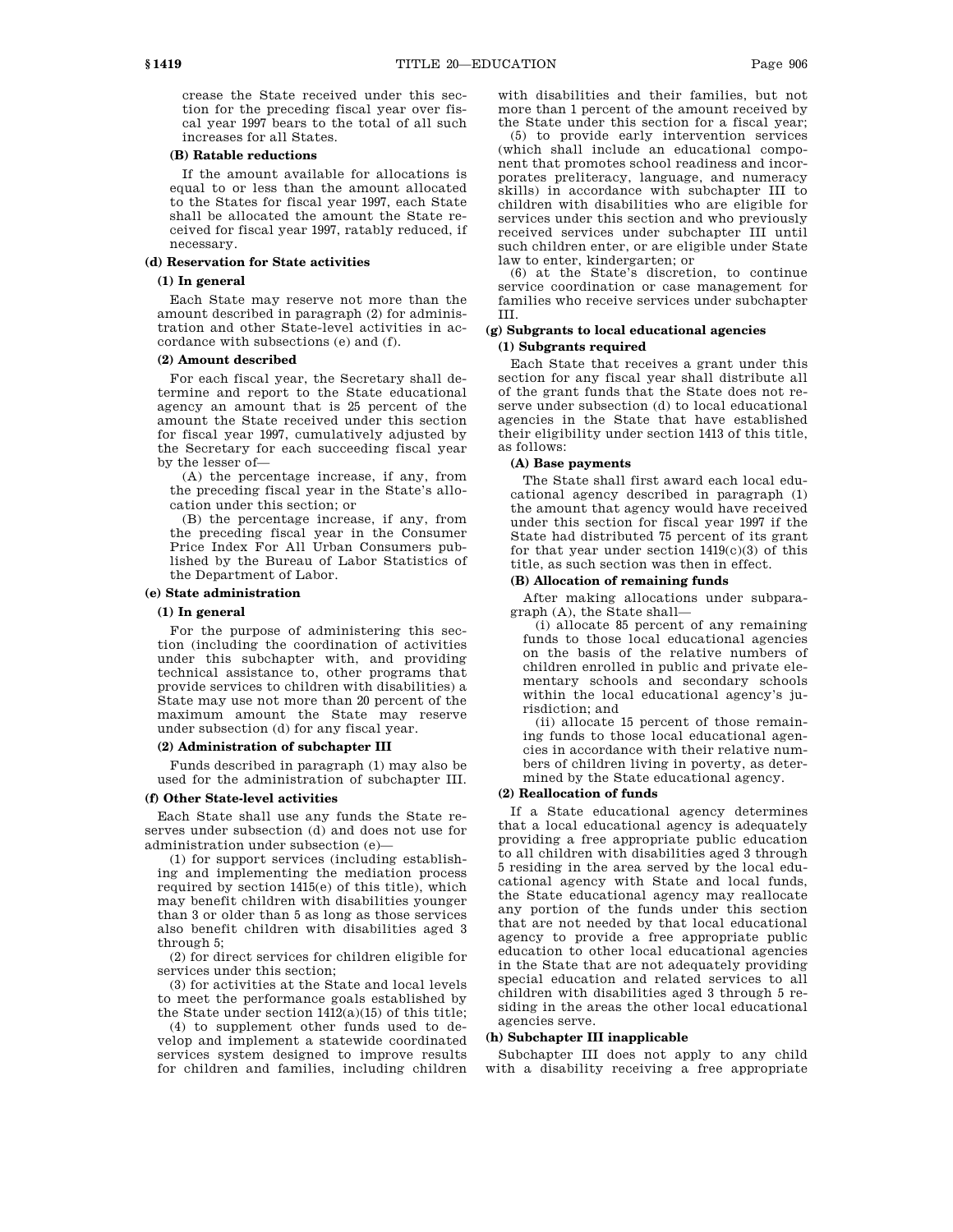public education, in accordance with this subchapter, with funds received under this section. **(i) State defined**

In this section, the term ''State'' means each of the 50 States, the District of Columbia, and the Commonwealth of Puerto Rico.

#### **(j) Authorization of appropriations**

There are authorized to be appropriated to carry out this section such sums as may be necessary.

(Pub. L. 91–230, title VI, §619, as added Pub. L. 108–446, title I, §101, Dec. 3, 2004, 118 Stat. 2740.)

#### PRIOR PROVISIONS

A prior section 1419, Pub. L. 91–230, title VI, §619, as added Pub. L. 105–17, title I, §101, June 4, 1997, 111 Stat. 102, related to preschool grants, prior to the general amendment of subchapters I to IV of this chapter by Pub. L. 108–446.

Another prior section 1419, Pub. L. 91–230, title VI, §619, as added Pub. L. 94-142, §5(a), Nov. 29, 1975, 89 Stat. 793; amended Pub. L. 98–199, §§3(b), 9, Dec. 2, 1983, 97 Stat. 1358, 1363; Pub. L. 99–457, title II, §201(a), Oct. 8, 1986, 100 Stat. 1155; Pub. L. 100–630, title I, §102(i), Nov. 7, 1988, 102 Stat. 3296; Pub. L. 101–476, title IX, §901(b)(79)–(93), Oct. 30, 1990, 104 Stat. 1145, 1146; Pub. L. 102–119, §§7, 25(b), Oct. 7, 1991, 105 Stat. 591, 607, related to preschool grants, prior to the general amendment of subchapters I to IV of this chapter by Pub. L. 105–17.

A prior section 1420, Pub. L. 91–230, title VI, §620, as added Pub. L. 94–142, §5(a), Nov. 29, 1975, 89 Stat. 793; amended Pub. L. 98–199, §3(b), Dec. 2, 1983, 97 Stat. 1358, which related to payments to States and distribution by States to local educational agencies and intermediate educational units, was omitted in the general amendment of subchapters I to IV of this chapter by Pub. L. 105–17.

Prior sections 1421 to 1427, which comprised former subchapter III of this chapter, were repealed by Pub. L. 105–17, title II, §203(c), June 4, 1997, 111 Stat. 157, effective Oct. 1, 1997.

Section 1421, Pub. L. 91–230, title VI, §621, Apr. 13, 1970, 84 Stat. 181; Pub. L. 98–199, §§3(b), 10, Dec. 2, 1983, 97 Stat. 1358, 1363; Pub. L. 99–457, title III, §301, Oct. 8, 1986, 100 Stat. 1159; Pub. L. 100–630, title I, §103(b), Nov. 7, 1988, 102 Stat. 3296; Pub. L. 101–476, title III, §301, title IX, §901(b)(95)–(99), Oct. 30, 1990, 104 Stat. 1117, 1146; Pub. L. 102–119, §25(b), Oct. 7, 1991, 105 Stat. 607, related to establishment and operation of regional and Federal resource centers.

Section 1422, Pub. L. 91–230, title VI, §622, Apr. 13, 1970, 84 Stat. 182; Pub. L. 98–199, §§3(b), 10, Dec. 2, 1983, 97 Stat. 1358, 1364; Pub. L. 99–457, title III, §302, Oct. 8, 1986, 100 Stat. 1160; Pub. L. 100–630, title I, §103(c), Nov. 7, 1988, 102 Stat. 3297; Pub. L. 101–476, title III, §302, Oct. 30, 1990, 104 Stat. 1118; Pub. L. 102–119, §25(a)(8), Oct. 7, 1991, 105 Stat. 606; Pub. L. 103–382, title III, §391(f)(3), Oct. 20, 1994, 108 Stat. 4023, related to services for deafblind children and youth.

Section 1423, Pub. L. 91–230, title VI, §623, Apr. 13, 1970, 84 Stat. 183; Pub. L. 98–199, §§3(b), 10, Dec. 2, 1983, 97 Stat. 1358, 1365; Pub. L. 99–457, title III, §303, Oct. 8, 1986, 100 Stat. 1161; Pub. L. 100–630, title I, §103(d), Nov. 7, 1988, 102 Stat. 3297; Pub. L. 101–476, title III, §303, title IX, §901(b)(100)–(106), Oct. 30, 1990, 104 Stat. 1121, 1146, 1147; Pub. L. 102–119, §§8, 25(a)(9), (b), Oct. 7, 1991, 105 Stat. 592, 606, 607, related to early education for children with disabilities.

Section 1424, Pub. L. 91–230, title VI, §624, Apr. 13, 1970, 84 Stat. 183; Pub. L. 98–199, §§3(b), 10, Dec. 2, 1983, 97 Stat. 1358, 1366; Pub. L. 99–457, title III, §304, Oct. 8, 1986, 100 Stat. 1162; Pub. L. 100–630, title I, §103(e), Nov. 7, 1988, 102 Stat. 3297; Pub. L. 101–476, title III, §304, title IX, §901(b)(107)–(110), Oct. 30, 1990, 104 Stat. 1122, 1147; Pub. L. 102–119, §25(a)(10), (b), Oct. 7, 1991, 105 Stat. 606, 607, related to programs for children with severe disabilities.

Section 1424a, Pub. L. 91–230, title VI, §625, as added Pub. L. 93–380, title VI, §616, Aug. 21, 1974, 88 Stat. 584; amended Pub. L. 98–199, §§3(b), 10, Dec. 2, 1983, 97 Stat. 1358, 1367; Pub. L. 99–457, title III, §305, Oct. 8, 1986, 100 Stat. 1162; Pub. L. 100–630, title I, §103(f), Nov. 7, 1988, 102 Stat. 3297; Pub. L. 101–476, title III, §305, title IX, §901(b)(111)–(118), Oct. 30, 1990, 104 Stat. 1123, 1147; Pub. L. 102–119, §25(b), Oct. 7, 1991, 105 Stat. 607; Pub. L. 102–421, title II, §201(a), Oct. 16, 1992, 106 Stat. 2164, related to programs of postsecondary, vocational, technical, continuing, or adult education for individuals with disabilities.

Section 1425, Pub. L. 91–230, title VI, §626, formerly §625, Apr. 13, 1970, 84 Stat. 183, renumbered §626, Pub. L. 93–380, title VI, §616, Aug. 21, 1974, 88 Stat. 584; amended Pub. L. 98–199, §§3(b), 10, Dec. 2, 1983, 97 Stat. 1358, 1367; Pub. L. 99–457, title III, §306, Oct. 8, 1986, 100 Stat. 1163; Pub. L. 100–630, title I, §103(g), Nov. 7, 1988, 102 Stat. 3298; Pub. L. 101–476, title III, §306, title IX, §901(b)(119)–(127), Oct. 30, 1990, 104 Stat. 1124, 1147, 1148; Pub. L. 102–119, §25(a)(11), (b), Oct. 7, 1991, 105 Stat. 606, 607, related to secondary education and transitional services for youth with disabilities.

Section 1426, Pub. L. 91–230, title VI, §627, formerly §626, Apr. 13, 1970, 84 Stat. 184, renumbered §627 and amended Pub. L. 93–380, title VI, §§616, 617, Aug. 21, 1974, 88 Stat. 584; Pub. L. 95–49, §2, June 17, 1977, 91 Stat. 230; Pub. L. 98–199, §10, Dec. 2, 1983, 97 Stat. 1368; Pub. L. 101–476, title III, §307, Oct. 30, 1990, 104 Stat. 1127, related to programs for children and youth with serious emotional disturbance.

Section 1427, Pub. L. 91–230, title VI, §628, as added Pub. L. 98–199, §10, Dec. 2, 1983, 97 Stat. 1368; amended Pub. L. 99–457, title III, §307, Oct. 8, 1986, 100 Stat. 1165; Pub. L. 101–476, title III, §308, Oct. 30, 1990, 104 Stat. 1128, authorized appropriations.

#### PRESCHOOL GRANTS

Pub. L. 100–630, title I, §110, Nov. 7, 1988, 102 Stat. 3303, as amended by Pub. L. 101–476, title IX, §901(a)(3), Oct. 30, 1990, 104 Stat. 1142, provided that: ''The provisions of section 300.300(b)(3) of title 34, Code of Federal Regulations, shall not apply with respect to children aged 3 through 5, inclusive, in any State for any fiscal year for which the State receives a grant under section  $619(a)(1)$  of the Individuals with Disabilities Education Act [20 U.S.C. 1419(a)(1)].''

#### SUBCHAPTER III—INFANTS AND TODDLERS WITH DISABILITIES

#### **§ 1431. Findings and policy**

#### **(a) Findings**

Congress finds that there is an urgent and substantial need—

(1) to enhance the development of infants and toddlers with disabilities, to minimize their potential for developmental delay, and to recognize the significant brain development that occurs during a child's first 3 years of life;

(2) to reduce the educational costs to our society, including our Nation's schools, by minimizing the need for special education and related services after infants and toddlers with disabilities reach school age;

(3) to maximize the potential for individuals with disabilities to live independently in society;

(4) to enhance the capacity of families to meet the special needs of their infants and toddlers with disabilities; and

(5) to enhance the capacity of State and local agencies and service providers to identify, evaluate, and meet the needs of all children, particularly minority, low-income, inner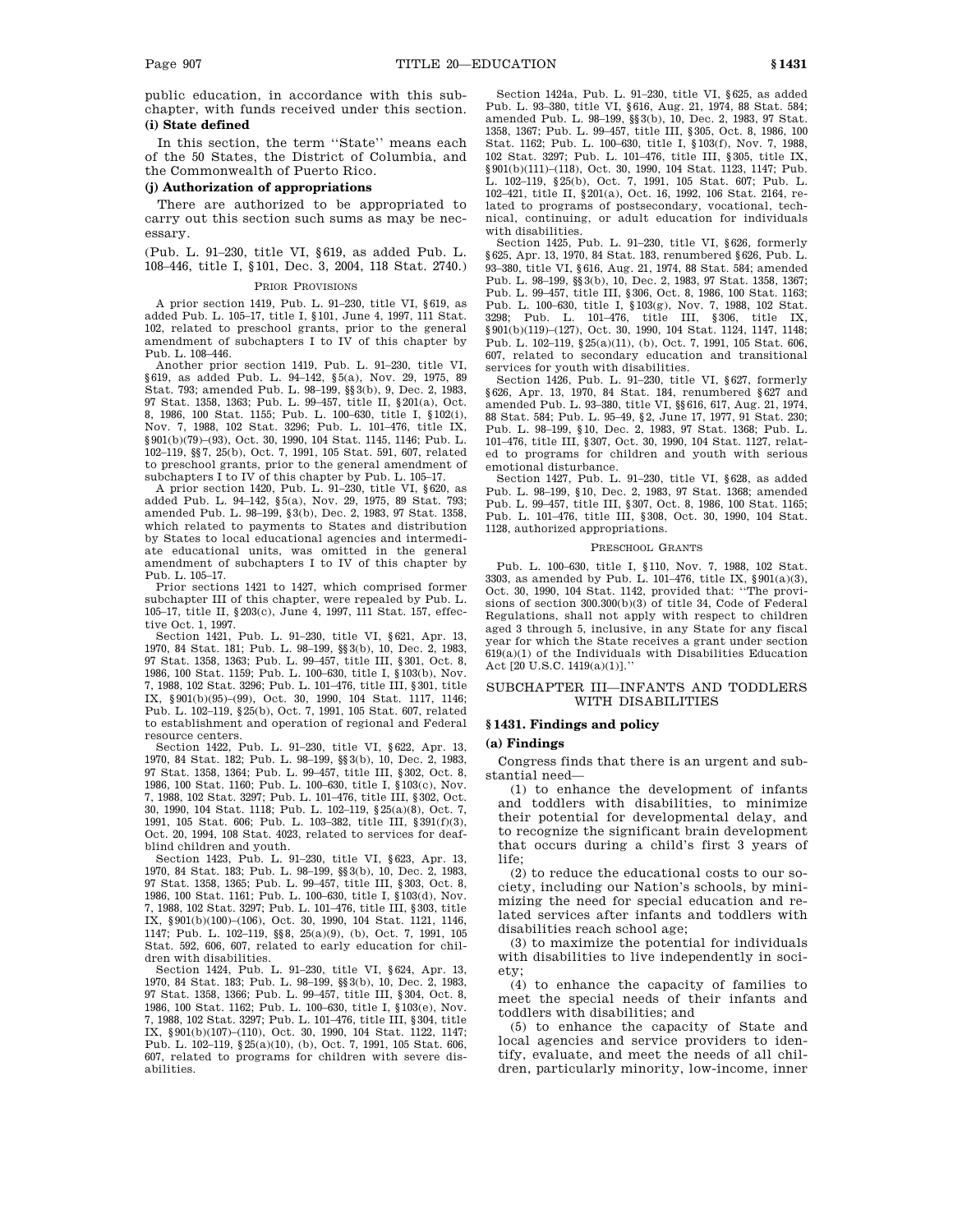dlers in foster care.

# **(b) Policy**

It is the policy of the United States to provide financial assistance to States—

(1) to develop and implement a statewide, comprehensive, coordinated, multidisciplinary, interagency system that provides early intervention services for infants and toddlers with disabilities and their families;

(2) to facilitate the coordination of payment for early intervention services from Federal, State, local, and private sources (including public and private insurance coverage);

(3) to enhance State capacity to provide quality early intervention services and expand and improve existing early intervention services being provided to infants and toddlers with disabilities and their families; and

(4) to encourage States to expand opportunities for children under 3 years of age who would be at risk of having substantial developmental delay if they did not receive early intervention services.

(Pub. L. 91–230, title VI, §631, as added Pub. L. 108–446, title I, §101, Dec. 3, 2004, 118 Stat. 2744.)

### PRIOR PROVISIONS

A prior section 1431, Pub. L. 91–230, title VI, §631, as added Pub. L. 105–17, title I, §101, June 4, 1997, 111 Stat. 106, set out findings and policy, prior to the general amendment of subchapters I to IV of this chapter by Pub. L. 108–446.

Another prior section 1431, Pub. L. 91–230, title VI, §631, Apr. 13, 1970, 84 Stat. 184; Pub. L. 98–199, §§3(b), 11, Dec. 2, 1983, 97 Stat. 1358, 1369; Pub. L. 99–457, title III, §308, Oct. 8, 1986, 100 Stat. 1165; Pub. L. 100–630, title I, §104(b), Nov. 7, 1988, 102 Stat. 3298; Pub. L. 101–476, title IV, §401, title IX, §901(b)(129)–(142), Oct. 30, 1990, 104 Stat. 1129, 1148; Pub. L. 102–119, §§9(a), (b), 25(a)(12), (b), Oct. 7, 1991, 105 Stat. 593, 594, 606, 607; Pub. L. 102–421, title II, §202, Oct. 16, 1992, 106 Stat. 2165; Pub. L. 102–569, title IX, §912(a), Oct. 29, 1992, 106 Stat. 4486; Pub. L. 103–73, title III, §302, Aug. 11, 1993, 107 Stat. 736; Pub. L. 103–218, title IV, §401, Mar. 9, 1994, 108 Stat. 95, related to grants for personnel training, prior to the general amendment of subchapters I to IV of this chapter by Pub. L. 105–17.

# EFFECTIVE DATE

Subchapter effective July 1, 2005, see section 302(a) of Pub. L. 108–446, set out as a note under section 1400 of this title.

# **§ 1432. Definitions**

In this subchapter:

#### **(1) At-risk infant or toddler**

The term ''at-risk infant or toddler'' means an individual under 3 years of age who would be at risk of experiencing a substantial developmental delay if early intervention services were not provided to the individual.

### **(2) Council**

The term "council" means a State interagency coordinating council established under section 1441 of this title.

### **(3) Developmental delay**

The term ''developmental delay'', when used with respect to an individual residing in a State, has the meaning given such term by the State under section 1435(a)(1) of this title.

# **(4) Early intervention services**

The term "early intervention services" means developmental services that—

(A) are provided under public supervision; (B) are provided at no cost except where Federal or State law provides for a system of payments by families, including a schedule of sliding fees;

(C) are designed to meet the developmental needs of an infant or toddler with a disability, as identified by the individualized family service plan team, in any 1 or more of the following areas:

(i) physical development;

(ii) cognitive development;

(iii) communication development;

(iv) social or emotional development; or (v) adaptive development;

(D) meet the standards of the State in which the services are provided, including the requirements of this subchapter;

(E) include—

(i) family training, counseling, and home visits;

(ii) special instruction;

(iii) speech-language pathology and audiology services, and sign language and cued language services;

(iv) occupational therapy;

(v) physical therapy;

(vi) psychological services;

(vii) service coordination services;

(viii) medical services only for diagnostic or evaluation purposes;

(ix) early identification, screening, and assessment services;

(x) health services necessary to enable the infant or toddler to benefit from the other early intervention services;

(xi) social work services;

(xii) vision services;

(xiii) assistive technology devices and assistive technology services; and

(xiv) transportation and related costs that are necessary to enable an infant or toddler and the infant's or toddler's family to receive another service described in this paragraph;

(F) are provided by qualified personnel, including—

(i) special educators;

(ii) speech-language pathologists and audiologists;

(iii) occupational therapists;

(iv) physical therapists;

(v) psychologists;

(vi) social workers;

(vii) nurses;

(viii) registered dietitians;

(ix) family therapists;

(x) vision specialists, including ophthal-

mologists and optometrists; (xi) orientation and mobility specialists; and

(xii) pediatricians and other physicians;

(G) to the maximum extent appropriate, are provided in natural environments, including the home, and community settings in which children without disabilities participate; and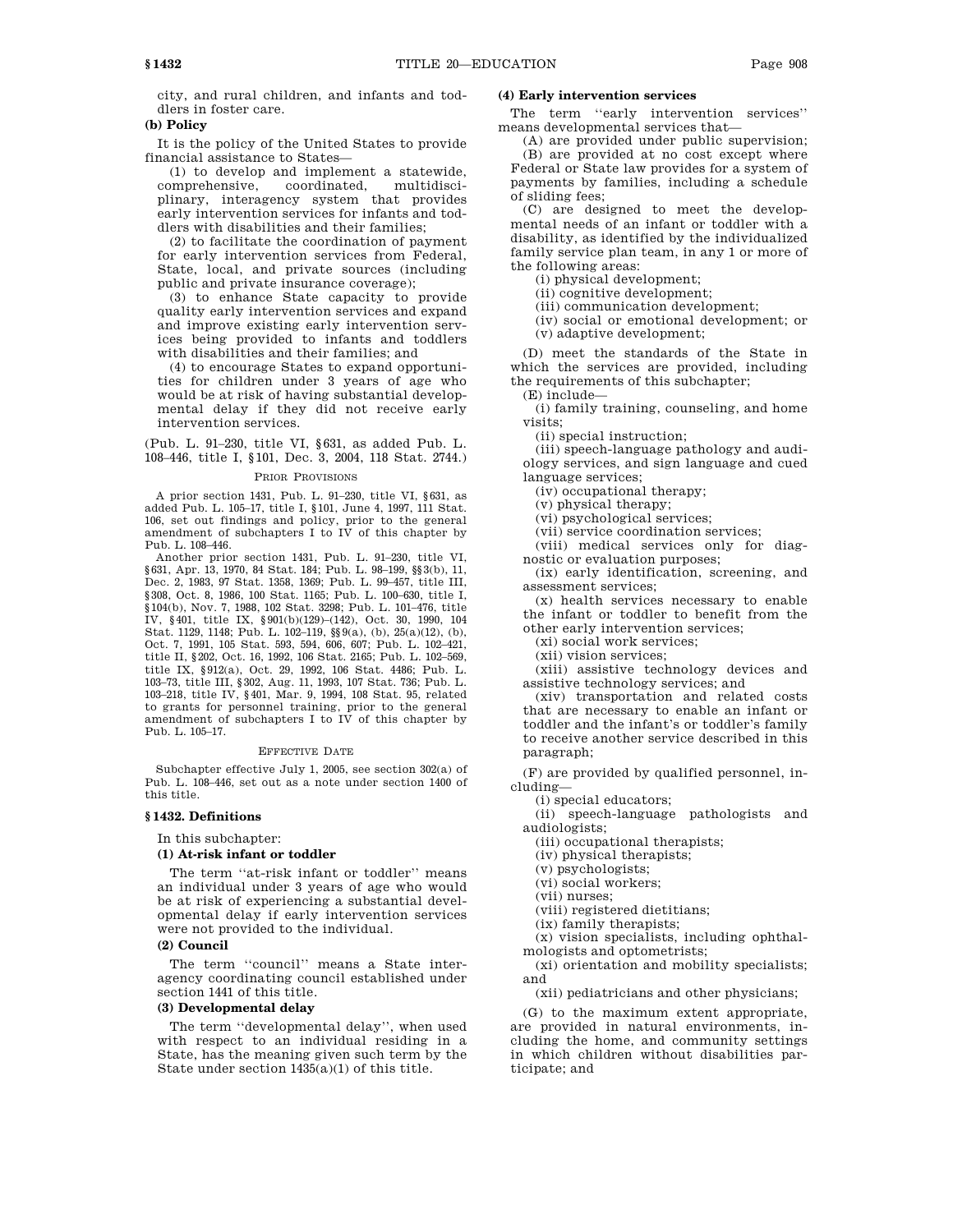(H) are provided in conformity with an individualized family service plan adopted in accordance with section 1436 of this title.

# **(5) Infant or toddler with a disability**

The term ''infant or toddler with a disability''—

(A) means an individual under 3 years of age who needs early intervention services because the individual—

(i) is experiencing developmental delays, as measured by appropriate diagnostic instruments and procedures in 1 or more of the areas of cognitive development, physical development, communication development, social or emotional development, and adaptive development; or

(ii) has a diagnosed physical or mental condition that has a high probability of resulting in developmental delay; and

(B) may also include, at a State's discretion—

(i) at-risk infants and toddlers; and

(ii) children with disabilities who are eligible for services under section 1419 of this title and who previously received services under this subchapter until such children enter, or are eligible under State law to enter, kindergarten or elementary school, as appropriate, provided that any programs under this subchapter serving such children shall include—

(I) an educational component that promotes school readiness and incorporates pre-literacy, language, and numeracy skills; and

(II) a written notification to parents of their rights and responsibilities in determining whether their child will continue to receive services under this subchapter or participate in preschool programs under section 1419 of this title.

(Pub. L. 91–230, title VI, §632, as added Pub. L. 108–446, title I, §101, Dec. 3, 2004, 118 Stat. 2744.)

#### PRIOR PROVISIONS

A prior section 1432, Pub. L. 91–230, title VI, §632, as added Pub. L. 105–17, title I, §101, June 4, 1997, 111 Stat. 106, set out definitions for this subchapter, prior to the general amendment of subchapters I to IV of this chapter by Pub. L. 108–446.

Another prior section 1432, Pub. L. 91–230, title VI, §632, Apr. 13, 1970, 84 Stat. 184; Pub. L. 98–199, §§3(b), 11, Dec. 2, 1983, 97 Stat. 1358, 1371; Pub. L. 99–457, title III, §309, Oct. 8, 1986, 100 Stat. 1168; Pub. L. 100–630, title I, §104(c), Nov. 7, 1988, 102 Stat. 3298; Pub. L. 101–476, title IV, §402, title IX, §901(b)(143), Oct. 30, 1990, 104 Stat. 1132, 1148; Pub. L. 102–119, §25(b), Oct. 7, 1991, 105 Stat. 607, related to grants to State educational agencies and institutions for traineeships, prior to the general amendment of subchapters I to IV of this chapter by Pub. L. 105–17.

### **§ 1433. General authority**

The Secretary shall, in accordance with this subchapter, make grants to States (from their allotments under section 1443 of this title) to assist each State to maintain and implement a statewide, comprehensive, coordinated, multidisciplinary, interagency system to provide early intervention services for infants and toddlers with disabilities and their families.

(Pub. L. 91–230, title VI, §633, as added Pub. L. 108–446, title I, §101, Dec. 3, 2004, 118 Stat. 2746.)

#### PRIOR PROVISIONS

A prior section 1433, Pub. L. 91–230, title VI, §633, as added Pub. L. 105–17, title I, §101, June 4, 1997, 111 Stat. 108, related to the general authority of the Secretary, prior to the general amendment of subchapters I to IV of this chapter by Pub. L. 108–446.

Another prior section 1433, Pub. L. 91–230, title VI, §633, Apr. 13, 1970, 84 Stat. 184; Pub. L. 98–199, §§3(b), 11, Dec. 2, 1983, 97 Stat. 1358, 1371; Pub. L. 99–457, title III, §310, Oct. 8, 1986, 100 Stat. 1168; Pub. L. 100–630, title I, §104(e), Nov. 7, 1988, 102 Stat. 3299; Pub. L. 101–476, title IV, §403, title IX, §901(b)(144), Oct. 30, 1990, 104 Stat. 1133, 1149; Pub. L. 102–119, §25(b), Oct. 7, 1991, 105 Stat. 607, related to establishment of national clearinghouses, prior to the general amendment of subchapters I to IV of this chapter by Pub. L. 105–17.

#### **§ 1434. Eligibility**

In order to be eligible for a grant under section 1433 of this title, a State shall provide assurances to the Secretary that the State—

(1) has adopted a policy that appropriate early intervention services are available to all infants and toddlers with disabilities in the State and their families, including Indian infants and toddlers with disabilities and their families residing on a reservation geographically located in the State, infants and toddlers with disabilities who are homeless children and their families, and infants and toddlers with disabilities who are wards of the State; and

(2) has in effect a statewide system that meets the requirements of section 1435 of this title.

(Pub. L. 91–230, title VI, §634, as added Pub. L. 108–446, title I, §101, Dec. 3, 2004, 118 Stat. 2746.)

#### PRIOR PROVISIONS

A prior section 1434, Pub. L. 91–230, title VI, §634, as added Pub. L. 105–17, title I, §101, June 4, 1997, 111 Stat. 108, related to grant eligibility, prior to the general amendment of subchapters I to IV of this chapter by Pub. L. 108–446.

Another prior section 1434, Pub. L. 91–230, title VI, §634, Apr. 13, 1970, 84 Stat. 185; Pub. L. 98–199, §§3(b), 11, Dec. 2, 1983, 97 Stat. 1358, 1372; Pub. L. 101–476, title IV, §404, Oct. 30, 1990, 104 Stat. 1135; Pub. L. 102-119, §9(c)(1), Oct. 7, 1991, 105 Stat. 595, related to reports to Secretary by recipients of grants and contracts, prior to the general amendment of subchapters I to IV of this chapter by Pub. L. 105–17.

#### **§ 1435. Requirements for statewide system**

#### **(a) In general**

A statewide system described in section 1433 of this title shall include, at a minimum, the following components:

(1) A rigorous definition of the term ''developmental delay'' that will be used by the State in carrying out programs under this subchapter in order to appropriately identify infants and toddlers with disabilities that are in need of services under this subchapter.

(2) A State policy that is in effect and that ensures that appropriate early intervention services based on scientifically based research, to the extent practicable, are available to all infants and toddlers with disabilities and their families, including Indian infants and toddlers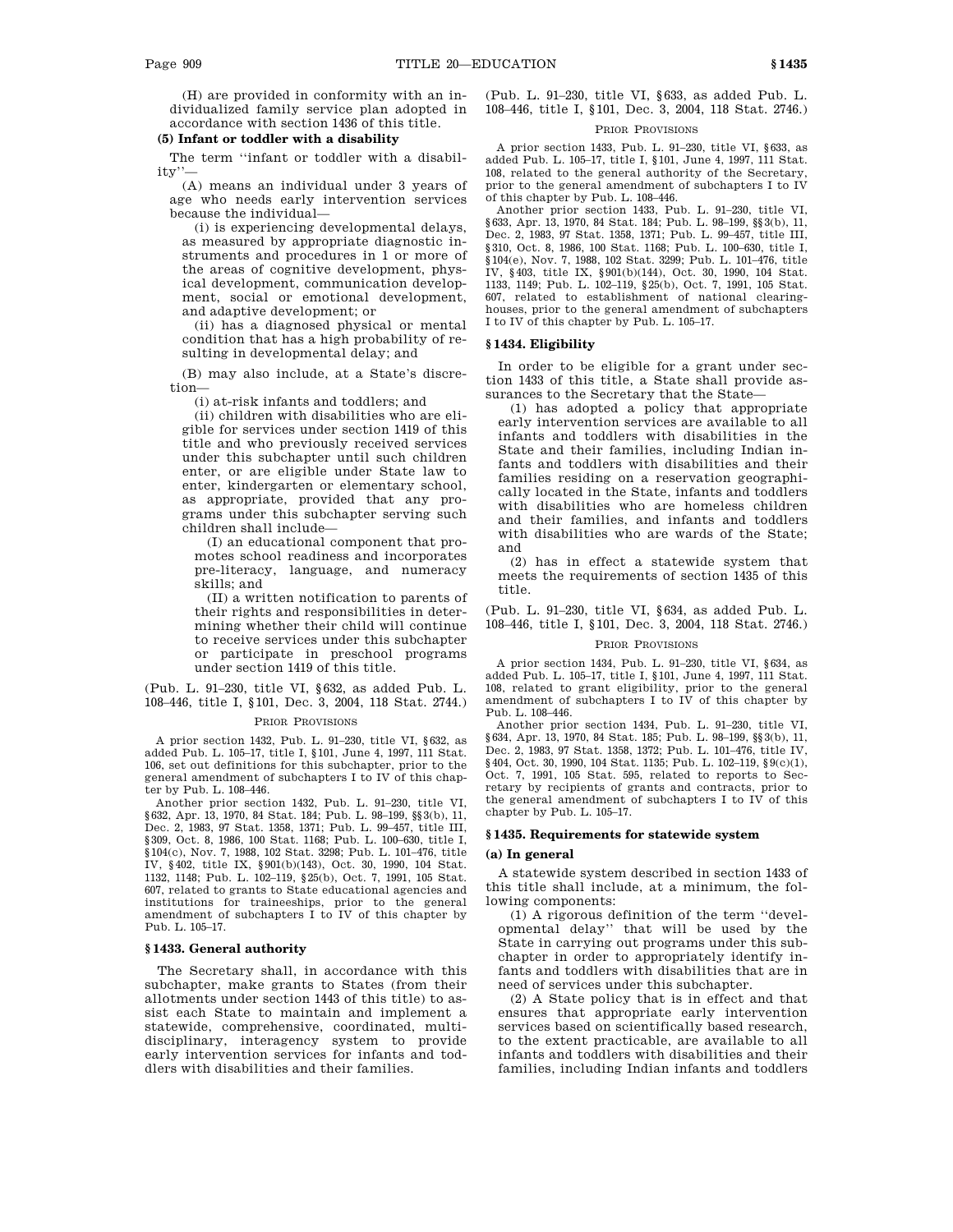with disabilities and their families residing on a reservation geographically located in the State and infants and toddlers with disabilities who are homeless children and their families.

(3) A timely, comprehensive, multidisciplinary evaluation of the functioning of each infant or toddler with a disability in the State, and a family-directed identification of the needs of each family of such an infant or toddler, to assist appropriately in the development of the infant or toddler.

(4) For each infant or toddler with a disability in the State, an individualized family service plan in accordance with section 1436 of this title, including service coordination services in accordance with such service plan.

(5) A comprehensive child find system, consistent with subchapter II, including a system for making referrals to service providers that includes timelines and provides for participation by primary referral sources and that ensures rigorous standards for appropriately identifying infants and toddlers with disabilities for services under this subchapter that will reduce the need for future services.

(6) A public awareness program focusing on early identification of infants and toddlers with disabilities, including the preparation and dissemination by the lead agency designated or established under paragraph (10) to all primary referral sources, especially hospitals and physicians, of information to be given to parents, especially to inform parents with premature infants, or infants with other physical risk factors associated with learning or developmental complications, on the availability of early intervention services under this subchapter and of services under section 1419 of this title, and procedures for assisting such sources in disseminating such information to parents of infants and toddlers with disabilities.

(7) A central directory that includes information on early intervention services, resources, and experts available in the State and research and demonstration projects being conducted in the State.

(8) A comprehensive system of personnel development, including the training of paraprofessionals and the training of primary referral sources with respect to the basic components of early intervention services available in the State that—

(A) shall include—

(i) implementing innovative strategies and activities for the recruitment and retention of early education service providers;

(ii) promoting the preparation of early intervention providers who are fully and appropriately qualified to provide early intervention services under this subchapter; and

(iii) training personnel to coordinate transition services for infants and toddlers served under this subchapter from a program providing early intervention services under this subchapter and under subchapter II (other than section 1419 of this title), to a preschool program receiving

funds under section 1419 of this title, or another appropriate program; and

(B) may include—

(i) training personnel to work in rural and inner-city areas; and

(ii) training personnel in the emotional and social development of young children.

(9) Policies and procedures relating to the establishment and maintenance of qualifications to ensure that personnel necessary to carry out this subchapter are appropriately and adequately prepared and trained, including the establishment and maintenance of qualifications that are consistent with any State-approved or recognized certification, licensing, registration, or other comparable requirements that apply to the area in which such personnel are providing early intervention services, except that nothing in this subchapter (including this paragraph) shall be construed to prohibit the use of paraprofessionals and assistants who are appropriately trained and supervised in accordance with State law, regulation, or written policy, to assist in the provision of early intervention services under this subchapter to infants and toddlers with disabilities.

(10) A single line of responsibility in a lead agency designated or established by the Governor for carrying out—

(A) the general administration and supervision of programs and activities receiving assistance under section 1433 of this title, and the monitoring of programs and activities used by the State to carry out this subchapter, whether or not such programs or activities are receiving assistance made available under section 1433 of this title, to ensure that the State complies with this subchapter;

(B) the identification and coordination of all available resources within the State from Federal, State, local, and private sources;

(C) the assignment of financial responsibility in accordance with section 1437(a)(2) of this title to the appropriate agencies;

(D) the development of procedures to ensure that services are provided to infants and toddlers with disabilities and their families under this subchapter in a timely manner pending the resolution of any disputes among public agencies or service providers;

(E) the resolution of intra- and interagency disputes; and

(F) the entry into formal interagency agreements that define the financial responsibility of each agency for paying for early intervention services (consistent with State law) and procedures for resolving disputes and that include all additional components necessary to ensure meaningful cooperation and coordination.

(11) A policy pertaining to the contracting or making of other arrangements with service providers to provide early intervention services in the State, consistent with the provisions of this subchapter, including the contents of the application used and the conditions of the contract or other arrangements.

(12) A procedure for securing timely reimbursements of funds used under this sub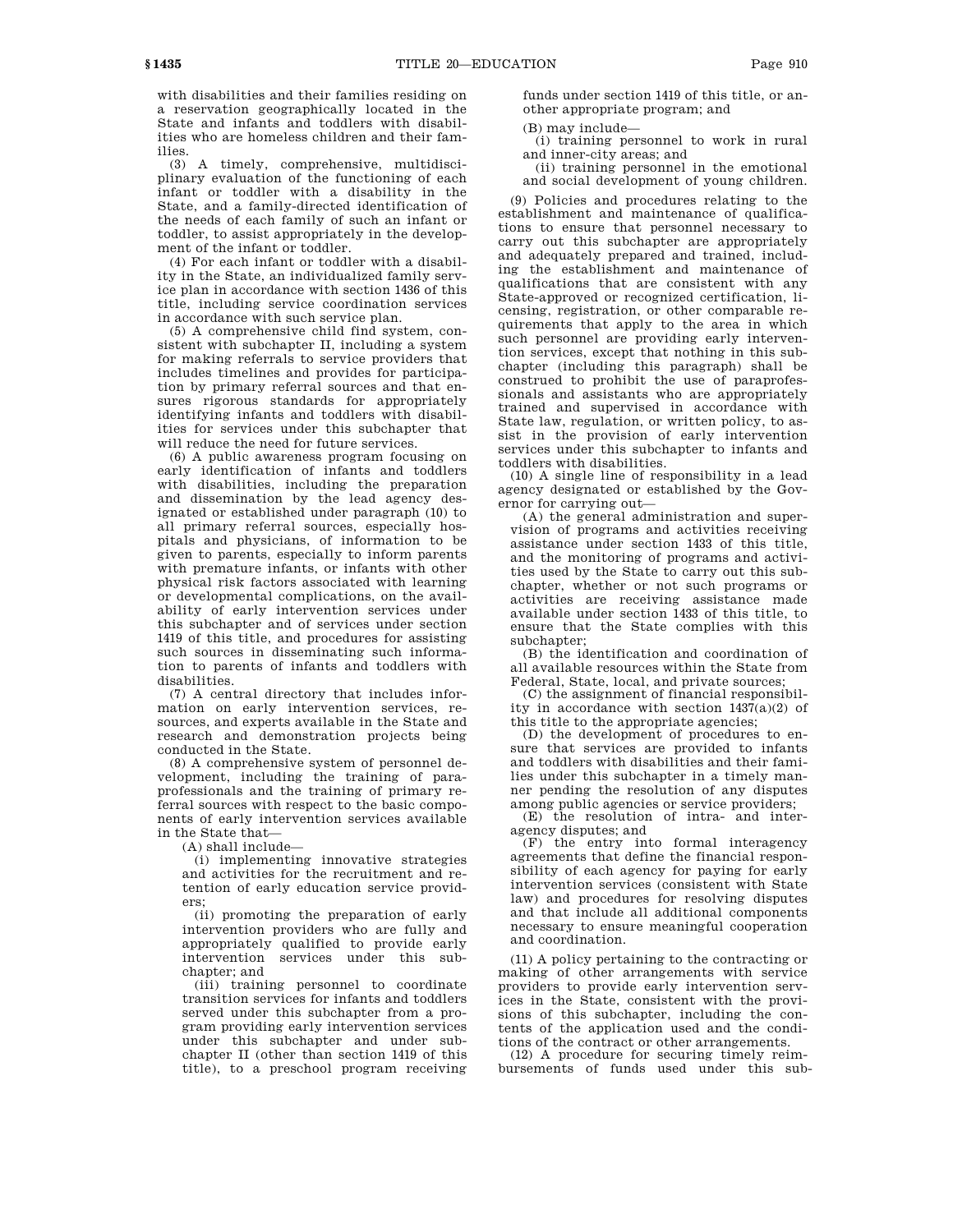chapter in accordance with section 1440(a) of this title.

(13) Procedural safeguards with respect to programs under this subchapter, as required by section 1439 of this title.

(14) A system for compiling data requested by the Secretary under section 1418 of this title that relates to this subchapter.

(15) A State interagency coordinating council that meets the requirements of section 1441 of this title.

(16) Policies and procedures to ensure that, consistent with section  $1436(d)(5)$  of this title-

(A) to the maximum extent appropriate, early intervention services are provided in natural environments; and

(B) the provision of early intervention services for any infant or toddler with a disability occurs in a setting other than a natural environment that is most appropriate, as determined by the parent and the individualized family service plan team, only when early intervention cannot be achieved satisfactorily for the infant or toddler in a natural environment.

### **(b) Policy**

In implementing subsection (a)(9), a State may adopt a policy that includes making ongoing good-faith efforts to recruit and hire appropriately and adequately trained personnel to provide early intervention services to infants and toddlers with disabilities, including, in a geographic area of the State where there is a shortage of such personnel, the most qualified individuals available who are making satisfactory progress toward completing applicable course work necessary to meet the standards described in subsection (a)(9).

#### **(c) Flexibility to serve children 3 years of age until entrance into elementary school**

### **(1) In general**

A statewide system described in section 1433 of this title may include a State policy, developed and implemented jointly by the lead agency and the State educational agency, under which parents of children with disabilities who are eligible for services under section 1419 of this title and previously received services under this subchapter, may choose the continuation of early intervention services (which shall include an educational component that promotes school readiness and incorporates preliteracy, language, and numeracy skills) for such children under this subchapter until such children enter, or are eligible under State law to enter, kindergarten.

# **(2) Requirements**

If a statewide system includes a State policy described in paragraph (1), the statewide system shall ensure that—

(A) parents of children with disabilities served pursuant to this subsection are provided annual notice that contains—

(i) a description of the rights of such parents to elect to receive services pursuant to this subsection or under subchapter II; and

(ii) an explanation of the differences between services provided pursuant to this subsection and services provided under subchapter II, including—

(I) types of services and the locations at which the services are provided;

(II) applicable procedural safeguards; and

(III) possible costs (including any fees to be charged to families as described in section 1432(4)(B) of this title), if any, to parents of infants or toddlers with disabilities;

(B) services provided pursuant to this subsection include an educational component that promotes school readiness and incorporates preliteracy, language, and numeracy skills;

(C) the State policy will not affect the right of any child served pursuant to this subsection to instead receive a free appropriate public education under subchapter II;

(D) all early intervention services outlined in the child's individualized family service plan under section 1436 of this title are continued while any eligibility determination is being made for services under this subsection;

(E) the parents of infants or toddlers with disabilities (as defined in section  $1432(5)(A)$ of this title) provide informed written consent to the State, before such infants or toddlers reach 3 years of age, as to whether such parents intend to choose the continuation of early intervention services pursuant to this subsection for such infants or toddlers;

(F) the requirements under section 1437(a)(9) of this title shall not apply with respect to a child who is receiving services in accordance with this subsection until not less than 90 days (and at the discretion of the parties to the conference, not more than 9 months) before the time the child will no longer receive those services; and

(G) there will be a referral for evaluation for early intervention services of a child who experiences a substantiated case of trauma due to exposure to family violence (as defined in section 10402 of title 42).

#### **(3) Reporting requirement**

If a statewide system includes a State policy described in paragraph (1), the State shall submit to the Secretary, in the State's report under section  $1437(b)(4)(A)$  of this title, a report on the number and percentage of children with disabilities who are eligible for services under section 1419 of this title but whose parents choose for such children to continue to receive early intervention services under this subchapter.

#### **(4) Available funds**

If a statewide system includes a State policy described in paragraph (1), the policy shall describe the funds (including an identification as Federal, State, or local funds) that will be used to ensure that the option described in paragraph (1) is available to eligible children and families who provide the consent described in paragraph  $(2)(E)$ , including fees (if any) to be charged to families as described in section 1432(4)(B) of this title.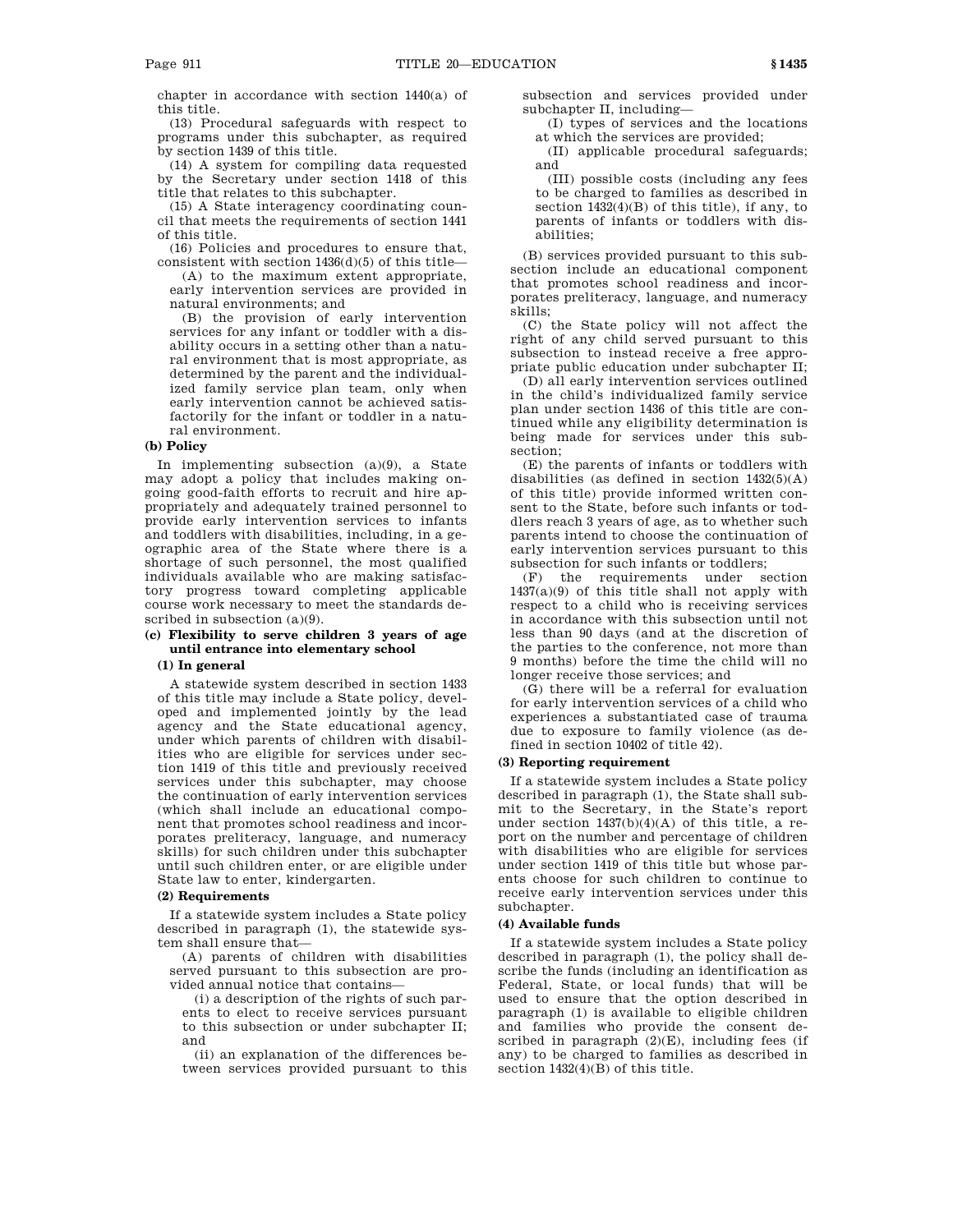# **(5) Rules of construction**

# **(A) Services under subchapter II**

If a statewide system includes a State policy described in paragraph (1), a State that provides services in accordance with this subsection to a child with a disability who is eligible for services under section 1419 of this title shall not be required to provide the child with a free appropriate public education under subchapter II for the period of time in which the child is receiving services under this subchapter.

# **(B) Services under this subchapter**

Nothing in this subsection shall be construed to require a provider of services under this subchapter to provide a child served under this subchapter with a free appropriate public education.

(Pub. L. 91–230, title VI, §635, as added Pub. L. 108–446, title I, §101, Dec. 3, 2004, 118 Stat. 2747; amended Pub. L. 111–320, title II, §202(b), Dec. 20, 2010, 124 Stat. 3509.)

### PRIOR PROVISIONS

A prior section 1435, Pub. L. 91–230, title VI, §635, as added Pub. L. 105–17, title I, §101, June 4, 1997, 111 Stat. 108, related to requirements for statewide system, prior to the general amendment of subchapters I to IV of this chapter by Pub. L. 108–446.

Another prior section 1435, Pub. L. 91–230, title VI, §635, Apr. 13, 1970, 84 Stat. 185; Pub. L. 98–199, §§3(b), 11, Dec. 2, 1983, 97 Stat. 1358, 1372; Pub. L. 99–457, title III, §311, Oct. 8, 1986, 100 Stat. 1169; Pub. L. 101-476, title IV, §405, Oct. 30, 1990, 104 Stat. 1135; Pub. L. 102–119,  $\S89(c)(2)$ , 10, 25(a)(13), Oct. 7, 1991, 105 Stat. 595, 606, authorized appropriations, prior to the general amendment of subchapters I to IV of this chapter by Pub. L. 105–17.

#### AMENDMENTS

2010—Subsec. (c)(2)(G). Pub. L. 111–320 substituted "section  $10402$  of title  $42$ " for "section  $10421$  of title  $42$ ".

# **§ 1436. Individualized family service plan**

#### **(a) Assessment and program development**

A statewide system described in section 1433 of this title shall provide, at a minimum, for each infant or toddler with a disability, and the infant's or toddler's family, to receive—

(1) a multidisciplinary assessment of the unique strengths and needs of the infant or toddler and the identification of services appropriate to meet such needs;

(2) a family-directed assessment of the resources, priorities, and concerns of the family and the identification of the supports and services necessary to enhance the family's capacity to meet the developmental needs of the infant or toddler; and

(3) a written individualized family service plan developed by a multidisciplinary team, including the parents, as required by subsection (e), including a description of the appropriate transition services for the infant or toddler.

# **(b) Periodic review**

The individualized family service plan shall be evaluated once a year and the family shall be provided a review of the plan at 6-month intervals (or more often where appropriate based on infant or toddler and family needs).

# **(c) Promptness after assessment**

The individualized family service plan shall be developed within a reasonable time after the assessment required by subsection  $(a)(1)$  is completed. With the parents' consent, early intervention services may commence prior to the completion of the assessment.

### **(d) Content of plan**

The individualized family service plan shall be in writing and contain—

(1) a statement of the infant's or toddler's present levels of physical development, cognitive development, communication development, social or emotional development, and adaptive development, based on objective criteria;

(2) a statement of the family's resources, priorities, and concerns relating to enhancing the development of the family's infant or toddler with a disability;

(3) a statement of the measurable results or outcomes expected to be achieved for the infant or toddler and the family, including preliteracy and language skills, as developmentally appropriate for the child, and the criteria, procedures, and timelines used to determine the degree to which progress toward achieving the results or outcomes is being made and whether modifications or revisions of the results or outcomes or services are necessary;

(4) a statement of specific early intervention services based on peer-reviewed research, to the extent practicable, necessary to meet the unique needs of the infant or toddler and the family, including the frequency, intensity, and method of delivering services;

(5) a statement of the natural environments in which early intervention services will appropriately be provided, including a justification of the extent, if any, to which the services will not be provided in a natural environment;

(6) the projected dates for initiation of services and the anticipated length, duration, and frequency of the services;

(7) the identification of the service coordinator from the profession most immediately relevant to the infant's or toddler's or family's needs (or who is otherwise qualified to carry out all applicable responsibilities under this subchapter) who will be responsible for the implementation of the plan and coordination with other agencies and persons, including transition services; and

(8) the steps to be taken to support the transition of the toddler with a disability to preschool or other appropriate services.

# **(e) Parental consent**

The contents of the individualized family service plan shall be fully explained to the parents and informed written consent from the parents shall be obtained prior to the provision of early intervention services described in such plan. If the parents do not provide consent with respect to a particular early intervention service, then only the early intervention services to which consent is obtained shall be provided.

(Pub. L. 91–230, title VI, §636, as added Pub. L. 108–446, title I, §101, Dec. 3, 2004, 118 Stat. 2751.)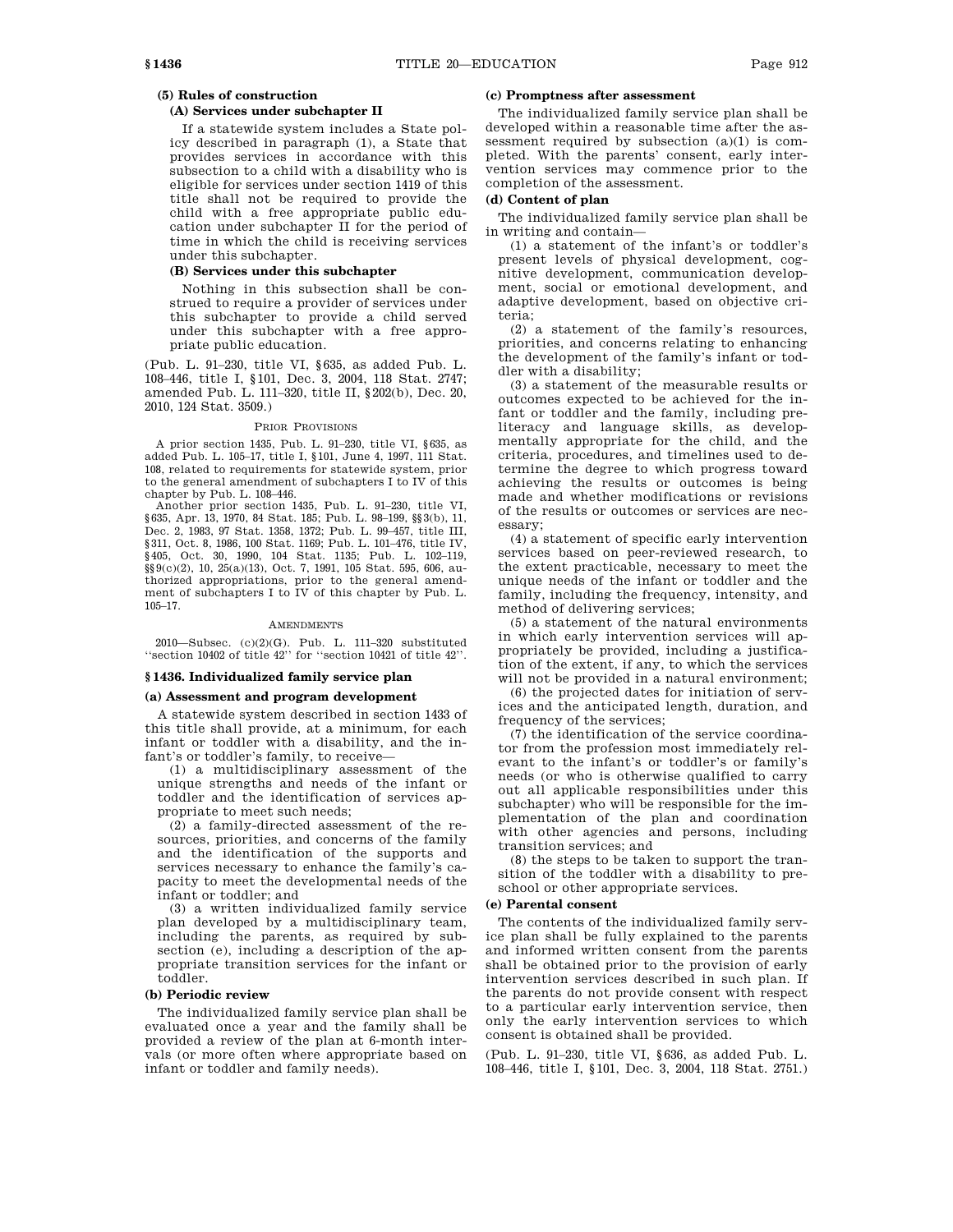# PRIOR PROVISIONS

A prior section 1436, Pub. L. 91–230, title VI, §636, as added Pub. L. 105–17, title I, §101, June 4, 1997, 111 Stat. 111, related to individualized family service plans, prior to the general amendment of subchapters I to IV of this chapter by Pub. L. 108–446.

Another prior section 1436, Pub. L. 91–230, title VI, §636, Apr. 13, 1970, 84 Stat. 185; Pub. L. 93–380, title VI, §618, Aug. 21, 1974, 88 Stat. 584; Pub. L. 95–49, §3, June 17, 1977, 91 Stat. 230, authorized appropriations, prior to the general amendment of this subchapter by Pub. L. 98–199, §11, Dec. 2, 1983, 97 Stat. 1369.

#### **§ 1437. State application and assurances**

#### **(a) Application**

A State desiring to receive a grant under section 1433 of this title shall submit an application to the Secretary at such time and in such manner as the Secretary may reasonably require. The application shall contain—

(1) a designation of the lead agency in the State that will be responsible for the administration of funds provided under section 1433 of this title;

(2) a certification to the Secretary that the arrangements to establish financial responsibility for services provided under this subchapter pursuant to section 1440(b) of this title are current as of the date of submission of the certification;

(3) information demonstrating eligibility of the State under section 1434 of this title, including—

(A) information demonstrating to the Secretary's satisfaction that the State has in effect the statewide system required by section 1433 of this title; and

(B) a description of services to be provided to infants and toddlers with disabilities and their families through the system;

(4) if the State provides services to at-risk infants and toddlers through the statewide system, a description of such services;

(5) a description of the uses for which funds will be expended in accordance with this subchapter:

(6) a description of the State policies and procedures that require the referral for early intervention services under this subchapter of a child under the age of 3 who—

(A) is involved in a substantiated case of child abuse or neglect; or

(B) is identified as affected by illegal substance abuse, or withdrawal symptoms resulting from prenatal drug exposure;

(7) a description of the procedure used to ensure that resources are made available under this subchapter for all geographic areas within the State;

(8) a description of State policies and procedures that ensure that, prior to the adoption by the State of any other policy or procedure necessary to meet the requirements of this subchapter, there are public hearings, adequate notice of the hearings, and an opportunity for comment available to the general public, including individuals with disabilities and parents of infants and toddlers with disabilities;

(9) a description of the policies and procedures to be used—

(A) to ensure a smooth transition for toddlers receiving early intervention services under this subchapter (and children receiving those services under section 1435(c) of this title) to preschool, school, other appropriate services, or exiting the program, including a description of how—

(i) the families of such toddlers and children will be included in the transition plans required by subparagraph (C); and

(ii) the lead agency designated or established under section 1435(a)(10) of this title will-

(I) notify the local educational agency for the area in which such a child resides that the child will shortly reach the age of eligibility for preschool services under subchapter II, as determined in accordance with State law;

(II) in the case of a child who may be eligible for such preschool services, with the approval of the family of the child, convene a conference among the lead agency, the family, and the local educational agency not less than 90 days (and at the discretion of all such parties, not more than 9 months) before the child is eligible for the preschool services, to discuss any such services that the child may receive; and

(III) in the case of a child who may not be eligible for such preschool services, with the approval of the family, make reasonable efforts to convene a conference among the lead agency, the family, and providers of other appropriate services for children who are not eligible for preschool services under subchapter II, to discuss the appropriate services that the child may receive;

(B) to review the child's program options for the period from the child's third birthday through the remainder of the school year; and

(C) to establish a transition plan, including, as appropriate, steps to exit from the program;

(10) a description of State efforts to promote collaboration among Early Head Start programs under section 9840a of title 42, early education and child care programs, and services under this subchapter; and

(11) such other information and assurances as the Secretary may reasonably require.

#### **(b) Assurances**

The application described in subsection (a)—

(1) shall provide satisfactory assurance that Federal funds made available under section 1443 of this title to the State will be expended in accordance with this subchapter;

(2) shall contain an assurance that the State will comply with the requirements of section 1440 of this title;

(3) shall provide satisfactory assurance that the control of funds provided under section 1443 of this title, and title to property derived from those funds, will be in a public agency for the uses and purposes provided in this subchapter and that a public agency will administer such funds and property;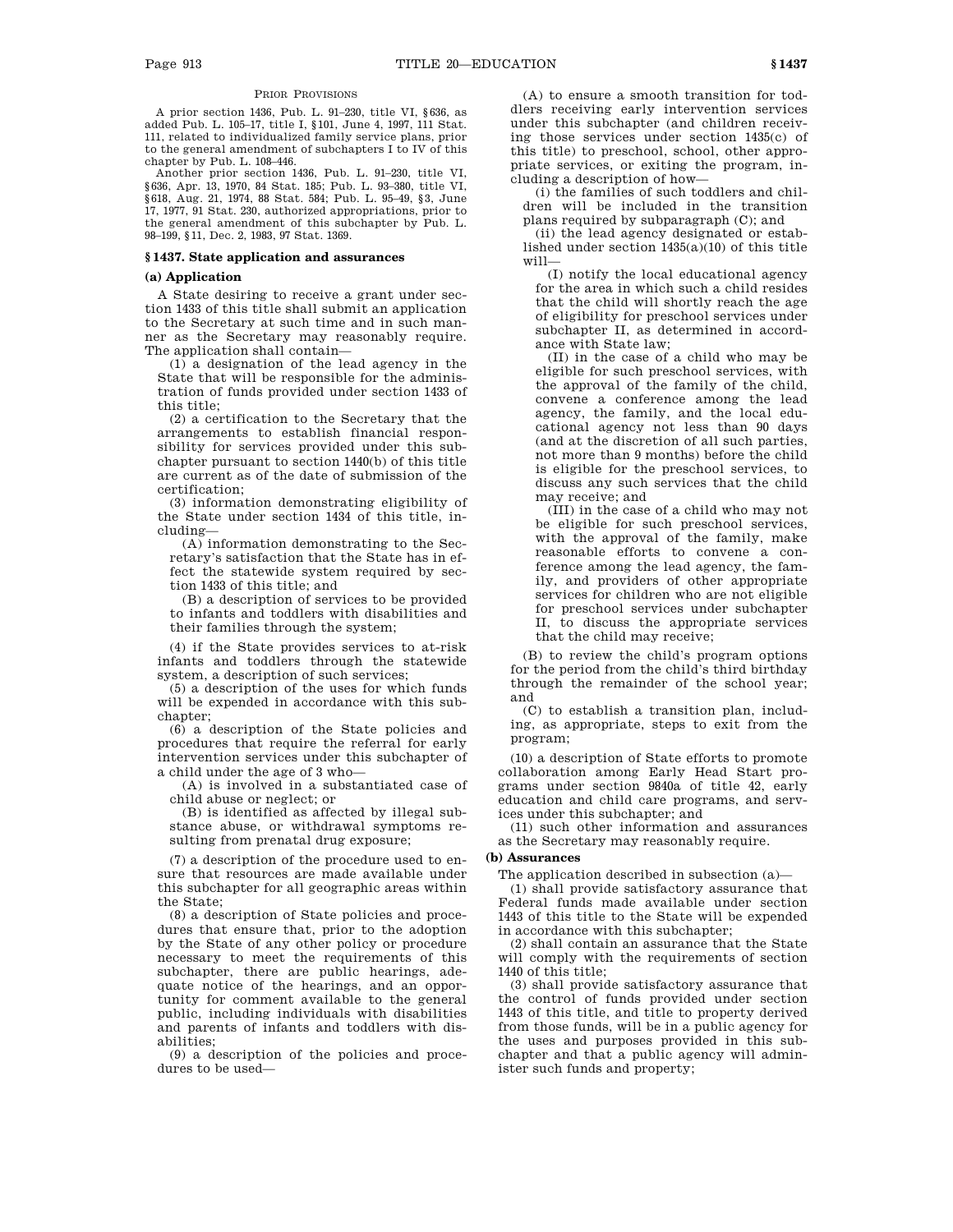(4) shall provide for—

(A) making such reports in such form and containing such information as the Secretary may require to carry out the Secretary's functions under this subchapter; and

(B) keeping such reports and affording such access to the reports as the Secretary may find necessary to ensure the correctness and verification of those reports and proper disbursement of Federal funds under this subchapter;

(5) provide satisfactory assurance that Federal funds made available under section 1443 of this title to the State—

(A) will not be commingled with State funds; and

(B) will be used so as to supplement the level of State and local funds expended for infants and toddlers with disabilities and their families and in no case to supplant those State and local funds;

(6) shall provide satisfactory assurance that such fiscal control and fund accounting procedures will be adopted as may be necessary to ensure proper disbursement of, and accounting for, Federal funds paid under section 1443 of this title to the State;

(7) shall provide satisfactory assurance that policies and procedures have been adopted to ensure meaningful involvement of underserved groups, including minority, low-income, homeless, and rural families and children with disabilities who are wards of the State, in the planning and implementation of all the requirements of this subchapter; and

(8) shall contain such other information and assurances as the Secretary may reasonably require by regulation.

# **(c) Standard for disapproval of application**

The Secretary may not disapprove such an application unless the Secretary determines, after notice and opportunity for a hearing, that the application fails to comply with the requirements of this section.

# **(d) Subsequent State application**

If a State has on file with the Secretary a policy, procedure, or assurance that demonstrates that the State meets a requirement of this section, including any policy or procedure filed under this subchapter (as in effect before December 3, 2004), the Secretary shall consider the State to have met the requirement for purposes of receiving a grant under this subchapter.

#### **(e) Modification of application**

An application submitted by a State in accordance with this section shall remain in effect until the State submits to the Secretary such modifications as the State determines necessary. This section shall apply to a modification of an application to the same extent and in the same manner as this section applies to the original application.

#### **(f) Modifications required by the Secretary**

The Secretary may require a State to modify its application under this section, but only to the extent necessary to ensure the State's compliance with this subchapter, if—

(1) an amendment is made to this chapter, or a Federal regulation issued under this chapter;

(2) a new interpretation of this chapter is made by a Federal court or the State's highest court; or

(3) an official finding of noncompliance with Federal law or regulations is made with respect to the State.

(Pub. L. 91–230, title VI, §637, as added Pub. L. 108–446, title I, §101, Dec. 3, 2004, 118 Stat. 2752.)

#### PRIOR PROVISIONS

A prior section 1437, Pub. L. 91–230, title VI, §637, as added Pub. L. 105–17, title I, §101, June 4, 1997, 111 Stat. 112, related to State application and assurances, prior to the general amendment of subchapters I to IV of this chapter by Pub. L. 108–446.

#### **§ 1438. Uses of funds**

In addition to using funds provided under section 1433 of this title to maintain and implement the statewide system required by such section, a State may use such funds—

(1) for direct early intervention services for infants and toddlers with disabilities, and their families, under this subchapter that are not otherwise funded through other public or private sources;

(2) to expand and improve on services for infants and toddlers and their families under this subchapter that are otherwise available;

(3) to provide a free appropriate public education, in accordance with subchapter II, to children with disabilities from their third birthday to the beginning of the following school year;

(4) with the written consent of the parents, to continue to provide early intervention services under this subchapter to children with disabilities from their 3rd birthday until such children enter, or are eligible under State law to enter, kindergarten, in lieu of a free appropriate public education provided in accordance with subchapter II; and

(5) in any State that does not provide services for at-risk infants and toddlers under section 1437(a)(4) of this title, to strengthen the statewide system by initiating, expanding, or improving collaborative efforts related to atrisk infants and toddlers, including establishing linkages with appropriate public or private community-based organizations, services, and personnel for the purposes of—

(A) identifying and evaluating at-risk infants and toddlers;

(B) making referrals of the infants and toddlers identified and evaluated under subparagraph (A); and

(C) conducting periodic follow-up on each such referral to determine if the status of the infant or toddler involved has changed with respect to the eligibility of the infant or toddler for services under this subchapter.

(Pub. L. 91–230, title VI, §638, as added Pub. L. 108–446, title I, §101, Dec. 3, 2004, 118 Stat. 2755.)

### PRIOR PROVISIONS

A prior section 1438, Pub. L. 91–230, title VI, §638, as added Pub. L. 105–17, title I, §101, June 4, 1997, 111 Stat. 114, related to uses of funds, prior to the general amendment of subchapters I to IV of this chapter by Pub. L. 108–446.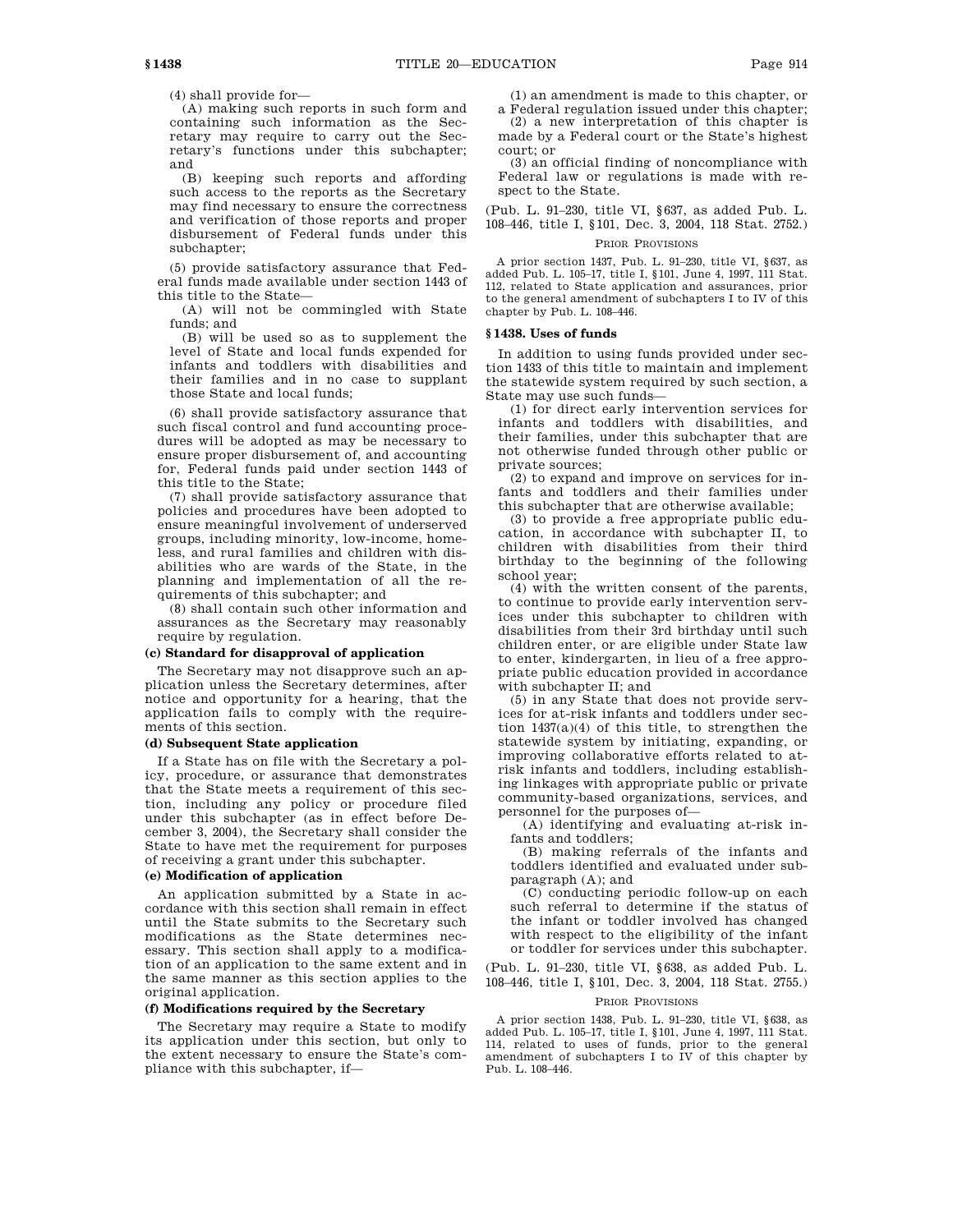# **§ 1439. Procedural safeguards**

# **(a) Minimum procedures**

The procedural safeguards required to be included in a statewide system under section  $1435(a)(13)$  of this title shall provide, at a minimum, the following:

(1) The timely administrative resolution of complaints by parents. Any party aggrieved by the findings and decision regarding an administrative complaint shall have the right to bring a civil action with respect to the complaint in any State court of competent jurisdiction or in a district court of the United States without regard to the amount in controversy. In any action brought under this paragraph, the court shall receive the records of the administrative proceedings, shall hear additional evidence at the request of a party, and, basing its decision on the preponderance of the evidence, shall grant such relief as the court determines is appropriate.

(2) The right to confidentiality of personally identifiable information, including the right of parents to written notice of and written consent to the exchange of such information among agencies consistent with Federal and State law.

(3) The right of the parents to determine whether they, their infant or toddler, or other family members will accept or decline any early intervention service under this subchapter in accordance with State law without jeopardizing other early intervention services under this subchapter.

(4) The opportunity for parents to examine records relating to assessment, screening, eligibility determinations, and the development and implementation of the individualized family service plan.

(5) Procedures to protect the rights of the infant or toddler whenever the parents of the infant or toddler are not known or cannot be found or the infant or toddler is a ward of the State, including the assignment of an individual (who shall not be an employee of the State lead agency, or other State agency, and who shall not be any person, or any employee of a person, providing early intervention services to the infant or toddler or any family member of the infant or toddler) to act as a surrogate for the parents.

(6) Written prior notice to the parents of the infant or toddler with a disability whenever the State agency or service provider proposes to initiate or change, or refuses to initiate or change, the identification, evaluation, or placement of the infant or toddler with a disability, or the provision of appropriate early intervention services to the infant or toddler.

(7) Procedures designed to ensure that the notice required by paragraph (6) fully informs the parents, in the parents' native language, unless it clearly is not feasible to do so, of all procedures available pursuant to this section.

(8) The right of parents to use mediation in accordance with section 1415 of this title, except that—

(A) any reference in the section to a State educational agency shall be considered to be a reference to a State's lead agency established or designated under section 1435(a)(10) of this title;

(B) any reference in the section to a local educational agency shall be considered to be a reference to a local service provider or the State's lead agency under this subchapter, as the case may be; and

(C) any reference in the section to the provision of a free appropriate public education to children with disabilities shall be considered to be a reference to the provision of appropriate early intervention services to infants and toddlers with disabilities.

# **(b) Services during pendency of proceedings**

During the pendency of any proceeding or action involving a complaint by the parents of an infant or toddler with a disability, unless the State agency and the parents otherwise agree, the infant or toddler shall continue to receive the appropriate early intervention services currently being provided or, if applying for initial services, shall receive the services not in dispute.

(Pub. L. 91–230, title VI, §639, as added Pub. L. 108–446, title I, §101, Dec. 3, 2004, 118 Stat. 2755.)

# PRIOR PROVISIONS

A prior section 1439, Pub. L. 91–230, title VI, §639, as added Pub. L. 105–17, title I, §101, June 4, 1997, 111 Stat. 115, set out procedural safeguards, prior to the general amendment of subchapters I to IV of this chapter by Pub. L. 108–446.

# **§ 1440. Payor of last resort**

# **(a) Nonsubstitution**

Funds provided under section 1443 of this title may not be used to satisfy a financial commitment for services that would have been paid for from another public or private source, including any medical program administered by the Secretary of Defense, but for the enactment of this subchapter, except that whenever considered necessary to prevent a delay in the receipt of appropriate early intervention services by an infant, toddler, or family in a timely fashion, funds provided under section 1443 of this title may be used to pay the provider of services pending reimbursement from the agency that has ultimate responsibility for the payment.

# **(b) Obligations related to and methods of ensuring services**

# **(1) Establishing financial responsibility for services**

# **(A) In general**

The Chief Executive Officer of a State or designee of the officer shall ensure that an interagency agreement or other mechanism for interagency coordination is in effect between each public agency and the designated lead agency, in order to ensure—

(i) the provision of, and financial responsibility for, services provided under this subchapter; and

(ii) such services are consistent with the requirements of section 1435 of this title and the State's application pursuant to section 1437 of this title, including the provision of such services during the pendency of any such dispute.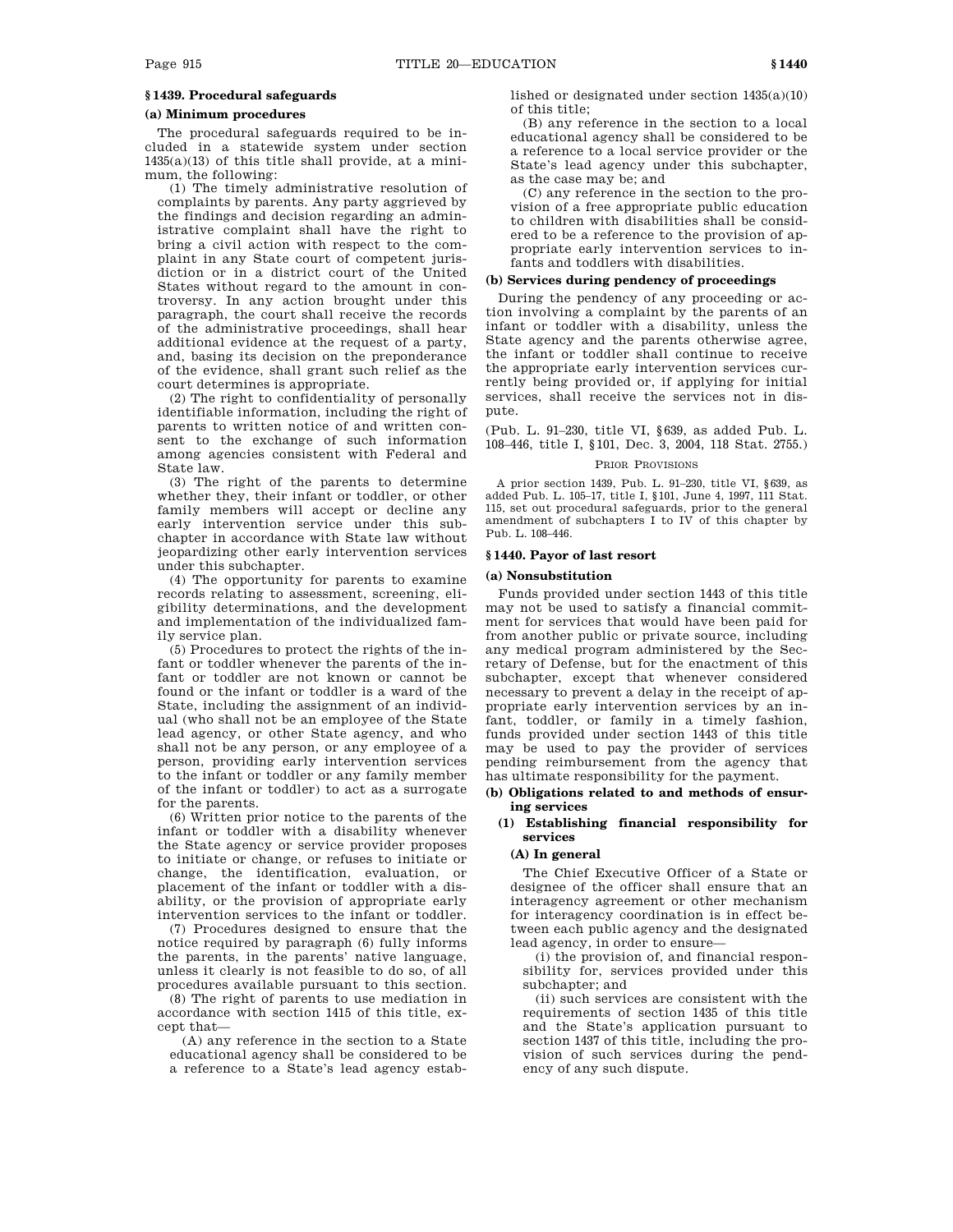# **(B) Consistency between agreements or mechanisms under subchapter II**

The Chief Executive Officer of a State or designee of the officer shall ensure that the terms and conditions of such agreement or mechanism are consistent with the terms and conditions of the State's agreement or mechanism under section  $1412(a)(12)$  of this title, where appropriate.

# **(2) Reimbursement for services by public agency**

# **(A) In general**

If a public agency other than an educational agency fails to provide or pay for the services pursuant to an agreement required under paragraph (1), the local educational agency or State agency (as determined by the Chief Executive Officer or designee) shall provide or pay for the provision of such services to the child.

#### **(B) Reimbursement**

Such local educational agency or State agency is authorized to claim reimbursement for the services from the public agency that failed to provide or pay for such services and such public agency shall reimburse the local educational agency or State agency pursuant to the terms of the interagency agreement or other mechanism required under paragraph (1).

# **(3) Special rule**

The requirements of paragraph (1) may be met through—

(A) State statute or regulation;

(B) signed agreements between respective agency officials that clearly identify the responsibilities of each agency relating to the provision of services; or

(C) other appropriate written methods as determined by the Chief Executive Officer of the State or designee of the officer and approved by the Secretary through the review and approval of the State's application pursuant to section 1437 of this title.

### **(c) Reduction of other benefits**

Nothing in this subchapter shall be construed to permit the State to reduce medical or other assistance available or to alter eligibility under title V of the Social Security Act [42 U.S.C. 701 et seq.] (relating to maternal and child health) or title XIX of the Social Security Act [42 U.S.C. 1396 et seq.] (relating to medicaid for infants or toddlers with disabilities) within the State.

(Pub. L. 91–230, title VI, §640, as added Pub. L. 108–446, title I, §101, Dec. 3, 2004, 118 Stat. 2757.)

#### REFERENCES IN TEXT

The Social Security Act, referred to in subsec. (c), is act Aug. 14, 1935, ch. 531, 49 Stat. 620, as amended. Titles V and XIX of the Act are classified generally to subchapters V (§701 et seq.) and XIX (§1396 et seq.), respectively, of chapter 7 of Title 42, The Public Health and Welfare. For complete classification of this Act to the Code, see section 1305 of Title 42 and Tables.

#### PRIOR PROVISIONS

A prior section 1440, Pub. L. 91–230, title VI, §640, as added Pub. L. 105–17, title I, §101, June 4, 1997, 111 Stat.

116, related to the payor of last resort, prior to the general amendment of subchapters I to IV of this chapter by Pub. L. 108–446.

# **§ 1441. State interagency coordinating council**

#### **(a) Establishment**

### **(1) In general**

A State that desires to receive financial assistance under this subchapter shall establish a State interagency coordinating council.

#### **(2) Appointment**

The council shall be appointed by the Governor. In making appointments to the council, the Governor shall ensure that the membership of the council reasonably represents the population of the State.

# **(3) Chairperson**

The Governor shall designate a member of the council to serve as the chairperson of the council, or shall require the council to so designate such a member. Any member of the council who is a representative of the lead agency designated under section 1435(a)(10) of this title may not serve as the chairperson of the council.

#### **(b) Composition**

#### **(1) In general**

The council shall be composed as follows:

# **(A) Parents**

Not less than 20 percent of the members shall be parents of infants or toddlers with disabilities or children with disabilities aged 12 or younger, with knowledge of, or experience with, programs for infants and toddlers with disabilities. Not less than 1 such member shall be a parent of an infant or toddler with a disability or a child with a disability aged 6 or younger.

# **(B) Service providers**

Not less than 20 percent of the members shall be public or private providers of early intervention services.

# **(C) State legislature**

Not less than 1 member shall be from the State legislature.

#### **(D) Personnel preparation**

Not less than 1 member shall be involved in personnel preparation.

# **(E) Agency for early intervention services**

Not less than 1 member shall be from each of the State agencies involved in the provision of, or payment for, early intervention services to infants and toddlers with disabilities and their families and shall have sufficient authority to engage in policy planning and implementation on behalf of such agencies.

#### **(F) Agency for preschool services**

Not less than 1 member shall be from the State educational agency responsible for preschool services to children with disabilities and shall have sufficient authority to engage in policy planning and implementation on behalf of such agency.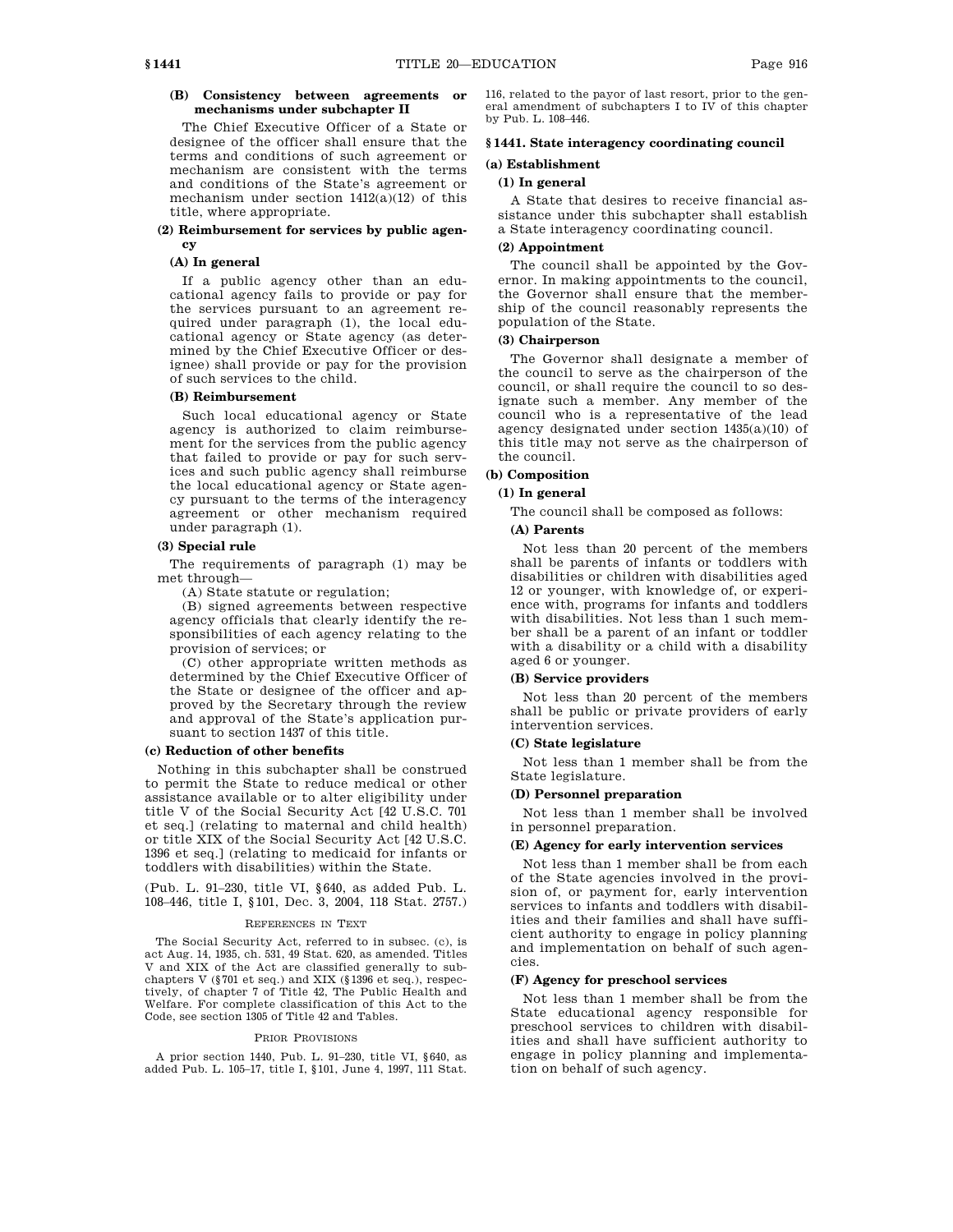# **(G) State medicaid agency**

Not less than 1 member shall be from the agency responsible for the State medicaid program.

#### **(H) Head Start agency**

Not less than 1 member shall be a representative from a Head Start agency or program in the State.

# **(I) Child care agency**

Not less than 1 member shall be a representative from a State agency responsible for child care.

# **(J) Agency for health insurance**

Not less than 1 member shall be from the agency responsible for the State regulation of health insurance.

### **(K) Office of the Coordinator of Education of Homeless Children and Youth**

Not less than 1 member shall be a representative designated by the Office of Coordinator for Education of Homeless Children and Youths.

# **(L) State foster care representative**

Not less than 1 member shall be a representative from the State child welfare agency responsible for foster care.

### **(M) Mental health agency**

Not less than 1 member shall be a representative from the State agency responsible for children's mental health.

### **(2) Other members**

The council may include other members selected by the Governor, including a representative from the Bureau of Indian Affairs (BIA), or where there is no BIA-operated or BIA-funded school, from the Indian Health Service or the tribe or tribal council.

#### **(c) Meetings**

The council shall meet, at a minimum, on a quarterly basis, and in such places as the council determines necessary. The meetings shall be publicly announced, and, to the extent appropriate, open and accessible to the general public.

# **(d) Management authority**

Subject to the approval of the Governor, the council may prepare and approve a budget using funds under this subchapter to conduct hearings and forums, to reimburse members of the council for reasonable and necessary expenses for attending council meetings and performing council duties (including child care for parent representatives), to pay compensation to a member of the council if the member is not employed or must forfeit wages from other employment when performing official council business, to hire staff, and to obtain the services of such professional, technical, and clerical personnel as may be necessary to carry out its functions under this subchapter.

#### **(e) Functions of council**

#### **(1) Duties**

The council shall—

(A) advise and assist the lead agency designated or established under section 1435(a)(10) of this title in the performance of the responsibilities set forth in such section, particularly the identification of the sources of fiscal and other support for services for early intervention programs, assignment of financial responsibility to the appropriate agency, and the promotion of the interagency agreements;

(B) advise and assist the lead agency in the preparation of applications and amendments thereto;

(C) advise and assist the State educational agency regarding the transition of toddlers with disabilities to preschool and other appropriate services; and

(D) prepare and submit an annual report to the Governor and to the Secretary on the status of early intervention programs for infants and toddlers with disabilities and their families operated within the State.

# **(2) Authorized activity**

The council may advise and assist the lead agency and the State educational agency regarding the provision of appropriate services for children from birth through age 5. The council may advise appropriate agencies in the State with respect to the integration of services for infants and toddlers with disabilities and at-risk infants and toddlers and their families, regardless of whether at-risk infants and toddlers are eligible for early intervention services in the State.

# **(f) Conflict of interest**

No member of the council shall cast a vote on any matter that is likely to provide a direct financial benefit to that member or otherwise give the appearance of a conflict of interest under State law.

(Pub. L. 91–230, title VI, §641, as added Pub. L. 108–446, title I, §101, Dec. 3, 2004, 118 Stat. 2758.)

### PRIOR PROVISIONS

A prior section 1441, Pub. L. 91–230, title VI, §641, as added Pub. L. 105–17, title I, §101, June 4, 1997, 111 Stat. 116, related to State interagency coordinating councils, prior to the general amendment of subchapters I to IV of this chapter by Pub. L. 108–446.

Another prior section 1441, Pub. L. 91–230, title VI, §641, Apr. 13, 1970, 84 Stat. 185; Pub. L. 95–49, §4, June 17, 1977, 91 Stat. 230; Pub. L. 98–199, §§3(b), 12, Dec. 2, 1983, 97 Stat. 1358, 1372; Pub. L. 99–457, title III, §312, Oct. 8, 1986, 100 Stat. 1169; Pub. L. 100–630, title I, §105(b), Nov. 7, 1988, 102 Stat. 3299; Pub. L. 101–476, title V, §501, Oct. 30, 1990, 104 Stat. 1135; Pub. L. 102–421, title II, §203, Oct. 16, 1992, 106 Stat. 2165, related to grants, contracts, and cooperative agreements for research and related activities, attention deficit disorder centers, and model demonstration programs, prior to repeal by Pub. L. 105–17, title II, §203(c), June 4, 1997, 111 Stat. 157, effective Oct. 1, 1997.

#### **§ 1442. Federal administration**

Sections 1416, 1417, and 1418 of this title shall, to the extent not inconsistent with this subchapter, apply to the program authorized by this subchapter, except that—

(1) any reference in such sections to a State educational agency shall be considered to be a reference to a State's lead agency established or designated under section 1435(a)(10) of this title;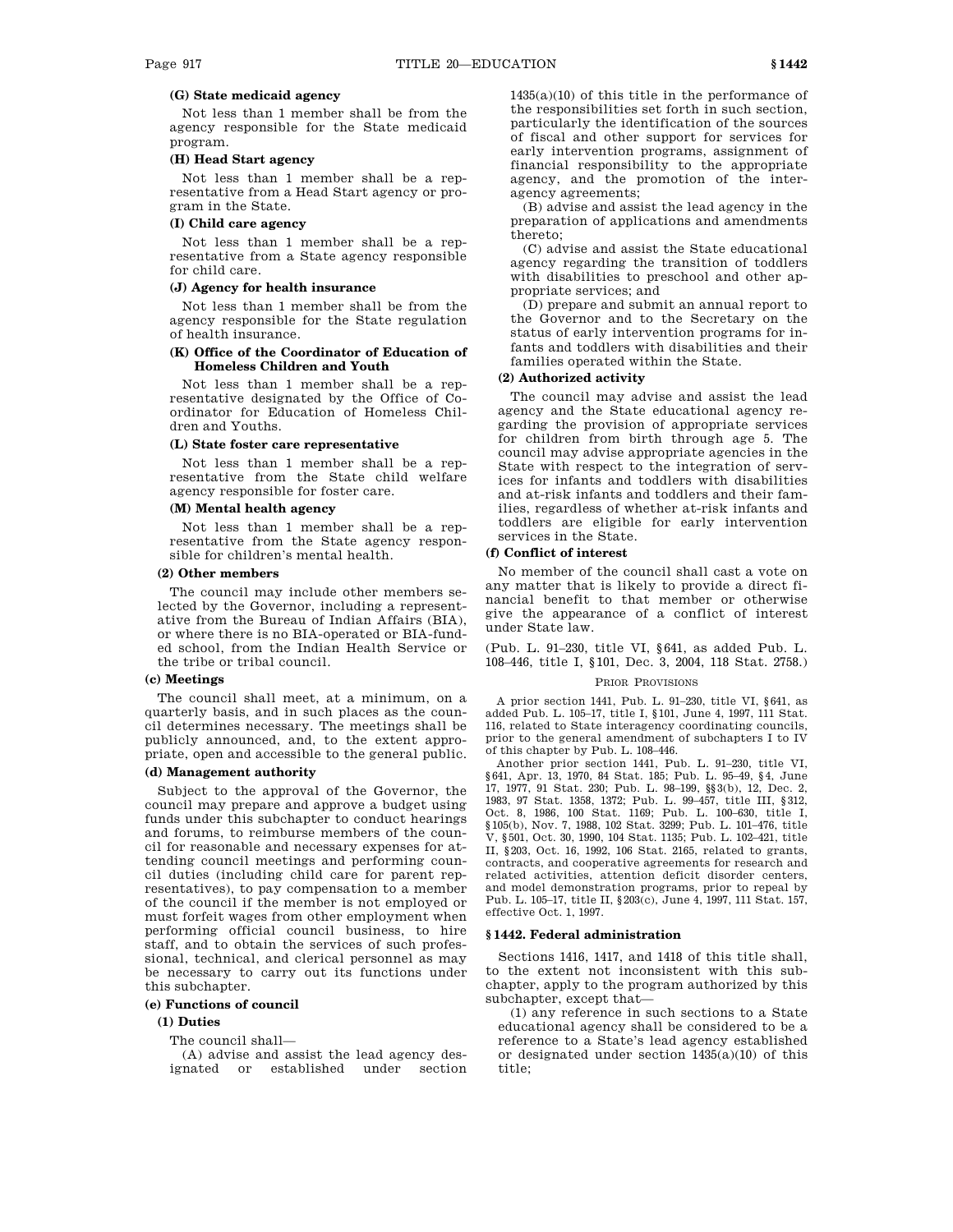(2) any reference in such sections to a local educational agency, educational service agency, or a State agency shall be considered to be a reference to an early intervention service provider under this subchapter; and

(3) any reference to the education of children with disabilities or the education of all children with disabilities shall be considered to be a reference to the provision of appropriate early intervention services to infants and toddlers with disabilities.

(Pub. L. 91–230, title VI, §642, as added Pub. L. 108–446, title I, §101, Dec. 3, 2004, 118 Stat. 2760.)

#### PRIOR PROVISIONS

A prior section 1442, Pub. L. 91–230, title VI, §642, as added Pub. L. 105–17, title I, §101, June 4, 1997, 111 Stat. 118, related to Federal administration, prior to the general amendment of subchapters I to IV of this chapter by Pub. L. 108–446.

Another prior section 1442, Pub. L. 91–230, title VI, §642, Apr. 13, 1970, 84 Stat. 185; Pub. L. 98–199, §§3(b), 12, Dec. 2, 1983, 97 Stat. 1358, 1373; Pub. L. 101–476, title V, §502, Oct. 30, 1990, 104 Stat. 1138; Pub. L. 102–119, §25(a)(14), Oct. 7, 1991, 105 Stat. 606, related to research and demonstration projects in physical education and recreation for children with disabilities, prior to repeal by Pub. L. 105–17, title II, §203(c), June 4, 1997, 111 Stat. 157, effective Oct. 1, 1997.

# **§ 1443. Allocation of funds**

# **(a) Reservation of funds for outlying areas**

#### **(1) In general**

From the sums appropriated to carry out this subchapter for any fiscal year, the Secretary may reserve not more than 1 percent for payments to Guam, American Samoa, the United States Virgin Islands, and the Commonwealth of the Northern Mariana Islands in accordance with their respective needs for assistance under this subchapter.

# **(2) Consolidation of funds**

The provisions of Public Law 95–134, permitting the consolidation of grants to the outlying areas, shall not apply to funds those areas receive under this subchapter.

# **(b) Payments to Indians**

#### **(1) In general**

The Secretary shall, subject to this subsection, make payments to the Secretary of the Interior to be distributed to tribes, tribal organizations (as defined under section 450b of title 25), or consortia of the above entities for the coordination of assistance in the provision of early intervention services by the States to infants and toddlers with disabilities and their families on reservations served by elementary schools and secondary schools for Indian children operated or funded by the Department of the Interior. The amount of such payment for any fiscal year shall be 1.25 percent of the aggregate of the amount available to all States under this subchapter for such fiscal year.

# **(2) Allocation**

For each fiscal year, the Secretary of the Interior shall distribute the entire payment received under paragraph (1) by providing to each tribe, tribal organization, or consortium an amount based on the number of infants and toddlers residing on the reservation, as determined annually, divided by the total of such children served by all tribes, tribal organizations, or consortia.

#### **(3) Information**

To receive a payment under this subsection, the tribe, tribal organization, or consortium shall submit such information to the Secretary of the Interior as is needed to determine the amounts to be distributed under paragraph (2).

# **(4) Use of funds**

The funds received by a tribe, tribal organization, or consortium shall be used to assist States in child find, screening, and other procedures for the early identification of Indian children under 3 years of age and for parent training. Such funds may also be used to provide early intervention services in accordance with this subchapter. Such activities may be carried out directly or through contracts or cooperative agreements with the Bureau of Indian Affairs, local educational agencies, and other public or private nonprofit organizations. The tribe, tribal organization, or consortium is encouraged to involve Indian parents in the development and implementation of these activities. The above entities shall, as appropriate, make referrals to local, State, or Federal entities for the provision of services or further diagnosis.

### **(5) Reports**

To be eligible to receive a payment under paragraph (2), a tribe, tribal organization, or consortium shall make a biennial report to the Secretary of the Interior of activities undertaken under this subsection, including the number of contracts and cooperative agreements entered into, the number of infants and toddlers contacted and receiving services for each year, and the estimated number of infants and toddlers needing services during the 2 years following the year in which the report is made. The Secretary of the Interior shall include a summary of this information on a biennial basis to the Secretary of Education along with such other information as required under section  $1411(h)(3)(E)$  of this title. The Secretary of Education may require any additional information from the Secretary of the Interior.

### **(6) Prohibited uses of funds**

None of the funds under this subsection may be used by the Secretary of the Interior for administrative purposes, including child count, and the provision of technical assistance.

### **(c) State allotments**

# **(1) In general**

Except as provided in paragraphs (2) and (3), from the funds remaining for each fiscal year after the reservation and payments under subsections (a), (b), and (e), the Secretary shall first allot to each State an amount that bears the same ratio to the amount of such remainder as the number of infants and toddlers in the State bears to the number of infants and toddlers in all States.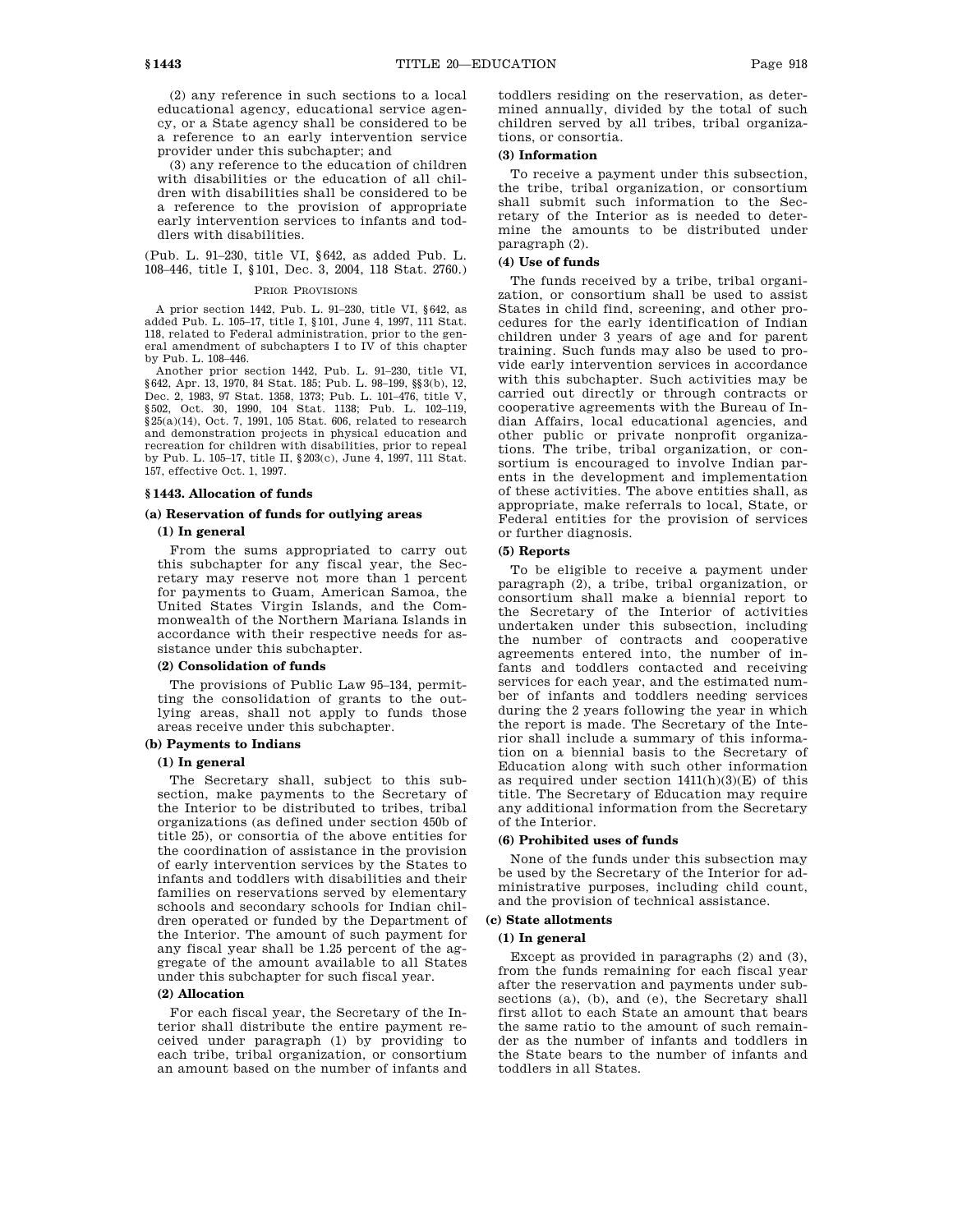# **(2) Minimum allotments**

Except as provided in paragraph (3), no State shall receive an amount under this section for any fiscal year that is less than the greater of—

 $(A)$  <sup>1/2</sup> of 1 percent of the remaining amount described in paragraph (1); or (B) \$500,000.

# **(3) Ratable reduction**

# **(A) In general**

If the sums made available under this subchapter for any fiscal year are insufficient to pay the full amounts that all States are eligible to receive under this subsection for such year, the Secretary shall ratably reduce the allotments to such States for such year.

# **(B) Additional funds**

If additional funds become available for making payments under this subsection for a fiscal year, allotments that were reduced under subparagraph (A) shall be increased on the same basis the allotments were reduced.

# **(4) Definitions**

In this subsection—

(A) the terms ''infants'' and ''toddlers'' mean children under 3 years of age; and

(B) the term ''State'' means each of the 50 States, the District of Columbia, and the Commonwealth of Puerto Rico.

# **(d) Reallotment of funds**

If a State elects not to receive its allotment under subsection (c), the Secretary shall reallot, among the remaining States, amounts from such State in accordance with such subsection.

# **(e) Reservation for State incentive grants**

# **(1) In general**

For any fiscal year for which the amount appropriated pursuant to the authorization of appropriations under section 1444 of this title exceeds \$460,000,000, the Secretary shall reserve 15 percent of such appropriated amount to provide grants to States that are carrying out the policy described in section 1435(c) of this title in order to facilitate the implementation of such policy.

#### **(2) Amount of grant**

# **(A) In general**

Notwithstanding paragraphs (2) and (3) of subsection (c), the Secretary shall provide a grant to each State under paragraph (1) in an amount that bears the same ratio to the amount reserved under such paragraph as the number of infants and toddlers in the State bears to the number of infants and toddlers in all States receiving grants under such paragraph.

### **(B) Maximum amount**

No State shall receive a grant under paragraph (1) for any fiscal year in an amount that is greater than 20 percent of the amount reserved under such paragraph for the fiscal year.

#### **(3) Carryover of amounts**

#### **(A) First succeeding fiscal year**

Pursuant to section 1225(b) of this title, amounts under a grant provided under paragraph (1) that are not obligated and expended prior to the beginning of the first fiscal year succeeding the fiscal year for which such amounts were appropriated shall remain available for obligation and expenditure during such first succeeding fiscal year. **(B) Second succeeding fiscal year**

Amounts under a grant provided under paragraph (1) that are not obligated and expended prior to the beginning of the second fiscal year succeeding the fiscal year for which such amounts were appropriated shall be returned to the Secretary and used to make grants to States under section 1433 of this title (from their allotments under this section) during such second succeeding fiscal year.

(Pub. L. 91–230, title VI, §643, as added Pub. L. 108–446, title I, §101, Dec. 3, 2004, 118 Stat. 2760.)

#### REFERENCES IN TEXT

Public Law 95–134, referred to in subsec. (a)(2), is Pub. L. 95–134, Oct. 15, 1977, 91 Stat. 1159, as amended. Provisions relating to consolidation of grants are contained in section 501 of Pub. L. 95–134 which is classified to section 1469a of Title 48, Territories and Insular Possessions.

#### PRIOR PROVISIONS

A prior section 1443, Pub. L. 91–230, title VI, §643, as added Pub. L. 105–17, title I, §101, June 4, 1997, 111 Stat. 118, related to allocation of funds, prior to the general amendment of subchapters I to IV of this chapter by Pub. L. 108–446.

Another prior section 1443, Pub. L. 91–230, title VI, §643, Apr. 13, 1970, 84 Stat. 185; Pub. L. 98–199, §§3(b), 12, Dec. 2, 1983, 97 Stat. 1358, 1373; Pub. L. 99–457, title III, §313, Oct. 8, 1986, 100 Stat. 1170; Pub. L. 100–630, title I, §105(c), Nov. 7, 1988, 102 Stat. 3299; Pub. L. 101–476, title IX, §901(b)(145), (146), Oct. 30, 1990, 104 Stat. 1149; Pub. L. 102–119, §25(b), Oct. 7, 1991, 105 Stat. 607, related to requirement of the Secretary to convene panels of experts to evaluate proposals for projects, prior to repeal by Pub. L. 101–476, title V, §§503, 1001, Oct. 30, 1990, 104 Stat. 1138, 1151, effective Oct. 1, 1990.

#### **§ 1444. Authorization of appropriations**

For the purpose of carrying out this subchapter, there are authorized to be appropriated such sums as may be necessary for each of the fiscal years 2005 through 2010.

(Pub. L. 91–230, title VI, §644, as added Pub. L. 108–446, title I, §101, Dec. 3, 2004, 118 Stat. 2763.)

#### PRIOR PROVISIONS

A prior section 1444, Pub. L. 91–230, title VI, §644, as added Pub. L. 105–17, title I, §101, June 4, 1997, 111 Stat. 121; amended Pub. L. 106–402, title IV, §401(b)(1), Oct. 30, 2000, 114 Stat. 1737; Pub. L. 108–173, title IX, §900(e)(6)(C), Dec. 8, 2003, 117 Stat. 2373, which related to the Federal Interagency Coordinating Council, was repealed, as such section was in effect on the day before Dec. 3, 2004, by Pub. L. 108–446, title III, §304, Dec. 3, 2004, 118 Stat. 2804.

Another prior section 1444, Pub. L. 91–230, title VI, §643, formerly §644, Apr. 13, 1970, 84 Stat. 186; Pub. L. 93–380, title VI, §619, Aug. 21, 1974, 88 Stat. 585; Pub. L. 95–49, §5, June 17, 1977, 91 Stat. 231; Pub. L. 98–199, §12, Dec. 2, 1983, 97 Stat. 1374; Pub. L. 99–457, title III, §314, Oct. 8, 1986, 100 Stat. 1171; renumbered §643 and amended Pub. L. 101–476, title V, §§503, 504, title IX, §901(b)(147), (148), Oct. 30, 1990, 104 Stat. 1138, 1149; Pub. L. 102–119, §25(b), Oct. 7, 1991, 105 Stat. 607, authorized appropriations, prior to repeal by Pub. L. 105–17, title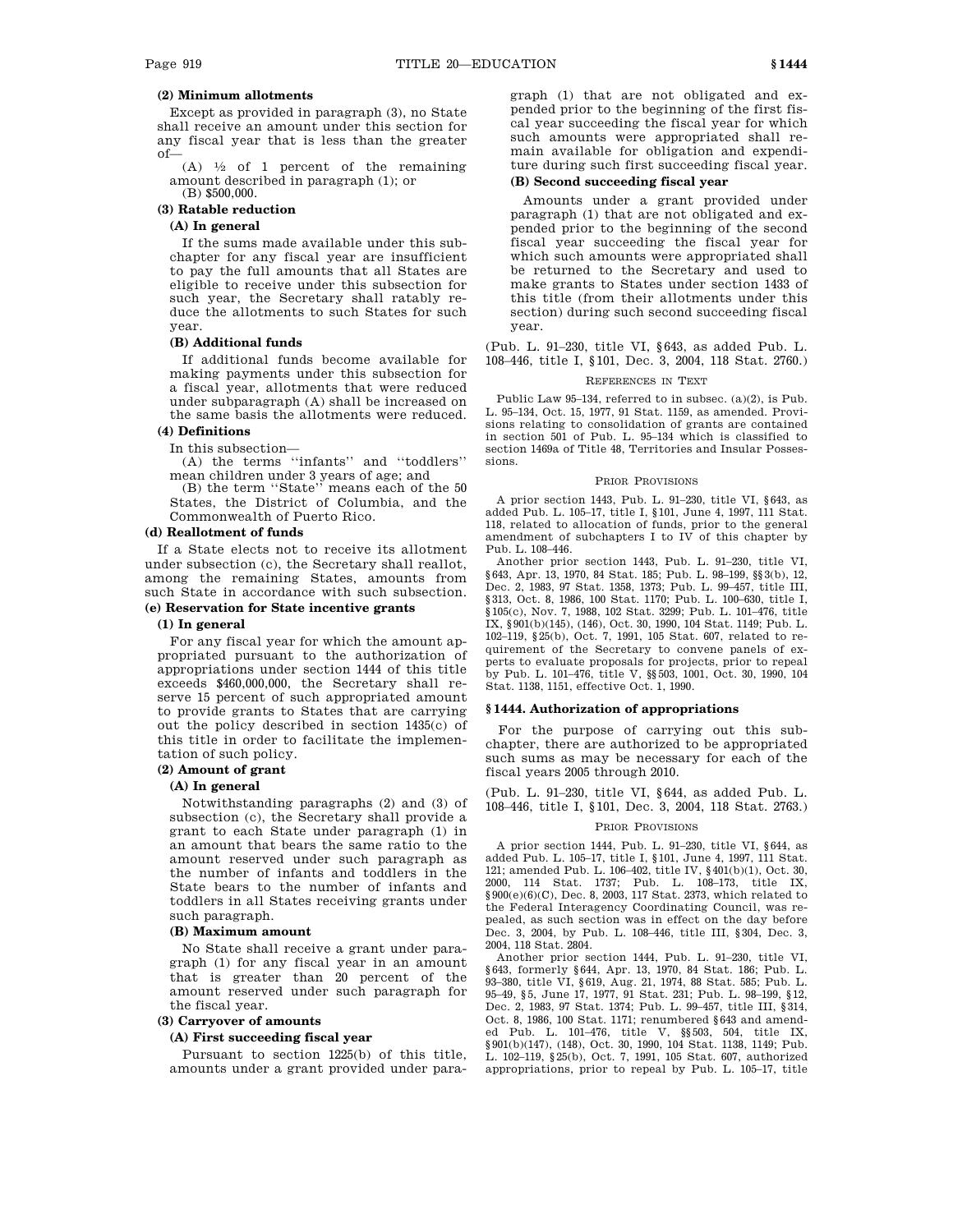II, §203(c), June 4, 1997, 111 Stat. 157, effective Oct. 1, 1997.

A prior section 1445, Pub. L. 91–230, title VI, §645, as added Pub. L. 105–17, title I, §101, June 4, 1997, 111 Stat. 123, which authorized appropriations, was omitted in the general amendment of subchapters I to IV of this chapter by Pub. L. 108–446.

SUBCHAPTER IV—NATIONAL ACTIVITIES TO IMPROVE EDUCATION OF CHILDREN WITH DISABILITIES

### **§ 1450. Findings**

Congress finds the following:

(1) The Federal Government has an ongoing obligation to support activities that contribute to positive results for children with disabilities, enabling those children to lead productive and independent adult lives.

(2) Systemic change benefiting all students, including children with disabilities, requires the involvement of States, local educational agencies, parents, individuals with disabilities and their families, teachers and other service providers, and other interested individuals and organizations to develop and implement comprehensive strategies that improve educational results for children with disabilities.

(3) State educational agencies, in partnership with local educational agencies, parents of children with disabilities, and other individuals and organizations, are in the best position to improve education for children with disabilities and to address their special needs.

(4) An effective educational system serving students with disabilities should—

(A) maintain high academic achievement standards and clear performance goals for children with disabilities, consistent with the standards and expectations for all students in the educational system, and provide for appropriate and effective strategies and methods to ensure that all children with disabilities have the opportunity to achieve those standards and goals;

(B) clearly define, in objective, measurable terms, the school and post-school results that children with disabilities are expected to achieve; and

(C) promote transition services and coordinate State and local education, social, health, mental health, and other services, in addressing the full range of student needs, particularly the needs of children with disabilities who need significant levels of support to participate and learn in school and the community.

(5) The availability of an adequate number of qualified personnel is critical—

(A) to serve effectively children with disabilities;

(B) to assume leadership positions in administration and direct services;

(C) to provide teacher training; and

(D) to conduct high quality research to improve special education.

(6) High quality, comprehensive professional development programs are essential to ensure that the persons responsible for the education or transition of children with disabilities possess the skills and knowledge necessary to address the educational and related needs of those children.

(7) Models of professional development should be scientifically based and reflect successful practices, including strategies for recruiting, preparing, and retaining personnel.

(8) Continued support is essential for the development and maintenance of a coordinated and high quality program of research to inform successful teaching practices and model curricula for educating children with disabilities.

(9) Training, technical assistance, support, and dissemination activities are necessary to ensure that subchapters II and III are fully implemented and achieve high quality early intervention, educational, and transitional results for children with disabilities and their families.

(10) Parents, teachers, administrators, and related services personnel need technical assistance and information in a timely, coordinated, and accessible manner in order to improve early intervention, educational, and transitional services and results at the State and local levels for children with disabilities and their families.

(11) Parent training and information activities assist parents of a child with a disability in dealing with the multiple pressures of parenting such a child and are of particular importance in—

(A) playing a vital role in creating and preserving constructive relationships between parents of children with disabilities and schools by facilitating open communication between the parents and schools; encouraging dispute resolution at the earliest possible point in time; and discouraging the escalation of an adversarial process between the parents and schools;

(B) ensuring the involvement of parents in planning and decisionmaking with respect to early intervention, educational, and transitional services;

(C) achieving high quality early intervention, educational, and transitional results for children with disabilities;

(D) providing such parents information on their rights, protections, and responsibilities under this chapter to ensure improved early intervention, educational, and transitional results for children with disabilities;

(E) assisting such parents in the development of skills to participate effectively in the education and development of their children and in the transitions described in section 1473(b)(6) of this title;

(F) supporting the roles of such parents as participants within partnerships seeking to improve early intervention, educational, and transitional services and results for children with disabilities and their families; and

(G) supporting such parents who may have limited access to services and supports, due to economic, cultural, or linguistic barriers.

(12) Support is needed to improve technological resources and integrate technology, including universally designed technologies, into the lives of children with disabilities, parents of children with disabilities, school per-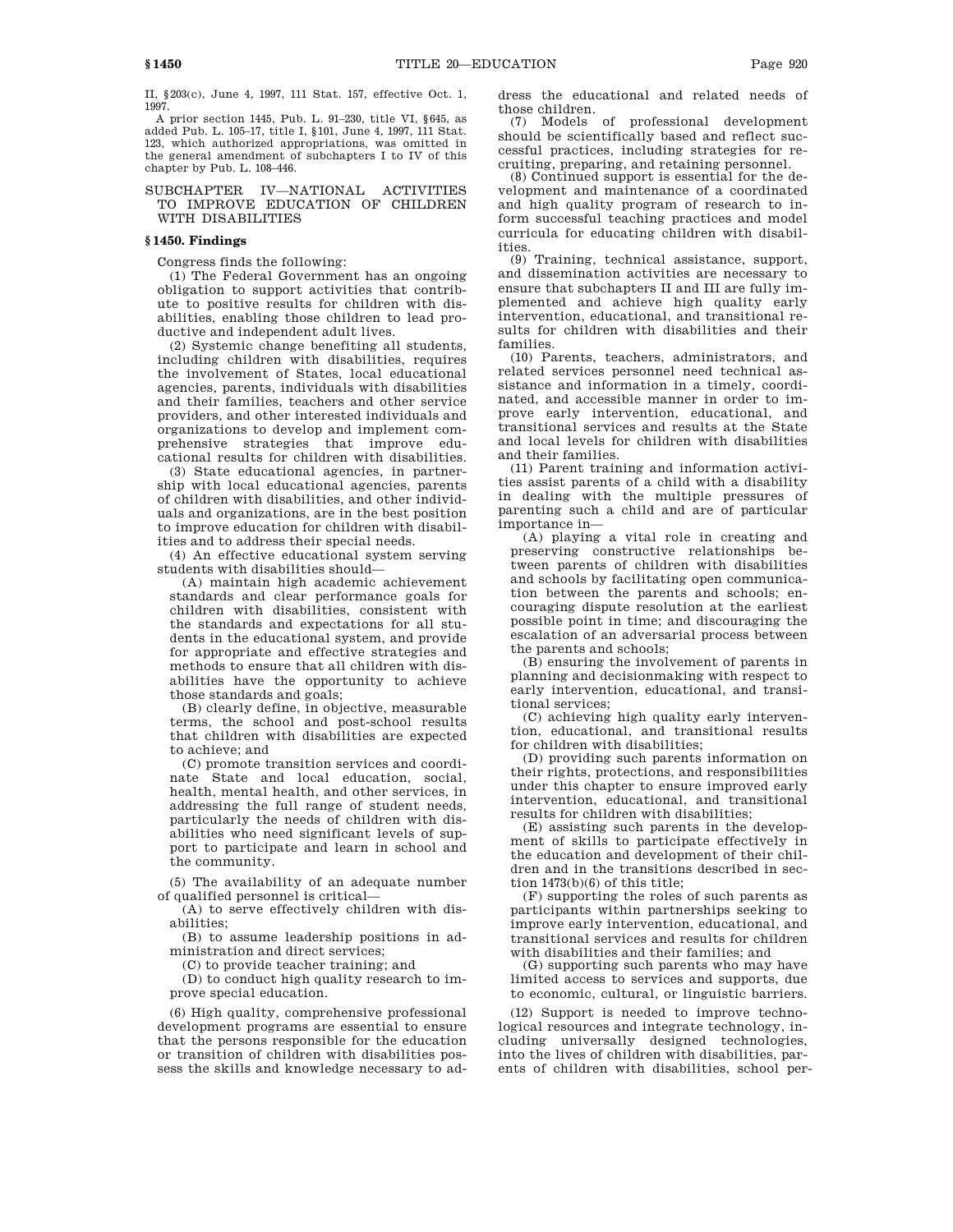(Pub. L. 91–230, title VI, §650, as added Pub. L. 108–446, title I, §101, Dec. 3, 2004, 118 Stat. 2763.)

#### TRANSITION PROVISIONS

Pub. L. 105–17, title II, §202, June 4, 1997, 111 Stat. 156, provided that: ''Notwithstanding any other provision of law, beginning on October 1, 1997, the Secretary of Education may use funds appropriated under part D of the Individuals with Disabilities Education Act [this subchapter] to make continuation awards for projects that were funded under section 618 [former 20 U.S.C. 1418] and parts C through G of such Act [former subchapters III to VII of this chapter] (as in effect on September 30, 1997).''

### PART A—STATE PERSONNEL DEVELOPMENT **GRANTS**

### **§ 1451. Purpose; definition of personnel; program authority**

#### **(a) Purpose**

The purpose of this part is to assist State educational agencies in reforming and improving their systems for personnel preparation and professional development in early intervention, educational, and transition services in order to improve results for children with disabilities.

### **(b) Definition of personnel**

In this part the term ''personnel'' means special education teachers, regular education teachers, principals, administrators, related services personnel, paraprofessionals, and early intervention personnel serving infants, toddlers, preschoolers, or children with disabilities, except where a particular category of personnel, such as related services personnel, is identified.

# **(c) Competitive grants**

# **(1) In general**

Except as provided in subsection (d), for any fiscal year for which the amount appropriated under section 1455 of this title, that remains after the Secretary reserves funds under subsection (e) for the fiscal year, is less than \$100,000,000, the Secretary shall award grants, on a competitive basis, to State educational agencies to carry out the activities described in the State plan submitted under section 1453 of this title.

#### **(2) Priority**

In awarding grants under paragraph (1), the Secretary may give priority to State educational agencies that—

(A) are in States with the greatest personnel shortages; or

(B) demonstrate the greatest difficulty<br>eeting the requirements of section meeting the requirements  $1412(a)(14)$  of this title.

#### **(3) Minimum amount**

The Secretary shall make a grant to each State educational agency selected under paragraph (1) in an amount for each fiscal year that is—

(A) not less than \$500,000, nor more than \$4,000,000, in the case of the 50 States, the District of Columbia, and the Commonwealth of Puerto Rico; and

(B) not less than \$80,000 in the case of an outlying area.

### **(4) Increase in amount**

The Secretary may increase the amounts of grants under paragraph (4) to account for inflation.

## **(5) Factors**

The Secretary shall determine the amount of a grant under paragraph (1) after considering—

(A) the amount of funds available for making the grants;

(B) the relative population of the State or outlying area;

(C) the types of activities proposed by the State or outlying area;

(D) the alignment of proposed activities with section 1412(a)(14) of this title;

(E) the alignment of proposed activities with the State plans and applications submitted under sections 6311 and 6612, respectively, of this title; and

(F) the use, as appropriate, of scientifically based research activities.

# **(d) Formula grants**

# **(1) In general**

Except as provided in paragraphs (2) and (3), for the first fiscal year for which the amount appropriated under section 1455 of this title, that remains after the Secretary reserves funds under subsection (e) for the fiscal year, is equal to or greater than \$100,000,000, and for each fiscal year thereafter, the Secretary shall allot to each State educational agency, whose application meets the requirements of this part, an amount that bears the same relation to the amount remaining as the amount the State received under section 1411(d) of this title for that fiscal year bears to the amount of funds received by all States (whose applications meet the requirements of this part) under section 1411(d) of this title for that fiscal year.

# **(2) Minimum allotments for States that received competitive grants**

### **(A) In general**

The amount allotted under this subsection to any State educational agency that received a competitive multi-year grant under subsection (c) for which the grant period has not expired shall be not less than the amount specified for that fiscal year in the State educational agency's grant award document under that subsection.

#### **(B) Special rule**

Each such State educational agency shall use the minimum amount described in subparagraph (A) for the activities described in the State educational agency's competitive grant award document for that year, unless the Secretary approves a request from the State educational agency to spend the funds on other activities.

#### **(3) Minimum allotment**

The amount of any State educational agency's allotment under this subsection for any fiscal year shall not be less than—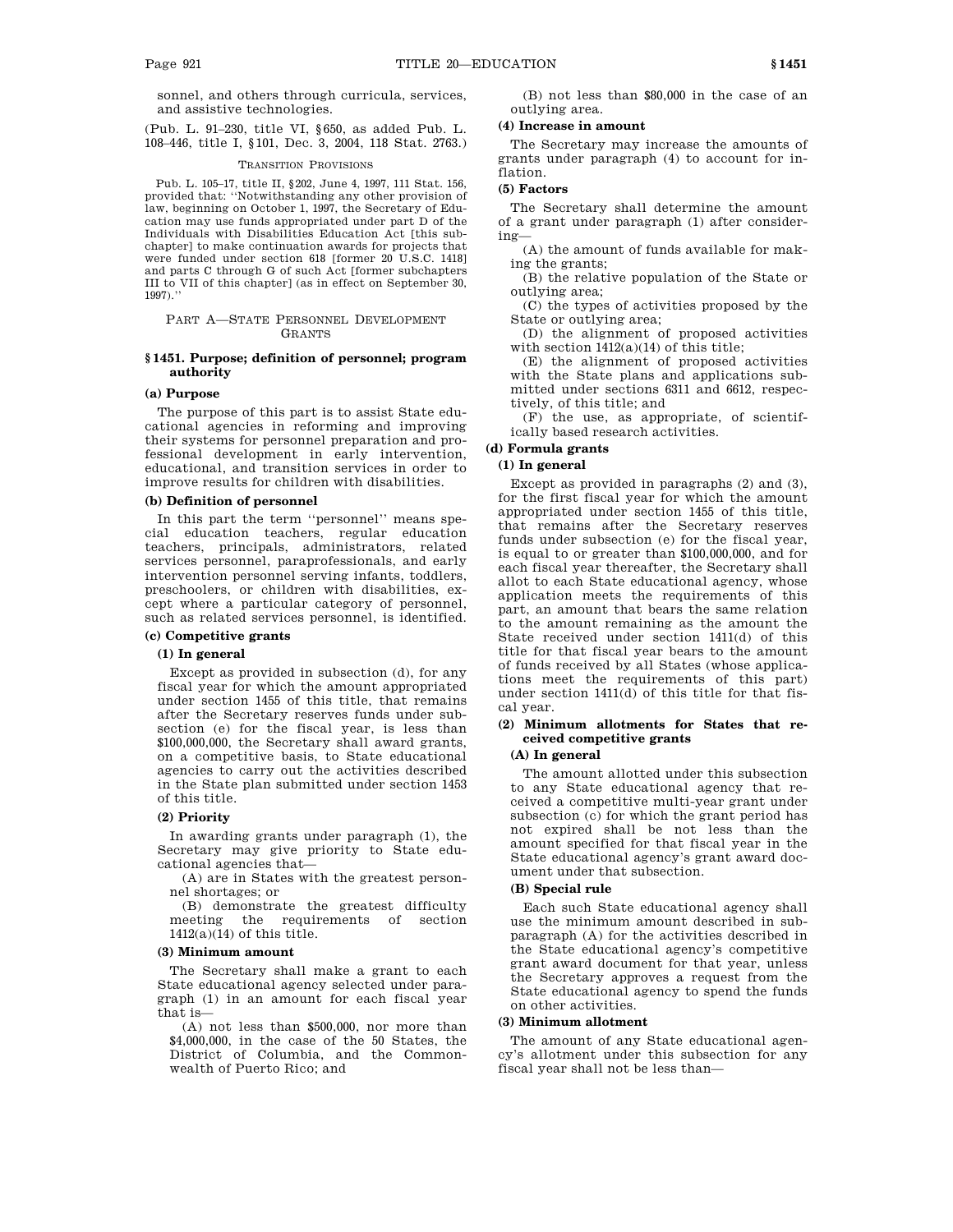(A) the greater of \$500,000 or  $\frac{1}{2}$  of 1 percent of the total amount available under this subsection for that year, in the case of each of the 50 States, the District of Columbia, and the Commonwealth of Puerto Rico; and

(B) \$80,000, in the case of an outlying area.

# **(4) Direct benefit**

In using grant funds allotted under paragraph (1), a State educational agency shall, through grants, contracts, or cooperative agreements, undertake activities that significantly and directly benefit the local educational agencies in the State.

### **(e) Continuation awards**

### **(1) In general**

Notwithstanding any other provision of this part, from funds appropriated under section 1455 of this title for each fiscal year, the Secretary shall reserve the amount that is necessary to make a continuation award to any State educational agency (at the request of the State educational agency) that received a multi-year award under this subchapter (as this subchapter was in effect on the day before December 3, 2004), to enable the State educational agency to carry out activities in accordance with the terms of the multi-year award.

### **(2) Prohibition**

A State educational agency that receives a continuation award under paragraph (1) for any fiscal year may not receive any other award under this part for that fiscal year.

(Pub. L. 91–230, title VI, §651, as added Pub. L. 108–446, title I, §101, Dec. 3, 2004, 118 Stat. 2765.)

#### PRIOR PROVISIONS

A prior section 1451, Pub. L. 91–230, title VI, §651, as added Pub. L. 105–17, title I, §101, June 4, 1997, 111 Stat. 123, related to the findings and purposes of part A of former subchapter IV of this chapter, prior to the general amendment of subchapters I to IV of this chapter by Pub. L. 108–446.

Another prior section 1451, Pub. L. 91–230, title VI, §651, Apr. 13, 1970, 84 Stat. 186; Pub. L. 100–630, title I, §106(b), Nov. 7, 1988, 102 Stat. 3300; Pub. L. 101–476, title VI, §601, title IX, §901(b)(150), Oct. 30, 1990, 104 Stat. 1138, 1149; Pub. L. 102–119, §25(b), Oct. 7, 1991, 105 Stat. 607, related to the purposes of former subchapter VI of this chapter, which included promoting general welfare of deaf and hard of hearing individuals and visually impaired individuals and educational advancement of individuals with disabilities, prior to repeal by Pub. L. 105–17, title II, §203(c), June 4, 1997, 111 Stat. 157, effective Oct. 1, 1997.

### EFFECTIVE DATE

Part effective July 1, 2005, see section 302(a) of Pub. L. 108–446, set out as a note under section 1400 of this title.

#### **§ 1452. Eligibility and collaborative process**

#### **(a) Eligible applicants**

A State educational agency may apply for a grant under this part for a grant period of not less than 1 year and not more than 5 years.

# **(b) Partners**

# **(1) In general**

In order to be considered for a grant under this part, a State educational agency shall establish a partnership with local educational agencies and other State agencies involved in, or concerned with, the education of children with disabilities, including—

(A) not less than 1 institution of higher education; and

(B) the State agencies responsible for administering subchapter III, early education, child care, and vocational rehabilitation programs.

# **(2) Other partners**

In order to be considered for a grant under this part, a State educational agency shall work in partnership with other persons and organizations involved in, and concerned with, the education of children with disabilities, which may include—

(A) the Governor;

(B) parents of children with disabilities ages birth through 26;

(C) parents of nondisabled children ages birth through 26;

(D) individuals with disabilities;

(E) parent training and information centers or community parent resource centers funded under sections 1471 and 1472 of this title, respectively;

(F) community based and other nonprofit organizations involved in the education and employment of individuals with disabilities; (G) personnel as defined in section 1451(b)

of this title; (H) the State advisory panel established

under subchapter II; (I) the State interagency coordinating

council established under subchapter III; (J) individuals knowledgeable about voca-

tional education;

(K) the State agency for higher education; (L) public agencies with jurisdiction in the areas of health, mental health, social services, and juvenile justice;

(M) other providers of professional development that work with infants, toddlers, preschoolers, and children with disabilities; and

(N) other individuals.

### **(3) Required partner**

If State law assigns responsibility for teacher preparation and certification to an individual, entity, or agency other than the State educational agency, the State educational agency shall—

(A) include that individual, entity, or agency as a partner in the partnership under this subsection; and

(B) ensure that any activities the State educational agency will carry out under this part that are within that partner's jurisdiction (which may include activities described in section 1454(b) of this title) are carried out by that partner.

(Pub. L. 91–230, title VI, §652, as added Pub. L. 108–446, title I, §101, Dec. 3, 2004, 118 Stat. 2767.)

### PRIOR PROVISIONS

A prior section 1452, Pub. L. 91–230, title VI, §652, as added Pub. L. 105–17, title I, §101, June 4, 1997, 111 Stat. 124, related to eligibility and collaborative process, prior to the general amendment of subchapters I to IV of this chapter by Pub. L. 108–446.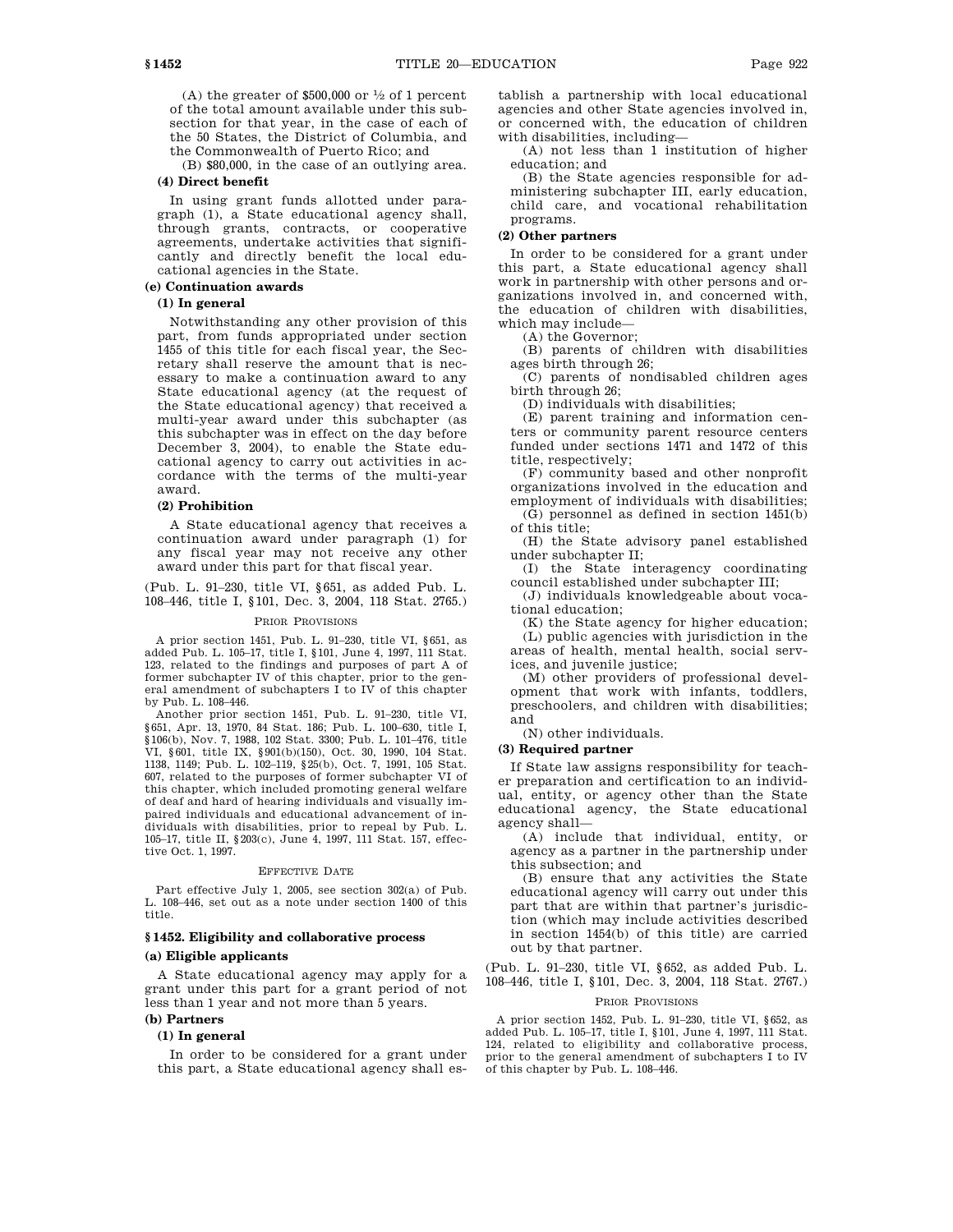Another prior section 1452, Pub. L. 91–230, title VI, §652, Apr. 13, 1970, 84 Stat. 186; Pub. L. 93–380, title VI, §620(1), Aug. 21, 1974, 88 Stat. 585; Pub. L. 94–482, title V, §501(h), Oct. 12, 1976, 90 Stat. 2237; Pub. L. 98–199, §3(b), Dec. 2, 1983, 97 Stat. 1358; Pub. L. 99–457, title III, §315, Oct. 8, 1986, 100 Stat. 1171; Pub. L. 100–630, title I, §106(c), Nov. 7, 1988, 102 Stat. 3300; Pub. L. 101–476, title VI, §602, title IX, §901(b)(151), (152), Oct. 30, 1990, 104 Stat. 1139, 1149; Pub. L. 102–119, §25(b), Oct. 7, 1991, 105 Stat. 607, related to establishment of a loan service of captioned films, television, descriptive video, and educational media for individuals with disabilities, prior to repeal by Pub. L. 105–17, title II, §203(c), June 4, 1997, 111 Stat. 157, effective Oct. 1, 1997.

#### **§ 1453. Applications**

# **(a) In general**

### **(1) Submission**

A State educational agency that desires to receive a grant under this part shall submit to the Secretary an application at such time, in such manner, and including such information as the Secretary may require.

# **(2) State plan**

The application shall include a plan that identifies and addresses the State and local needs for the personnel preparation and professional development of personnel, as well as individuals who provide direct supplementary aids and services to children with disabilities, and that—

(A) is designed to enable the State to meet the requirements of section  $1412(a)(14)$  of this title and section 1435(a)(8) and (9) of this title;

(B) is based on an assessment of State and local needs that identifies critical aspects and areas in need of improvement related to the preparation, ongoing training, and professional development of personnel who serve infants, toddlers, preschoolers, and children with disabilities within the State, including—

(i) current and anticipated personnel vacancies and shortages; and

(ii) the number of preservice and inservice programs; and

(C) is integrated and aligned, to the maximum extent possible, with State plans and activities under the Elementary and Secondary Education Act of 1965 [20 U.S.C. 6301 et seq.], the Rehabilitation Act of 1973 [29 U.S.C. 701 et seq.], and the Higher Education Act of 1965 [20 U.S.C. 1001 et seq., 42 U.S.C. 2751 et seq.].

#### **(3) Requirement**

The State application shall contain an assurance that the State educational agency will carry out each of the strategies described in subsection (b)(4).

#### **(b) Elements of State personnel development plan**

Each State personnel development plan under subsection (a)(2) shall—

(1) describe a partnership agreement that is in effect for the period of the grant, which agreement shall specify—

(A) the nature and extent of the partnership described in section 1452(b) of this title and the respective roles of each member of the partnership, including the partner described in section  $1452(b)(3)$  of this title if applicable; and

(B) how the State educational agency will work with other persons and organizations involved in, and concerned with, the education of children with disabilities, including the respective roles of each of the persons and organizations;

(2) describe how the strategies and activities described in paragraph (4) will be coordinated with activities supported with other public resources (including part B [subchapter II] and part C [subchapter III] funds retained for use at the State level for personnel and professional development purposes) and private resources;

(3) describe how the State educational agency will align its personnel development plan under this part with the plan and application submitted under sections 1111 and 2112, respectively, of the Elementary and Secondary Education Act of 1965 [20 U.S.C. 6311, 6612];

(4) describe those strategies the State educational agency will use to address the professional development and personnel needs identified under subsection (a)(2) and how such strategies will be implemented, including—

(A) a description of the programs and activities to be supported under this part that will provide personnel with the knowledge and skills to meet the needs of, and improve the performance and achievement of, infants, toddlers, preschoolers, and children with disabilities; and

(B) how such strategies will be integrated, to the maximum extent possible, with other activities supported by grants funded under section 1462 of this title;

(5) provide an assurance that the State educational agency will provide technical assistance to local educational agencies to improve the quality of professional development available to meet the needs of personnel who serve children with disabilities;

(6) provide an assurance that the State educational agency will provide technical assistance to entities that provide services to infants and toddlers with disabilities to improve the quality of professional development available to meet the needs of personnel serving such children;

(7) describe how the State educational agency will recruit and retain highly qualified teachers and other qualified personnel in geographic areas of greatest need;

(8) describe the steps the State educational agency will take to ensure that poor and minority children are not taught at higher rates by teachers who are not highly qualified; and

(9) describe how the State educational agency will assess, on a regular basis, the extent to which the strategies implemented under this part have been effective in meeting the performance goals described in section  $1412(a)(15)$ of this title.

### **(c) Peer review**

### **(1) In general**

The Secretary shall use a panel of experts who are competent, by virtue of their training,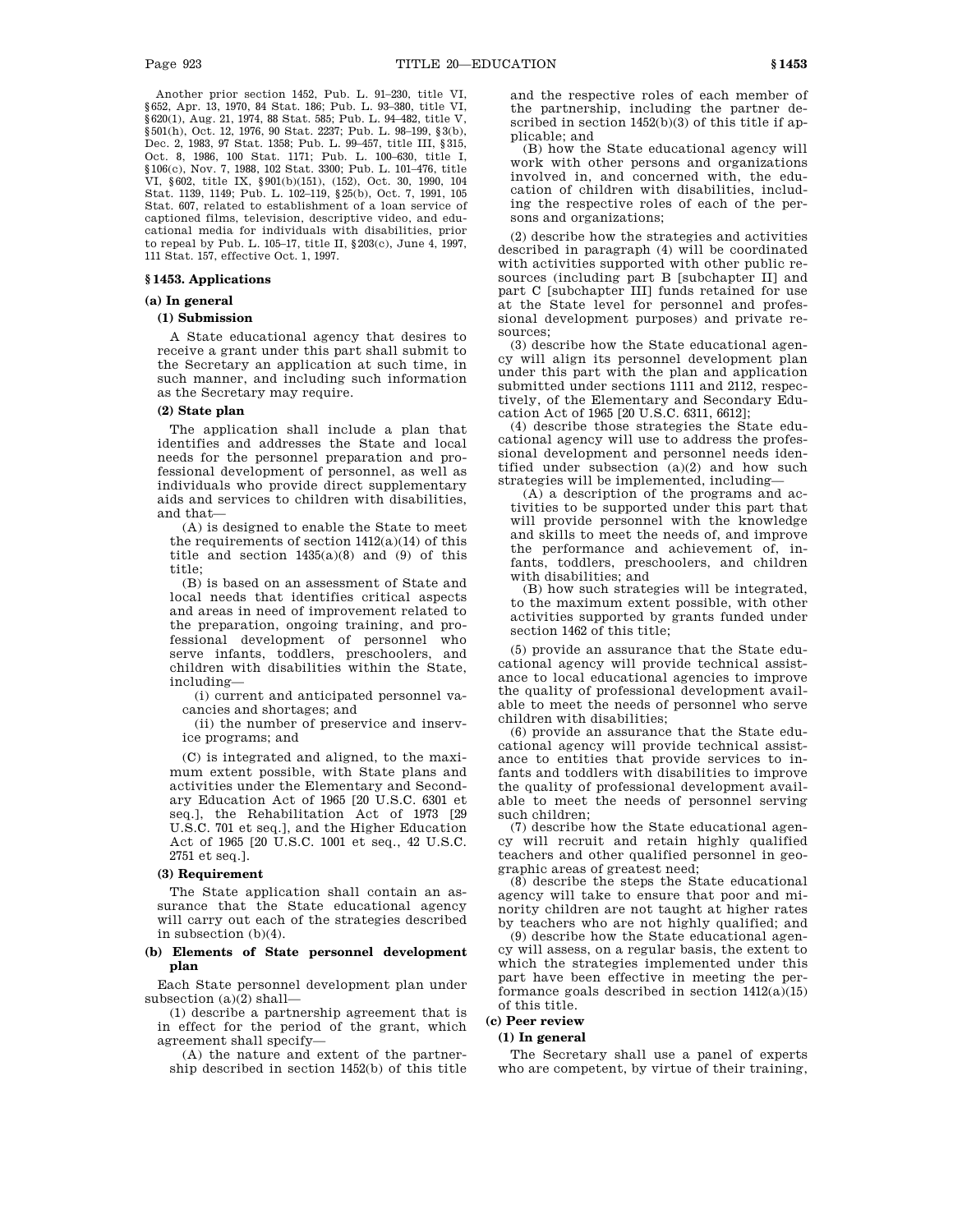expertise, or experience, to evaluate applications for grants under section  $1451(c)(1)$  of this title.

#### **(2) Composition of panel**

A majority of a panel described in paragraph (1) shall be composed of individuals who are not employees of the Federal Government.

### **(3) Payment of fees and expenses of certain members**

The Secretary may use available funds appropriated to carry out this part to pay the expenses and fees of panel members who are not employees of the Federal Government.

#### **(d) Reporting procedures**

Each State educational agency that receives a grant under this part shall submit annual performance reports to the Secretary. The reports shall—

(1) describe the progress of the State educational agency in implementing its plan;

(2) analyze the effectiveness of the State educational agency's activities under this part and of the State educational agency's strategies for meeting its goals under section 1412(a)(15) of this title; and

(3) identify changes in the strategies used by the State educational agency and described in subsection (b)(4), if any, to improve the State educational agency's performance.

(Pub. L. 91–230, title VI, §653, as added Pub. L. 108–446, title I, §101, Dec. 3, 2004, 118 Stat. 2768.)

# REFERENCES IN TEXT

The Elementary and Secondary Education Act of 1965, referred to in subsec.  $(a)(2)(C)$ , is Pub. L. 89-10, Apr. 11, 1965, 79 Stat. 27, which is classified generally to chapter 70 (§6301 et seq.) of this title. For complete classification of this Act to the Code, see Short Title note set out under section 6301 of this title and Tables.

The Rehabilitation Act of 1973, referred to in subsec. (a)(2)(C), is Pub. L. 93–112, Sept. 26, 1973, 87 Stat. 355, which is classified generally to chapter 16 (§701 et seq.) of Title 29, Labor. For complete classification of this Act to the Code, see Short Title note set out under section 701 of Title 29 and Tables.

The Higher Education Act of 1965, referred to in subsec. (a)(2)(C), is Pub. L. 89–329, Nov. 8, 1965, 79 Stat. 1219, which is classified generally to chapter 28 (§1001 et seq.) of this title and part C (§2751 et seq.) of subchapter I of chapter 34 of Title 42, The Public Health and Welfare. For complete classification of this Act to the Code, see Short Title note set out under section 1001 of this title and Tables.

### PRIOR PROVISIONS

A prior section 1453, Pub. L. 91–230, title VI, §653, as added Pub. L. 105–17, title I, §101, June 4, 1997, 111 Stat. 125, related to grant applications, prior to the general amendment of subchapters I to  $I\bar{V}$  of this chapter by Pub. L. 108–446.

Another prior section 1453, Pub. L. 91–230, title VI, §653, Apr. 13, 1970, 84 Stat. 187; Pub. L. 94–142, §6(b), Nov. 29, 1975, 89 Stat. 795; Pub. L. 99–386, title II, §204, Aug. 22, 1986, 100 Stat. 823, related to establishment and operation of centers on educational media and materials for handicapped, prior to repeal by Pub. L. 99–457, title III, §316, Oct. 8, 1986, 100 Stat. 1171.

### **§ 1454. Use of funds**

#### **(a) Professional development activities**

A State educational agency that receives a grant under this part shall use the grant funds to support activities in accordance with the State's plan described in section 1453 of this title, including 1 or more of the following:

(1) Carrying out programs that provide support to both special education and regular education teachers of children with disabilities and principals, such as programs that—

(A) provide teacher mentoring, team teaching, reduced class schedules and case loads, and intensive professional development;

(B) use standards or assessments for guiding beginning teachers that are consistent with challenging State student academic achievement and functional standards and with the requirements for professional development, as defined in section 7801 of this title; and

(C) encourage collaborative and consultative models of providing early intervention, special education, and related services.

(2) Encouraging and supporting the training of special education and regular education teachers and administrators to effectively use and integrate technology—

(A) into curricula and instruction, including training to improve the ability to collect, manage, and analyze data to improve teaching, decisionmaking, school improvement efforts, and accountability;

(B) to enhance learning by children with disabilities; and

(C) to effectively communicate with parents.

(3) Providing professional development activities that—

(A) improve the knowledge of special education and regular education teachers concerning—

(i) the academic and developmental or functional needs of students with disabilities; or

(ii) effective instructional strategies, methods, and skills, and the use of State academic content standards and student academic achievement and functional standards, and State assessments, to improve teaching practices and student academic achievement;

(B) improve the knowledge of special education and regular education teachers and principals and, in appropriate cases, paraprofessionals, concerning effective instructional practices, and that—

(i) provide training in how to teach and address the needs of children with different learning styles and children who are limited English proficient;

(ii) involve collaborative groups of teachers, administrators, and, in appropriate cases, related services personnel;

(iii) provide training in methods of—

(I) positive behavioral interventions and supports to improve student behavior in the classroom;

(II) scientifically based reading instruction, including early literacy instruction;

(III) early and appropriate interventions to identify and help children with disabilities;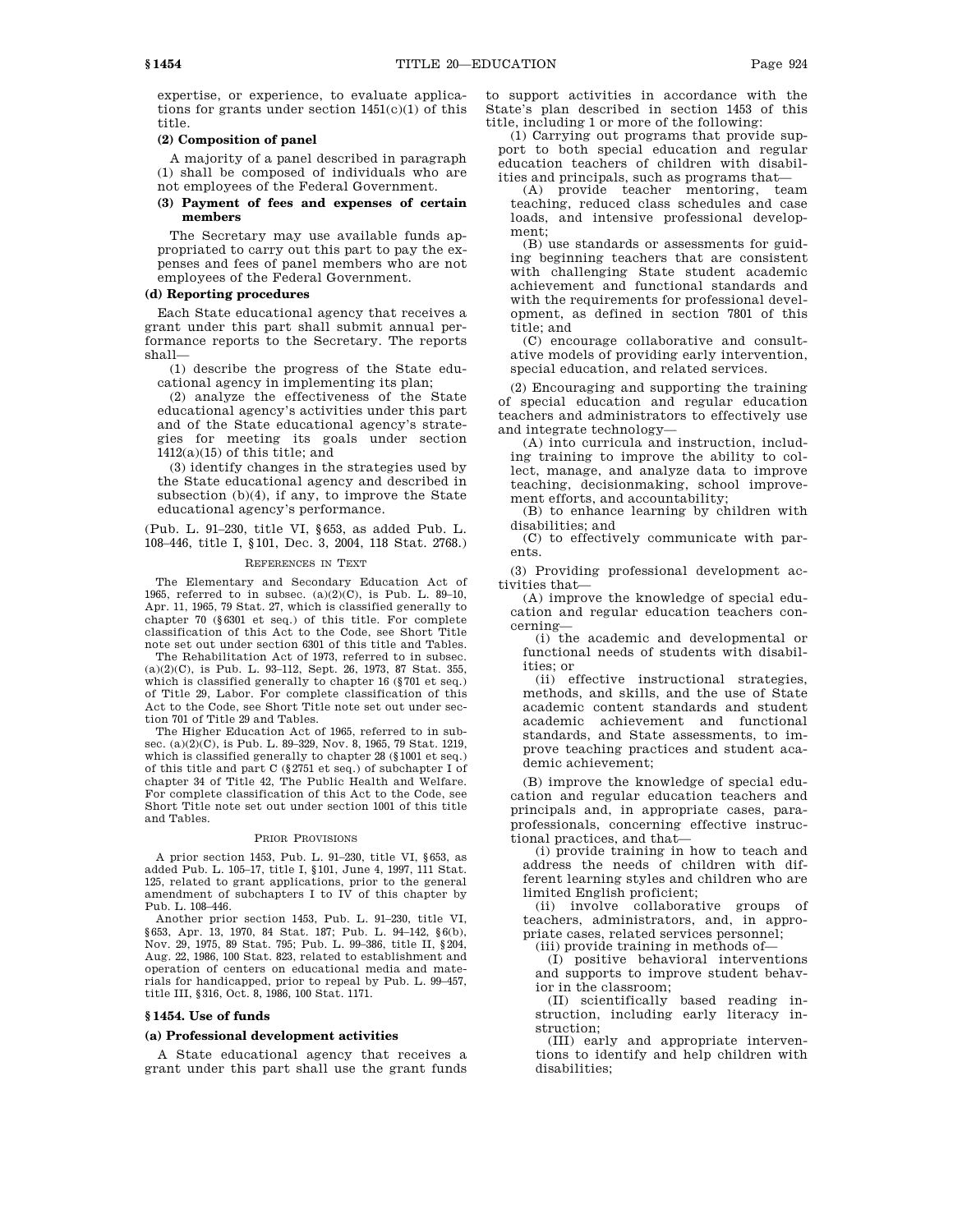(IV) effective instruction for children with low incidence disabilities;

(V) successful transitioning to postsecondary opportunities; and

(VI) using classroom-based techniques to assist children prior to referral for special education;

(iv) provide training to enable personnel to work with and involve parents in their child's education, including parents of low income and limited English proficient children with disabilities;

(v) provide training for special education personnel and regular education personnel in planning, developing, and implementing effective and appropriate IEPs; and

(vi) provide training to meet the needs of students with significant health, mobility, or behavioral needs prior to serving such students;

(C) train administrators, principals, and other relevant school personnel in conducting effective IEP meetings; and

(D) train early intervention, preschool, and related services providers, and other relevant school personnel, in conducting effective individualized family service plan (IFSP) meetings.

(4) Developing and implementing initiatives to promote the recruitment and retention of highly qualified special education teachers, particularly initiatives that have been proven effective in recruiting and retaining highly qualified teachers, including programs that provide—

(A) teacher mentoring from exemplary special education teachers, principals, or superintendents;

(B) induction and support for special education teachers during their first 3 years of employment as teachers; or

(C) incentives, including financial incentives, to retain special education teachers who have a record of success in helping students with disabilities.

(5) Carrying out programs and activities that are designed to improve the quality of personnel who serve children with disabilities, such as—

(A) innovative professional development programs (which may be provided through partnerships that include institutions of higher education), including programs that train teachers and principals to integrate technology into curricula and instruction to improve teaching, learning, and technology literacy, which professional development shall be consistent with the definition of professional development in section 7801 of this title; and

(B) the development and use of proven, cost effective strategies for the implementation of professional development activities, such as through the use of technology and distance learning.

(6) Carrying out programs and activities that are designed to improve the quality of early intervention personnel, including paraprofessionals and primary referral sources, such as—

(A) professional development programs to improve the delivery of early intervention services;

(B) initiatives to promote the recruitment and retention of early intervention personnel; and

(C) interagency activities to ensure that early intervention personnel are adequately prepared and trained.

#### **(b) Other activities**

A State educational agency that receives a grant under this part shall use the grant funds to support activities in accordance with the State's plan described in section 1453 of this title, including 1 or more of the following:

(1) Reforming special education and regular education teacher certification (including recertification) or licensing requirements to ensure that—

(A) special education and regular education teachers have—

(i) the training and information necessary to address the full range of needs of children with disabilities across disability categories; and

(ii) the necessary subject matter knowledge and teaching skills in the academic subjects that the teachers teach;

(B) special education and regular education teacher certification (including recertification) or licensing requirements are aligned with challenging State academic content standards; and

(C) special education and regular education teachers have the subject matter knowledge and teaching skills, including technology literacy, necessary to help students with disabilities meet challenging State student academic achievement and functional standards.

(2) Programs that establish, expand, or improve alternative routes for State certification of special education teachers for highly qualified individuals with a baccalaureate or master's degree, including mid-career professionals from other occupations, paraprofessionals, and recent college or university graduates with records of academic distinction who demonstrate the potential to become highly effective special education teachers.

(3) Teacher advancement initiatives for special education teachers that promote professional growth and emphasize multiple career paths (such as paths to becoming a career teacher, mentor teacher, or exemplary teacher) and pay differentiation.

(4) Developing and implementing mechanisms to assist local educational agencies and schools in effectively recruiting and retaining highly qualified special education teachers.

(5) Reforming tenure systems, implementing teacher testing for subject matter knowledge, and implementing teacher testing for State certification or licensing, consistent with title II of the Higher Education Act of 1965 [20 U.S.C. 1021 et seq.].

(6) Funding projects to promote reciprocity of teacher certification or licensing between or among States for special education teach-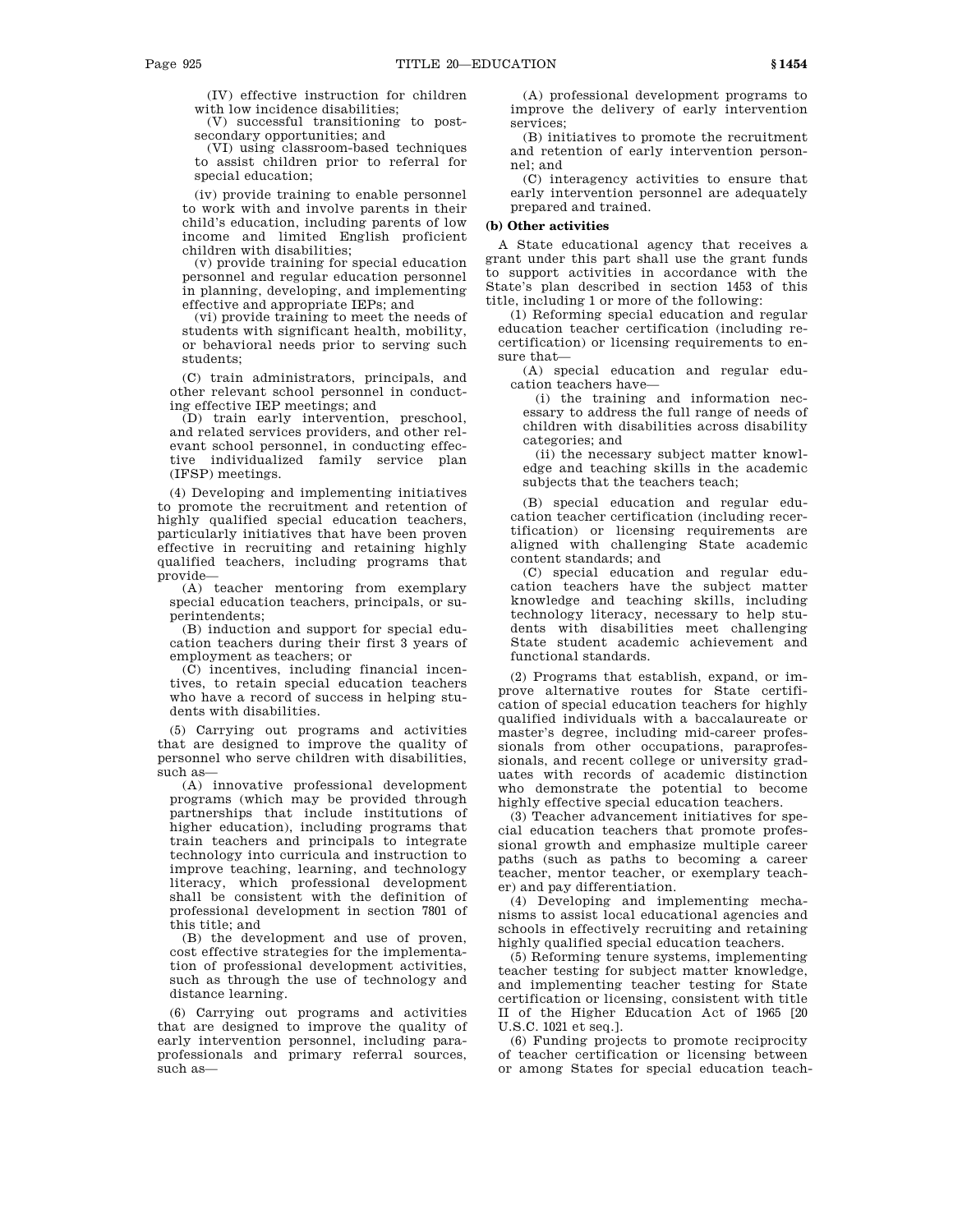ers, except that no reciprocity agreement developed under this paragraph or developed using funds provided under this part may lead to the weakening of any State teaching certification or licensing requirement.

(7) Assisting local educational agencies to serve children with disabilities through the development and use of proven, innovative strategies to deliver intensive professional development programs that are both cost effective and easily accessible, such as strategies that involve delivery through the use of technology, peer networks, and distance learning.

(8) Developing, or assisting local educational agencies in developing, merit based performance systems, and strategies that provide differential and bonus pay for special education teachers.

(9) Supporting activities that ensure that teachers are able to use challenging State academic content standards and student academic achievement and functional standards, and State assessments for all children with disabilities, to improve instructional practices and improve the academic achievement of children with disabilities.

(10) When applicable, coordinating with, and expanding centers established under, section 6613(c)(18) of this title to benefit special education teachers.

#### **(c) Contracts and subgrants**

A State educational agency that receives a grant under this part—

(1) shall award contracts or subgrants to local educational agencies, institutions of higher education, parent training and information centers, or community parent resource centers, as appropriate, to carry out its State plan under this part; and

(2) may award contracts and subgrants to other public and private entities, including the lead agency under subchapter III, to carry out the State plan.

### **(d) Use of funds for professional development**

A State educational agency that receives a grant under this part shall use—

(1) not less than 90 percent of the funds the State educational agency receives under the grant for any fiscal year for activities under subsection (a); and

(2) not more than 10 percent of the funds the State educational agency receives under the grant for any fiscal year for activities under subsection (b).

#### **(e) Grants to outlying areas**

Public Law 95–134, permitting the consolidation of grants to the outlying areas, shall not apply to funds received under this part.

(Pub. L. 91–230, title VI, §654, as added Pub. L. 108–446, title I, §101, Dec. 3, 2004, 118 Stat. 2770.)

#### REFERENCES IN TEXT

The Higher Education Act of 1965, referred to in subsec. (b)(5), is Pub. L. 89–329, Nov. 8, 1965, 79 Stat. 1219, as amended. Title II of the Act is classified generally to subchapter II (§1021 et seq.) of chapter 28 of this title. For complete classification of this Act to the Code, see Short Title note set out under section 1001 of this title and Tables.

Public Law 95–134, referred to in subsec. (e), is Pub. L. 95–134, Oct. 15, 1977, 91 Stat. 1159, as amended. Provisions relating to consolidation of grants to the outlying areas are contained in section 501 of Pub. L. 95–134 which is classified to section 1469a of Title 48, Territories and Insular Possessions.

### PRIOR PROVISIONS

A prior section 1454, Pub. L. 91–230, title VI, §654, as added Pub. L. 105–17, title I, §101, June 4, 1997, 111 Stat. 128, related to use of funds, prior to the general amendment of subchapters I to IV of this chapter by Pub. L. 108–446.

Another prior section 1454, Pub. L. 91–230, title VI, §653, formerly §654, Apr. 13, 1970, 84 Stat. 187; Pub. L. 93–380, title VI, §620(2), Aug. 21, 1974, 88 Stat. 585; Pub. L. 95–49, §6, June 17, 1977, 91 Stat. 231; Pub. L. 98–199, §13, Dec. 2, 1983, 97 Stat. 1374; renumbered §653 and amended Pub. L. 99–457, title III, §316, Oct. 8, 1986, 100 Stat. 1171; Pub. L. 101–476, title VI, §603, Oct. 30, 1990, 104 Stat. 1140, authorized appropriations, prior to repeal by Pub. L. 105–17, title II, §203(c), June 4, 1997, 111 Stat. 157, effective Oct. 1, 1997.

#### **§ 1455. Authorization of appropriations**

There are authorized to be appropriated to carry out this part such sums as may be necessary for each of the fiscal years 2005 through 2010.

(Pub. L. 91–230, title VI, §655, as added Pub. L. 108–446, title I, §101, Dec. 3, 2004, 118 Stat. 2774.)

### PRIOR PROVISIONS

A prior section 1455, Pub. L. 91–230, title VI, §655, as added Pub. L. 105–17, title I, §101, June 4, 1997, 111 Stat. 129, set out minimum State grant amounts, prior to the general amendment of subchapters I to IV of this chapter by Pub. L. 108–446.

A prior section 1456, Pub. L. 91–230, title VI, §656, as added Pub. L. 105–17, title I, §101, June 4, 1997, 111 Stat. 129, which authorized appropriations, was omitted in the general amendment of subchapters I to IV of this chapter by Pub. L. 108–446.

PART B—PERSONNEL PREPARATION, TECHNICAL ASSISTANCE, MODEL DEMONSTRATION PROJECTS, AND DISSEMINATION OF INFORMA-**TION** 

### **§ 1461. Purpose; definition of eligible entity**

#### **(a) Purpose**

The purpose of this part is—

(1) to provide Federal funding for personnel preparation, technical assistance, model demonstration projects, information dissemination, and studies and evaluations, in order to improve early intervention, educational, and transitional results for children with disabilities; and

(2) to assist State educational agencies and local educational agencies in improving their education systems for children with disabilities.

### **(b) Definition of eligible entity**

#### **(1) In general**

In this part, the term ''eligible entity'' means—

(A) a State educational agency;

(B) a local educational agency;

- (C) a public charter school that is a local
- educational agency under State law; (D) an institution of higher education;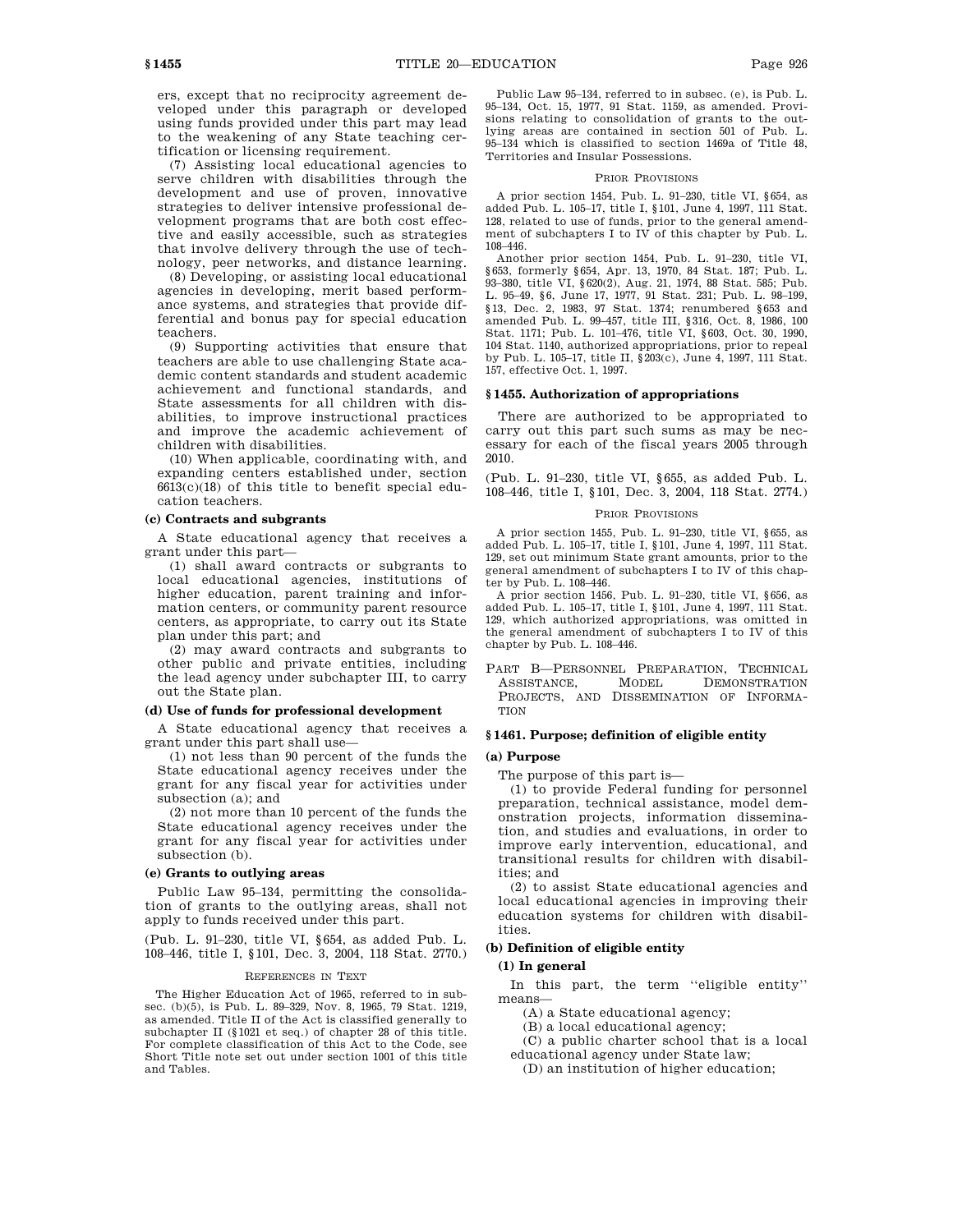(E) a public agency not described in subparagraphs (A) through (D);

(F) a private nonprofit organization;

(G) an outlying area;

(H) an Indian tribe or a tribal organization (as defined under section 450b of title 25); or

(I) a for-profit organization, if the Secretary finds it appropriate in light of the purposes of a particular competition for a grant, contract, or cooperative agreement under this part.

#### **(2) Special rule**

The Secretary may limit which eligible entities described in paragraph (1) are eligible for a grant, contract, or cooperative agreement under this part to 1 or more of the categories of eligible entities described in paragraph (1).

(Pub. L. 91–230, title VI, §661, as added Pub. L. 108–446, title I, §101, Dec. 3, 2004, 118 Stat. 2774.)

# PRIOR PROVISIONS

A prior section 1461, Pub. L. 91–230, title VI, §661, as added Pub. L. 105–17, title I, §101, June 4, 1997, 111 Stat. 130, related to administrative provisions, prior to the general amendment of subchapters I to IV of this chapter by Pub. L. 108–446.

Another prior section 1461, Pub. L. 91–230, title VI, §661, as added Pub. L. 99–457, title III, §317, Oct. 8, 1986, 100 Stat. 1172; amended Pub. L. 100–630, title I, §107(b), Nov. 7, 1988, 102 Stat. 3301; Pub. L. 101–476, title VII, §701, title IX, §901(b)(154)–(156), Oct. 30, 1990, 104 Stat. 1140, 1149; Pub. L. 102–119, §25(a)(15), (b), Oct. 7, 1991, 105 Stat. 606, 607, related to financial assistance for the purpose of advancing use of new technology, media, and materials in education of students with disabilities and provision of related services and early intervention services to infants and toddlers with disabilities, prior to repeal by Pub. L. 105–17, title II, §203(c), June 4, 1997, 111 Stat. 157, effective Oct. 1, 1997.

Another prior section 1461, Pub. L. 91–230, title VI, §661, Apr. 13, 1970, 84 Stat. 187; Pub. L. 93–380, title VI, §621, Aug. 21, 1974, 88 Stat. 585; Pub. L. 98–199, §3(b), Dec. 2, 1983, 97 Stat. 1358, related to research, training, and model centers respecting special programs for children with specific learning disabilities, providing in subsec. (a), Secretary's grant and contract authority, functions of model centers, and considerations governing making of contracts and grants; subsec. (b), other considerations in making awards, geographical distribution of training programs and trained personnel, and a model center in each State; and subsec. (c), appropriations authorization of \$10, \$20, and \$20 million dollars for fiscal years ending June 30, 1975 through 1977, respectively, prior to repeal by Pub. L. 98–199, §14, Dec. 2, 1983, 97 Stat. 1374.

# **§ 1462. Personnel development to improve services and results for children with disabilities**

### **(a) In general**

The Secretary, on a competitive basis, shall award grants to, or enter into contracts or cooperative agreements with, eligible entities to carry out 1 or more of the following objectives:

(1) To help address the needs identified in the State plan described in section 1453(a)(2) of this title for highly qualified personnel, as defined in section 1451(b) of this title, to work with infants or toddlers with disabilities, or children with disabilities, consistent with the qualifications described in section 1412(a)(14) of this title.

(2) To ensure that those personnel have the necessary skills and knowledge, derived from practices that have been determined, through scientifically based research, to be successful in serving those children.

(3) To encourage increased focus on academics and core content areas in special education personnel preparation programs.

(4) To ensure that regular education teachers have the necessary skills and knowledge to provide instruction to students with disabilities in the regular education classroom.

(5) To ensure that all special education teachers are highly qualified.

(6) To ensure that preservice and in-service personnel preparation programs include training in—

(A) the use of new technologies;

(B) the area of early intervention, educational, and transition services;

(C) effectively involving parents; and

(D) positive behavioral supports.

(7) To provide high-quality professional development for principals, superintendents, and other administrators, including training in—

(A) instructional leadership;

(B) behavioral supports in the school and classroom;

(C) paperwork reduction;

(D) promoting improved collaboration between special education and general education teachers;

(E) assessment and accountability;

(F) ensuring effective learning environments; and

(G) fostering positive relationships with parents.

# **(b) Personnel development; enhanced support for beginning special educators**

## **(1) In general**

In carrying out this section, the Secretary shall support activities—

(A) for personnel development, including activities for the preparation of personnel who will serve children with high incidence and low incidence disabilities, to prepare special education and general education teachers, principals, administrators, and related services personnel (and school board members, when appropriate) to meet the diverse and individualized instructional needs of children with disabilities and improve early intervention, educational, and transitional services and results for children with disabilities, consistent with the objectives described in subsection (a); and

(B) for enhanced support for beginning special educators, consistent with the objectives described in subsection (a).

#### **(2) Personnel development**

In carrying out paragraph  $(1)(A)$ , the Secretary shall support not less than 1 of the following activities:

(A) Assisting effective existing, improving existing, or developing new, collaborative personnel preparation activities undertaken by institutions of higher education, local educational agencies, and other local entities that incorporate best practices and scientifically based research, where applicable, in providing special education and general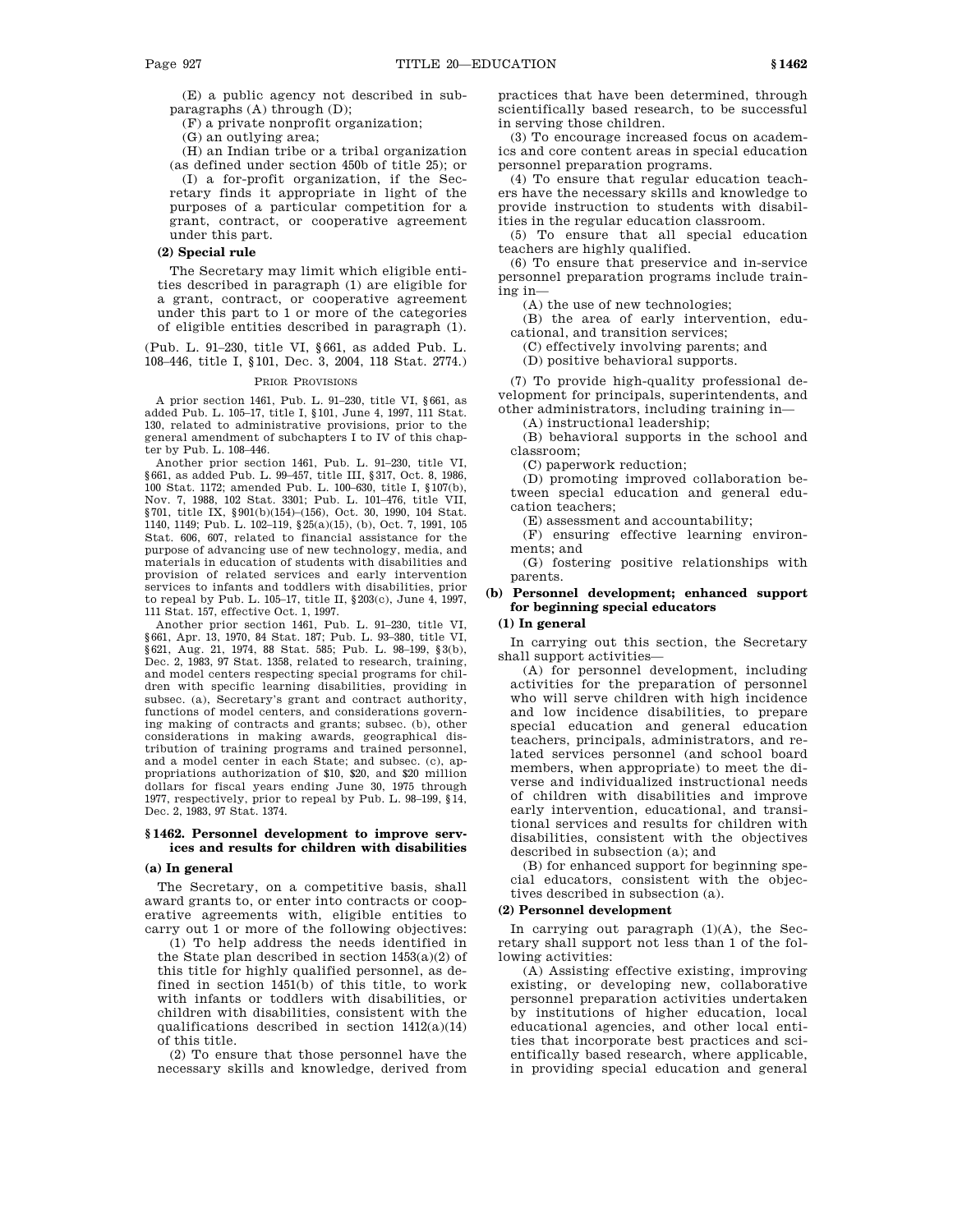education teachers, principals, administrators, and related services personnel with the knowledge and skills to effectively support students with disabilities, including—

(i) working collaboratively in regular classroom settings;

(ii) using appropriate supports, accommodations, and curriculum modifications;

(iii) implementing effective teaching strategies, classroom-based techniques, and interventions to ensure appropriate identification of students who may be eligible for special education services, and to prevent the misidentification, inappropriate overidentification, or underidentification of children as having a disability, especially minority and limited English proficient children;

(iv) effectively working with and involving parents in the education of their children;

(v) utilizing strategies, including positive behavioral interventions, for addressing the conduct of children with disabilities that impedes their learning and that of others in the classroom;

(vi) effectively constructing IEPs, participating in IEP meetings, and implementing IEPs;

(vii) preparing children with disabilities to participate in statewide assessments (with or without accommodations) and alternate assessments, as appropriate, and to ensure that all children with disabilities are a part of all accountability systems under the Elementary and Secondary Education Act of 1965 [20 U.S.C. 6301 et seq.]; and

(viii) working in high need elementary schools and secondary schools, including urban schools, rural schools, and schools operated by an entity described in section  $7113(d)(1)(A)(ii)$  of the Elementary and Secondary Education Act of 1965 [20 U.S.C.  $7423(d)(1)(A)(ii)$ ], and schools that serve high numbers or percentages of limited English proficient children.

(B) Developing, evaluating, and disseminating innovative models for the recruitment, induction, retention, and assessment of new, highly qualified teachers to reduce teacher shortages, especially from groups that are underrepresented in the teaching profession, including individuals with disabilities.

(C) Providing continuous personnel preparation, training, and professional development designed to provide support and ensure retention of special education and general education teachers and personnel who teach and provide related services to children with disabilities.

(D) Developing and improving programs for paraprofessionals to become special education teachers, related services personnel, and early intervention personnel, including interdisciplinary training to enable the paraprofessionals to improve early intervention, educational, and transitional results for children with disabilities.

(E) In the case of principals and superintendents, providing activities to promote instructional leadership and improved collaboration between general educators, special education teachers, and related services personnel.

(F) Supporting institutions of higher education with minority enrollments of not less than 25 percent for the purpose of preparing personnel to work with children with disabilities.

(G) Developing and improving programs to train special education teachers to develop an expertise in autism spectrum disorders.

(H) Providing continuous personnel preparation, training, and professional development designed to provide support and improve the qualifications of personnel who provide related services to children with disabilities, including to enable such personnel to obtain advanced degrees.

### **(3) Enhanced support for beginning special educators**

In carrying out paragraph (1)(B), the Secretary shall support not less than 1 of the following activities:

(A) Enhancing and restructuring existing programs or developing preservice teacher education programs to prepare special education teachers, at colleges or departments of education within institutions of higher education, by incorporating an extended (such as an additional 5th year) clinical learning opportunity, field experience, or supervised practicum into such programs.

(B) Creating or supporting teacher-faculty partnerships (such as professional development schools) that—

(i) consist of not less than—

 $(1)$  1 or more institutions of higher education with special education personnel preparation programs;

(II) 1 or more local educational agencies that serve high numbers or percentages of low-income students; or

(III) 1 or more elementary schools or secondary schools, particularly schools that have failed to make adequate yearly progress on the basis, in whole and in part, of the assessment results of the disaggregated subgroup of students with disabilities;

(ii) may include other entities eligible for assistance under this subchapter; and

(iii) provide—

(I) high-quality mentoring and induction opportunities with ongoing support for beginning special education teachers; or

(II) inservice professional development to beginning and veteran special education teachers through the ongoing exchange of information and instructional strategies with faculty.

### **(c) Low incidence disabilities; authorized activities**

# **(1) In general**

In carrying out this section, the Secretary shall support activities, consistent with the objectives described in subsection (a), that benefit children with low incidence disabilities.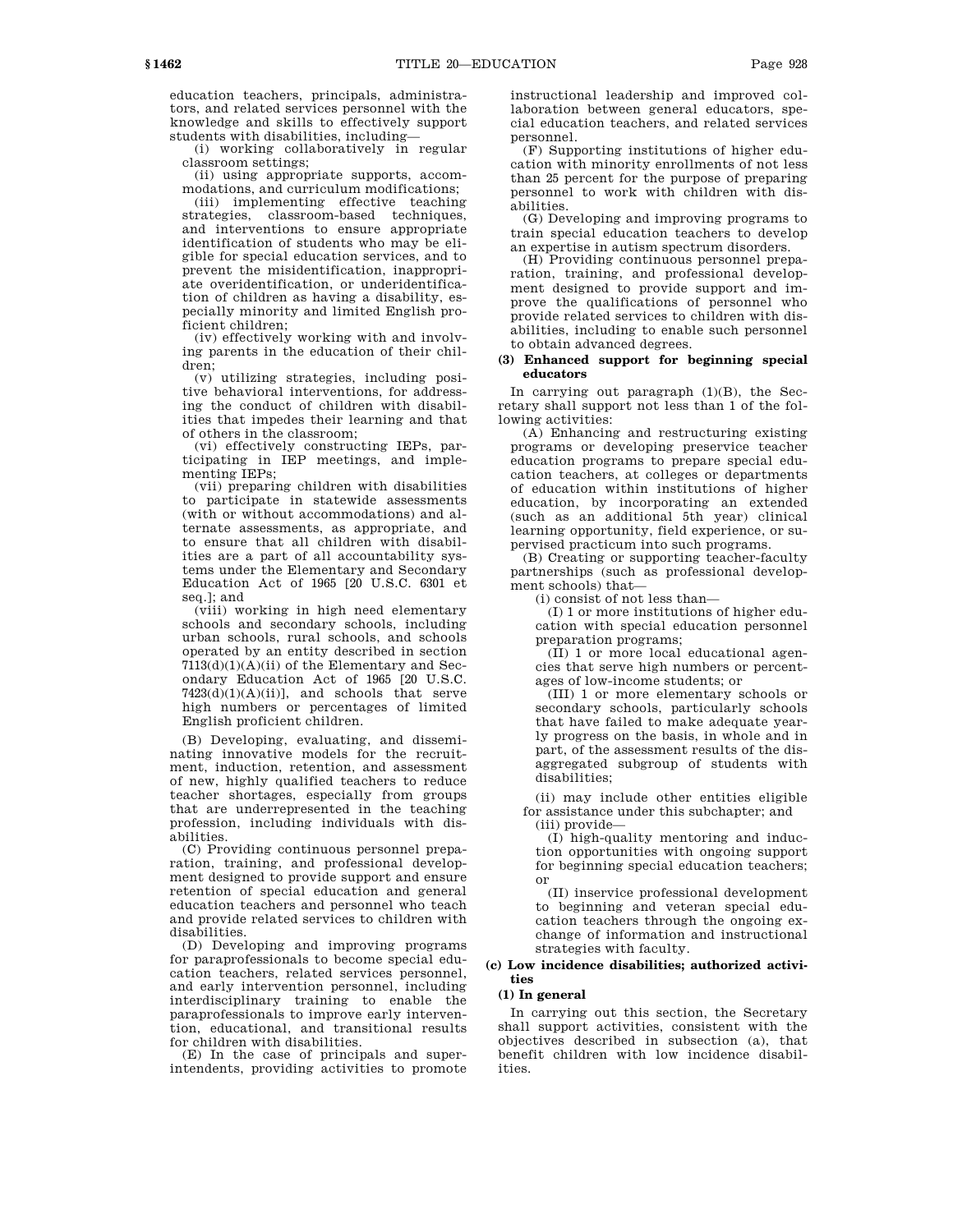# **(2) Authorized activities**

Activities that may be carried out under this subsection include activities such as the following:

(A) Preparing persons who—

(i) have prior training in educational and other related service fields; and

(ii) are studying to obtain degrees, certificates, or licensure that will enable the persons to assist children with low incidence disabilities to achieve the objectives set out in their individualized education programs described in section 1414(d) of this title, or to assist infants and toddlers with low incidence disabilities to achieve the outcomes described in their individualized family service plans described in section 1436 of this title.

(B) Providing personnel from various disciplines with interdisciplinary training that will contribute to improvement in early intervention, educational, and transitional results for children with low incidence disabilities.

(C) Preparing personnel in the innovative uses and application of technology, including universally designed technologies, assistive technology devices, and assistive technology services—

(i) to enhance learning by children with low incidence disabilities through early intervention, educational, and transitional services; and

(ii) to improve communication with parents.

(D) Preparing personnel who provide services to visually impaired or blind children to teach and use Braille in the provision of services to such children.

(E) Preparing personnel to be qualified educational interpreters, to assist children with low incidence disabilities, particularly deaf and hard of hearing children in school and school related activities, and deaf and hard of hearing infants and toddlers and preschool children in early intervention and preschool programs.

(F) Preparing personnel who provide services to children with significant cognitive disabilities and children with multiple disabilities.

(G) Preparing personnel who provide services to children with low incidence disabilities and limited English proficient children.

#### **(3) Definition**

In this section, the term ''low incidence disability'' means—

 $(A)$  a visual or hearing impairment, or simultaneous visual and hearing impairments;

(B) a significant cognitive impairment; or (C) any impairment for which a small number of personnel with highly specialized skills and knowledge are needed in order for children with that impairment to receive early intervention services or a free appropriate public education.

### **(4) Selection of recipients**

In selecting eligible entities for assistance under this subsection, the Secretary may give preference to eligible entities submitting applications that include 1 or more of the following:

(A) A proposal to prepare personnel in more than 1 low incidence disability, such as deafness and blindness.

(B) A demonstration of an effective collaboration between an eligible entity and a local educational agency that promotes recruitment and subsequent retention of highly qualified personnel to serve children with low incidence disabilities.

## **(5) Preparation in use of braille**

The Secretary shall ensure that all recipients of awards under this subsection who will use that assistance to prepare personnel to provide services to visually impaired or blind children that can appropriately be provided in Braille, will prepare those individuals to provide those services in Braille.

# **(d) Leadership preparation; authorized activities (1) In general**

In carrying out this section, the Secretary shall support leadership preparation activities that are consistent with the objectives described in subsection (a).

# **(2) Authorized activities**

Activities that may be carried out under this subsection include activities such as the following:

(A) Preparing personnel at the graduate, doctoral, and postdoctoral levels of training to administer, enhance, or provide services to improve results for children with disabilities.

(B) Providing interdisciplinary training for various types of leadership personnel, including teacher preparation faculty, related services faculty, administrators, researchers, supervisors, principals, and other persons whose work affects early intervention, educational, and transitional services for children with disabilities, including children with disabilities who are limited English proficient children.

## **(e) Applications**

#### **(1) In general**

An eligible entity that wishes to receive a grant, or enter into a contract or cooperative agreement, under this section shall submit an application to the Secretary at such time, in such manner, and containing such information as the Secretary may require.

### **(2) Identified State needs**

### **(A) Requirement to address identified needs**

An application for assistance under subsection (b), (c), or (d) shall include information demonstrating to the satisfaction of the Secretary that the activities described in the application will address needs identified by the State or States the eligible entity proposes to serve.

### **(B) Cooperation with State educational agencies**

An eligible entity that is not a local educational agency or a State educational agen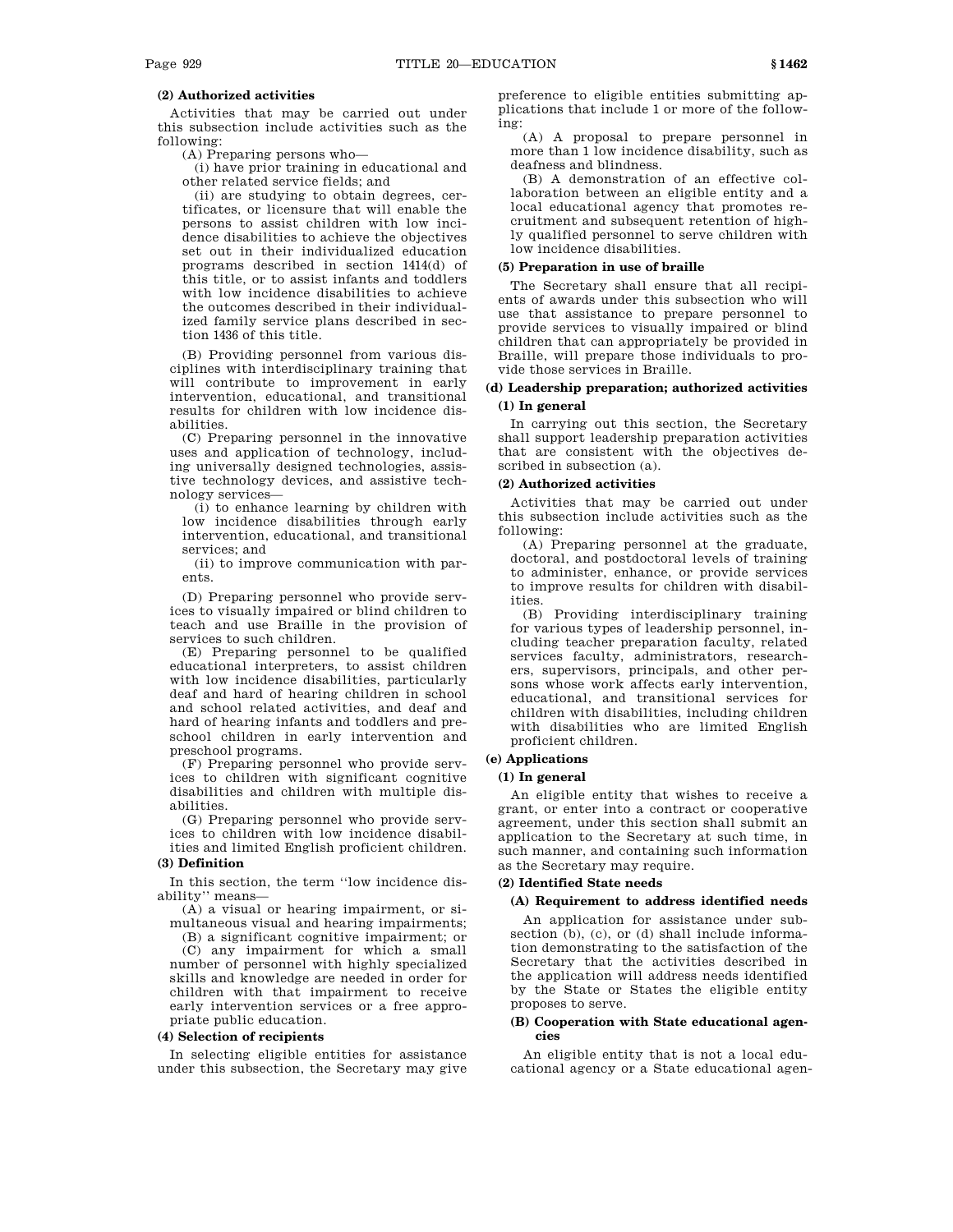cy shall include in the eligible entity's application information demonstrating to the satisfaction of the Secretary that the eligible entity and 1 or more State educational agencies or local educational agencies will cooperate in carrying out and monitoring the proposed project.

### **(3) Acceptance by States of personnel preparation requirements**

The Secretary may require eligible entities to provide in the eligible entities' applications assurances from 1 or more States that such States intend to accept successful completion of the proposed personnel preparation program as meeting State personnel standards or other requirements in State law or regulation for serving children with disabilities or serving infants and toddlers with disabilities.

# **(f) Selection of recipients**

### **(1) Impact of project**

In selecting eligible entities for assistance under this section, the Secretary shall consider the impact of the proposed project described in the application in meeting the need for personnel identified by the States.

### **(2) Requirement for eligible entities to meet State and professional qualifications**

The Secretary shall make grants and enter into contracts and cooperative agreements under this section only to eligible entities that meet State and professionally recognized qualifications for the preparation of special education and related services personnel, if the purpose of the project is to assist personnel in obtaining degrees.

#### **(3) Preferences**

In selecting eligible entities for assistance under this section, the Secretary may give preference to eligible entities that are institutions of higher education that are—

(A) educating regular education personnel to meet the needs of children with disabilities in integrated settings;

(B) educating special education personnel to work in collaboration with regular educators in integrated settings; and

(C) successfully recruiting and preparing individuals with disabilities and individuals from groups that are underrepresented in the profession for which the institution of higher education is preparing individuals.

## **(g) Scholarships**

The Secretary may include funds for scholarships, with necessary stipends and allowances, in awards under subsections (b), (c), and (d).

### **(h) Service obligation**

### **(1) In general**

Each application for assistance under subsections (b), (c), and (d) shall include an assurance that the eligible entity will ensure that individuals who receive a scholarship under the proposed project agree to subsequently provide special education and related services to children with disabilities, or in the case of leadership personnel to subsequently work in the appropriate field, for a period of 2 years for

every year for which the scholarship was received or repay all or part of the amount of the scholarship, in accordance with regulations issued by the Secretary.

### **(2) Special rule**

Notwithstanding paragraph (1), the Secretary may reduce or waive the service obligation requirement under paragraph (1) if the Secretary determines that the service obligation is acting as a deterrent to the recruitment of students into special education or a related field.

#### **(3) Secretary's responsibility**

The Secretary—

(A) shall ensure that individuals described in paragraph (1) comply with the requirements of that paragraph; and

(B) may use not more than 0.5 percent of the funds appropriated under subsection (i) for each fiscal year, to carry out subparagraph (A), in addition to any other funds that are available for that purpose.

### **(i) Authorization of appropriations**

There are authorized to be appropriated to carry out this section such sums as may be necessary for each of the fiscal years 2005 through 2010.

(Pub. L. 91–230, title VI, §662, as added Pub. L. 108–446, title I, §101, Dec. 3, 2004, 118 Stat. 2774.)

#### REFERENCES IN TEXT

The Elementary and Secondary Education Act of 1965, referred to in subsec.  $(b)(2)(A)(vii)$ , is Pub. L. 89-10, Apr. 11, 1965, 79 Stat. 27, as amended, which is classified generally to chapter 70 (§6301 et seq.) of this title. For complete classification of this Act to the Code, see Short Title note set out under section 6301 of this title and Tables.

#### PRIOR PROVISIONS

A prior section 1462, Pub. L. 91–230, title VI, §662, as added Pub. L. 99–457, title III, §317, Oct. 8, 1986, 100 Stat. 1172; amended Pub. L. 101–476, title VII, §702, Oct. 30, 1990, 104 Stat. 1141, authorized appropriations, prior to repeal by Pub. L. 105–17, title II, §203(c), June 4, 1997, 111 Stat. 157, effective Oct. 1, 1997.

A prior section 662 of Pub. L. 91–230, title VI, Apr. 13, 1970, 84 Stat. 188, eff. July 1, 1971, repealed sections 611 to 618, 621 to 624, and 871 to 880a of this title, and sections 2491 to 2494 and 2698 to 2698b of Title 42, The Public Health and Welfare, and amended section 676 of this title, prior to repeal by Pub. L. 98–199, §14, Dec. 2, 1983, 97 Stat. 1374.

### **§ 1463. Technical assistance, demonstration projects, dissemination of information, and implementation of scientifically based research**

## **(a) In general**

The Secretary shall make competitive grants to, or enter into contracts or cooperative agreements with, eligible entities to provide technical assistance, support model demonstration projects, disseminate useful information, and implement activities that are supported by scientifically based research.

#### **(b) Required activities**

Funds received under this section shall be used to support activities to improve services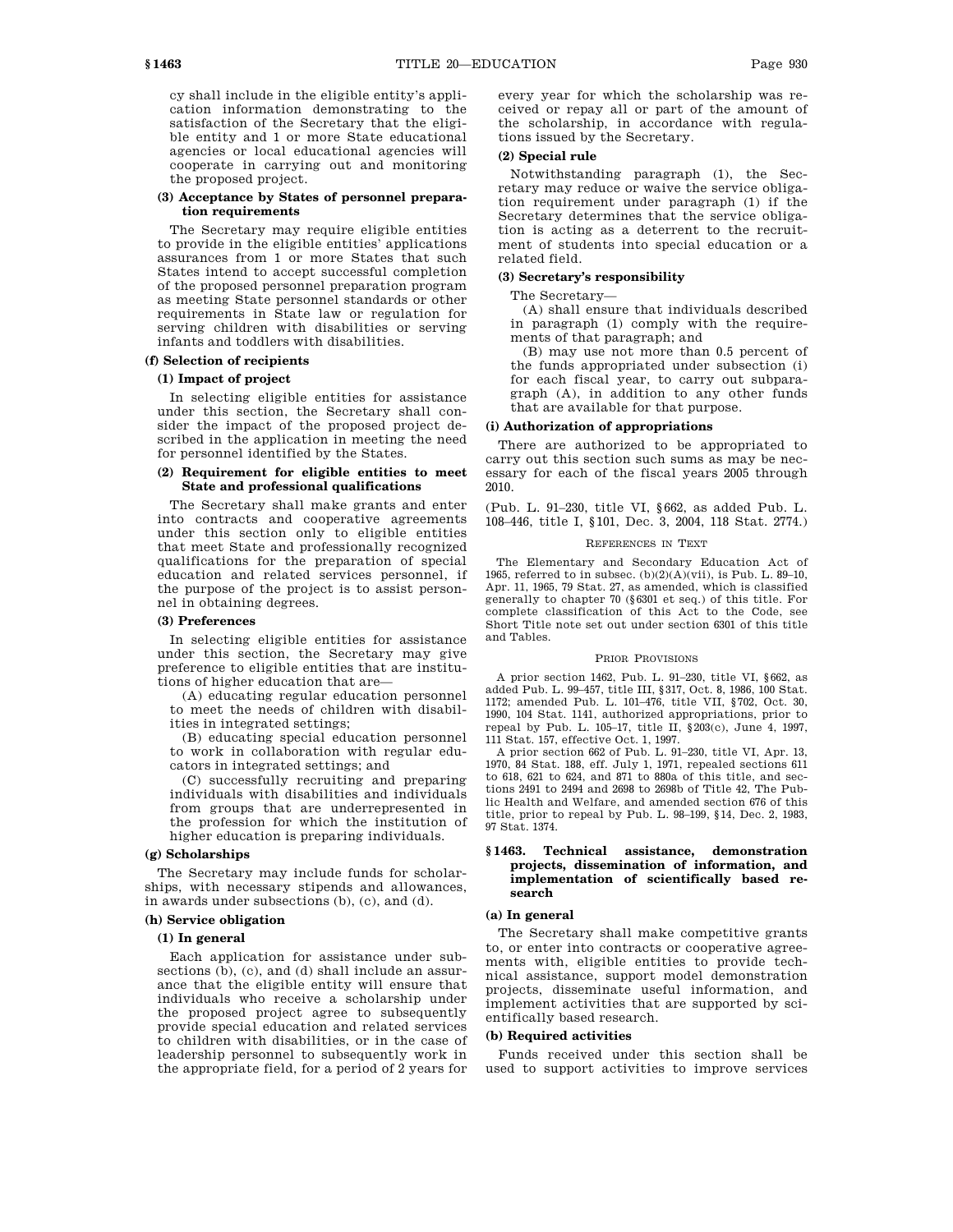provided under this chapter, including the practices of professionals and others involved in providing such services to children with disabilities, that promote academic achievement and improve results for children with disabilities through—

(1) implementing effective strategies for addressing inappropriate behavior of students with disabilities in schools, including strategies to prevent children with emotional and behavioral problems from developing emotional disturbances that require the provision of special education and related services;

(2) improving the alignment, compatibility, and development of valid and reliable assessments and alternate assessments for assessing adequate yearly progress, as described under section  $6311(b)(2)(B)$  of this title;

(3) providing training for both regular education teachers and special education teachers to address the needs of students with different learning styles;

(4) disseminating information about innovative, effective, and efficient curricula designs, instructional approaches, and strategies, and identifying positive academic and social learning opportunities, that—

(A) provide effective transitions between educational settings or from school to post school settings; and

(B) improve educational and transitional results at all levels of the educational system in which the activities are carried out and, in particular, that improve the progress of children with disabilities, as measured by assessments within the general education curriculum involved; and

(5) applying scientifically based findings to facilitate systemic changes, related to the provision of services to children with disabilities, in policy, procedure, practice, and the training and use of personnel.

#### **(c) Authorized activities**

Activities that may be carried out under this section include activities to improve services provided under this chapter, including the practices of professionals and others involved in providing such services to children with disabilities, that promote academic achievement and improve results for children with disabilities through—

(1) applying and testing research findings in typical settings where children with disabilities receive services to determine the usefulness, effectiveness, and general applicability of such research findings in such areas as improving instructional methods, curricula, and tools, such as textbooks and media;

(2) supporting and promoting the coordination of early intervention and educational services for children with disabilities with services provided by health, rehabilitation, and social service agencies;

(3) promoting improved alignment and compatibility of general and special education reforms concerned with curricular and instructional reform, and evaluation of such reforms;

(4) enabling professionals, parents of children with disabilities, and other persons to learn about, and implement, the findings of scientifically based research, and successful practices developed in model demonstration projects, relating to the provision of services to children with disabilities;

(5) conducting outreach, and disseminating information, relating to successful approaches to overcoming systemic barriers to the effective and efficient delivery of early intervention, educational, and transitional services to personnel who provide services to children with disabilities;

(6) assisting States and local educational agencies with the process of planning systemic changes that will promote improved early intervention, educational, and transitional results for children with disabilities;

(7) promoting change through a multistate or regional framework that benefits States, local educational agencies, and other participants in partnerships that are in the process of achieving systemic-change outcomes;

(8) focusing on the needs and issues that are specific to a population of children with disabilities, such as providing single-State and multi-State technical assistance and in-service training—

(A) to schools and agencies serving deafblind children and their families;

(B) to programs and agencies serving other groups of children with low incidence disabilities and their families;

(C) addressing the postsecondary education needs of individuals who are deaf or hard-of-hearing; and

(D) to schools and personnel providing special education and related services for children with autism spectrum disorders;

(9) demonstrating models of personnel preparation to ensure appropriate placements and services for all students and to reduce disproportionality in eligibility, placement, and disciplinary actions for minority and limited English proficient children; and

(10) disseminating information on how to reduce inappropriate racial and ethnic disproportionalities identified under section 1418 of this title.

#### **(d) Balance among activities and age ranges**

In carrying out this section, the Secretary shall ensure that there is an appropriate balance across all age ranges of children with disabilities.

#### **(e) Linking States to information sources**

In carrying out this section, the Secretary shall support projects that link States to technical assistance resources, including special education and general education resources, and shall make research and related products available through libraries, electronic networks, parent training projects, and other information sources, including through the activities of the National Center for Education Evaluation and Regional Assistance established under part D of the Education Sciences Reform Act of 2002 [20 U.S.C. 9561 et seq.].

### **(f) Applications**

# **(1) In general**

An eligible entity that wishes to receive a grant, or enter into a contract or cooperative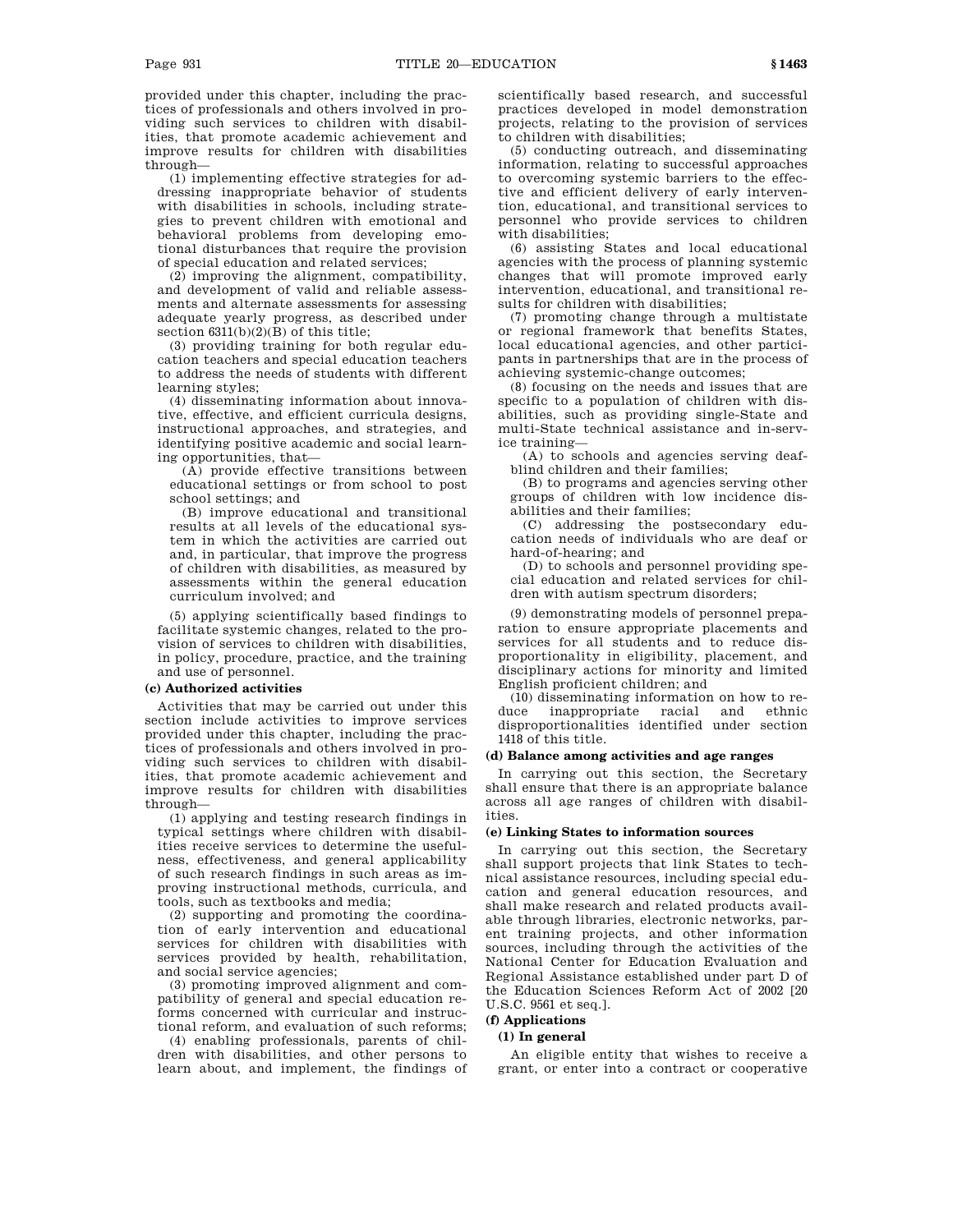agreement, under this section shall submit an application to the Secretary at such time, in such manner, and containing such information as the Secretary may require.

### **(2) Standards**

To the maximum extent feasible, each eligible entity shall demonstrate that the project described in the eligible entity's application is supported by scientifically valid research that has been carried out in accordance with the standards for the conduct and evaluation of all relevant research and development established by the National Center for Education Research.

# **(3) Priority**

As appropriate, the Secretary shall give priority to applications that propose to serve teachers and school personnel directly in the school environment.

(Pub. L. 91–230, title VI, §663, as added Pub. L. 108–446, title I, §101, Dec. 3, 2004, 118 Stat. 2781.)

#### REFERENCES IN TEXT

The Education Sciences Reform Act of 2002, referred to in subsec. (e), is title I of Pub. L. 107–279, Nov. 5, 2002, 116 Stat. 1941, as amended. Part D of the Act is classified generally to part D (§9561 et seq.) of subchapter I of chapter 76 of this title. For complete classification of this Act to the Code, see Short Title note set out under section 9501 of this title and Tables.

#### **§ 1464. Studies and evaluations**

### **(a) Studies and evaluations**

### **(1) Delegation**

The Secretary shall delegate to the Director of the Institute of Education Sciences responsibility to carry out this section, other than subsections (d) and (f).

#### **(2) Assessment**

The Secretary shall, directly or through grants, contracts, or cooperative agreements awarded to eligible entities on a competitive basis, assess the progress in the implementation of this chapter, including the effectiveness of State and local efforts to provide—

(A) a free appropriate public education to children with disabilities; and

(B) early intervention services to infants and toddlers with disabilities, and infants and toddlers who would be at risk of having substantial developmental delays if early intervention services were not provided to the infants and toddlers.

#### **(b) Assessment of national activities**

### **(1) In general**

The Secretary shall carry out a national assessment of activities carried out with Federal funds under this chapter in order—

(A) to determine the effectiveness of this chapter in achieving the purposes of this chapter;

(B) to provide timely information to the President, Congress, the States, local educational agencies, and the public on how to implement this chapter more effectively; and

(C) to provide the President and Congress with information that will be useful in developing legislation to achieve the purposes of this chapter more effectively.

### **(2) Scope of assessment**

The national assessment shall assess activities supported under this chapter, including—

(A) the implementation of programs assisted under this chapter and the impact of such programs on addressing the developmental needs of, and improving the academic achievement of, children with disabilities to enable the children to reach challenging developmental goals and challenging State academic content standards based on State academic assessments;

(B) the types of programs and services that have demonstrated the greatest likelihood of helping students reach the challenging State academic content standards and developmental goals;

(C) the implementation of the professional development activities assisted under this chapter and the impact on instruction, student academic achievement, and teacher qualifications to enhance the ability of special education teachers and regular education teachers to improve results for children with disabilities; and

(D) the effectiveness of schools, local educational agencies, States, other recipients of assistance under this chapter, and the Secretary in achieving the purposes of this chapter by—

(i) improving the academic achievement of children with disabilities and their performance on regular statewide assessments as compared to nondisabled children, and the performance of children with disabilities on alternate assessments;

(ii) improving the participation of children with disabilities in the general education curriculum;

(iii) improving the transitions of children with disabilities at natural transition points;

(iv) placing and serving children with disabilities, including minority children, in the least restrictive environment appropriate;

(v) preventing children with disabilities, especially children with emotional disturbances and specific learning disabilities, from dropping out of school;

(vi) addressing the reading and literacy needs of children with disabilities;

(vii) reducing the inappropriate overidentification of children, especially minority and limited English proficient children, as having a disability;

(viii) improving the participation of parents of children with disabilities in the education of their children; and

(ix) resolving disagreements between education personnel and parents through alternate dispute resolution activities, including mediation.

#### **(3) Interim and final reports**

The Secretary shall submit to the President and Congress—

(A) an interim report that summarizes the preliminary findings of the assessment not later than 3 years after December 3, 2004; and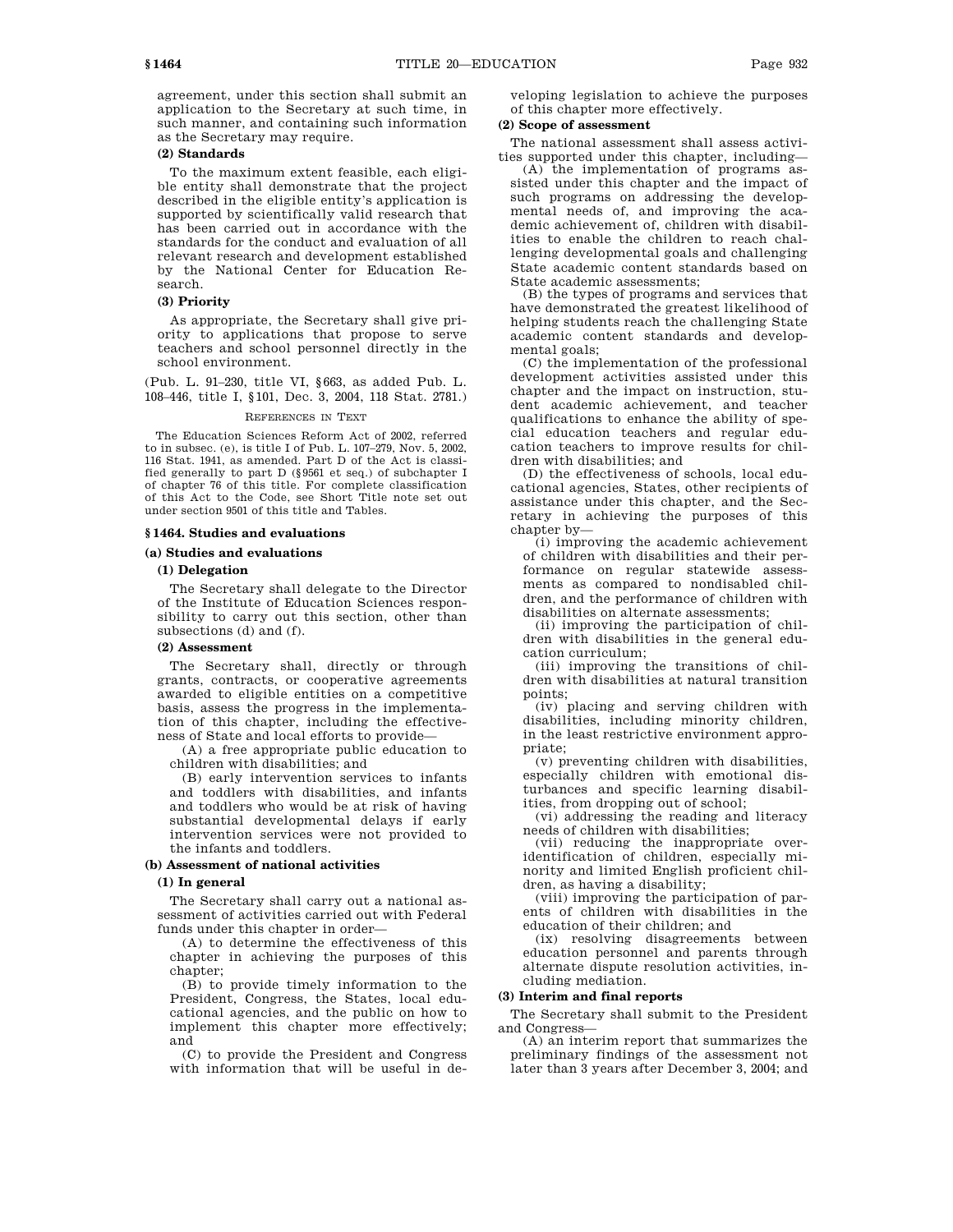(B) a final report of the findings of the assessment not later than 5 years after December 3, 2004.

### **(c) Study on ensuring accountability for students who are held to alternative achievement standards**

The Secretary shall carry out a national study or studies to examine—

(1) the criteria that States use to determine—

(A) eligibility for alternate assessments; and

(B) the number and type of children who take those assessments and are held accountable to alternative achievement standards;

(2) the validity and reliability of alternate assessment instruments and procedures;

(3) the alignment of alternate assessments and alternative achievement standards to State academic content standards in reading, mathematics, and science; and

(4) the use and effectiveness of alternate assessments in appropriately measuring student progress and outcomes specific to individualized instructional need.

## **(d) Annual report**

The Secretary shall provide an annual report to Congress that—

(1) summarizes the research conducted under part E of the Education Sciences Reform Act of 2002 [20 U.S.C. 9567 et seq.];

(2) analyzes and summarizes the data reported by the States and the Secretary of the Interior under section 1418 of this title;

(3) summarizes the studies and evaluations conducted under this section and the timeline for their completion;

(4) describes the extent and progress of the assessment of national activities; and

(5) describes the findings and determinations resulting from reviews of State implementation of this chapter.

### **(e) Authorized activities**

In carrying out this section, the Secretary may support objective studies, evaluations, and assessments, including studies that—

(1) analyze measurable impact, outcomes, and results achieved by State educational agencies and local educational agencies through their activities to reform policies, procedures, and practices designed to improve educational and transitional services and results for children with disabilities;

(2) analyze State and local needs for professional development, parent training, and other appropriate activities that can reduce the need for disciplinary actions involving children with disabilities;

(3) assess educational and transitional services and results for children with disabilities from minority backgrounds, including—

(A) data on—

(i) the number of minority children who are referred for special education evaluation;

(ii) the number of minority children who are receiving special education and related services and their educational or other service placement;

(iii) the number of minority children who graduated from secondary programs with a regular diploma in the standard number of years; and

(iv) the number of minority children who drop out of the educational system; and

(B) the performance of children with disabilities from minority backgrounds on State assessments and other performance indicators established for all students;

(4) measure educational and transitional services and results for children with disabilities served under this chapter, including longitudinal studies that—

(A) examine educational and transitional services and results for children with disabilities who are 3 through 17 years of age and are receiving special education and related services under this chapter, using a national, representative sample of distinct age cohorts and disability categories; and

(B) examine educational results, transition services, postsecondary placement, and employment status for individuals with disabilities, 18 through 21 years of age, who are receiving or have received special education and related services under this chapter; and

(5) identify and report on the placement of children with disabilities by disability category.

#### **(f) Study**

The Secretary shall study, and report to Congress regarding, the extent to which States adopt policies described in section 1435(c)(1) of this title and on the effects of those policies.

(Pub. L. 91–230, title VI, §664, as added Pub. L. 108–446, title I, §101, Dec. 3, 2004, 118 Stat. 2783.)

#### REFERENCES IN TEXT

The Education Sciences Reform Act of 2002, referred to in subsec.  $(d)(1)$ , is title I of Pub. L. 107-279, Nov. 5, 2002, 116 Stat. 1941, as amended. Part E of the Act is classified generally to part E (§9567 et seq.) of subchapter I of chapter 76 of this title. For complete classification of this Act to the Code, see Short Title note set out under section 9501 of this title and Tables.

### **§ 1465. Interim alternative educational settings, behavioral supports, and systemic school interventions**

### **(a) Program authorized**

The Secretary may award grants, and enter into contracts and cooperative agreements, to support safe learning environments that support academic achievement for all students by—

(1) improving the quality of interim alternative educational settings; and

(2) providing increased behavioral supports and research-based, systemic interventions in schools.

#### **(b) Authorized activities**

In carrying out this section, the Secretary may support activities to—

(1) establish, expand, or increase the scope of behavioral supports and systemic interventions by providing for effective, research-based practices, including—

(A) training for school staff on early identification, prereferral, and referral procedures;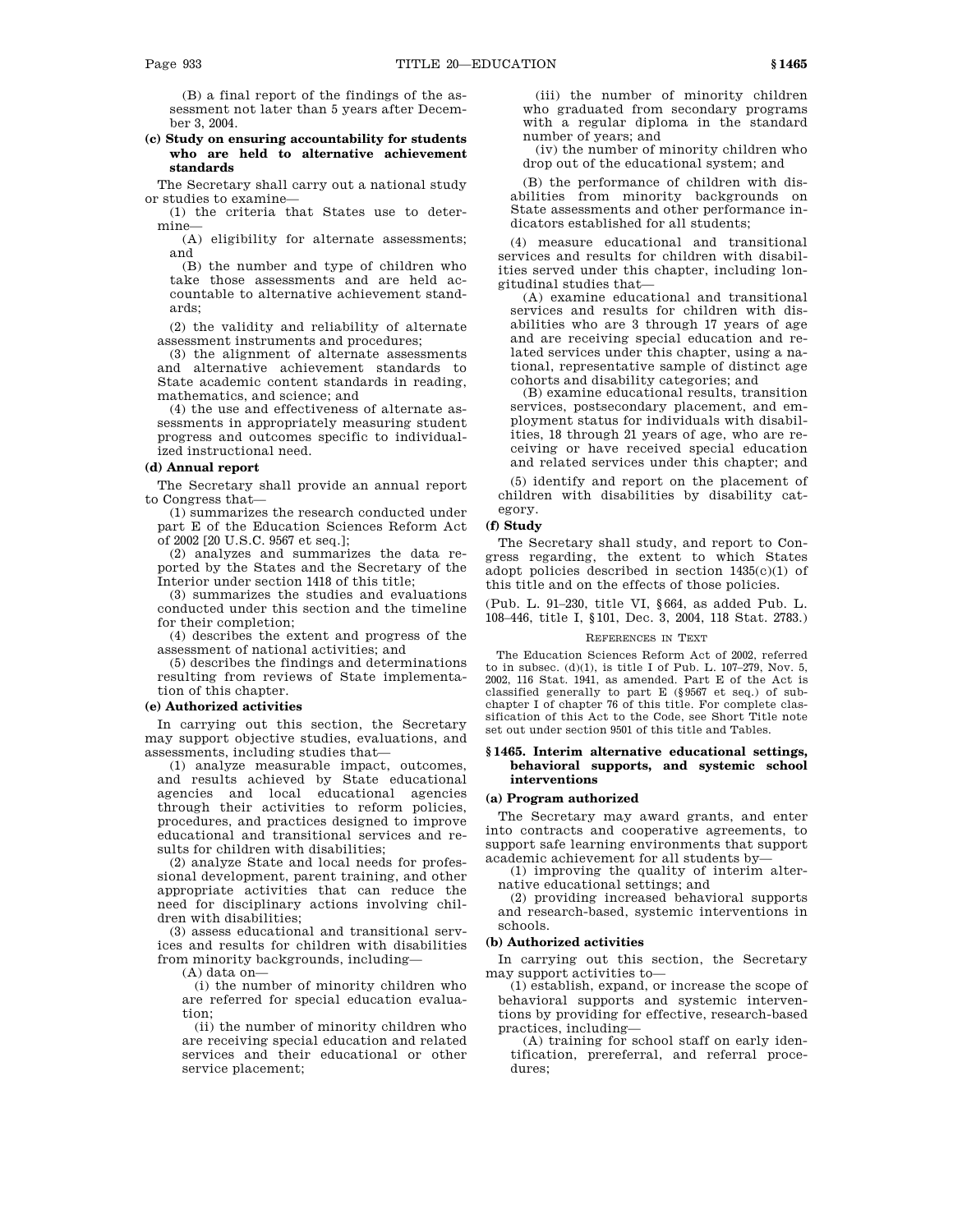(B) training for administrators, teachers, related services personnel, behavioral specialists, and other school staff in positive behavioral interventions and supports, behavioral intervention planning, and classroom and student management techniques;

(C) joint training for administrators, parents, teachers, related services personnel, behavioral specialists, and other school staff on effective strategies for positive behavioral interventions and behavior management strategies that focus on the prevention of behavior problems;

(D) developing or implementing specific curricula, programs, or interventions aimed at addressing behavioral problems;

(E) stronger linkages between school-based services and community-based resources, such as community mental health and primary care providers; or

(F) using behavioral specialists, related services personnel, and other staff necessary to implement behavioral supports; or

(2) improve interim alternative educational settings by—

(A) improving the training of administrators, teachers, related services personnel, behavioral specialists, and other school staff (including ongoing mentoring of new teachers) in behavioral supports and interventions;

(B) attracting and retaining a high quality, diverse staff;

(C) providing for referral to counseling services;

(D) utilizing research-based interventions, curriculum, and practices;

(E) allowing students to use instructional technology that provides individualized instruction;

(F) ensuring that the services are fully consistent with the goals of the individual student's IEP;

(G) promoting effective case management and collaboration among parents, teachers, physicians, related services personnel, behavioral specialists, principals, administrators, and other school staff;

(H) promoting interagency coordination and coordinated service delivery among schools, juvenile courts, child welfare agencies, community mental health providers, primary care providers, public recreation agencies, and community-based organizations; or

(I) providing for behavioral specialists to help students transitioning from interim alternative educational settings reintegrate into their regular classrooms.

## **(c) Definition of eligible entity**

In this section, the term ''eligible entity'' means—

(1) a local educational agency; or

(2) a consortium consisting of a local educational agency and 1 or more of the following entities:

(A) Another local educational agency.

(B) A community-based organization with a demonstrated record of effectiveness in helping children with disabilities who have behavioral challenges succeed.

(C) An institution of higher education.

(D) A community mental health provider.

(E) An educational service agency.

# **(d) Applications**

Any eligible entity that wishes to receive a grant, or enter into a contract or cooperative agreement, under this section shall—

(1) submit an application to the Secretary at such time, in such manner, and containing such information as the Secretary may require; and

(2) involve parents of participating students in the design and implementation of the activities funded under this section.

### **(e) Report and evaluation**

Each eligible entity receiving a grant under this section shall prepare and submit annually to the Secretary a report on the outcomes of the activities assisted under the grant.

(Pub. L. 91–230, title VI, §665, as added Pub. L. 108–446, title I, §101, Dec. 3, 2004, 118 Stat. 2786.)

### **§ 1466. Authorization of appropriations**

#### **(a) In general**

There are authorized to be appropriated to carry out this part (other than section 1462 of this title) such sums as may be necessary for each of the fiscal years 2005 through 2010.

#### **(b) Reservation**

From amounts appropriated under subsection (a) for fiscal year 2005, the Secretary shall reserve \$1,000,000 to carry out the study authorized in section 1464(c) of this title. From amounts appropriated under subsection (a) for a succeeding fiscal year, the Secretary may reserve an additional amount to carry out such study if the Secretary determines the additional amount is necessary.

(Pub. L. 91–230, title VI, §667, as added Pub. L. 108–446, title I, §101, Dec. 3, 2004, 118 Stat. 2787.)

PART C—SUPPORTS TO IMPROVE RESULTS FOR CHILDREN WITH DISABILITIES

### **§ 1470. Purposes**

The purposes of this part are to ensure that—

(1) children with disabilities and their parents receive training and information designed to assist the children in meeting developmental and functional goals and challenging academic achievement goals, and in preparing to lead productive independent adult lives;

(2) children with disabilities and their parents receive training and information on their rights, responsibilities, and protections under this chapter, in order to develop the skills necessary to cooperatively and effectively participate in planning and decision making relating to early intervention, educational, and transitional services;

(3) parents, teachers, administrators, early intervention personnel, related services personnel, and transition personnel receive coordinated and accessible technical assistance and information to assist such personnel in improving early intervention, educational, and transitional services and results for children with disabilities and their families; and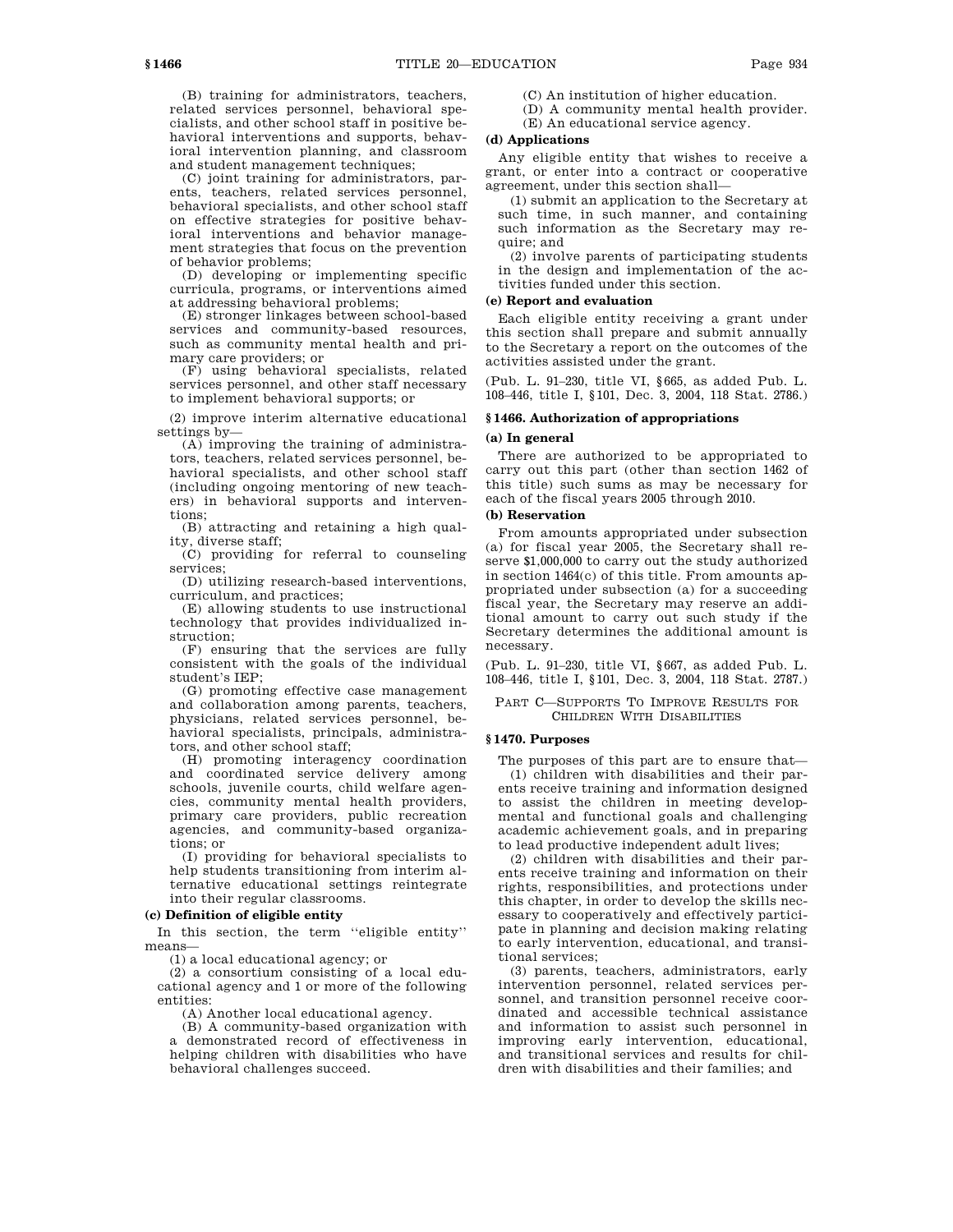(4) appropriate technology and media are researched, developed, and demonstrated, to improve and implement early intervention, educational, and transitional services and results for children with disabilities and their families.

(Pub. L. 91–230, title VI, §670, as added Pub. L. 108–446, title I, §101, Dec. 3, 2004, 118 Stat. 2788.)

### **§ 1471. Parent training and information centers**

# **(a) Program authorized**

# **(1) In general**

The Secretary may award grants to, and enter into contracts and cooperative agreements with, parent organizations to support parent training and information centers to carry out activities under this section.

### **(2) Definition of parent organization**

In this section, the term ''parent organization'' means a private nonprofit organization (other than an institution of higher education) that—

(A) has a board of directors—

(i) the majority of whom are parents of children with disabilities ages birth through 26;

(ii) that includes—

(I) individuals working in the fields of special education, related services, and early intervention; and

(II) individuals with disabilities; and

(iii) the parent and professional members of which are broadly representative of the population to be served, including low-income parents and parents of limited English proficient children; and

(B) has as its mission serving families of children with disabilities who—

(i) are ages birth through 26; and

(ii) have the full range of disabilities de-

scribed in section 1401(3) of this title.

### **(b) Required activities**

Each parent training and information center that receives assistance under this section shall—

(1) provide training and information that meets the needs of parents of children with disabilities living in the area served by the center, particularly underserved parents and parents of children who may be inappropriately identified, to enable their children with disabilities to—

(A) meet developmental and functional goals, and challenging academic achievement goals that have been established for all children; and

(B) be prepared to lead productive independent adult lives, to the maximum extent possible;

(2) serve the parents of infants, toddlers, and children with the full range of disabilities described in section 1401(3) of this title;

(3) ensure that the training and information provided meets the needs of low-income parents and parents of limited English proficient children;

(4) assist parents to—

(A) better understand the nature of their children's disabilities and their educational, developmental, and transitional needs;

(B) communicate effectively and work collaboratively with personnel responsible for providing special education, early intervention services, transition services, and related services;

(C) participate in decisionmaking processes and the development of individualized education programs under subchapter II and individualized family service plans under subchapter III;

(D) obtain appropriate information about the range, type, and quality of—

(i) options, programs, services, technologies, practices and interventions based on scientifically based research, to the extent practicable; and

(ii) resources available to assist children with disabilities and their families in school and at home;

(E) understand the provisions of this chapter for the education of, and the provision of early intervention services to, children with disabilities;

(F) participate in activities at the school level that benefit their children; and

(G) participate in school reform activities;

(5) in States where the State elects to contract with the parent training and information center, contract with State educational agencies to provide, consistent with subparagraphs (B) and (D) of section 1415(e)(2) of this title, individuals who meet with parents to explain the mediation process to the parents;

(6) assist parents in resolving disputes in the most expeditious and effective way possible, including encouraging the use, and explaining the benefits, of alternative methods of dispute resolution, such as the mediation process described in section 1415(e) of this title;

(7) assist parents and students with disabilities to understand their rights and responsibilities under this chapter, including those under section 1415(m) of this title upon the student's reaching the age of majority (as appropriate under State law);

(8) assist parents to understand the availability of, and how to effectively use, procedural safeguards under this chapter, including the resolution session described in section 1415(e) of this title;

(9) assist parents in understanding, preparing for, and participating in, the process described in section  $1415(f)(1)(B)$  of this title;

(10) establish cooperative partnerships with community parent resource centers funded under section 1472 of this title;

(11) network with appropriate clearinghouses, including organizations conducting national dissemination activities under section 1463 of this title and the Institute of Education Sciences, and with other national, State, and local organizations and agencies, such as protection and advocacy agencies, that serve parents and families of children with the full range of disabilities described in section 1401(3) of this title; and

(12) annually report to the Secretary on—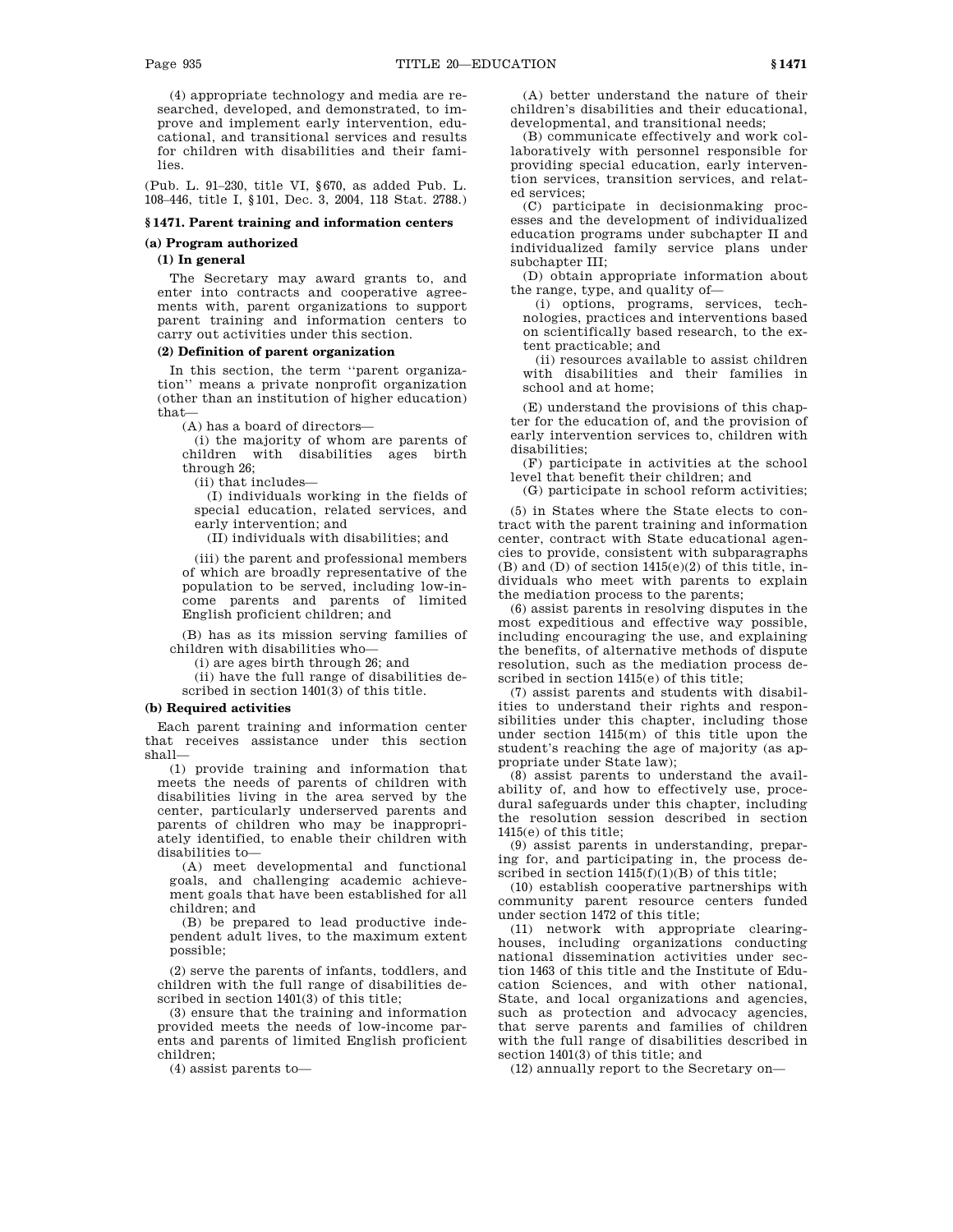(A) the number and demographics of parents to whom the center provided information and training in the most recently concluded fiscal year;

(B) the effectiveness of strategies used to reach and serve parents, including underserved parents of children with disabilities; and

(C) the number of parents served who have resolved disputes through alternative methods of dispute resolution.

### **(c) Optional activities**

A parent training and information center that receives assistance under this section may provide information to teachers and other professionals to assist the teachers and professionals in improving results for children with disabilities.

### **(d) Application requirements**

Each application for assistance under this section shall identify with specificity the special efforts that the parent organization will undertake—

(1) to ensure that the needs for training and information of underserved parents of children with disabilities in the area to be served are effectively met; and

(2) to work with community based organizations, including community based organizations that work with low-income parents and parents of limited English proficient children.

# **(e) Distribution of funds**

**(1) In general**

The Secretary shall—

(A) make not less than 1 award to a parent organization in each State for a parent training and information center that is designated as the statewide parent training and information center; or

(B) in the case of a large State, make awards to multiple parent training and information centers, but only if the centers demonstrate that coordinated services and supports will occur among the multiple centers.

### **(2) Selection requirement**

The Secretary shall select among applications submitted by parent organizations in a State in a manner that ensures the most effective assistance to parents, including parents in urban and rural areas, in the State.

# **(f) Quarterly review**

# **(1) Meetings**

The board of directors of each parent organization that receives an award under this section shall meet not less than once in each calendar quarter to review the activities for which the award was made.

### **(2) Continuation award**

When a parent organization requests a continuation award under this section, the board of directors shall submit to the Secretary a written review of the parent training and information program conducted by the parent organization during the preceding fiscal year.

(Pub. L. 91–230, title VI, §671, as added Pub. L. 108–446, title I, §101, Dec. 3, 2004, 118 Stat. 2788.)

### PRIOR PROVISIONS

A prior section 1471, Pub. L. 91–230, title VI, §671, as added Pub. L. 105–17, title I, §101, June 4, 1997, 111 Stat. 135, related to congressional findings and purposes for subpart 1 of part B of former subchapter IV of this chapter, prior to the general amendment of subchapters I to IV of this chapter by Pub. L. 108–446.

Another prior section 1471, Pub. L. 91–230, title VI, §671, as added Pub. L. 99–457, title I, §101(a), Oct. 8, 1986, 100 Stat. 1145; amended Pub. L. 100–630, title I, §108(a), Nov. 7, 1988, 102 Stat. 3301; Pub. L. 101–476, title IX, §901(b)(158)–(161), Oct. 30, 1990, 104 Stat. 1149; Pub. L. 102–119, §§11, 25(a)(16), (b), Oct. 7, 1991, 105 Stat. 595, 606, 607, related to congressional findings and policy with regard to early intervention services for infants and toddlers with disabilities and their families, prior to repeal by Pub. L. 105–17, title II, §203(b), June 4, 1997, 111 Stat. 157, effective July 1, 1998.

# **§ 1472. Community parent resource centers**

#### **(a) Program authorized**

#### **(1) In general**

The Secretary may award grants to, and enter into contracts and cooperative agreements with, local parent organizations to support community parent resource centers that will help ensure that underserved parents of children with disabilities, including low income parents, parents of limited English proficient children, and parents with disabilities, have the training and information the parents need to enable the parents to participate effectively in helping their children with disabilities—

(A) to meet developmental and functional goals, and challenging academic achievement goals that have been established for all children; and

(B) to be prepared to lead productive independent adult lives, to the maximum extent possible.

#### **(2) Definition of local parent organization**

In this section, the term ''local parent organization'' means a parent organization, as defined in section  $1471(a)(2)$  of this title, that-

(A) has a board of directors the majority of whom are parents of children with disabilities ages birth through 26 from the community to be served; and

(B) has as its mission serving parents of children with disabilities who—

(i) are ages birth through 26; and

(ii) have the full range of disabilities described in section 1401(3) of this title.

#### **(b) Required activities**

Each community parent resource center assisted under this section shall—

(1) provide training and information that meets the training and information needs of parents of children with disabilities proposed to be served by the grant, contract, or cooperative agreement;

(2) carry out the activities required of parent training and information centers under paragraphs (2) through (9) of section 1471(b) of this title;

(3) establish cooperative partnerships with the parent training and information centers funded under section 1471 of this title; and

(4) be designed to meet the specific needs of families who experience significant isolation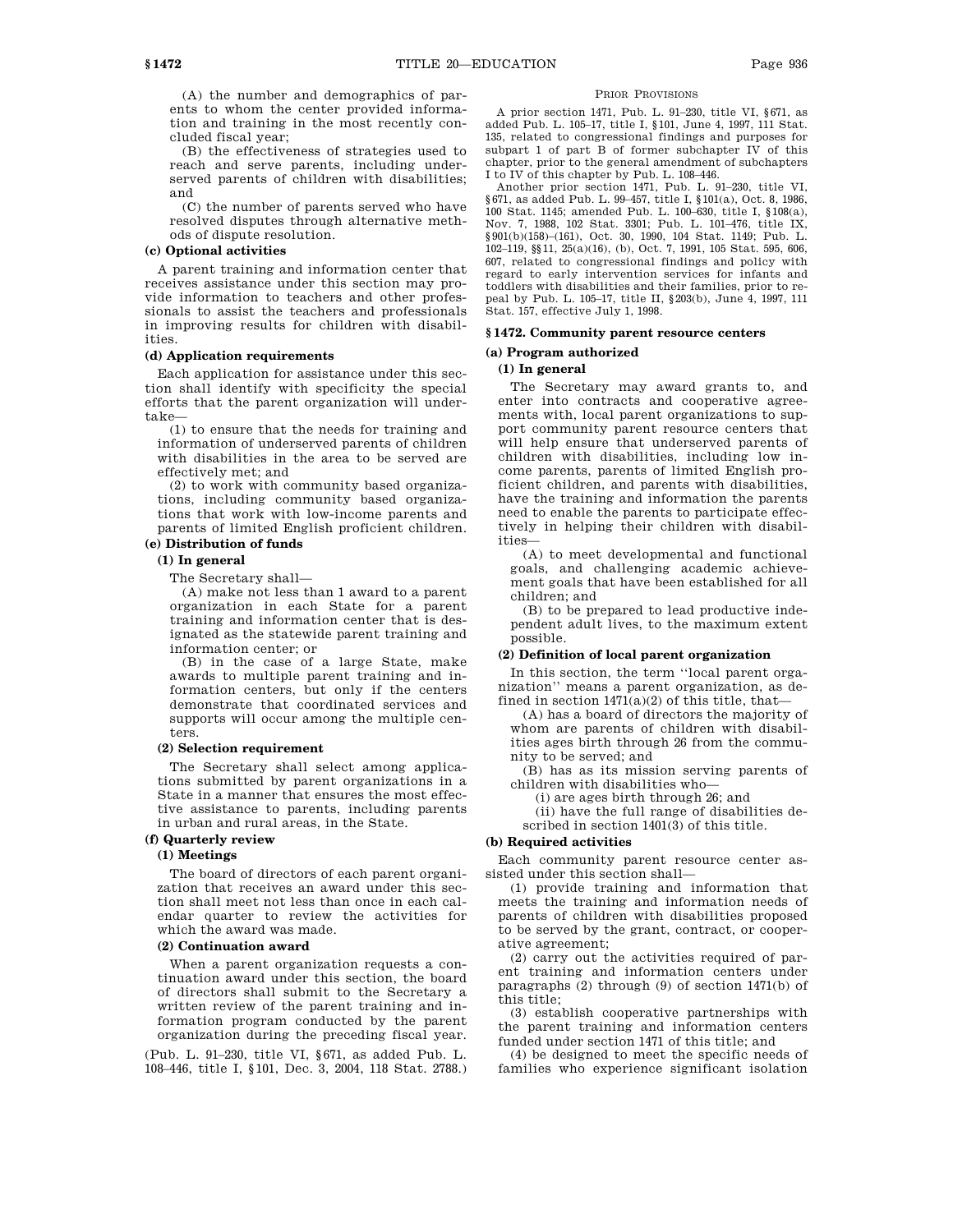from available sources of information and support.

(Pub. L. 91–230, title VI, §672, as added Pub. L. 108–446, title I, §101, Dec. 3, 2004, 118 Stat. 2791.)

#### PRIOR PROVISIONS

A prior section 1472, Pub. L. 91–230, title VI, §672, as added Pub. L. 105–17, title I, §101, June 4, 1997, 111 Stat. 136, related to research and innovation to improve services and results for children with disabilities, prior to the general amendment of subchapters I to IV of this chapter by Pub. L. 108–446.

Another prior section 1472, Pub. L. 91–230, title VI, §672, as added Pub. L. 99–457, title I, §101(a), Oct. 8, 1986, 100 Stat. 1146; amended Pub. L. 100–630, title I, §108(b), Nov. 7, 1988, 102 Stat. 3301; Pub. L. 101–476, title VIII, §801, title IX, §901(b)(162), (163), Oct. 30, 1990, 104 Stat. 1141, 1149; Pub. L. 102–119, §§12, 25(b), Oct. 7, 1991, 105 Stat. 595, 607, related to definitions, prior to repeal by Pub. L. 105–17, title II, §203(b), June 4, 1997, 111 Stat. 157, effective July 1, 1998.

### **§ 1473. Technical assistance for parent training and information centers**

#### **(a) Program authorized**

### **(1) In general**

The Secretary may, directly or through awards to eligible entities, provide technical assistance for developing, assisting, and coordinating parent training and information programs carried out by parent training and information centers receiving assistance under section 1471 of this title and community parent resource centers receiving assistance under section 1472 of this title.

#### **(2) Definition of eligible entity**

In this section, the term ''eligible entity'' has the meaning given the term in section 1461(b) of this title.

#### **(b) Authorized activities**

The Secretary may provide technical assistance to a parent training and information center or a community parent resource center under this section in areas such as—

(1) effective coordination of parent training efforts;

(2) dissemination of scientifically based research and information;

(3) promotion of the use of technology, including assistive technology devices and assistive technology services;

(4) reaching underserved populations, including parents of low-income and limited English proficient children with disabilities;

(5) including children with disabilities in general education programs;

(6) facilitation of transitions from—

(A) early intervention services to preschool;

(B) preschool to elementary school;

(C) elementary school to secondary school;

and (D) secondary school to postsecondary environments; and

(7) promotion of alternative methods of dispute resolution, including mediation.

### **(c) Collaboration with the resource centers**

Each eligible entity receiving an award under subsection (a) shall develop collaborative agreements with the geographically appropriate regional resource center and, as appropriate, the regional educational laboratory supported under section 9564 of this title, to further parent and professional collaboration.

(Pub. L. 91–230, title VI, §673, as added Pub. L. 108–446, title I, §101, Dec. 3, 2004, 118 Stat. 2791.)

#### PRIOR PROVISIONS

A prior section 1473, Pub. L. 91–230, title VI, §673, as added Pub. L. 105–17, title I, §101, June 4, 1997, 111 Stat. 139, related to personnel preparation to improve services and results for children with disabilities, prior to the general amendment of subchapters I to IV of this chapter by Pub. L. 108–446.

Another prior section 1473, Pub. L. 91–230, title VI, §673, as added Pub. L. 99–457, title I, §101(a), Oct. 8, 1986, 100 Stat. 1147; amended Pub. L. 101–476, title IX, §901(b)(164), Oct. 30, 1990, 104 Stat. 1150; Pub. L. 102–119, §25(b), Oct. 7, 1991, 105 Stat. 607, related to general authority of Secretary to make grants to States for development of system to provide early intervention services for infants and toddlers with disabilities and their families, prior to repeal by Pub. L. 105–17, title II, §203(b), June 4, 1997, 111 Stat. 157, effective July 1, 1998.

#### **§ 1474. Technology development, demonstration, and utilization; media services; and instructional materials**

### **(a) Program authorized**

### **(1) In general**

The Secretary, on a competitive basis, shall award grants to, and enter into contracts and cooperative agreements with, eligible entities to support activities described in subsections (b) and (c).

#### **(2) Definition of eligible entity**

In this section, the term ''eligible entity'' has the meaning given the term in section 1461(b) of this title.

## **(b) Technology development, demonstration, and use**

#### **(1) In general**

In carrying out this section, the Secretary shall support activities to promote the development, demonstration, and use of technology.

#### **(2) Authorized activities**

The following activities may be carried out under this subsection:

(A) Conducting research on and promoting the demonstration and use of innovative, emerging, and universally designed technologies for children with disabilities, by improving the transfer of technology from research and development to practice.

(B) Supporting research, development, and dissemination of technology with universal design features, so that the technology is accessible to the broadest range of individuals with disabilities without further modification or adaptation.

(C) Demonstrating the use of systems to provide parents and teachers with information and training concerning early diagnosis of, intervention for, and effective teaching strategies for, young children with reading disabilities.

(D) Supporting the use of Internet-based communications for students with cognitive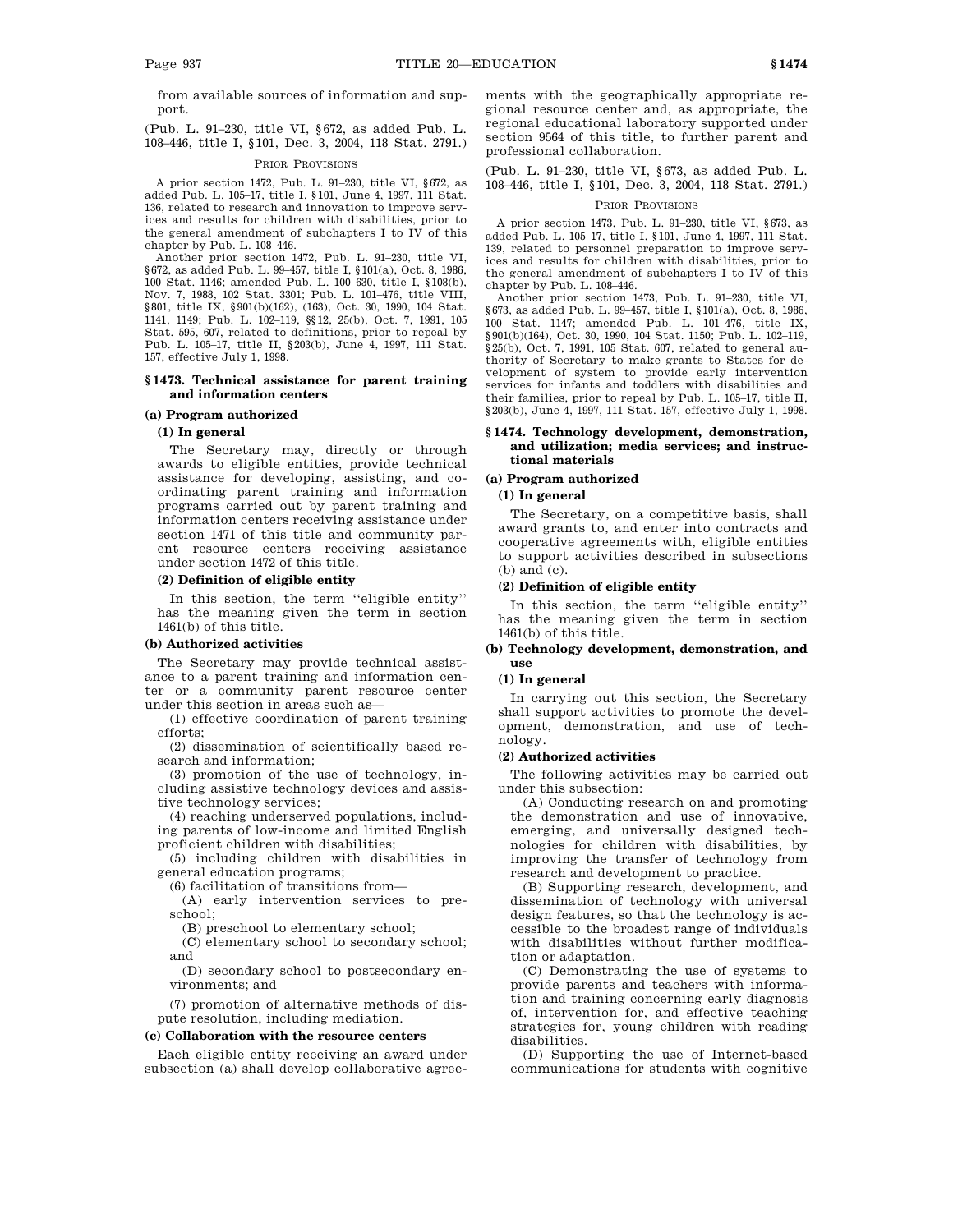disabilities in order to maximize their academic and functional skills.

# **(c) Educational media services**

# **(1) In general**

In carrying out this section, the Secretary shall support—

(A) educational media activities that are designed to be of educational value in the classroom setting to children with disabilities;

(B) providing video description, open captioning, or closed captioning, that is appropriate for use in the classroom setting, of—

(i) television programs;

(ii) videos;

(iii) other materials, including programs and materials associated with new and emerging technologies, such as CDs, DVDs, video streaming, and other forms of multimedia; or

(iv) news (but only until September 30, 2006);

(C) distributing materials described in subparagraphs (A) and (B) through such mechanisms as a loan service; and

(D) providing free educational materials, including textbooks, in accessible media for visually impaired and print disabled students in elementary schools and secondary schools, postsecondary schools, and graduate schools.

### **(2) Limitation**

The video description, open captioning, or closed captioning described in paragraph (1)(B) shall be provided only when the description or captioning has not been previously provided by the producer or distributor, or has not been fully funded by other sources.

### **(d) Applications**

### **(1) In general**

Any eligible entity that wishes to receive a grant, or enter into a contract or cooperative agreement, under subsection (b) or (c) shall submit an application to the Secretary at such time, in such manner, and containing such information as the Secretary may require.

#### **(2) Special rule**

For the purpose of an application for an award to carry out activities described in subsection  $(c)(1)(D)$ , such eligible entity shall-

(A) be a national, nonprofit entity with a proven track record of meeting the needs of students with print disabilities through services described in subsection  $(c)(1)(D)$ ;

(B) have the capacity to produce, maintain, and distribute in a timely fashion, upto-date textbooks in digital audio formats to qualified students; and

(C) have a demonstrated ability to significantly leverage Federal funds through other public and private contributions, as well as through the expansive use of volunteers.

#### **(e) National Instructional Materials Access Center**

### **(1) In general**

The Secretary shall establish and support, through the American Printing House for the Blind, a center to be known as the ''National Instructional Materials Access Center'' not later than 1 year after December 3, 2004.

#### **(2) Duties**

The duties of the National Instructional Materials Access Center are the following:

(A) To receive and maintain a catalog of print instructional materials prepared in the National Instructional Materials Accessibility Standard, as established by the Secretary, made available to such center by the textbook publishing industry, State educational agencies, and local educational agencies.

(B) To provide access to print instructional materials, including textbooks, in accessible media, free of charge, to blind or other persons with print disabilities in elementary schools and secondary schools, in accordance with such terms and procedures as the National Instructional Materials Access Center may prescribe.

(C) To develop, adopt and publish procedures to protect against copyright infringement, with respect to the print instructional materials provided under sections 1412(a)(23) and  $1413(a)(6)$  of this title.

#### **(3) Definitions**

In this subsection:

# **(A) Blind or other persons with print disabilities**

The term ''blind or other persons with print disabilities'' means children served under this chapter and who may qualify in accordance with the Act entitled ''An Act to provide books for the adult blind'', approved March 3, 1931 (2 U.S.C. 135a; 46 Stat. 1487) to receive books and other publications produced in specialized formats.

### **(B) National Instructional Materials Accessibility Standard**

The term ''National Instructional Materials Accessibility Standard'' means the standard established by the Secretary to be used in the preparation of electronic files suitable and used solely for efficient conversion into specialized formats.

# **(C) Print instructional materials**

The term ''print instructional materials'' means printed textbooks and related printed core materials that are written and published primarily for use in elementary school and secondary school instruction and are required by a State educational agency or local educational agency for use by students in the classroom.

#### **(D) Specialized formats**

The term ''specialized formats'' has the meaning given the term in section  $121(d)(3)$ of title 17.

## **(4) Applicability**

This subsection shall apply to print instructional materials published after the date on which the final rule establishing the National Instructional Materials Accessibility Standard was published in the Federal Register.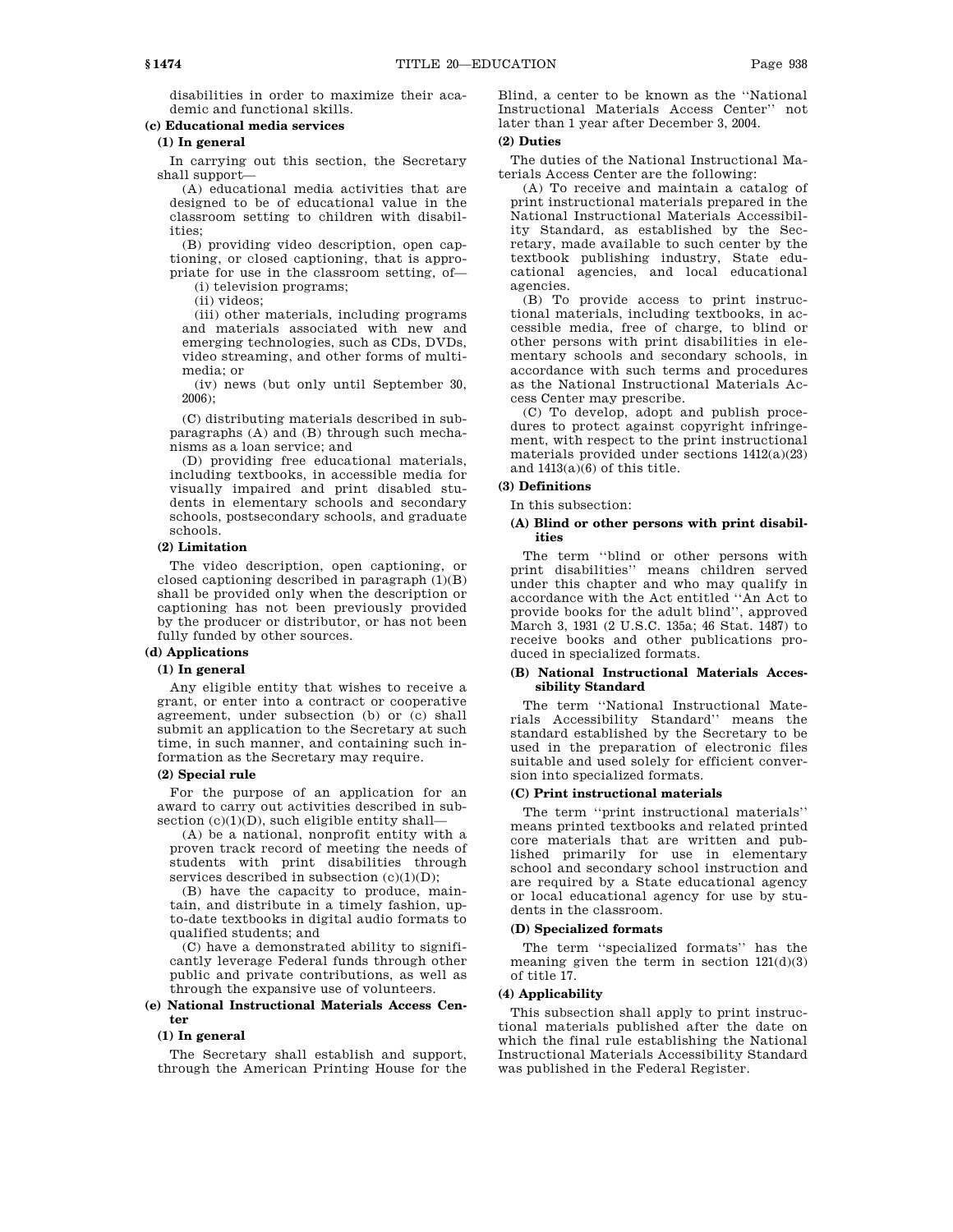# **(5) Liability of the Secretary**

Nothing in this subsection shall be construed to establish a private right of action against the Secretary for failure to provide instructional materials directly, or for failure by the National Instructional Materials Access Center to perform the duties of such center, or to otherwise authorize a private right of action related to the performance by such center, including through the application of the rights of children and parents established under this chapter.

#### **(6) Inapplicability**

Subsections (a) through (d) shall not apply to this subsection.

(Pub. L. 91–230, title VI, §674, as added Pub. L. 108–446, title I, §101, Dec. 3, 2004, 118 Stat. 2792.)

# REFERENCES IN TEXT

This chapter, referred to in subsec. (e)(3)(A), (5), was in the original ''this Act'' and was translated as reading ''this title'', meaning title VI of Pub. L. 91–230, as amended, which enacted this chapter, to reflect the probable intent of Congress.

''An Act to provide books for the adult blind'', approved March 3, 1931, referred to in subsec. (e)(3)(A), is act Mar. 3, 1931, ch. 400, 46 Stat. 1487, as amended, which is classified generally to sections 135a and 135b of Title 2, The Congress. For complete classification of this Act to the Code, see Tables.

#### PRIOR PROVISIONS

A prior section 1474, Pub. L. 91–230, title VI, §674, as added Pub. L. 105–17, title I, §101, June 4, 1997, 111 Stat. 143, related to studies and evaluations, prior to the general amendment of subchapters I to IV of this chapter by Pub. L. 108–446.

Another prior section 1474, Pub. L. 91–230, title VI, §674, as added Pub. L. 99–457, title I, §101(a), Oct. 8, 1986, 100 Stat. 1147, related to general eligibility, prior to repeal by Pub. L. 105–17, title II, §203(b), June 4, 1997, 111 Stat. 157, effective July 1, 1998.

# **§ 1475. Authorization of appropriations**

There are authorized to be appropriated to carry out this part such sums as may be necessary for each of the fiscal years 2005 through 2010.

(Pub. L. 91–230, title VI, §675, as added Pub. L. 108–446, title I, §101, Dec. 3, 2004, 118 Stat. 2795.)

#### PRIOR PROVISIONS

Prior sections 1475 to 1480 were repealed by Pub. L. 105–17, title II, §203(b), June 4, 1997, 111 Stat. 157, effective July 1, 1998.

Section 1475, Pub. L. 91–230, title VI, §675, as added Pub. L. 99–457, title I, §101(a), Oct. 8, 1986, 100 Stat. 1147; amended Pub. L. 100–630, title I, §108(c), Nov. 7, 1988, 102 Stat. 3301; Pub. L. 101–476, title IX, §901(b)(165), Oct. 30, 1990, 104 Stat. 1150; Pub. L. 102–52, §10, June 6, 1991, 105 Stat. 263; Pub. L. 102–119, §§19(c), 25(b), Oct. 7, 1991, 105 Stat. 601, 607, related to continuing eligibility.

Section 1476, Pub. L. 91–230, title VI, §675, as added Pub. L. 99–457, title I, §101(a), Oct. 8, 1986, 100 Stat. 1147; amended Pub. L. 100–630, title I, §108(c), Nov. 7, 1988, 102 Stat. 3301; Pub. L. 101–476, title IX, §901(b)(165), Oct. 30, 1990, 104 Stat. 1150; Pub. L. 102–52, §10, June 6, 1991, 105 Stat. 263; Pub. L. 102–119, §§19(c), 25(b), Oct. 7, 1991, 105 Stat. 601, 607, related to the minimum components for a statewide system providing early intervention services to infants and toddlers with disabilities and their families.

Section 1477, Pub. L. 91–230, title VI, §677, as added Pub. L. 99–457, title I, §101(a), Oct. 8, 1986, 100 Stat. 1149; amended Pub. L. 100–630, title I, §108(f), Nov. 7, 1988, 102 Stat. 3301; Pub. L. 101–476, title IX, §901(b)(174)–(176), Oct. 30, 1990, 104 Stat. 1150; Pub. L. 102–119, §§14, 25(b), Oct. 7, 1991, 105 Stat. 597, 607, related to the individualized family service plan.

Section 1478, Pub. L. 91–230, title VI, §678, as added Pub. L. 99–457, title I, §101(a), Oct. 8, 1986, 100 Stat. 1150; amended Pub. L. 100–630, title I, §108(g), Nov. 7, 1988, 102 Stat. 3302; Pub. L. 101–476, title IX, §901(b)(177), Oct. 30, 1990, 104 Stat. 1150; Pub. L. 102–119, §§15, 25(b), Oct. 7, 1991, 105 Stat. 597, 607, related to contents of State application, statement of assurances, and approval process.

Section 1479, Pub. L. 91–230, title VI, §679, as added Pub. L. 99–457, title I, §101(a), Oct. 8, 1986, 100 Stat. 1151; amended Pub. L. 100–630, title I, §108(h), Nov. 7, 1988, 102 Stat. 3302; Pub. L. 101–476, title IX, §901(b)(178), Oct. 30, 1990, 104 Stat. 1150; Pub. L. 102–119, §§16, 25(b), Oct. 7, 1991, 105 Stat. 598, 607, related to permissible uses of funds.

Section 1480, Pub. L. 91–230, title VI, §680, as added Pub. L. 99–457, title I, §101(a), Oct. 8, 1986, 100 Stat. 1152; amended Pub. L. 100–630, title I, §108(i), Nov. 7, 1988, 102 Stat. 3302; Pub. L. 101–476, title IX, §901(b)(179), (180), Oct. 30, 1990, 104 Stat. 1150; Pub. L. 102–119, §§17, 25(b), Oct. 7, 1991, 105 Stat. 598, 607, related to procedural safeguards.

PART D—GENERAL PROVISIONS

# **§ 1481. Comprehensive plan for parts B and C (a) Comprehensive plan**

# **(1) In general**

After receiving input from interested individuals with relevant expertise, the Secretary shall develop and implement a comprehensive plan for activities carried out under parts B and C in order to enhance the provision of early intervention services, educational services, related services, and transitional services to children with disabilities under subchapters II and III. To the extent practicable, the plan shall be coordinated with the plan developed pursuant to section  $9567b(c)$  of this title<sup>1</sup> and shall include mechanisms to address early intervention, educational, related service and transitional needs identified by State educational agencies in applications submitted for State personnel development grants under part A and for grants under parts B and C.

### **(2) Public comment**

The Secretary shall provide a public comment period of not less than 45 days on the plan.

#### **(3) Distribution of funds**

In implementing the plan, the Secretary shall, to the extent appropriate, ensure that funds awarded under parts B and C are used to carry out activities that benefit, directly or indirectly, children with the full range of disabilities and of all ages.

#### **(4) Reports to Congress**

The Secretary shall annually report to Congress on the Secretary's activities under parts B and C, including an initial report not later than 12 months after December 3, 2004.

#### **(b) Assistance authorized**

The Secretary is authorized to award grants to, or enter into contracts or cooperative agree-

<sup>1</sup>See References in Text note below.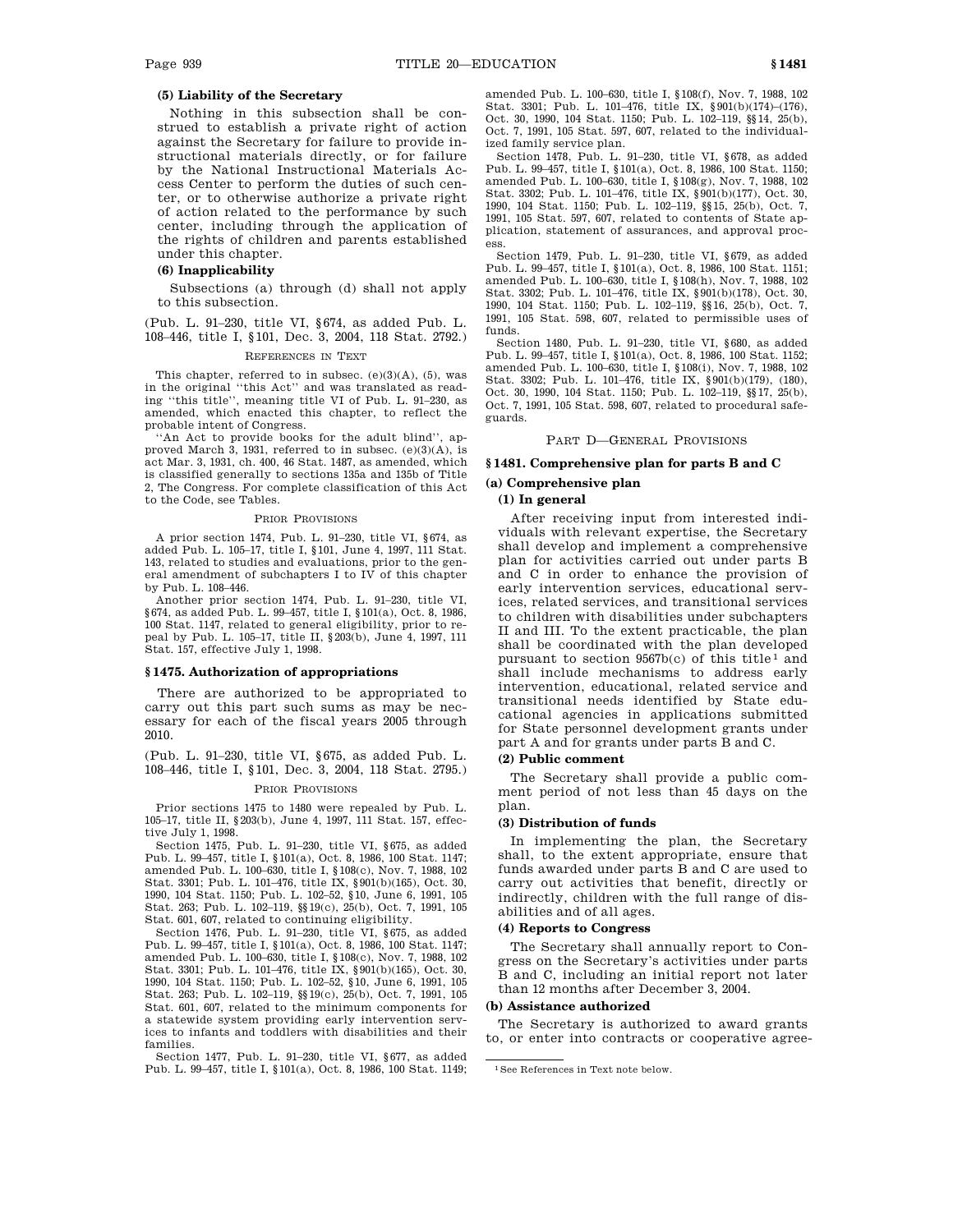ments with, eligible entities to enable the eligible entities to carry out the purposes of such parts in accordance with the comprehensive plan described in subsection (a).

# **(c) Special populations**

# **(1) Application requirement**

In making an award of a grant, contract, or cooperative agreement under part B or C, the Secretary shall, as appropriate, require an eligible entity to demonstrate how the eligible entity will address the needs of children with disabilities from minority backgrounds.

### **(2) Required outreach and technical assistance**

Notwithstanding any other provision of this chapter, the Secretary shall reserve not less than 2 percent of the total amount of funds appropriated to carry out parts B and C for either or both of the following activities:

(A) Providing outreach and technical assistance to historically Black colleges and universities, and to institutions of higher education with minority enrollments of not less than 25 percent, to promote the participation of such colleges, universities, and institutions in activities under this part.

(B) Enabling historically Black colleges and universities, and the institutions described in subparagraph (A), to assist other colleges, universities, institutions, and agencies in improving educational and transitional results for children with disabilities, if the historically Black colleges and universities and the institutions of higher education described in subparagraph (A) meet the criteria established by the Secretary under this part.

## **(d) Priorities**

The Secretary, in making an award of a grant, contract, or cooperative agreement under part B or C, may, without regard to the rulemaking procedures under section 553 of title 5, limit competitions to, or otherwise give priority to—

- (1) projects that address 1 or more—
	- (A) age ranges;
	- (B) disabilities;
	- (C) school grades;

(D) types of educational placements or early intervention environments;

- (E) types of services;
- (F) content areas, such as reading; or

(G) effective strategies for helping children with disabilities learn appropriate behavior in the school and other community based educational settings;

(2) projects that address the needs of children based on the severity or incidence of their disability;

(3) projects that address the needs of—

- (A) low achieving students;
- (B) underserved populations;
- (C) children from low income families;
- (D) limited English proficient children;
- (E) unserved and underserved areas;
- (F) rural or urban areas;
- (G) children whose behavior interferes with their learning and socialization;
- (H) children with reading difficulties;
- (I) children in public charter schools;

(J) children who are gifted and talented; or (K) children with disabilities served by local educational agencies that receive payments under title VIII of the Elementary and Secondary Education Act of 1965 [20 U.S.C. 7701 et seq.];

(4) projects to reduce inappropriate identification of children as children with disabilities, particularly among minority children;

(5) projects that are carried out in particular areas of the country, to ensure broad geographic coverage;

(6) projects that promote the development and use of technologies with universal design, assistive technology devices, and assistive technology services to maximize children with disabilities' access to and participation in the general education curriculum; and

(7) any activity that is authorized in part B or C.

# **(e) Eligibility for financial assistance**

No State or local educational agency, or other public institution or agency, may receive a grant or enter into a contract or cooperative agreement under part B or C that relates exclusively to programs, projects, and activities pertaining to children aged 3 through 5, inclusive, unless the State is eligible to receive a grant under section 1419(b) of this title.

(Pub. L. 91–230, title VI, §681, as added Pub. L. 108–446, title I, §101, Dec. 3, 2004, 118 Stat. 2795.)

#### REFERENCES IN TEXT

Section 9567b(c) of this title, referred to in subsec.  $(a)(1)$ , was in the original "section 178 $(c)$  of the Education Sciences Reform Act of 2002'', meaning section 178(c) of Pub. L. 107–279, which was translated as reading section 177(c) of Pub. L. 107–279, to reflect the probable intent of Congress, because Pub. L. 107–279 does not contain a section 178 and section 177(c) of that Act requires development of a plan.

The Elementary and Secondary Education Act of 1965, referred to in subsec.  $(d)(3)(K)$ , is Pub. L. 89-10, Apr. 11, 1965, 79 Stat. 27, as amended. Title VIII of the Act is classified generally to subchapter VIII (§7701 et seq.) of chapter 70 of this title. For complete classification of this Act to the Code, see Short Title note set out under section 6301 of this title and Tables.

#### PRIOR PROVISIONS

A prior section 1481, Pub. L. 91–230, title VI, §681, as added Pub. L. 105–17, title I, §101, June 4, 1997, 111 Stat. 146, related to congressional findings and purposes for subpart 2 of part B of former subchapter IV of this chapter, prior to the general amendment of subchapters I to IV of this chapter by Pub. L. 108–446.

Another prior section 1481, Pub. L. 91–230, title VI, §681, as added Pub. L. 99–457, title I, §101(a), Oct. 8, 1986, 100 Stat. 1152; amended Pub. L. 100–630, title I, §108(j), Nov. 7, 1988, 102 Stat. 3302; Pub. L. 101–476, title IX, §901(b)(181), Oct. 30, 1990, 104 Stat. 1150; Pub. L. 102-119, §25(b), Oct. 7, 1991, 105 Stat. 607, related to nonsubstitution of funds to pay for services which would have been paid for from another source and construction of such provisions so as not to reduce other benefits, prior to repeal by Pub. L. 105–17, title II, §203(b), June 4, 1997, 111 Stat. 157, effective July 1, 1998.

#### **§ 1482. Administrative provisions**

### **(a) Applicant and recipient responsibilities**

### **(1) Development and assessment of projects**

The Secretary shall require that an applicant for, and a recipient of, a grant, contract,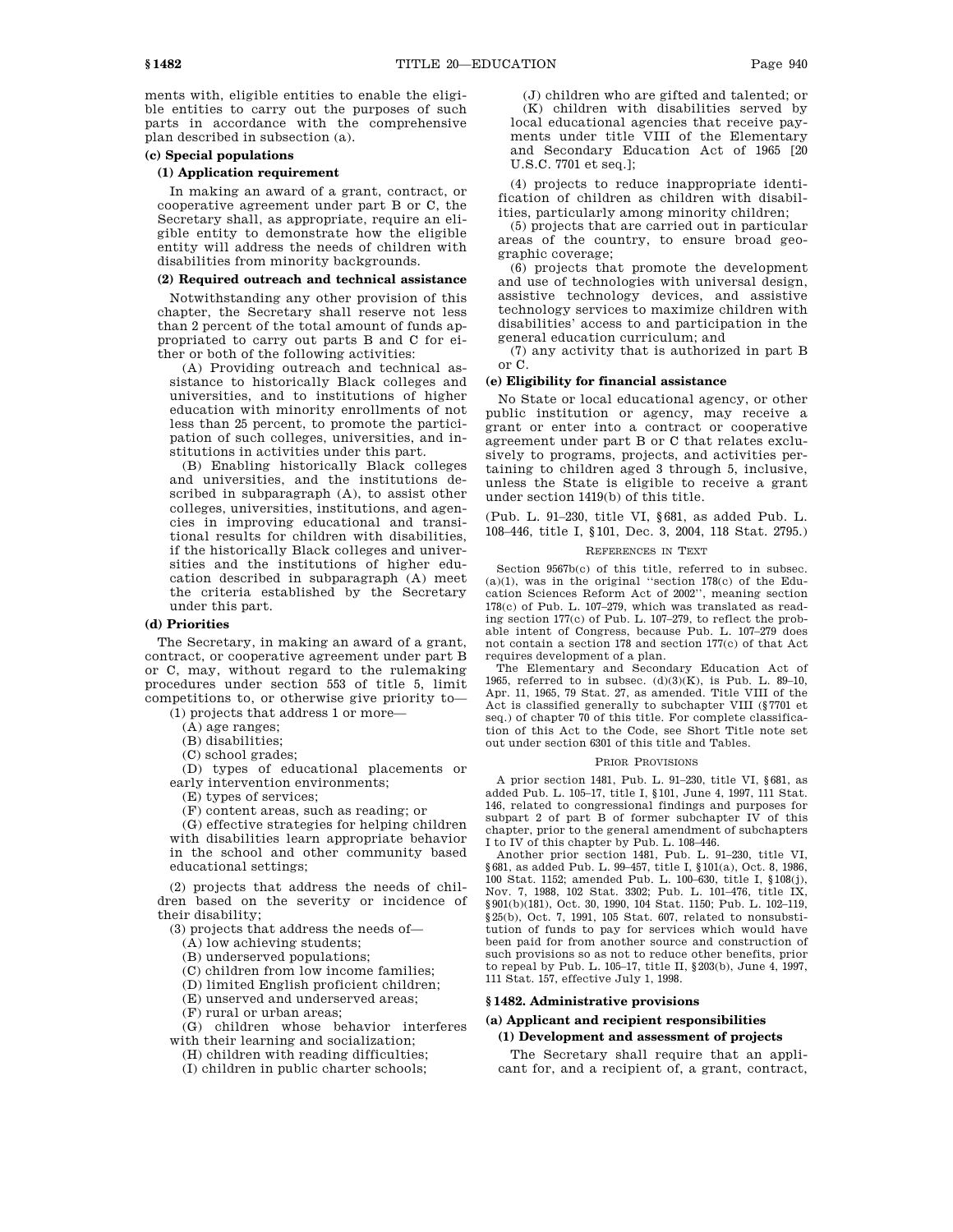or cooperative agreement for a project under part B or C—

(A) involve individuals with disabilities or parents of individuals with disabilities ages birth through 26 in planning, implementing, and evaluating the project; and

(B) where appropriate, determine whether the project has any potential for replication and adoption by other entities.

#### **(2) Additional responsibilities**

The Secretary may require a recipient of a grant, contract, or cooperative agreement under part B or C to—

(A) share in the cost of the project;

(B) prepare any findings and products from the project in formats that are useful for specific audiences, including parents, administrators, teachers, early intervention personnel, related services personnel, and individuals with disabilities;

(C) disseminate such findings and products; and

(D) collaborate with other such recipients in carrying out subparagraphs (B) and (C).

# **(b) Application management**

### **(1) Standing panel**

## **(A) In general**

The Secretary shall establish and use a standing panel of experts who are qualified, by virtue of their training, expertise, or experience, to evaluate each application under part B or C that requests more than \$75,000 per year in Federal financial assistance.

# **(B) Membership**

The standing panel shall include, at a minimum—

(i) individuals who are representatives of institutions of higher education that plan, develop, and carry out high quality programs of personnel preparation;

(ii) individuals who design and carry out scientifically based research targeted to the improvement of special education programs and services;

(iii) individuals who have recognized experience and knowledge necessary to integrate and apply scientifically based research findings to improve educational and transitional results for children with disabilities;

(iv) individuals who administer programs at the State or local level in which children with disabilities participate;

(v) individuals who prepare parents of children with disabilities to participate in making decisions about the education of their children;

(vi) individuals who establish policies that affect the delivery of services to children with disabilities;

(vii) individuals who are parents of children with disabilities ages birth through 26 who are benefiting, or have benefited, from coordinated research, personnel preparation, and technical assistance; and

(viii) individuals with disabilities.

# **(C) Term**

No individual shall serve on the standing panel for more than 3 consecutive years.

### **(2) Peer-review panels for particular competitions**

# **(A) Composition**

The Secretary shall ensure that each subpanel selected from the standing panel that reviews an application under part B or C includes—

(i) individuals with knowledge and expertise on the issues addressed by the activities described in the application; and

(ii) to the extent practicable, parents of children with disabilities ages birth through 26, individuals with disabilities, and persons from diverse backgrounds.

### **(B) Federal employment limitation**

A majority of the individuals on each subpanel that reviews an application under part B or C shall be individuals who are not employees of the Federal Government.

### **(3) Use of discretionary funds for administrative purposes**

### **(A) Expenses and fees of non-Federal panel members**

The Secretary may use funds available under part B or C to pay the expenses and fees of the panel members who are not officers or employees of the Federal Government.

### **(B) Administrative support**

The Secretary may use not more than 1 percent of the funds appropriated to carry out part B or C to pay non-Federal entities for administrative support related to management of applications submitted under part B or C, respectively.

### **(c) Program evaluation**

The Secretary may use funds made available to carry out part B or C to evaluate activities carried out under part B or C, respectively.

### **(d) Minimum funding required**

## **(1) In general**

Subject to paragraph (2), the Secretary shall ensure that, for each fiscal year, not less than the following amounts are provided under parts B and C to address the following needs:

(A) \$12,832,000 to address the educational, related services, transitional, and early intervention needs of children with deafblindness.

(B) \$4,000,000 to address the postsecondary, vocational, technical, continuing, and adult education needs of individuals with deafness.

(C) \$4,000,000 to address the educational, related services, and transitional needs of children with an emotional disturbance and those who are at risk of developing an emotional disturbance.

#### **(2) Ratable reduction**

If the sum of the amount appropriated to carry out parts B and C, and part E of the Education Sciences Reform Act of 2002 [20 U.S.C. 9567 et seq.] for any fiscal year is less than \$130,000,000, the amounts listed in paragraph (1) shall be ratably reduced for the fiscal year.

(Pub. L. 91–230, title VI, §682, as added Pub. L. 108–446, title I, §101, Dec. 3, 2004, 118 Stat. 2797.)